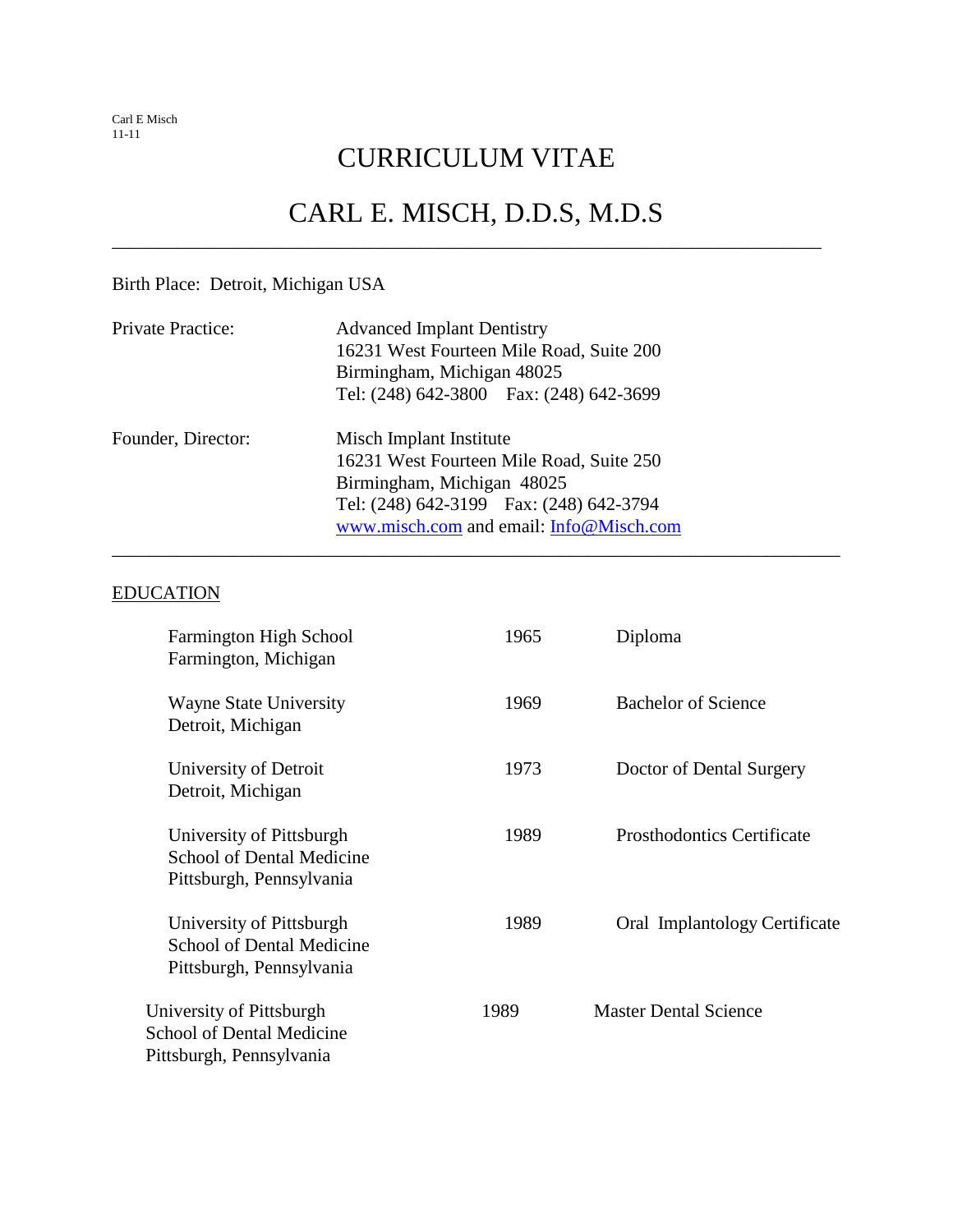| Carl E. Misch<br>$11 - 11$                                                                                                                                              | Curriculum Vitae   |
|-------------------------------------------------------------------------------------------------------------------------------------------------------------------------|--------------------|
| <b>GOVERNMENT APPOINTMENTS</b>                                                                                                                                          |                    |
| Panel Member<br><b>Consensus Development Conference on Dental Implants</b><br>National Institutes of Health, Food and Drug Administration<br>Bethesda, Maryland         | June 13 - 15, 1988 |
| <b>ACADEMIC APPOINTMENTS</b>                                                                                                                                            |                    |
| Clinical Professor of Oral Implantology and<br>Director of Oral Implantology<br>Department of Periodontology<br><b>Temple University</b><br>Philadelphia, PA            | 2005-Present       |
| Adjunct Clinical Professor of Oral Implantology and<br>Co-Director of Oral Implantology<br>Department of Periodontology<br><b>Temple University</b><br>Philadelphia, PA | 2004-2005          |
| <b>Adjunct Professor</b><br>Department of Prosthodontic Restorative Dentistry<br>University of Detroit Mercy<br>School of Dentistry<br>Detroit, MI                      | 2004-Present       |
| <b>Adjunct Professor</b><br>University of Michigan, School of Dentistry<br>Department of Graduate Periodontics<br>Ann Arbor, Michigan                                   | 2003 - Present     |
| <b>Adjunct Professor</b><br>University of Alabama at Birmingham<br>School of Engr., Department of Biomedical Engr.<br>Birmingham, Alabama                               | 1998 - Present     |
| <b>Clinical Professor</b><br>Louisiana State University<br>School of Dentistry, Department of Periodontics<br>New Orleans, Louisiana                                    | 2000 - Present     |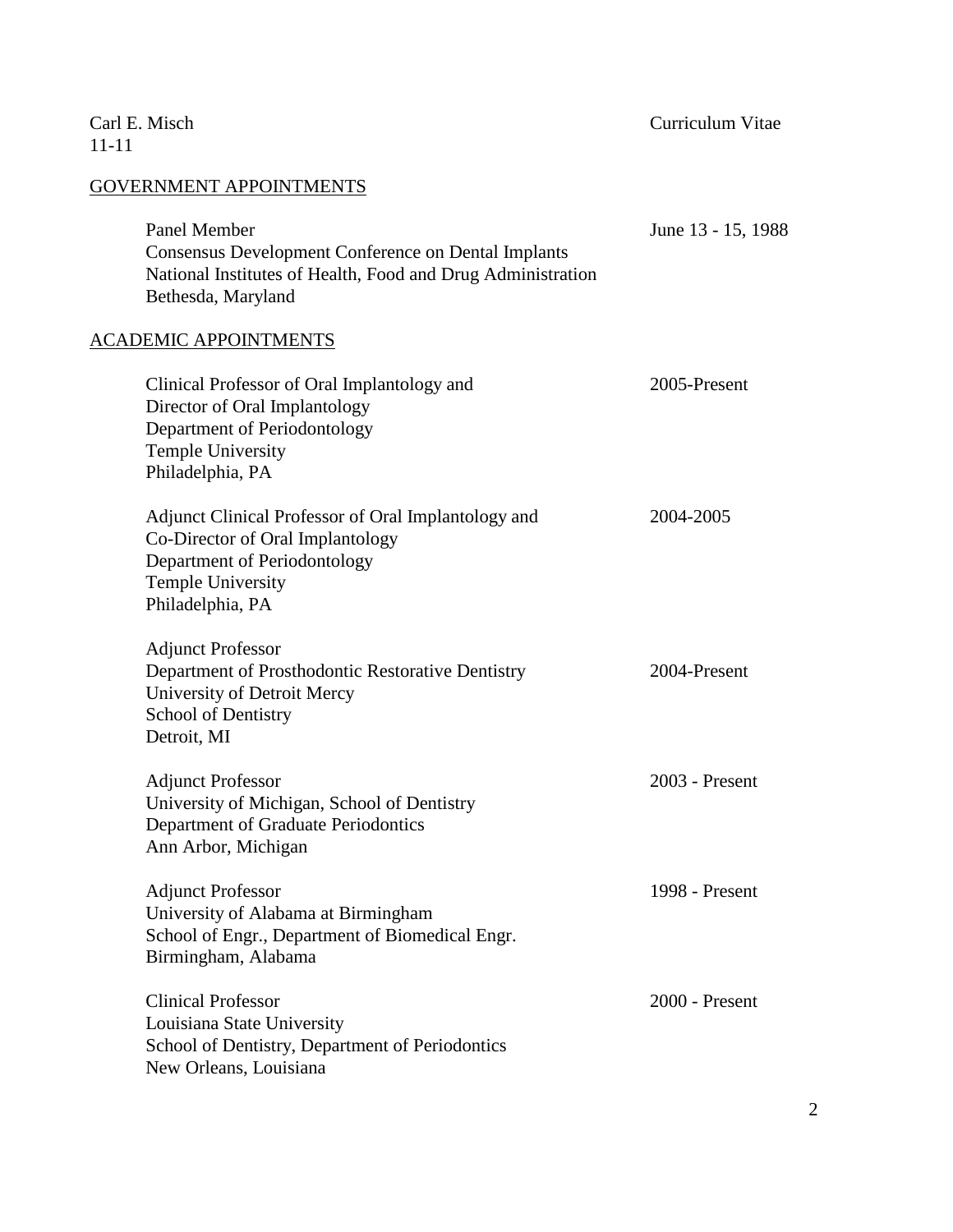| <b>Associate Professor of Implant Dentistry</b><br>Loma Linda University<br><b>School of Dentistry</b><br>Department of Restorative Dentistry<br>Loma Linda, California | $2005 - 2007$ |
|-------------------------------------------------------------------------------------------------------------------------------------------------------------------------|---------------|
| <b>Assistant Professor of Implant Dentistry</b><br>Loma Linda University<br>School of Dentistry,<br>Department of Restorative Dentistry<br>Loma Linda, California       | 1998 - 2005   |
| Associate Professor, Dept. of Prosthodontics<br>University of Pittsburgh, School of Dental Medicine,<br>Pittsburgh, Pennsylvania                                        | 1999 - 2000   |
| <b>Adjunct Associate Professor</b><br>University of Michigan, School of Dentistry<br>Department of Periodontics<br>Ann Arbor, Michigan                                  | 1998 - 2003   |
| Associate Professor,<br>Dept. of Periodontics<br>University of Pittsburgh, School of Dental Medicine                                                                    | 1996 - 1998   |
| Director, Oral Implantology, Continuing Education<br>University of Pittsburgh, School of Dental Medicine, Pennsylvania                                                  | 1995 - 2000   |
| Associate Professor, Dept. of Prosthodontics<br>University of Pittsburgh, School of Dental Medicine, Pennsylvania<br>Pittsburgh, Pennsylvania                           | 1987 - 1996   |
| Director, Oral Implantology, University of Pittsburgh<br>School of Dental Medicine - Pittsburgh, Pennsylvania                                                           | 1990 - 1996   |
| Co-Director University Oral Implantology Center<br>University of Pittsburgh, School of Dental Medicine,<br>Department of Prosthodontics<br>Pittsburgh, Pennsylvania     | 1986 - 1989   |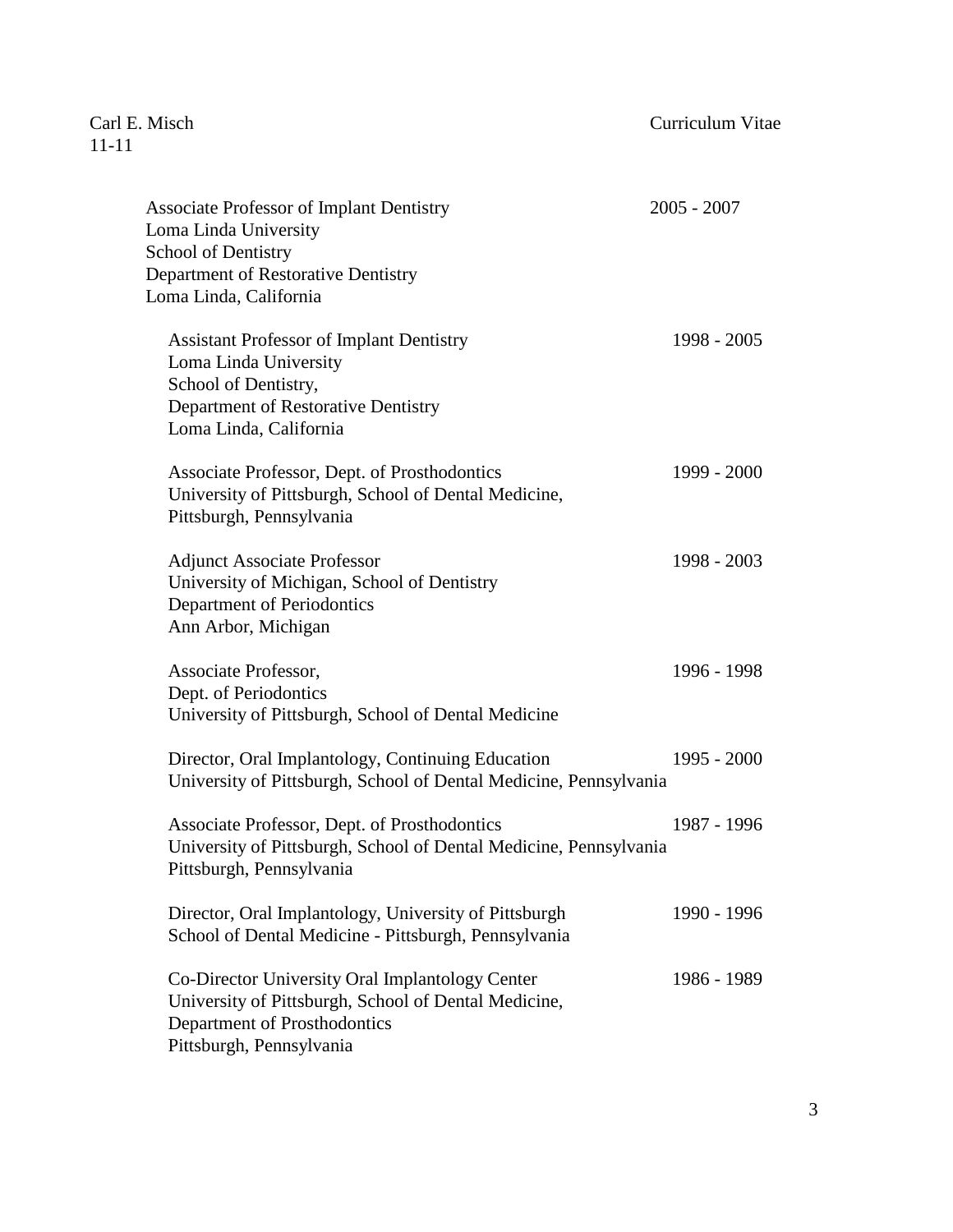| Carl E. Misch<br>$11 - 11$   |                                                                                                                                             | Curriculum Vitae |
|------------------------------|---------------------------------------------------------------------------------------------------------------------------------------------|------------------|
|                              | Assistant Professor, University of Pittsburgh,<br>School of Dental Medicine, Department of Prosthodontics<br>Pittsburgh, Pennsylvania       | 1983 - 1987      |
|                              | Adjunct Associate Professor,<br>University of Alabama at Birmingham<br>School of Engr, Depart. of Biomedical Engr.<br>Birmingham, Alabama   | 1990 - 1997      |
|                              | Adjunct Associate Professor, Loma Linda University,<br>School of Dentistry<br>Department of Restorative Dentistry<br>Loma Linda, California | 1992 - 1994      |
|                              | Director Off Campus Hospital Based Oral Implantology Program<br>Loma Linda University, School of Dentistry<br>Loma Linda, California        | 1989 - 1995      |
| Lille, France                | Charge! d'Enseignement (Associate Professor)<br>Faculté de Médecine (School of Medicine)                                                    | 1988 - 1996      |
|                              | Associate Professor, Department of Oral Implantology<br>Maimonides University<br>Buenos Aires, Argentina                                    | 1991 - 1995      |
|                              | Professor, Department of Implantology<br>Université Europeénne du Travail<br>Bruxelles, Belgium                                             | 1990 - 1995      |
|                              | <b>Assistant Clinical Professor, Temple University</b><br>School of Dentistry, Department of Prosthodontics<br>Philadelphia, Pennsylvania   | 1983 - 1987      |
| Detroit, Michigan            | Clinical Faculty, University of Detroit<br>School of Dentistry, Department of Restorative Dentistry                                         | 1973 - 1974      |
| <b>HOSPITAL APPOINTMENTS</b> |                                                                                                                                             |                  |

| Attending Staff, Botsford General Hospital | 1999- Present |
|--------------------------------------------|---------------|
|--------------------------------------------|---------------|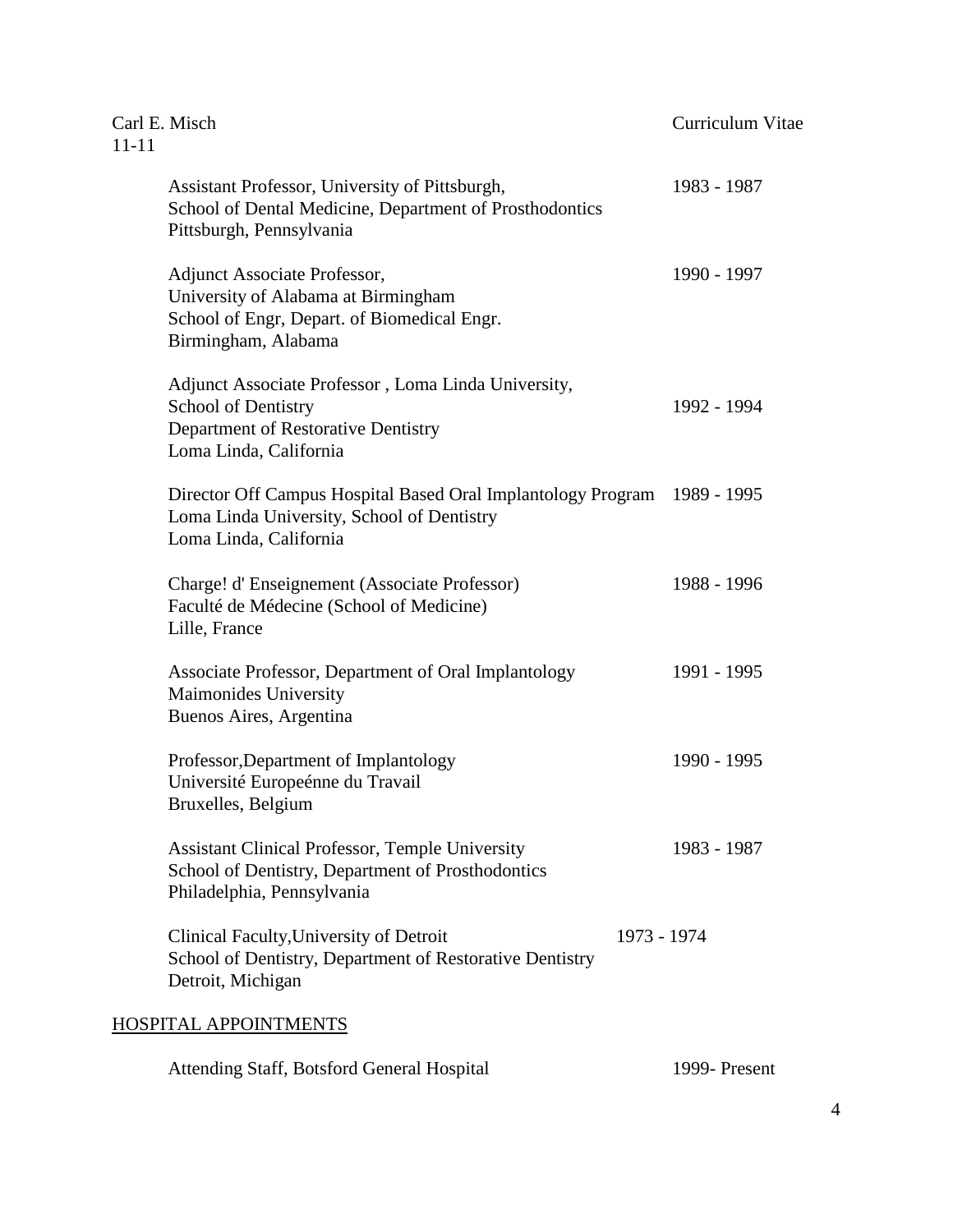| Carl E. Misch<br>$11 - 11$ |                                                                                                                                     |              | Curriculum Vitae     |
|----------------------------|-------------------------------------------------------------------------------------------------------------------------------------|--------------|----------------------|
|                            | Farmington Hills, Michigan                                                                                                          |              |                      |
|                            | Courtesy Staff, Grace Hospital, DMC<br>Detroit, Michigan                                                                            |              | $2000 - 2005$        |
|                            | <b>Consultant, Princess Grace Hospital</b><br>Monte Carlo, Monaco                                                                   |              | $1996 - 2005$        |
|                            | Courtesy Staff, Long Island College Hospital<br>Brooklyn, New York                                                                  |              | 1994 - 2001          |
|                            | Courtesy Staff, Monsour Hospital<br>Monroeville, Pennsylvania                                                                       |              | 1994 - 2001          |
|                            | Attending Staff, Mercy Hospital<br>Detroit, Michigan                                                                                |              | 1989 - 2000          |
|                            | Attending Staff, Grace Hospital, DMC<br>Detroit, Michigan                                                                           |              | 1982 - 1996          |
|                            | <b>Courtesy Staff, Botsford Hospital</b><br>Farmington, Michigan                                                                    |              | 1989 - 1996          |
|                            | Consultant, Veterans Administration Hospital<br>Allen Park, Michigan                                                                |              | 1987 - 1995          |
|                            | <b>CERTIFICATE AND LICENSURE</b>                                                                                                    |              |                      |
|                            | Licensed Dentist, Illinois<br><b>Council of National Board of Dental Examiners</b><br>North East Regional Board of Dental Examiners | #019.027809  | 2008<br>1973<br>1973 |
|                            | Licensed Dentist, Michigan                                                                                                          | #10560       | 1973                 |
|                            | Licensed Dentist, New York #035005                                                                                                  |              | 1979                 |
|                            | Licensed Dentist, Pennsylvania<br>Diplomate, American Board of Implant Dentistry<br>Oral Implantology                               | #DS-025544-L | 1985<br>1990         |

BOARD OF DIRECTORS - APPOINTMENTS: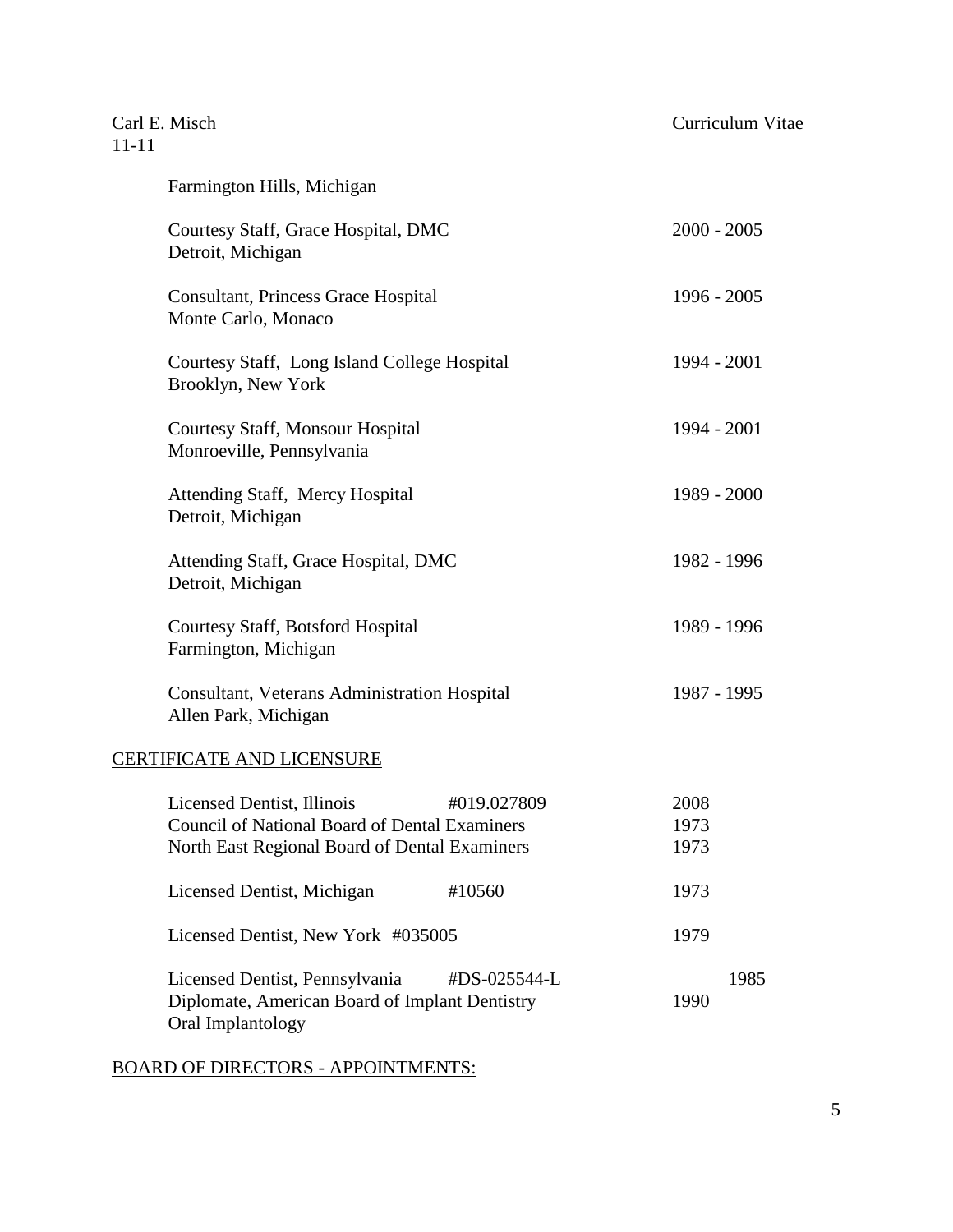Carl E. Misch Curriculum Vitae

|                             | American College of Oral Implantologists                         | 1989-1995      |
|-----------------------------|------------------------------------------------------------------|----------------|
|                             | International Congress of Oral Implantologists (ICOI)            | 1989-Present   |
|                             | Co-Chairman Board ICOI                                           | 1995-Present   |
|                             | <b>BioHorizons Dental Implants</b>                               | 1995-2006      |
|                             | <b>BOARD OF TRUSTEE - APPOINTMENTS</b>                           |                |
| University of Detroit       |                                                                  | 2008           |
| <b>JOURNAL APPOINTMENTS</b> |                                                                  |                |
|                             | CE Editorial Board, Dentistry Today                              | 2009           |
|                             | <b>Advisory Board, Spectrum</b>                                  | 2003- Present  |
|                             | Senior Associate Editor, Journal of Oral Implantology            | 1998-Present   |
|                             | Scientific Advisor, Implantodontie                               | 1992 - 2005    |
|                             | Section Editor, Implant Dentistry                                | 1998- Present  |
|                             | <b>International Editor, Implant Dentistry</b>                   | 1991 - Present |
|                             | <b>Advisory Board, Dentistry Today</b>                           | 1989 - Present |
|                             | Editorial Board Practical Periodontics & Aesthetics in Dentistry | 1990 - 1997    |
|                             | Editorial Advisory Board, Dental Implantology Update             | 1990 - Present |
| <b>Implant Dentistry</b>    | Consultant, Implant Quarterly, A Digest of Contemporary          | 1987 - Present |
|                             | Editor, The International Journal of Oral Implantology           | 1985 - 1991    |
|                             | Co-Editor, The International Journal of Oral Implantology        | 1981 - 1985    |
|                             | Assistant Editor, The Implantologist                             | 1979 - 1980    |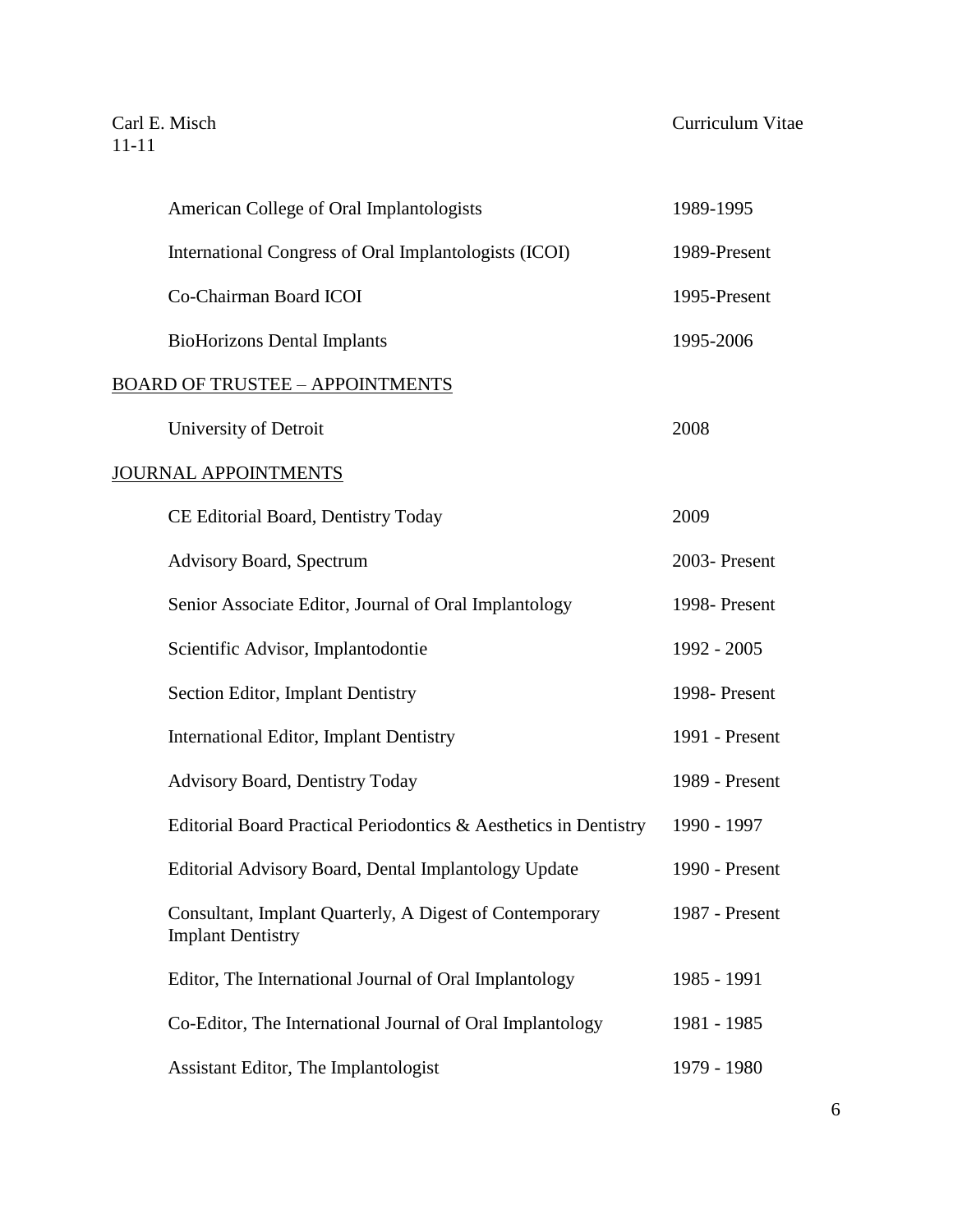| Carl E. Misch<br>11-11                                                  | Curriculum Vitae |
|-------------------------------------------------------------------------|------------------|
| The International Journal of Oral Implantology                          |                  |
| Assistant Editor, Journal of Oral Implantology                          | 1988             |
| Publications Committee, American Academy of<br><b>Implant Dentistry</b> | $1987 - 1988$    |

#### MEMBER OF COMMITTEE FOR GRADUATE STUDENTS ADVISORY

Dr. Gustavo Avila ( $2<sup>nd</sup>$  year), The influence of anatomic variables in sinus grafting technique outcomes.

Dr. Richard Koh (1<sup>st</sup> year), Clinical evaluation of MinerOss® Bonegraft and BioHorizons® Tapered Internal Implants during immediate placement.

Simon Berstein, Evaluation of Narrow Diameter One Piece Implant for the Restoration of Maxillary Lateral & Mandibular Incisors, M.S. June 2006

Sang-Hoon Park, Bone Augmentation of peri-implant dehiscence using a cellular dermal matrix, M.S. June 2005

Duce Chung, The significance of the Keratinized Mucosa in the Maintenance of Endosseous Implants with Different Surfaces: A 3 Year Retrospective Study, M.S. 2005

Jennifer Steigenga, Effect of Implant Thread Geometry on Strength of Osseointegration and the Bone-Implant Interface. M.S., 2003

Jeffrey Korsnes, Effects of a Demineralized Bone Matrix Material on Alveolar Ridge Preservation. M.S., 2002

#### ACADEMIC AND DENTAL SCHOOL HONORS

| Doctor Honoris Causa                 | 2003 |
|--------------------------------------|------|
| U of Bucharest                       |      |
| Bucharest, Romania                   |      |
| Doctor Honoris Causa                 | 2002 |
| University of Yeditepe               |      |
| Istanbul, Turkey                     |      |
| <b>Honorary Member</b>               | 1996 |
| Omicron Kappa Upsilon, Nu Nu Chapter |      |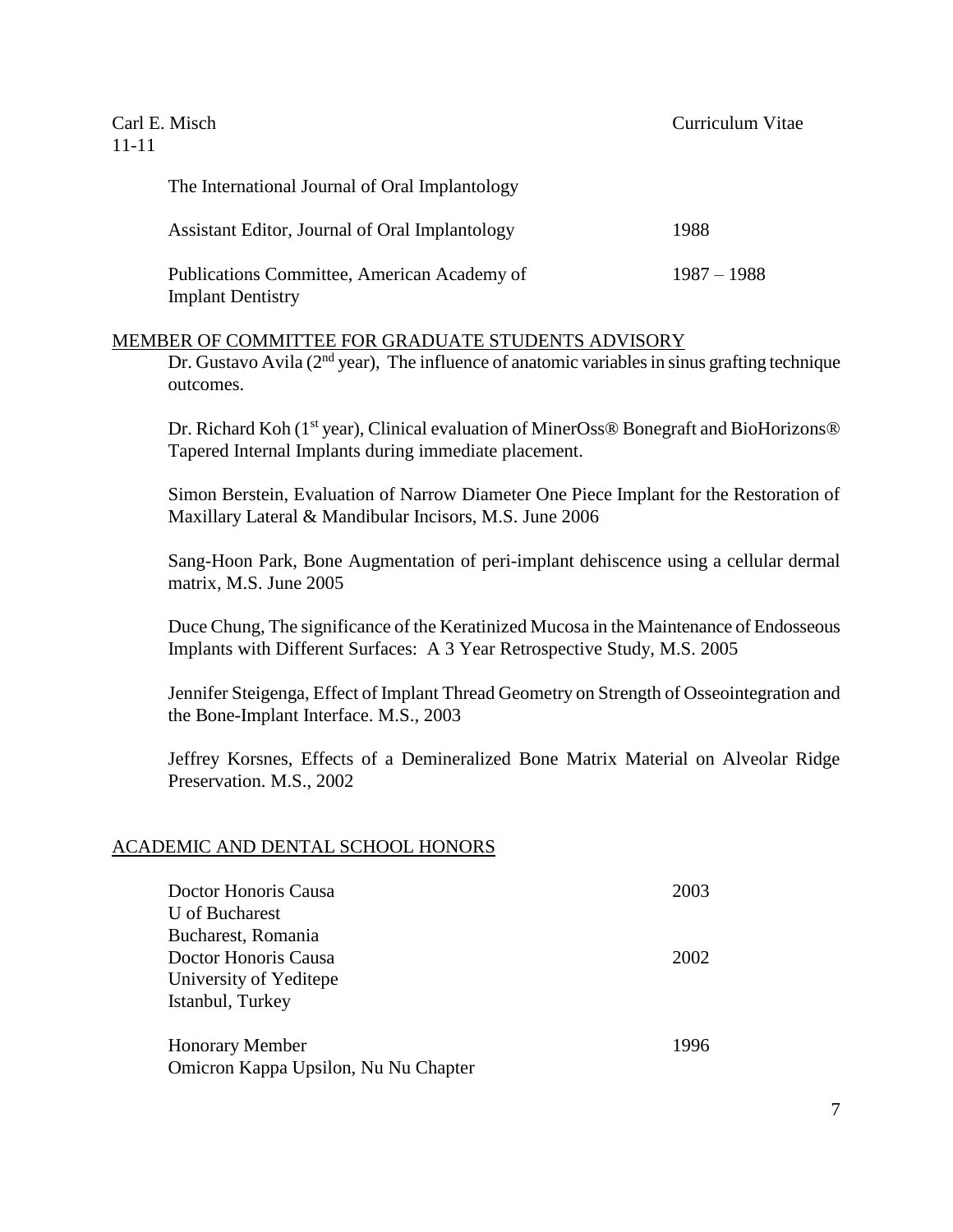Carl E. Misch Curriculum Vitae

| Dean's List                                                                                               | 1970, 1971, 1972, 1973 |
|-----------------------------------------------------------------------------------------------------------|------------------------|
| University of Detroit, School of Dentistry                                                                |                        |
| Magna Cum Laude<br>University of Detroit, School of Dentistry                                             | 1973                   |
| President of Class<br>University of Detroit, School of Dentistry                                          | 1970, 1971, 1972, 1973 |
| Vice President, American Student Dental Association<br>University of Detroit, School of Dentistry         | 1972                   |
| President, American Student Dental Association<br>University of Detroit, School of Dentistry              | 1973                   |
| Delegate, International Student Dental Association<br>London, England                                     | 1973                   |
| Dean's Key, Scholarship, Outstanding Leadership and Service<br>University of Detroit, School of Dentistry | 1973                   |
| Columbia Dentoform Award, Outstanding Contribution<br>University of Detroit, School of Dentistry          | 1973                   |
| Alpha Sigma Nu, National Honors Fraternity<br>University of Detroit                                       | 1973                   |
| POST - GRADUATE RECOGNITION                                                                               |                        |
| Albert L, Borish Award<br><b>Academy of General Dentistry</b>                                             | 2011                   |
| Perel ICOI Educator Award<br>International Congress of Oral Implantologists                               | 2008                   |
| Fellow of International Honor Dental Organization<br>Pierre Fauchard Academy                              | 2006                   |
| President's Medal<br>American Academy of Implant Dentistry                                                | 2003                   |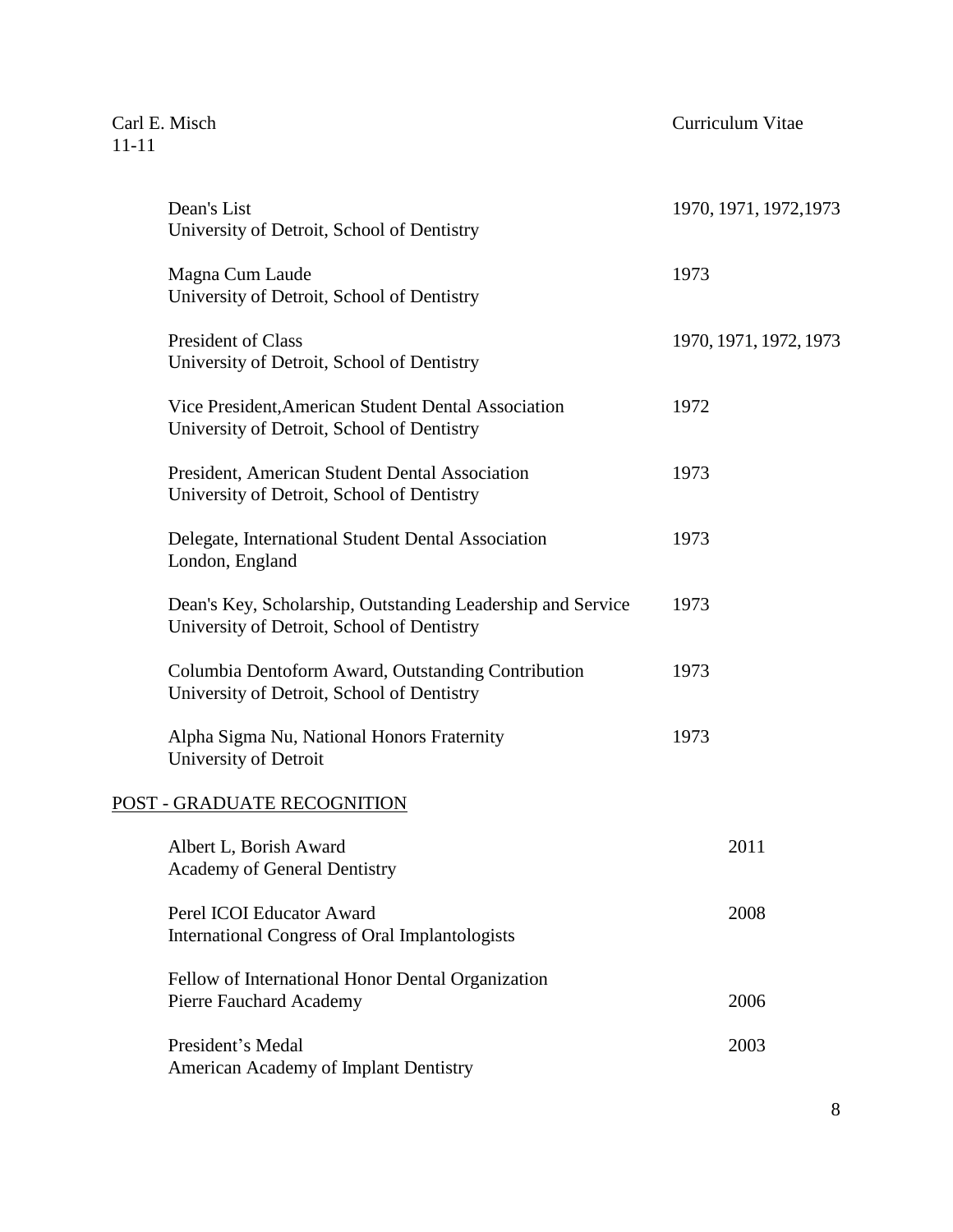#### Carl E. Misch Curriculum Vitae

| The Graduate Program in Implant Dentistry-Loma Linda University<br>The Robert James Achievement Award                                                      | 2001         |
|------------------------------------------------------------------------------------------------------------------------------------------------------------|--------------|
| Fellow International College of Dentists                                                                                                                   | 2001         |
| Aaron Gerskoff Memorial Research Award                                                                                                                     | 1999         |
| Vermeil Medal of Merit, City of Paris, France                                                                                                              | 1998         |
| Isaieh Lew Award, American Academy of Implant Dentistry                                                                                                    | 1998         |
| Honorary Member, Turkish Society of Oral Implantology                                                                                                      | 1993         |
| Fellow, American College of Dentists                                                                                                                       | 1991         |
| Proclamation, Mayor of Dearborn, Robert Guido<br>Dr. Carl E. Misch Day, April 20, 1991                                                                     | 1991         |
| Honorary Member, Associazione Nazionale Impianto Protesi,<br>Italy                                                                                         | 1991         |
| First International Prize, Dutch Oral Implantology Society                                                                                                 | 1990         |
| Diplomate, American Society of Osseointegration                                                                                                            | 1990         |
| Honored Fellow, American Academy of Implant Dentistry                                                                                                      | 1990         |
| Diplomate, American Board of Oral Implantology/Implant Dentistry                                                                                           | 1990         |
| Silver Medal of Merit, City of Paris, France                                                                                                               | 1989         |
| Implantologist of the Year, American Society of Osseointegration<br>Proclamation, Mayor of Dearborn, Robert Guido<br>Dr. Carl E. Misch Day, April 20, 1989 | 1989<br>1989 |
| Fellow, Academy of Dentistry International                                                                                                                 | 1989         |
| Member of Honor, Basilio Jaef Foundation                                                                                                                   | 1987         |
| Mastership, American Academy of Implant Prosthodontics                                                                                                     | 1987         |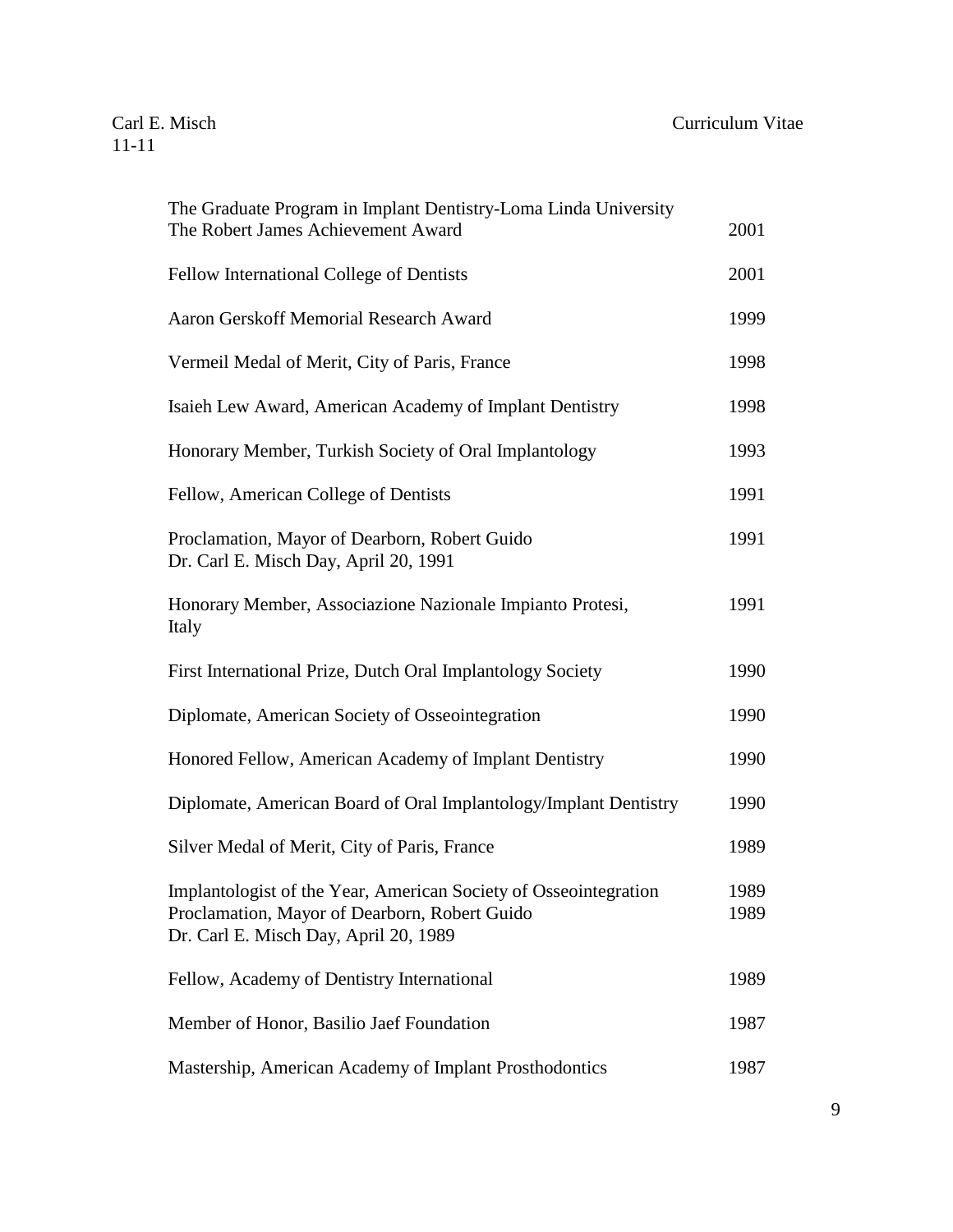| Member of Honor, Le Collège International de Recherches<br>Implantaires de Lariboisière |      | 1986 |
|-----------------------------------------------------------------------------------------|------|------|
| Member of Honor, Academia Italiana degli Impianti                                       | 1986 |      |
| Member of Honor, Deutsche Gesellschaft Für Zahnarztliche<br>Implantologie               |      | 1986 |
| Member of Honor, Canadian Society of Oral Implantology                                  |      | 1985 |
| Associate Fellow, American College of Oral Implantology                                 |      | 1985 |
| Credentialed Member, American Academy of Implant Dentistry                              |      | 1985 |
| Education Award, International Congress of Oral<br>Implantologists                      |      | 1985 |
| Member of Honor, Dutch Oral Implantology Society                                        |      | 1984 |
| Fellow, American Association of Hospital Dentistry                                      |      | 1984 |
| Fellow, Academy of General Dentistry                                                    |      | 1983 |
| Fellow, Royal Society of Medicine                                                       |      | 1983 |
| Member of Honor, Venezuelan Dental Society                                              |      | 1983 |
| Member of Honor, Australian Society of Implant Dentistry                                |      | 1983 |
| Fellow, Primate Research Institute                                                      |      | 1982 |
| Associate Fellow, American Academy of Implant Dentistry                                 |      | 1982 |
| Diplomate, International Congress of Oral Implantologists                               |      | 1982 |
| Honorary President, Columbian Dental Implant Society                                    |      | 1982 |
| Member of Honor, Primate Research Institute, Argentina                                  |      | 1982 |
| Member of Honor, Peru Dental Implant Society                                            |      | 1982 |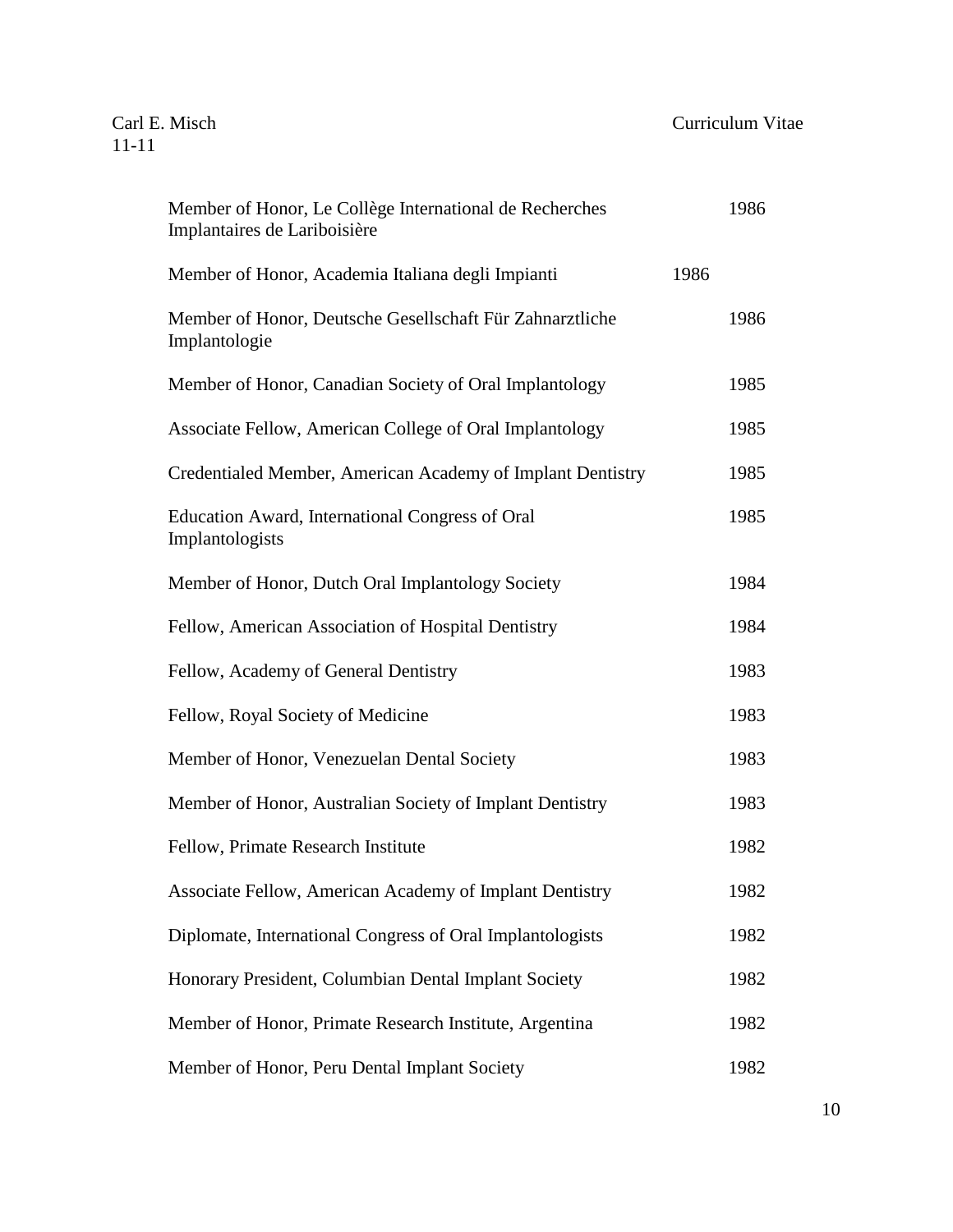| Fellow, Academy for Implants and Transplants                                                                                                   | 1979          |
|------------------------------------------------------------------------------------------------------------------------------------------------|---------------|
| Fellow, International Congress of Oral Implantologists                                                                                         | 1978          |
| <b>Best Dentist in America</b>                                                                                                                 | 2004-2005     |
| Who's Who, Life Member                                                                                                                         | 1998          |
| Who's Who, Honored Member                                                                                                                      | 1995          |
| Who's Who among American Executives, U.S. Registry                                                                                             | 1995          |
| Doody's Rating Service: Guide to the 250 Best Health<br><b>Sciences Books - Contemporary Implant Dentistry</b>                                 | 1993          |
| PROFESSIONAL ACTIVITIES                                                                                                                        |               |
| University of Louisville<br>Commonwealth of Kentucky - Kentucky Colonel<br>Louisville, KY September 18, 2009                                   | 2009          |
| International Congress of Oral Implantologists/IPS<br>Scientific Chairman<br>Chicago, IL August 21-23, 2008                                    | 2008          |
| <b>International Congress of Oral Implantologists</b><br>(ICOI) Pisa Consensus Conference on Implant Success<br>Pisa, Italy, October 4-6, 2007 | 2007          |
| International Congress of Oral Implantologists/IPS<br>Scientific Chairman<br>Orlando, FL January 25-27. 2007                                   | 2007          |
| International Congress of Oral Implantologists/IPS<br>Scientific Chairman<br>Montreal, Canada, August 18-20, 2006                              | 2006          |
| Michigan Dental Association<br>Editorial Advisory Board,<br>Lansing, Michigan                                                                  | 2005 -Present |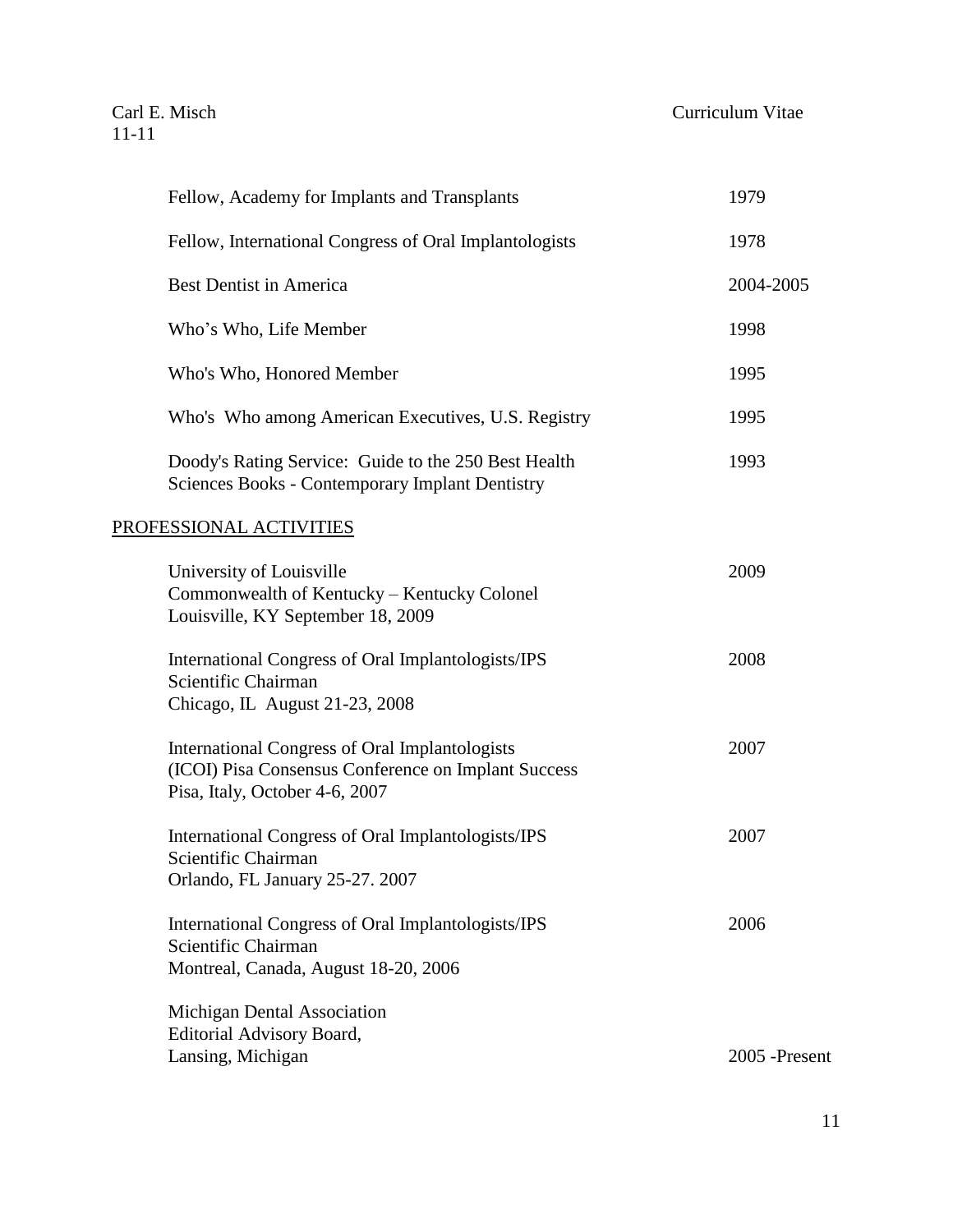| $11 - 11$ | Carl E. Misch                                                                                                                                          | Curriculum Vitae |                |
|-----------|--------------------------------------------------------------------------------------------------------------------------------------------------------|------------------|----------------|
|           | Co-Chairman, Board of Directors, International Congress<br>of Oral Implantologists                                                                     |                  | 1993 - Present |
|           | Member, Board of Directors, International Association<br>of Certified Dental Implant Laboratory Technicians                                            |                  | 1990 - Present |
|           | Member, Board of Directors, Association of<br><b>Dental Implant Auxiliaries</b>                                                                        |                  | 1990 - Present |
|           | Chairman of the Board, American College of Oral Implantology                                                                                           |                  | 1988 - Present |
|           | Honorary Scientific Committee Member<br>Sename Implantology Association (S.I.A)<br>$2nd$ International Conference (June 16-18,2005)<br>Sorrento, Italy |                  | 2005           |
|           | Scientific Program Co-Chairman American Academy of Implant<br>Dentistry 2003 Annual Meeting                                                            |                  | 2003           |
|           | Member, Membership and Award Committee<br>Academy of Osseointegration                                                                                  |                  | $2000 - 2001$  |
|           | Scientific Co-Chairman<br>World Meeting ICOI, Las Vegas, NV                                                                                            |                  | 2004           |
|           | Scientific Chairman Consensus on Immediate Load<br>American Academy of Implant Dentistry                                                               |                  | 2003           |
|           | Director, American Board of Oral Implantology/Implant<br>Dentistry                                                                                     |                  | 1995 - 2001    |
|           | President, American Board of Oral Implantology/Implant Dentistry                                                                                       |                  | 2001           |
|           | <b>Implant Dentistry Research and Education Fund</b>                                                                                                   |                  | 1995           |
|           | <b>Greater New York Implant Study Club</b>                                                                                                             |                  | 1995           |
|           | Member, Board of Directors, International Congress of Oral<br>Implantologists                                                                          |                  | 1980 - 1993    |
|           | Immediate Past President, American College of Oral<br>Implantology                                                                                     |                  | 1993           |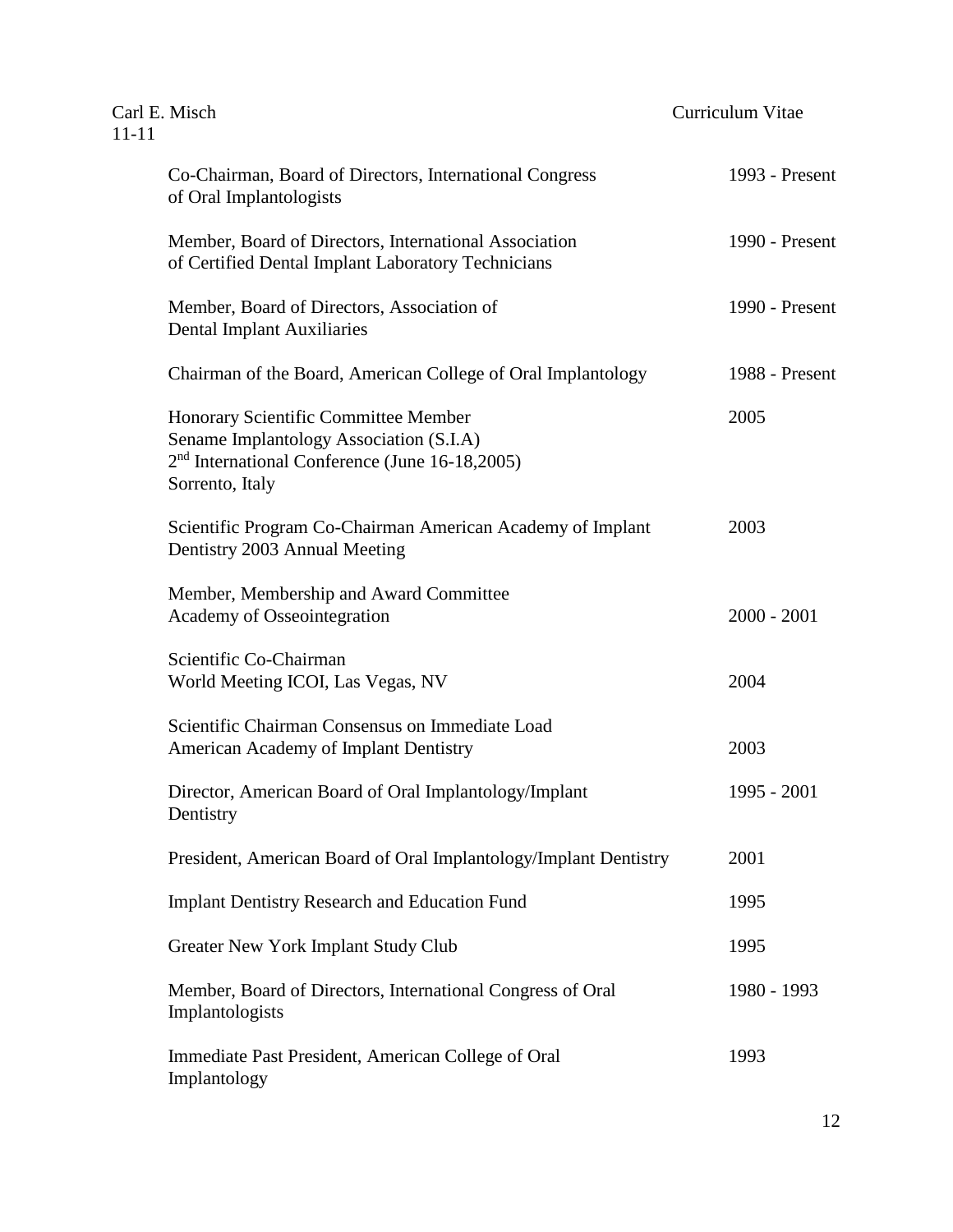| Member, Advisory Board American Society of Osseointegration                                                                                                     | 1988 - 1993    |
|-----------------------------------------------------------------------------------------------------------------------------------------------------------------|----------------|
| President, National Office, American Academy of Implant<br>Dentistry                                                                                            | 1992           |
| President, International Congress of Oral Implantologists                                                                                                       | 1981 - 1991    |
| President, National Office, American Academy of Implant<br>Dentistry                                                                                            | 1992-1993      |
| President-Elect, National Office, American Academy of Implant<br>Dentistry                                                                                      | 1991           |
| Vice President, National Office, American Academy of Implant<br>Dentistry                                                                                       | 1990           |
| Program Co-Chairman, Institute for Implants and Biomaterials<br>in Stomatology, 4th International Congress, Charleston, South<br>Carolina                       | 1990           |
| <b>ACOI</b> Consensus Guidelines Committee for Predoctoral Implant<br><b>Dentistry Education</b>                                                                | 1990           |
| <b>ACOI</b> Consensus Guidelines Committee for General Practice<br>Residency and Advanced Education in General Dentistry,<br><b>Implant Dentistry Education</b> | 1990           |
| Consulting Member, Alabama Implant Study Club                                                                                                                   | 1984 - 1990    |
| Active Member, Alabama Implant Study Club                                                                                                                       | 1990 - Present |
| Program General Chairman, American College of Oral<br>Implantologie, World Congress IX, New York, New York                                                      | 1989           |
| Chairman, Education Committee, International Congress<br>of Oral Implantologists                                                                                | 1984 - 1989    |
| Co-Director, University of Pittsburgh, School of Dental<br>Medicine, Continuing Education, Oral Implant Program                                                 | 1988           |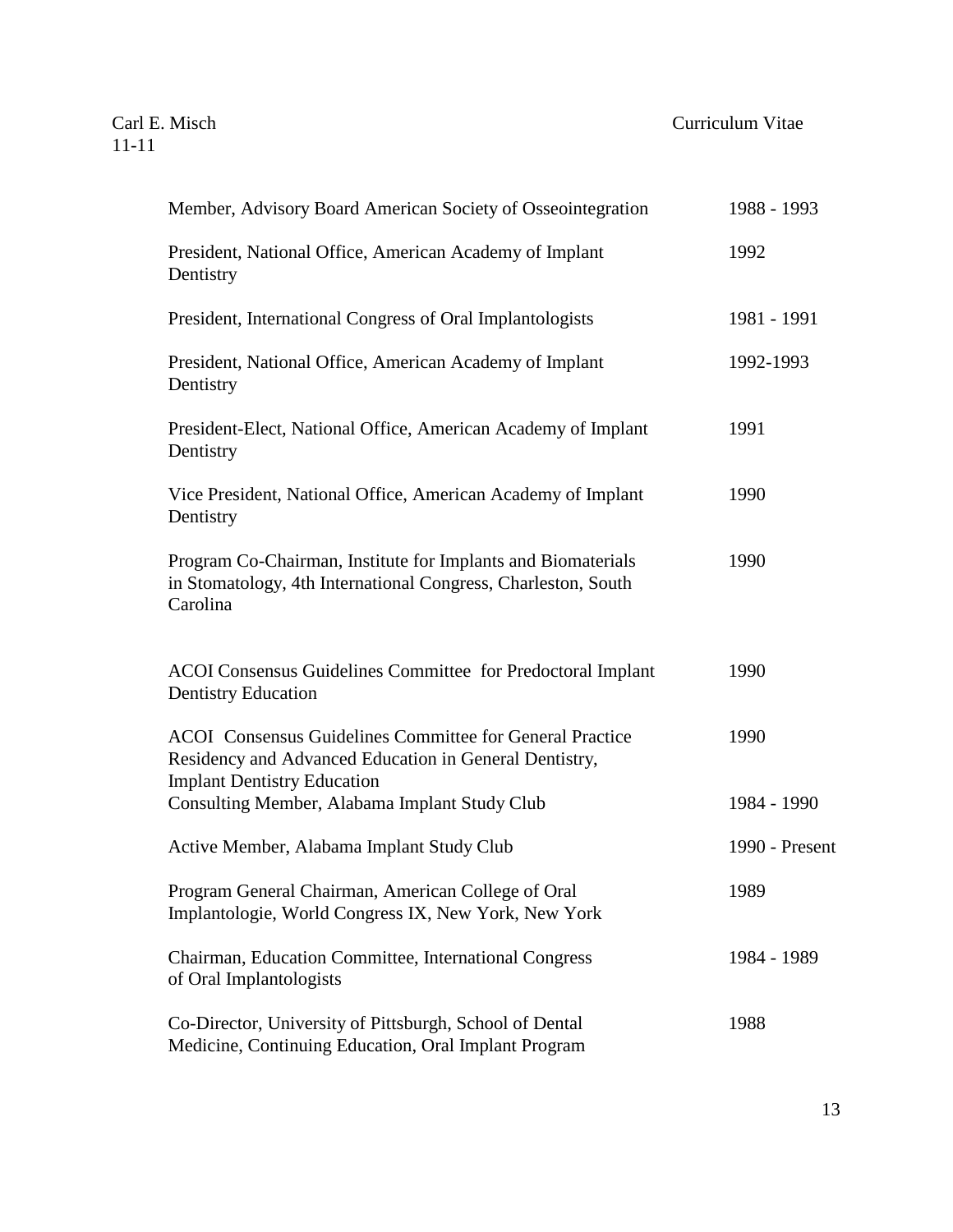| Carl E. Misch<br>$11 - 11$ |                                                                                                                                          | Curriculum Vitae |
|----------------------------|------------------------------------------------------------------------------------------------------------------------------------------|------------------|
|                            | Honorary Overseas Consultant and Advisor, Hong Kong<br>International Academy of Oral Implants                                            | 1988             |
|                            | Treasurer, National Office, American Academy of Implant<br>Dentistry                                                                     | 1988             |
|                            | President-Elect, International Congress of Oral Implantologists                                                                          | 1988             |
|                            | Member, Blue Ribbon Committee, American Academy of Implant<br>Prosthodontics                                                             | 1988 - Present   |
|                            | Chairman, Education Committee, Academy for Implants<br>and Transplants                                                                   | 1984 - 1987      |
|                            | Member, Primary Regional Examining Committee, American<br><b>Academy of Implant Prosthodontics</b>                                       | 1987             |
|                            | Member, Certified Education Program Committee, American<br><b>Academy of Implant Dentistry</b>                                           | 1987             |
|                            | Secretary/Treasurer, International Congress of Oral<br>Implantologists                                                                   | 1981 - 1987      |
|                            | Vice-President, International Congress of Oral Implantologists                                                                           | 1985 - 1987      |
|                            | Vice President, Regional District, American Academy of Implant<br>Dentistry                                                              | 1987             |
|                            | Program Scientific Chairman, American Academy of Implant<br>Dentistry, World Conference on Oral Implants, Las Vegas, Nevada              | 1987             |
|                            | President, American College of Oral Implantology                                                                                         | 1987             |
|                            | President-Elect, American College of Oral Implantology                                                                                   | 1987             |
|                            | Consulting Member, Hong Kong Society of Implant Dentistry<br>President-Elect, Central District, American Academy of Implant<br>Dentistry | 1987<br>1986     |
|                            | Vice President, American College of Oral Implantology                                                                                    | 1986             |
|                            | Consulting Member, Illinois Implant Study Club                                                                                           | 1986             |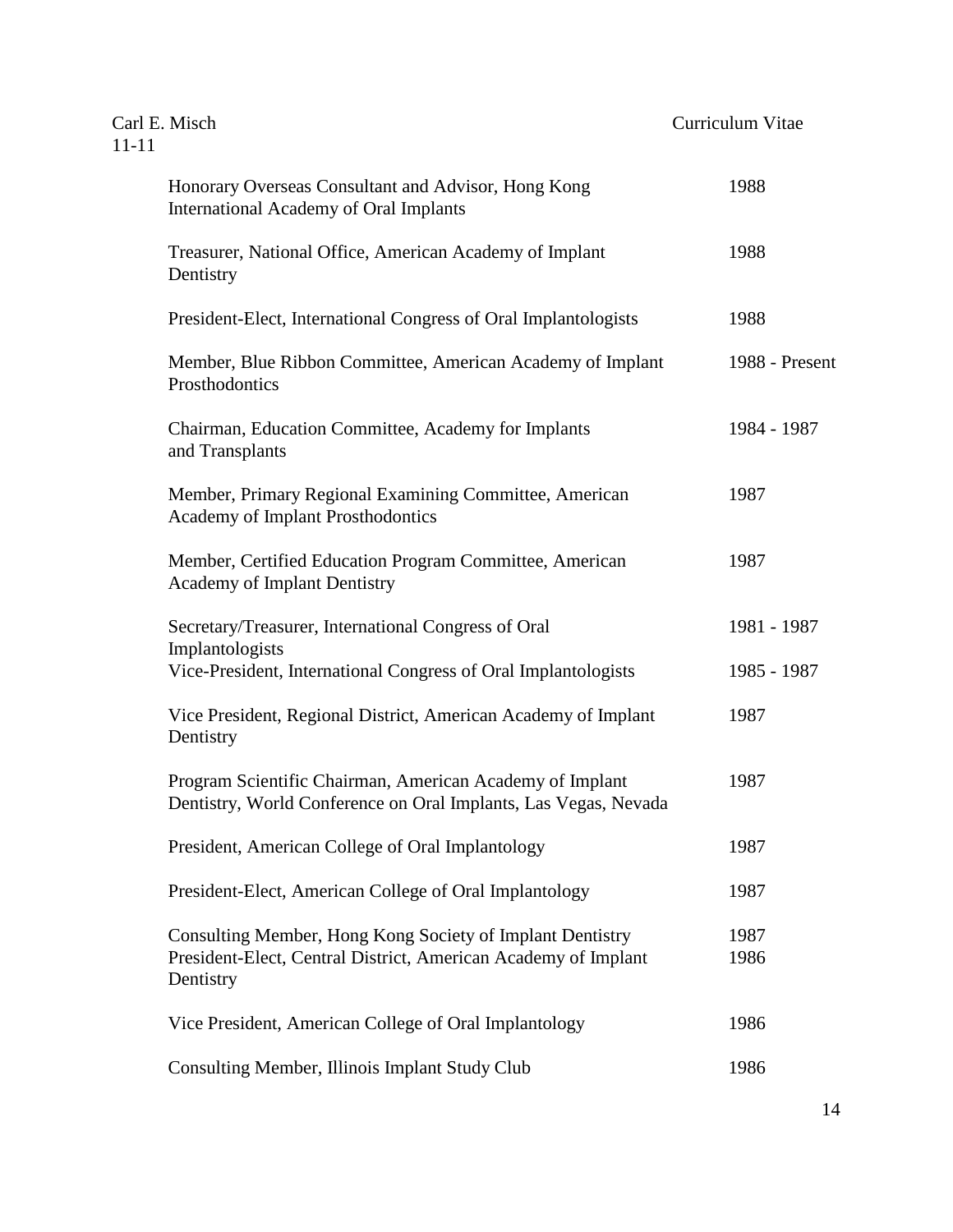| Program Chairman, American Academy of Implant Dentistry,<br>Mid-Winter Meeting, Chicago, Illinois    | 1986        |
|------------------------------------------------------------------------------------------------------|-------------|
| President, Quest Implant, Inc.                                                                       | 1984 - 1986 |
| Secretary/Treasurer, American College of Oral Implantology                                           | 1985        |
| <b>Consulting Member, Canadian Implant Society</b>                                                   | 1985        |
| Charter Member, Detroit District Dental Club,<br><b>Implant Section</b>                              | 1985        |
| Vice President, Central District, American Academy of Implant<br>Dentistry                           | 1984        |
| Spokesman, Michigan Dental Association                                                               | 1981 - 1984 |
| President, Academy for Implants and Transplants                                                      | 1983        |
| Treasurer, Central District, American Academy of Implant<br>Dentistry                                | 1983        |
| Member, International Relations Committee, American Academy<br>of Implant Dentistry                  | 1983        |
| President-Elect, Academy for Implants and Transplants                                                | 1982        |
| Secretary, Central District, American Academy of Implant<br>Dentistry                                | 1982        |
| Member, Public Relations Committee, Detroit District Dental<br>Society                               | 1980 - 1982 |
| Host of "Smile Detroit" Weekly Radio Program on Dental Health<br><b>WCAR, 1090 AM</b>                | 1980 - 1982 |
| Program Chairman, World Congress VI, International Congress<br>of Oral Implantologists, Maui, Hawaii | 1982        |
| Chairman, Membership Committee, American Academy of                                                  | 1982        |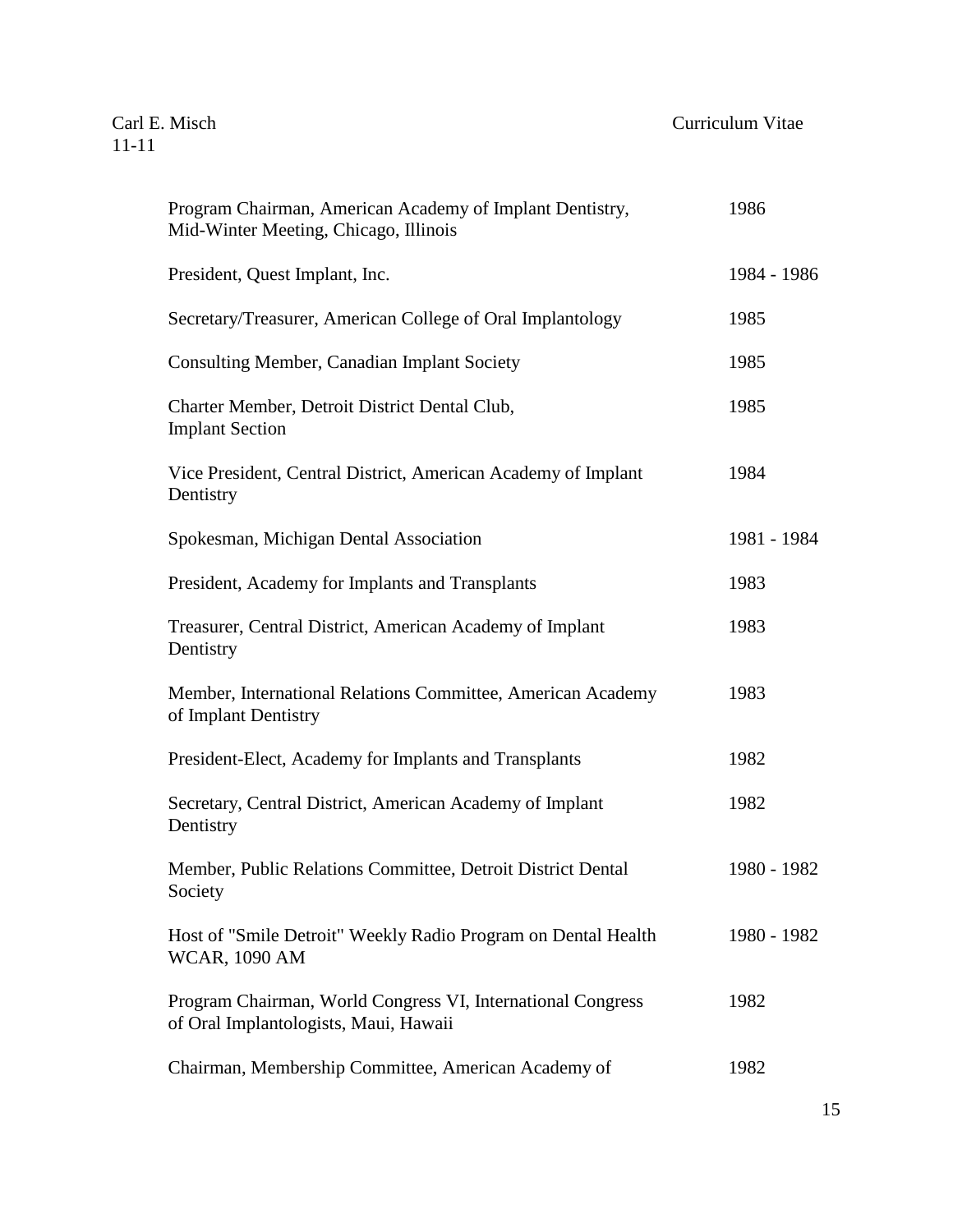| Vice-President, Academy for Implants and Transplants                                                                                                           | 1981        |
|----------------------------------------------------------------------------------------------------------------------------------------------------------------|-------------|
| Program Co-Chairman, Loma Linda Dental School and<br>International Congress of Oral Implantologists, Subperiosteal<br>Implant Symposium, San Diego, California | 1981        |
| Program Co-Chairman, Second American National Meeting<br>International Congress of Oral Implantologists, Atlanta, Georgia                                      | 1981        |
| Secretary, Academy for Implant and Transplants                                                                                                                 | 1980        |
| Member, Task Force Committee, Michigan Dental Association                                                                                                      | 1978 – 1979 |

#### ARTICLES PUBLISHED

Misch CE, The Hidden Consequences of Losing Teeth – How Dental Implant Stop Gradual Bone Loss and Replace Teeth. Dear Doctor- Dentistry and Oral Health 5 (3): 47-55 Oct, 2011.

Suzuki KR, Misch CE, Arana G, Rams TE, Suzusk JB. Longterm histopathologic evaluation of bioactive glass and human-derived graft materials in Macaca fascicularis mandibular ridge reconstruction. Implant Dent (4) 318-322 August, 2011.

Koh RU, Oh TJ, Rudek I, Neiva GF, Misch CE, Rothman ED, Wang HL, Hard and Soft Tissue Changes Following Crestal and Subcrestal Immediate Implant Placement. J Periodontol, Feb. 2011

Misch CE, Resnik R. Mandibular nerve neurosensory impairment after dental implant surgery: management and protocol. Implant Dent 19 (5): 378-86.

Misch CE Implant Dentistry – Past, Present and Future – Dentaltown

Misch CE. Clinical Guideline for the Vertical Position of the Maxillary Incisal Edge: The Key is the Canine

Misch CE, Misch C, Bone Augmentation by Deficit Six and Topography – The two-to-five wall defects. Dentaltown 11 (11) 54-57, November, 2010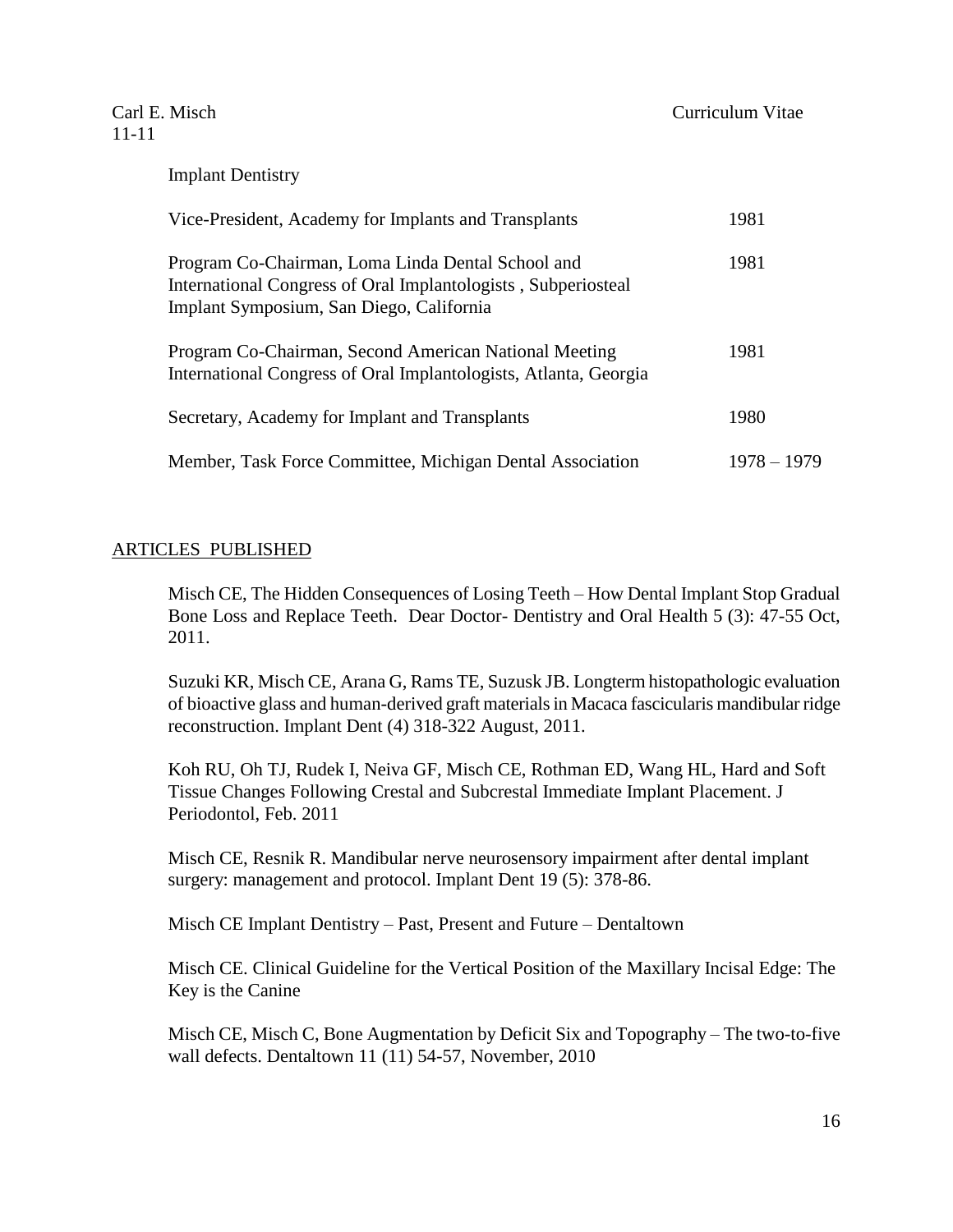Misch CE, Resnick R, Sharawy M. Neurosensory Impairment Following Dental Implant Surgery: Management and Protocol. Implant Dentistry 19 (5) 378-86, October 2010.

Avila G, Neliva R, Misch CE, Galindo-Moreno P, Benavides E, Rudek I, Wang HL. Clinical And Histologic Outcomes After The Use Of A Novel Allograft For Maxillary Sinus Augmentation: A Case Series. Implant Dentistry, 19 (4) 330-41, August, 2010.

CE Misch Risk Factors and Treatment Fees for Implant Dentistry. Dentistry Today 29 (8) 58-63, August, 2010.

Treatment Fees and Risk Factors for Implant Dentistry. Oral Health, August 2010.

The influence of Bucco-Palatal Distance on Sinus Augmentation Outcome Journal of Periodontology

Avila G, Wang HL, Galindo-Moreno P, Misch CE, Bagramian RA, Rudek I, Benavides E, Moreno-Riestra I, Braun T, Neiva R. J Periodontol, 81 (7) 1041-50, July, 2010.

Misch CE, Silc JT. Key Implant Positions: Treatment Planning Using the Canine and First Molar Rules, Dentistry Today, 28 (8) 66-70, August 2009

Misch CE, Silc JT. Periodontal treatment or extraction and implant insertion? Dental Economics, 99 (4) 62-64, April 2009.

Avila G, Galindo-Moreno G, Soehren S, Misch CE, Morelli T, Wang H-L. A Novel Decision-Making Process for Tooth Retention or Extraction. Journal of Perio, 80 (3) 476- 491, 2009

Avila G, Galindo-Moreno P, Soehren S, Misch CE, Morelli T, Wang H-L. A Novel Decision-Making Process for Tooth Retention or Extraction. [Journal of Periodontology](http://www.joponline.org/loi/jop) Mar 2009, Vol. 80, No. 3, Pages 476-491: 476-491.

Misch CE, Silc JT. A Key Implant Position for a Fixed Prosthesis: The First Molar Rule. Oral Health, April 2009 (submitted)

Terracciano-Mortilla LD, Misch CE, Suzuki JB. The Dental Hygienist's Role in Implant Evaluation & Assessment. JPH, 15-17, Fall 2008

Gapski R, Misch CE, Stapleton D, Mullins S, Cobb C, Vansanthan A, Reissner M. Histological, Histomorphometric, and Radiographic Evaluation of a Sinus Augmentation With a New Bone Allograft: A Clinical Case Report. Implant Dentistry 17 (3) 1-10,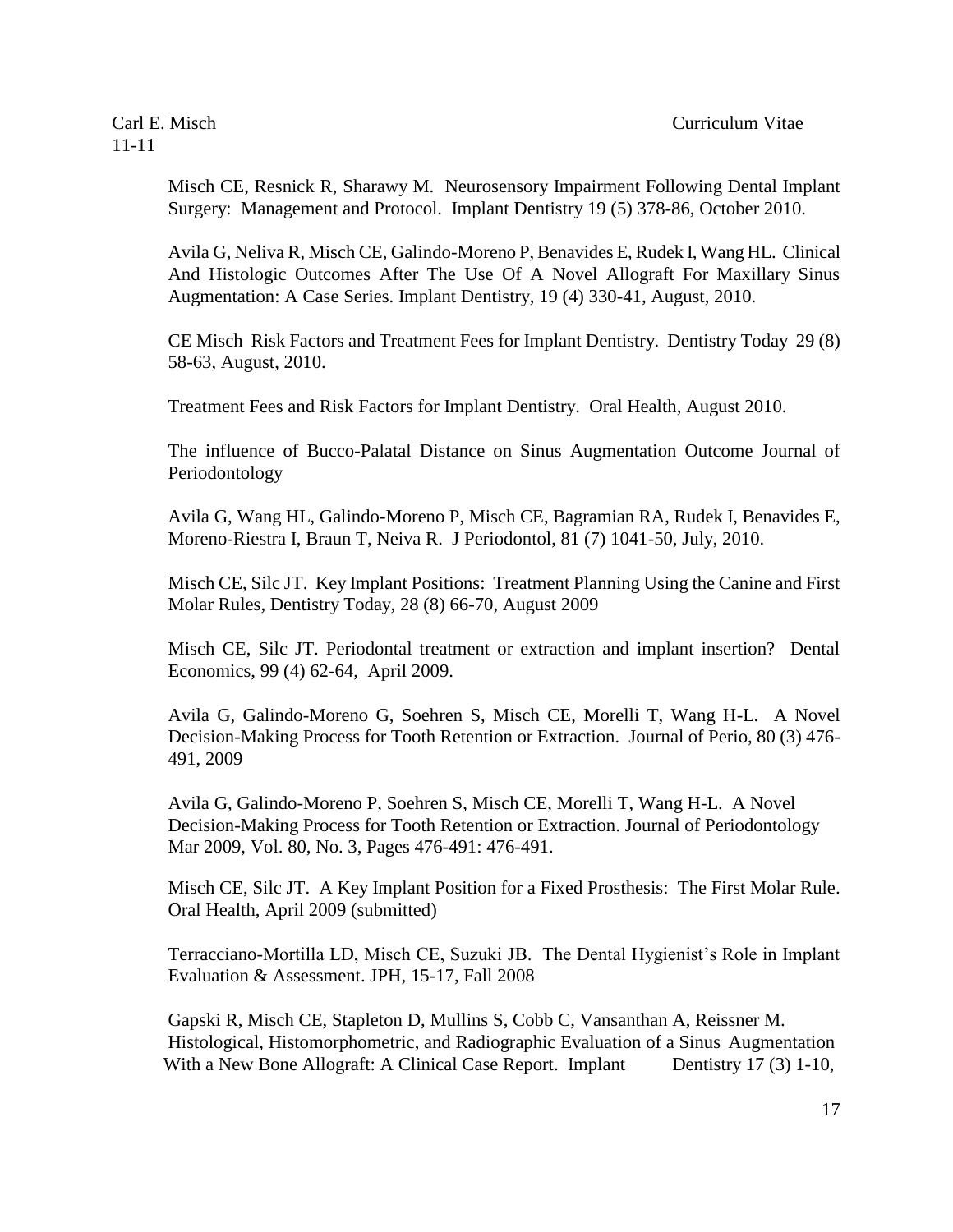2008

Misch CE, Silc JT. Socket Grafting and Alveolar Ridge Preservation. Dentistry Today 27 (10) 146-152, October 2008

Misch CE. BioHorizons Monograph, Pract Perio Rest Dent (In press) 2008

Misch CE, Perez HM. An Atraumatic extractor (physics forceps): A Biomechanical rationale. Dentist Today 27 (8) 98-101, August 2008

Misch CE. Treatment plans related to key implant locations: The canine and first molar position. Oral Health 43-48, August 2008

Misch CE, Misch-Dietsh F, Silc J, Barboza E, Cianciola, LJ, Kazor C. Posterior implant single tooth replacement and status of abutment teeth multi-center 10 year retrospective report. Journal of Perio 79 (12) 2378-2382, December 2008.

Misch CE. Guidelines for Maxillary Incisal Edge Position-A Pilot Study: The Key is the Canine. J Prosthodontics 17 (2) 130-134, 2008.

Misch CE, Dental implants as a profit center: Prosthetics and surgery. In Dental Economics Pg. 88 & 90, April 2008

Dastoor SF, Misch CE, Wang H-L. Dermal Fillers for Facial Soft Tissue Augmentation. Journal of Oral Implantology, 33(4) 191-204

Misch CE, Perel ML, Wang H-L, Trisi P, Galindo-Moreno P, Rebaldi A, Steigman M, Palti A, Sammartino G, Pikos MA, Schwartz-Arad D, Choukroun J, Gutierrez-Perez J-L, Marenzi G, and Valavanis D. The International Congress of Oral Implantologists (ICOI) Pisa Consensus Conference on Implant Success, Survival and Failure, Implant Dentistry, 17(1) 5- 15, 2008

Resnick RR, Misch CE. Prophylactic Antibiotic Regimens in Oral Implantology: Rationale and Protocol, Implant Dentistry (In Press) 2007

Misch CE. Dental Implants. Dentistry Today. 26(11): 60, 2007.

Dastoor SF, Misch CE, Wang H-L. Botulinum Toxin (Botox) to Enhance Facial Macroesthetics: A Literature Review. Literature Review, Vol. XXXIII (3) 164-171, 2007

Misch CE. Treatment Plans Related to Key Implant Positions: Three Adjacent Pontics Rule.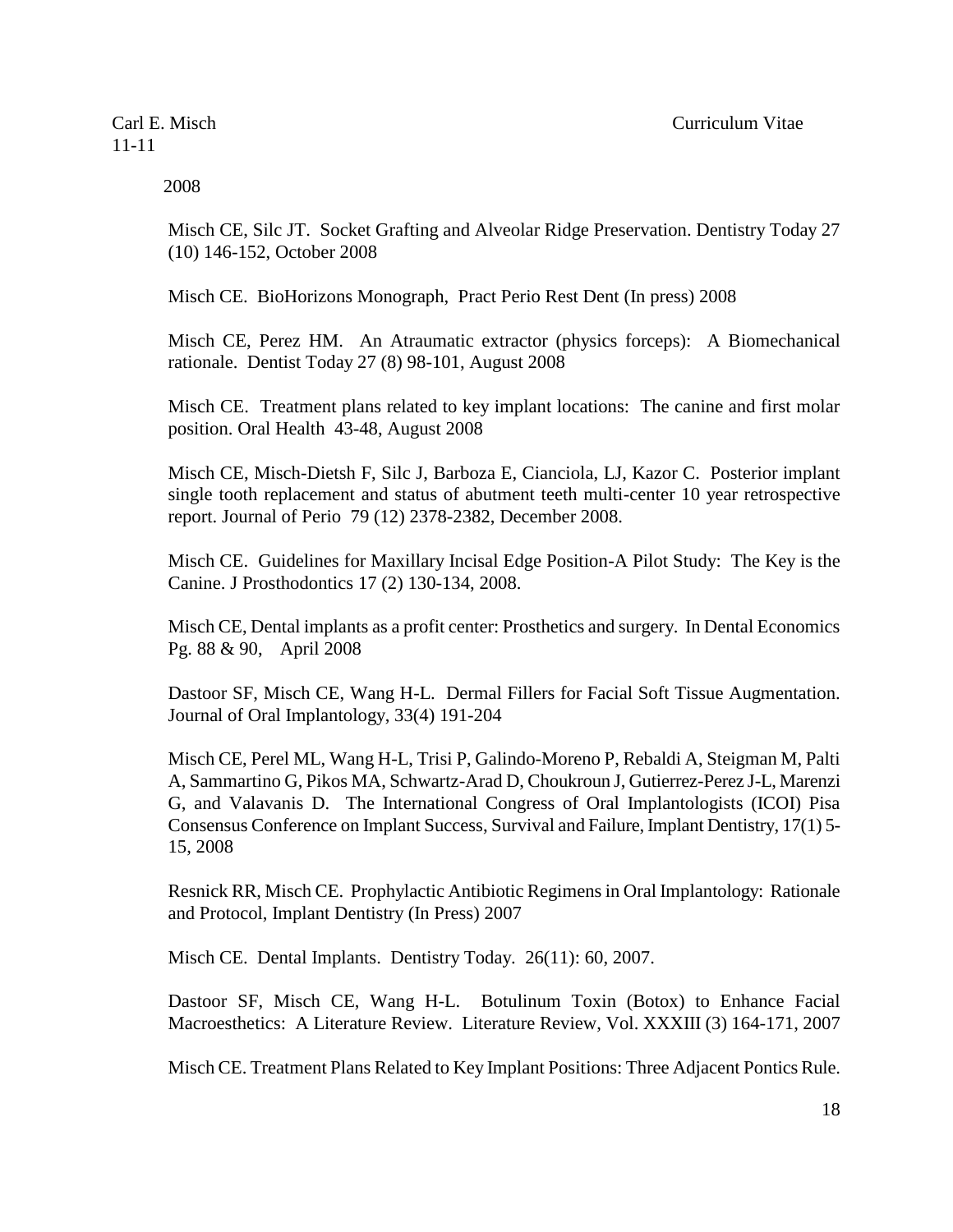Oral Health, 16-21, 2007.

Suzuki JB, Misch CE, Sarnachiaro OJ, Sarnachiaro GO, Moto L, Arana G, Togga SJ, Gotta E, Bui L, Sharawy M. Clinical and Histological Evaluation of Immediate-Loaded Posterior Implants in Non-Human Primates. Implant Dentistry 16 (2) 176-186, June 2007.

Misch CE. Implants and the General Practitioner. Dentistry Today, 48-54, 2007.

Rams TE, Misch CE, Brown, IJ. Estimated Dental Implant Treatment Potential in United States Adults, Journal of Public Health Dentistry, pg. 852, 2006.

Chung DM, Tae-In Oh, Jungwha L, Misch CE, Wang H-L. Factors Affecting Late Implant Bone Loss: A Retrospective Analysis, Oral Maxillofac Implant 22:117-126, 2007.

Misch CE. Successful Short Dental Implants: A Biomechanical Approach. BioHorizons Monograph, Pract Perio Rest Dent 11-16, 2006

Chung DM, Oh TJ, Shotwell JL, Misch CE, Wang HL. Significance of keratinized mucosa in maintenance of dental implants with different surfaces. J Periodontol 77(80);1410-20. August 2006

Misch CE. Surgical Loading and Prosthetic Considerations for Wide Diameter Implants. Oral Health, 18-24, August 2006.

Misch CE. Wide-diameter Implants Surgical, Loading, and Prosthetic Considerations, Dentistry Today 25 (8) 66-71, August 2006

Misch CE, Steigenga J, Barboza E, Misch-Dietsh F, Cianciola L, Kazor C. Short Dental Implants in Posterior Partial Edentulism: A Multicenter Retrospective 6-Year Case Series Study, Journal of Perio, 77 (8) 1340-1347, 2006.

Misch CE, Goodacre CJ, Finley JM, Misch CM, Marinbach M, Dabrowsky T, English CE, Kois JC, Cronin RJ. Consensus Conference Panel Report: Crown-Height Space Guidelines for Implant Dentistry-Part 2. Implant Dentistry 15(2):113-118, 2006.

Judy KW, Misch CE. (Co-Chairman, ICOI) ICOI Main Podium Policies. Implant Dent. 15(1):2, Mar 2006.

Misch CE. Consideration of Biomechanical Stress in Treatment With Dental Implants. Dentistry Today 25 (5) 80-85, May 2006.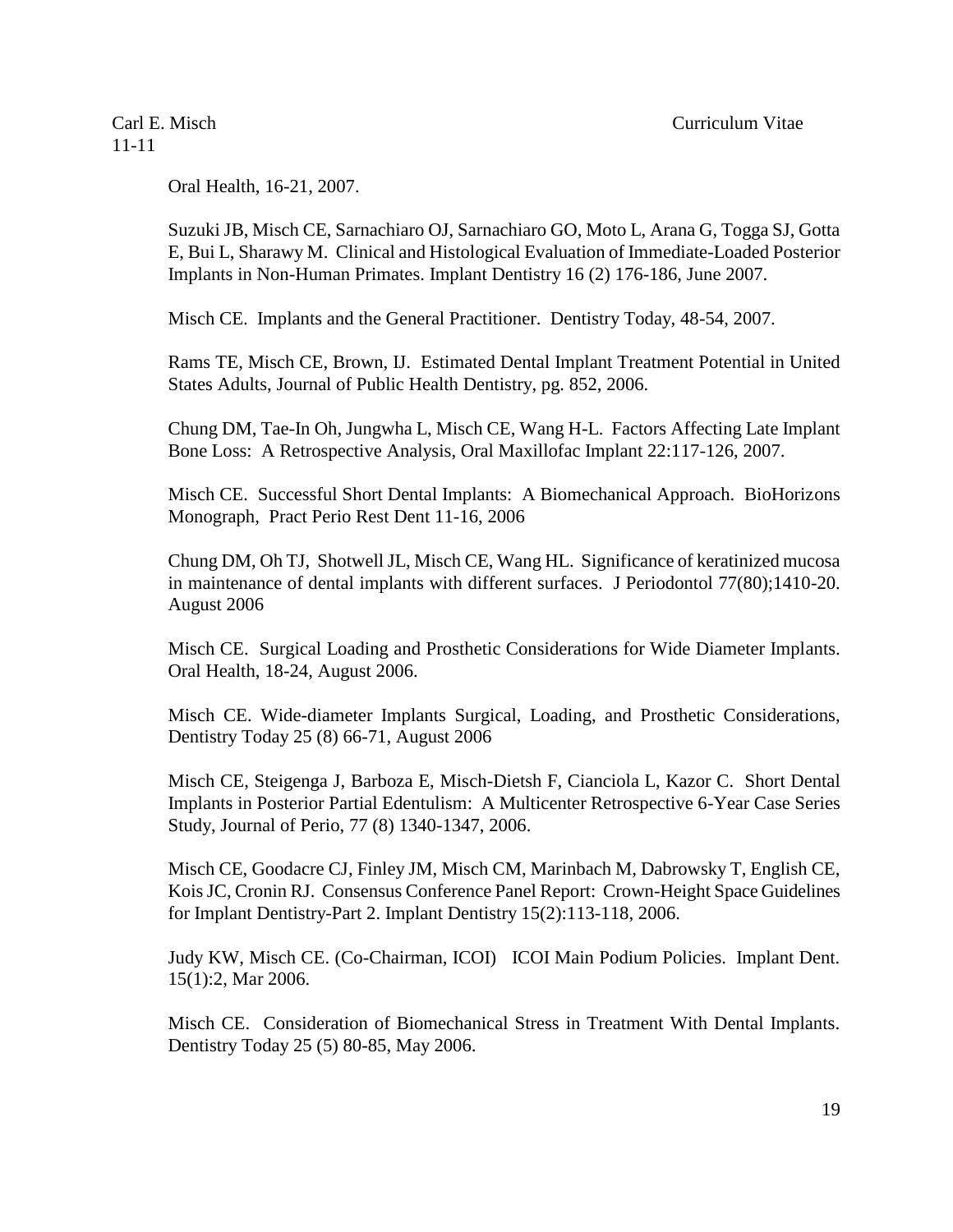Misch CE, D'Alessio R, Misch-Dietsh F. Maxillary Partial Anodontia and Implant Dentistry - Maxillary Anterior Partial Anodontia in 255 Adolescent patients. A 15-Year Retrospective Study of 276 Implant Site Replacements. Oral Health 95 (8):45-57, 2005

Misch CE. Short Dental Implants: A Literature Review and Rationale for Use. Dentistry Today, 24 (8):64-68, August 2005.

Kim Y, Oh TJ, Misch CE, Wang H-L. Occlusal Considerationsin Implant Therapy: Clinical Guidelines with Biomechanical Rationale. Clin Oral Impl Res 16 (1):26-35, 2005.

Misch CE, Suzuki JB, Misch-Dietsh FD, Bidez MW. A Positive Correlation Between Occlusal Trauma and Peri-Implant Bone Loss-Literature Support. Implant Dent 14 (2): 108- 16, 2005.

Misch CE, Goodacre CJ, Finley JM, Misch CM, Marinbach M, Dabrowsky T, English CE, Kois JC, Cronin RJ. Consensus Conference Panel Report: Crown-Height Space Guidelines for Implant Dentistry - Part 1, Implant Dentistry 14 (4): 312-318, 2005.

Misch CE, Hahn JU, Judy KW, Lemons JE, Linkow LI, Mills E, Misch CM, Salama H, Sharawy M, Testori T, Wang H-L. Workshop Guidelines on Immediate Loading in Implant Dentistry, J Oral Implantol, 30 (5): 283-8, 2004.

Misch CE, Judy KWM. Consensus Conference History and the ICOI, Intl Mag of Oral Implantology, 3 (5):1, 2004.

Steigenga J, Al-Shammari K, Misch CE, Nociti Jr., FH, and Wang H-L. Effects of Implant Thread Geometry on Percentage of Osseointegration and Resistance to Reverse Torque in the Tibia of Rabbits. J Periodontol 75 (9):1233-1241, September 2004

Misch CE, Wang H-L, Misch CM, Sharawy M, Lemons J, Judy K. Rationale for the Application of Immediate Load in Implant Dentistry: Part 1, Implant Dentistry 13(3)207- 215, 2004.

Misch CE, Wang H-L, Sharawy M, Misch CM, Sharawy M, Lemons J, Judy K. Rationale for the Application of Immediate Load in Implant Dentistry: Part II. Implant Dent 13(4):310- 321, 2004.

Misch CE, Wang H-L. The Procedures, Limitations and Indications for Small Diameter Implants and a Case Report. Oral Health 16-26, August, 2004.

Kazor, CE, Al-Shammari, K, Sarment D, Misch CE, Wang HL, Implant Plastic Surgery: A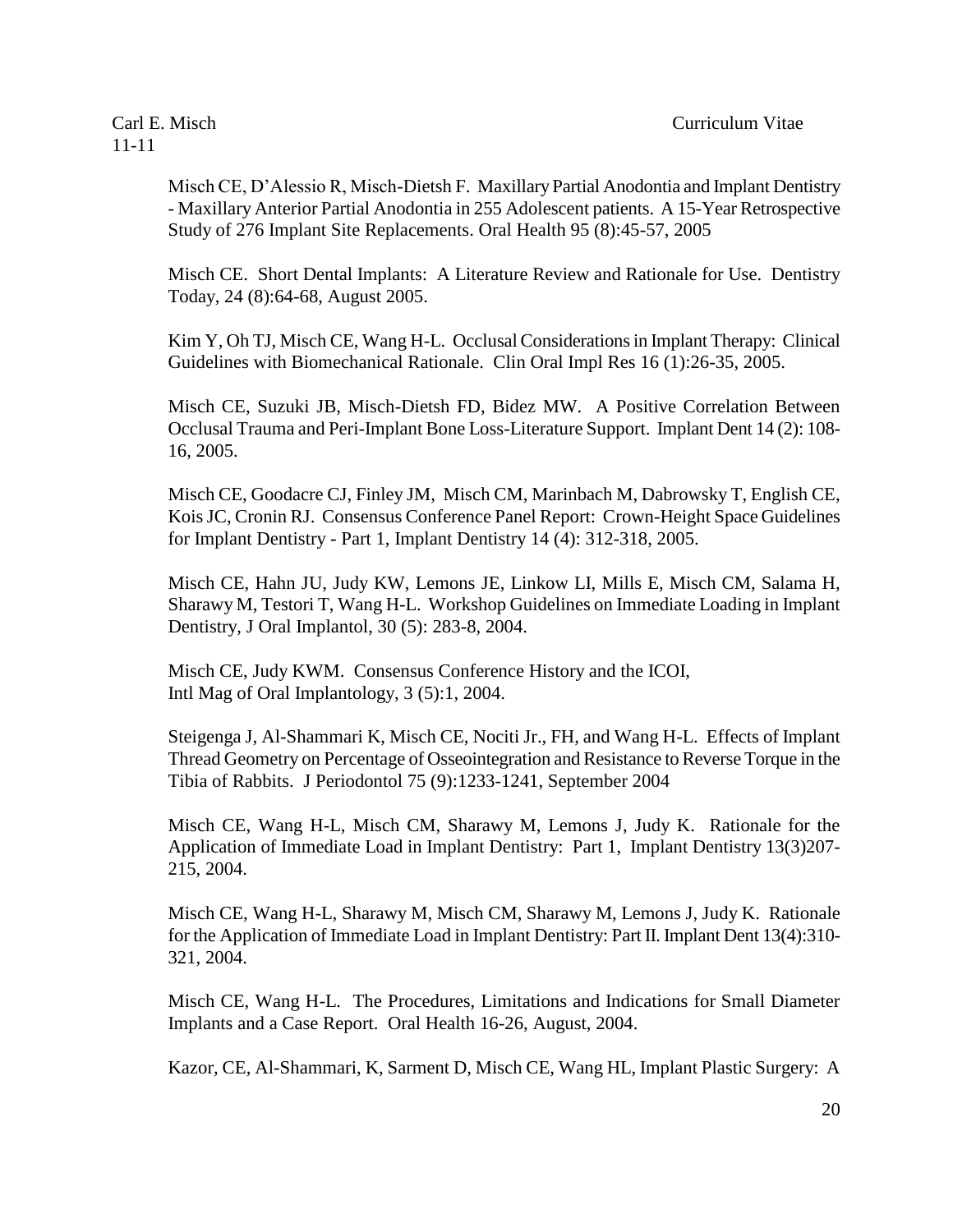Review and Rationale. Oral Implant 30(4):240-254, 2004.

Wang H-L, Misch CE, Neiva RF, Sandwich bone augmentation technique: Rationale and report of pilot cases. Int J Perio & Rest Dent, 24(3):233-245, 2004.

Misch CE, Becker W, Hahn J, Linkow L, Lozada JL, Mills E, Salama H, Sharawy M, Wang H-L. Workshop consensus on immediate load in implant dentistry. Implant Dent, 30 (5):283-288 2004.

Misch CE, Treatment Options for a Congenitally Missing Lateral Incisor- A Case Report, Dentistry Today, 92-95, August 2004.

Tischler M, Misch CE. Extraction Site Bone Grafting in General Dentistry Review of Application and Principles. 23(5):108-113, 2004.

Misch CE, Khalaf F, Al-Shammari, Wang H-L. Creation of Interimplant Papillae Through a Split-Finger Technique. Implant Dent 13(1):20-27, 2004

Steigenga JT, Khalaf F, Al-Shammari KF, Nociti FH, Misch CE, Wang H-L. Dental Implant Design and its Relationship to Long-term Implant Success. Implant Dent 12 (4) 2003.

Scortecci G, Misch CE, Odin G. Implantologie basale: une approche thérapeutique fondée sur la preuve. Implantodontie 12:35-47, 2003

Misch CE, Clenching and Its Effect on Implant Treatment Plans. Texas State Journal, 581- 592, July 2003

Misch CE, Wang H-L, Immediate Occlusal Loading For Fixed Prostheses, Oral Health, 92 (8), 21-28, August 2003.

Misch CE, Wang HL, Immediate occlusal loading for fixed prostheses in implant dentistry. Dent. Today 22 (8):50-6 August, 2003.

Misch CE, Wang H-L, OH T-J, Early Implant/Crestal Bone Loss. School of Dentistry, University of Michigan, Ann Arbor, U.S.A.,Special Lecture Session, 58-67,2003.

Misch CE, AAn Evidenced-Based Implantology Review of Posterior Single-Tooth Replacement: Implants vs. Fixed Partial Dentures@, Journal of the Toronto Academy of Cosmetic Dentistry, Volume 1, No 2, 30 - 34, Executive 2002-2003.

Misch CE, Wang H-L, Degidi M, A 5 Year Prospective Study for Immediate/Early Loading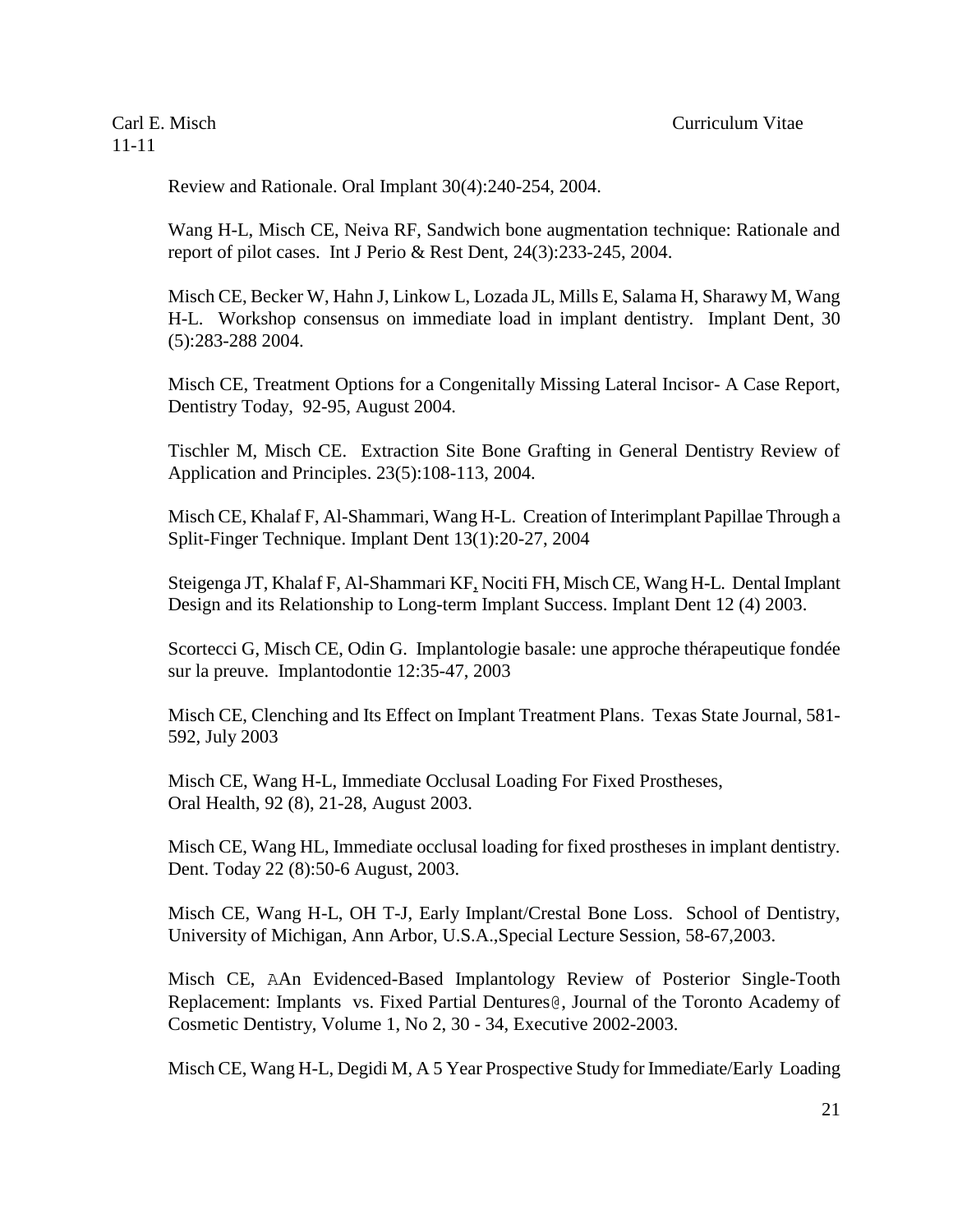for Fixed Prostheses in Completely Edentulous Jaws with a Bone Quality-Based Implant System. Clinical Implant Dentistry and Related Research. Vol. 5 (1): 17-28, 2003.

Misch CE, Implant Dentistry, Dentistry Today, Volume 21 (11):62, November 2002.

Scortecci G, Misch CE, Missika P, Mise en Charge Fonctionnelle Immédiate (MCI)- chez I edenté Partiel Maxillaire. Apport Décisif de l=Implantologie Basale. Implantodontie, 23-35, 2002.

Misch CE, A Propos De La Mise En Charge Progressive Des Implants, Editorial, Apport Décisif de l=Implantologie Basale. Implantodontie,5-3,2002.

Misch CE, Palattella A: Bruxism and its Effect on Implant Treatment Plans. International Magazine of Oral Implantology. 2 (3):6-16, 2, 2002.

Misch CE: The Effect of Bruxism on Treatment Planning for Dental Implants. Dentistry Today, 9:76-81, 9, 2002.

Misch CE: Clenching and its Effect on Implant Treatment Plans. Oral Health, 92 (8):11-21, August 2002.

Misch CE: Tooth Replacement and the Standard of Care, 1000 Gems Update, 23-24, Spring 2002.

Sarment DP, Misch, CE: Scannographic Templates for Novel Pre-implant Planning Methods; Scientific Report Int Magazine Oral Implantology 4(1): 16-22, 2002

Oh T, Yoon J, Misch CE, Wang H: The Cause of Early Implant Bone Loss: Myth or Science?, Journal of Periodontology 73 (3), 322-333, 2002.

Sharawy M, Misch CE, Tehemar M, Weller N, Heat Generation During Implant Drilling Report 1, The Significance of Motor Speed, J Oral Maxillofac Facial Surg., 10 (60) 1160-69, 2002.

Goff, S., Misch, CE., Davidoff, SR., Strong, S., Gps and Implant - Slow Growth, Dental Products Report January 36 (1): 16-24, 2002..

Misch CE, Help Us Help You, Guest Editorial, Int Magazine Oral Implant 3(2): 3, 2001.

Misch CE, Bidez MW, Sharawy M, A Bioengineered Implant for a Predetermined Bone Cellular Response to Loading Forces. A Literature Review and Case Report: A Case Report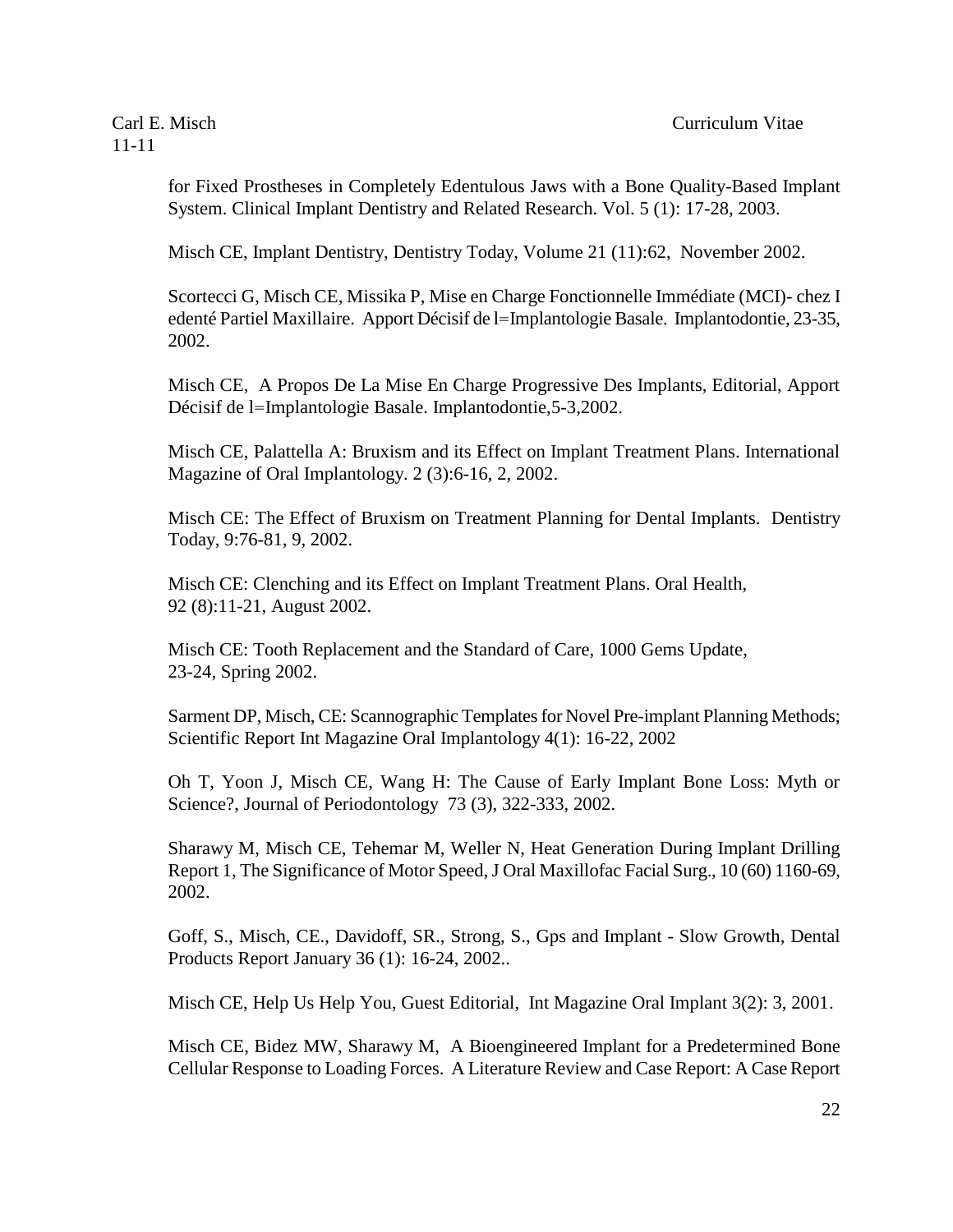Demonstrating Proof of Principle, Journal of Periodontology, 72 (9): 1276-1286, 2001.

Misch CE: Treatment Options for Mandibular Full-Arch Implant-Supports Fixed Prostheses. Dentistry Today, 20 (8): 68-73, 2001.

Nicolucci B, Misch CE: The Mandibular Circumferential Subperiosteal Implant - A Case Report and Review; Oral Health (8): 7-15, 2001.

Gapski R, Wang HL; Misch, CE: Management of Incision Design in Symphysis Graft Procedures: A Review of the Literature. Journal Of Oral Implantology XXVI (3): 134-142, 2001.

Misch CE, The Importance of Dental Implants, General Dentistry, 49 (1): 38-45 , 2001

Misch CE, Qu Z, Bidez MW, Is Trabecular Bone in the Mandible Different? J Oral Maxillofac Surg 58(2):247-8, Feb, 2000.

Misch CE, What You Don=t Know Can Hurt You (And Your Patients), Dentistry Today, 19 (12) 70-73, 2000.

Misch CE, Elevation de Sinus, Implantodontie, 39 (4): 7-13, 2000.

Misch CE, Influence of Biomechanics on Implant Complications, Academy of Dental Materials Proceedings, 14:49-62, 2000.

Misch CE, Clinical indications for altering vertical dimension of occlusion, Objective vs. subjective methods for determining vertical dimension of occlusion. Quintessence Int. 31 (4):280-2 April, 2000.

Misch CE, Poitras Y, Dietsh-Misch F, Endosteal Implants in the Edentulous Posterior Maxilla - Rationale and Clinical Results - Oral Health, 90 (8): 7-16, August, 2000.

Jividen G, Misch CE, Reverse Torque Testing and Early Loading Failures: Help or Hindrance? Journal of Oral Implantology, XXVI(2):82-90, 2000

Fish JM., Misch CE, Mandibular Bone Growth Induced by a Hydroxylapatite-coated Subperiosteal Implant: A Case Report, Journal of Oral Implantology, Volume XXVI (2); 267-275, 2000

Misch CE, Implants: The Growing Foundation for Alveolar and Facial Esthetics, Dental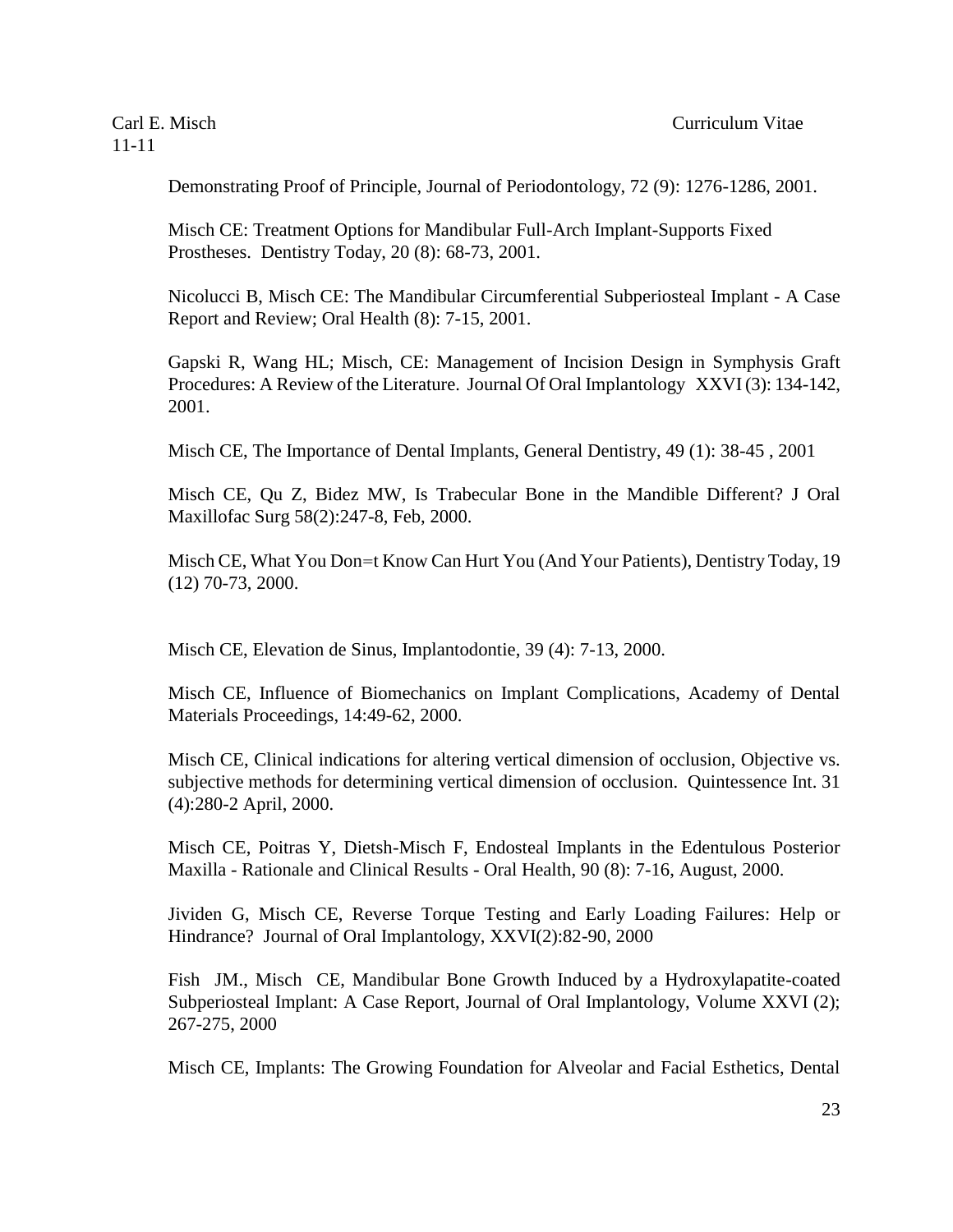Practice Report, pp 32 - 40, June, 2000.

Misch CE, An Evidence-Based Review of Posterior Single-Tooth Replacement: Implants vs Fixed Partial Dentures, Dentistry Today, 19 (4): 86-95, 2000.

Misch CE, Objective vs Subjective Methods for Determining Vertical Dimension of Occlusion, Quintessence Int=l. pg. 280-281, Vol 31, No. 4, 2000

Misch CE, An Evidence-Based Review of Posterior Single-Tooth Replacement: Implants vs Fixed Partial Dentures, 1000 Gems Update, Winter, 2000

Misch CE, Implant design considerations for the posterior regions of the mouth. Implant Dent. 8(4):376-86, 1999.

Boggan S, Strong JT, Misch CE, Bidez MW, Influence of Hex Geometry and Prosthetic Table Width on Static and Fatigue Strength of Dental Implants, The Journal of Prosthetic Dentistry, 82 (4): 436-440, 1999.

Misch CE, Short Versus Long Implant Concepts - Functional Surface Areas, Dentistry Today, 18 (8):. 60-65, August, 1999

Misch CE, Hoar J, Hazen R, Resnick R, Bild, J, Misch CM; Bone Quality Based Implant System (BioHorizons7 MaestroJ Dental Implants), A Prospective Study of the First Two Years of Prosthetic Loading, Oral Implantology, XXV (3), 185-197, 1999

Misch CE, Short Versus Long Implant Concepts – Functional Surface Areas, Oral Health, 89 (8):13-21, 1999

Misch CE, Dietsh-Misch F, Misch CM, Modified Socket Seal Surgery With Composite Graft Approach, Oral Implantology, XXV (4): pp. 244-250, 1999

Misch CE, Qu, Bidez MW, Mechanical Properties of Trabecular Bone in the Human Mandible: Implications for Dental Implant Treatment Planning and Surgical Placement, J Oral and Maxillofacial Surgery 57(6):700-6, June, 1999

Ganz CH, Misch CE, Pikos MA, Truppe M, Implantology Roundtable - Advances and Implant Techniques Technology by Cheryl Farr, Dentistry Today, 18(6):78-81, 1999

Misch CE, Endosteal Implants for Posterior Single Tooth Replacement: Alternatives, Indications, Contraindication and Limitations, Journal of Oral Implantology, XXV (2): 80-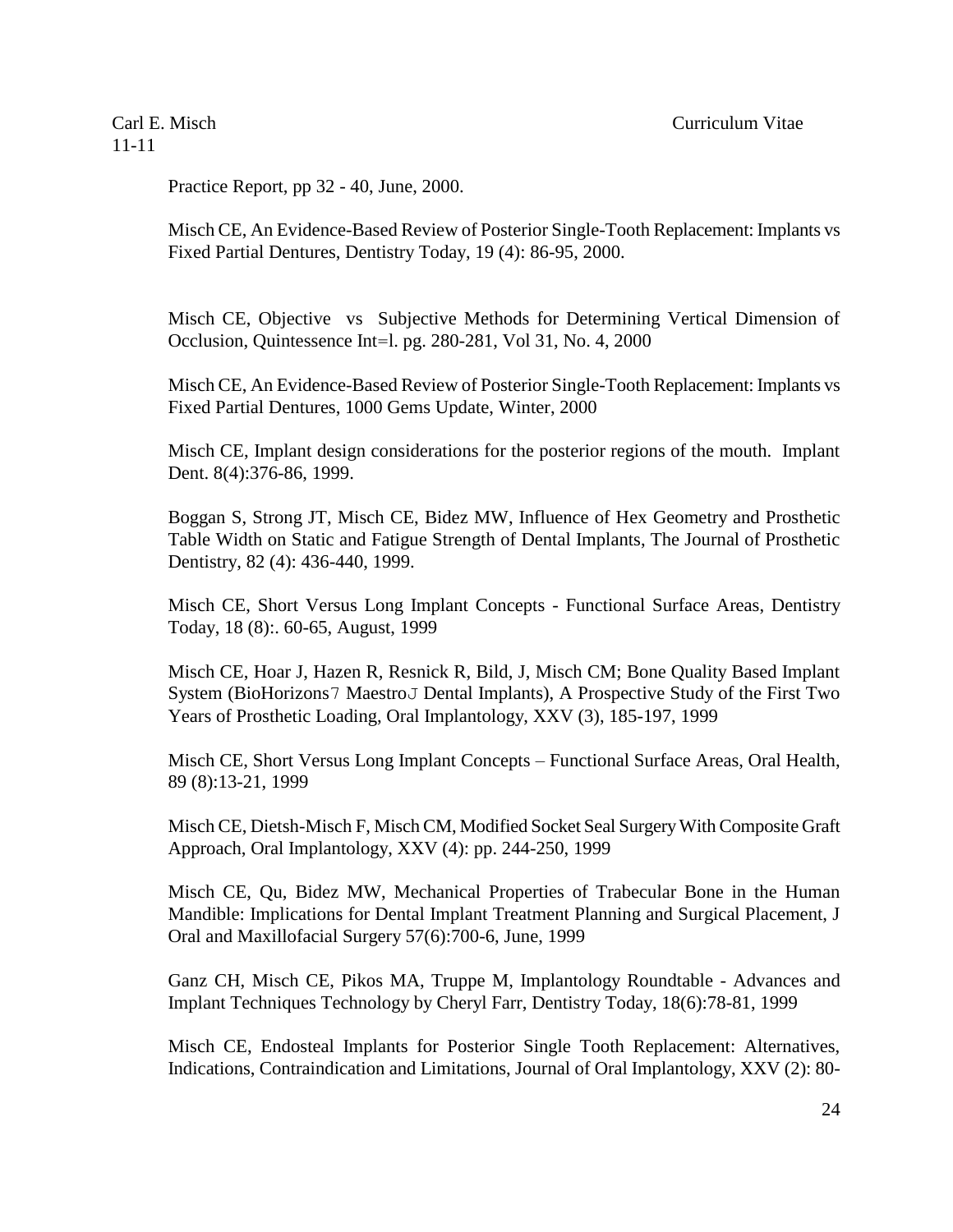94, 1999

Misch CE, Maintaining Healthy Implants, Farran Report, Pg. 10-13, February, 1999

Misch, CE, Implant Health: The Full Story, European Dental Practioner, Pg 1-2, June, 1998

Misch CE, Nonfunctional Immediate Teeth, Dentistry Today, Vol. 17, No. 6, p. 88-91, June, 1998

Misch CE, Implant Quality Scale: A Clinical Assessment of the Health - Disease Continuum, Oral Health, p. 18-26, July, 1998

Misch CE, Non-Functional Immediate Teeth in Partially Edentulous Patients: A Pilot Study of 10 Consecutive Cases Using the Maestro Dental Implant System, Compendium, Vol. 19, No. 3, pg. 25-36, Special Issue, 1998

Dietsh FM, Misch CE, Robertson EA, The Clinical Utility of Premounted Abutment for Cement Retention, Compendium, Vol. 19, No. 3, Special Issue, 1998

Strong JT, Misch CE, Bidez MW, Nalluri, P, Functional Surface Aira: Thread-Form Parameter Optimization for Implant Body Design, Compendium, Vol. 19, No. 3, Special Issue, 1998

Misch CE, Hoar J, Beck G, Hazen R, Misch CM, A Bone Related Implant System: A Preliminary Report of Stage I and Stage II, Implant Dentistry, 7 (1):35-42, 1998.

Misch EC, Bidez MW, English C, Unconventional Systems Thinking, Dentistry Today, V-16, No 6, 106-107, June 1997

Misch CE, The Health-Esthetic Compromise in Implant Dentistry, Compendium 11, May, 1997

Misch CE: Early bone loss etiology and its effect on treatment planning. Dent Today. 1996 Jun;15 (6):44-51. Review

Misch CE: Iliac Crest Grafts and Endosteal Implants to Restore 35 severely resorbed totally edentulous maxillae - a retrospective study, p.196-113, Proceedings, 2nd World Congress of Osseointegration, Rome Italy, October 3-6, 1996

Misch, CE: Maxillary Posterior Treatment Plans for Implant Dentistry (Plans de Treatment du Maxillaire Posterieur en Implantologie Implantodontie, 19(4): 7-24, 1995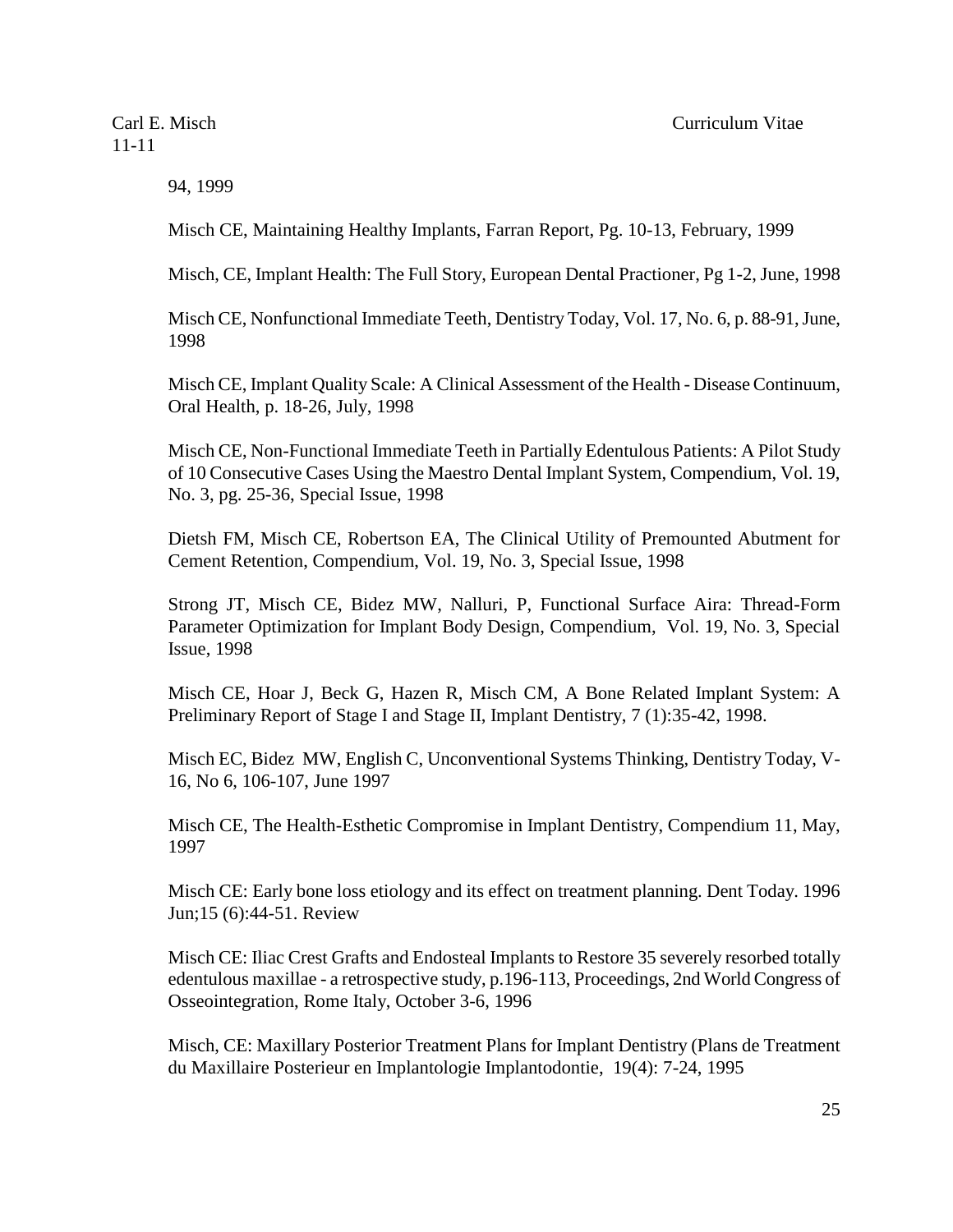Misch, CM; Misch CE: The Repair of Localized Severe Ridge Defects For Implant Placement Using Mandibular Bone Grafts, Implant Dentistry, 4(4):, p. 261-267, 1995

Antoun, H; Misch, CE; Dietsh, F; Feghali MA: Augmentation de Crête Par Greffe Osseuse Prélevée A La Symphyse Mentonnière

Misch, CE: Screw-Retained Versus Cement-Retained Implant Supported Prostheses, Practical Periodontics and Aesthetic Dentistry, 7(9), p. 15-18, 1995

Misch, CE; Bidez, MW: Implant Protected Occlusion, Practical Periodontics and Aesthetic Dentistry, (7)5 p. 25-29, 1995 Misch, CE: Maxillary Anterior Single Tooth Implant Esthetic-Health Compromise, Int. J Dental Symposia, Vol 3 No. 1, p 4-9, 1995

Misch, CE: Progressive Bone Loading, Dentistry Today Vol 14 No. 1 pg.80-83, 1995

Misch, CE: Early Crestal Bone Loss Etiology and its Effect on Treatment Planning for Implants, Dental Learning Systems Co., Inc., Postgraduate Dentistry, (2)3 p 3-17, 1995

Misch, CE; Interview by Bonner, P: Update on Dental Implants, Implant Roundtable, Dentistry Today, (14)6 p. 32-37, 1995

Misch, CE: Editorial, Oral Implantology, Implantodontie, 13(1) 3, 1994

Misch, CE: Implant Protected Occlusion. International Journal of Dental Symposia  $II(1)$  32-37, 1994

Misch, CE: Specialty of Oral Implantology, Journal of Michigan Dental Assoc. (3) 42-44, 1994

Misch, CE; Dietsh, F: Endosteal Implants and Iliac Crest Grafts to Restore Severely Resorbed Totally Edentulous Maxillae - A Retrospective Study, J Oral Implantology xx(2): 100-110, 1994

Misch, CE: Root Form Implant Placement and Bone Graft Reconstruction, Dental Implantology Update Vol. 5, No. 8, 1994

Misch, CE; Bidez, MW: Implant Protected Occlusion: A Biomechanical Rationale:, Compendium, Vol. 15, No.11 p. 1330-1342, 1994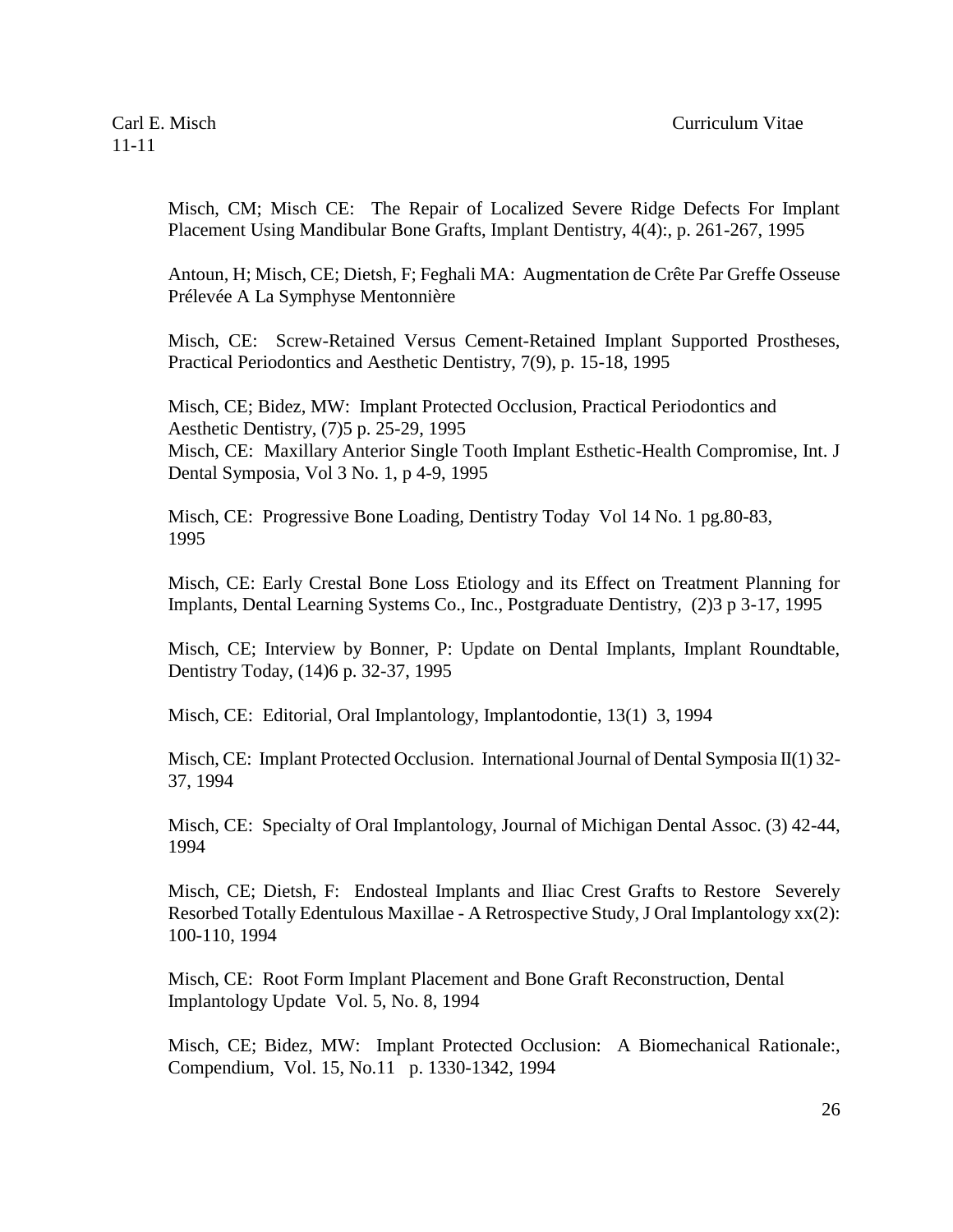Misch,  $CE:$  Prothese implanto-portee: scelle !e ou de!montable?, Implant  $1(1)$ : p. 3-4, 1994

Misch, CE: Mise En Charge Progressive Des Implants, Implantodontie, No. 14/15, p 21- 25, Nov. 1994

Misch CE, Tatum OH Jr., Schnitman PA: Taking issue on implants. J Am Dent Assoc. 1993 Jun:124(6:12,14,17.

Misch, CE: Implantology Seeks Specialty Recognition. Dentistry Today, 12(2): 36-39, 1993

Misch, CE: Implantology Seeks Specialty Recognition Part II. Dentistry Today, 12(3): 38- 39, 1993

Misch CE: President's Message on Implantology. AAID Newsletter. Winter, 1993

Misch, CE: Auswirkungen der Knochendichte auf Behandlungsplan, chirurgischen Ansaltz, Einheilung und Allmahliche Knochenbelastung. DGZI Intern, 3 jahrgang Heft/l Januar/Februar, 9-17, 1993

Misch, CE: President's Message on Implantology. AAID Newsletter, Summer 1993

Misch, CE; Dietsh, F: Impianti Inseriti in Innesti Autologhi Di Cresta Iliaca. Valutazione A Distanza. Dentista Moderno, Anno XI Numero 5 Maggio, 751 - 781, 1993

Misch, CE: Densite! du tissu Osseous: Influence sur le Plan de traitement, le Protocole Chirurgical, le Temps de cicatrisation et La Mise en Charge Progressive de l'Implant. Implantodontie, 10/11: 5-20, 1993

Misch, CE; Dietsh, F: Bone Grafting Materials in Implant Dentistry. Implant Dent., 2(3): 158-167, 1993

Misch, CE; Dietsh, F: How to Select, Use Bone Substitute Materials in Conjunction with Root-Form Implants. Dental Implantology Update, 4(12): 93-97, December, 1993

Misch, CE: Progressive Loading of Bone with Implant Prostheses. J. Dent. Symposia, 1993 Steri-Oss Int. Conf. Monograph, 1:50-53, August, 1993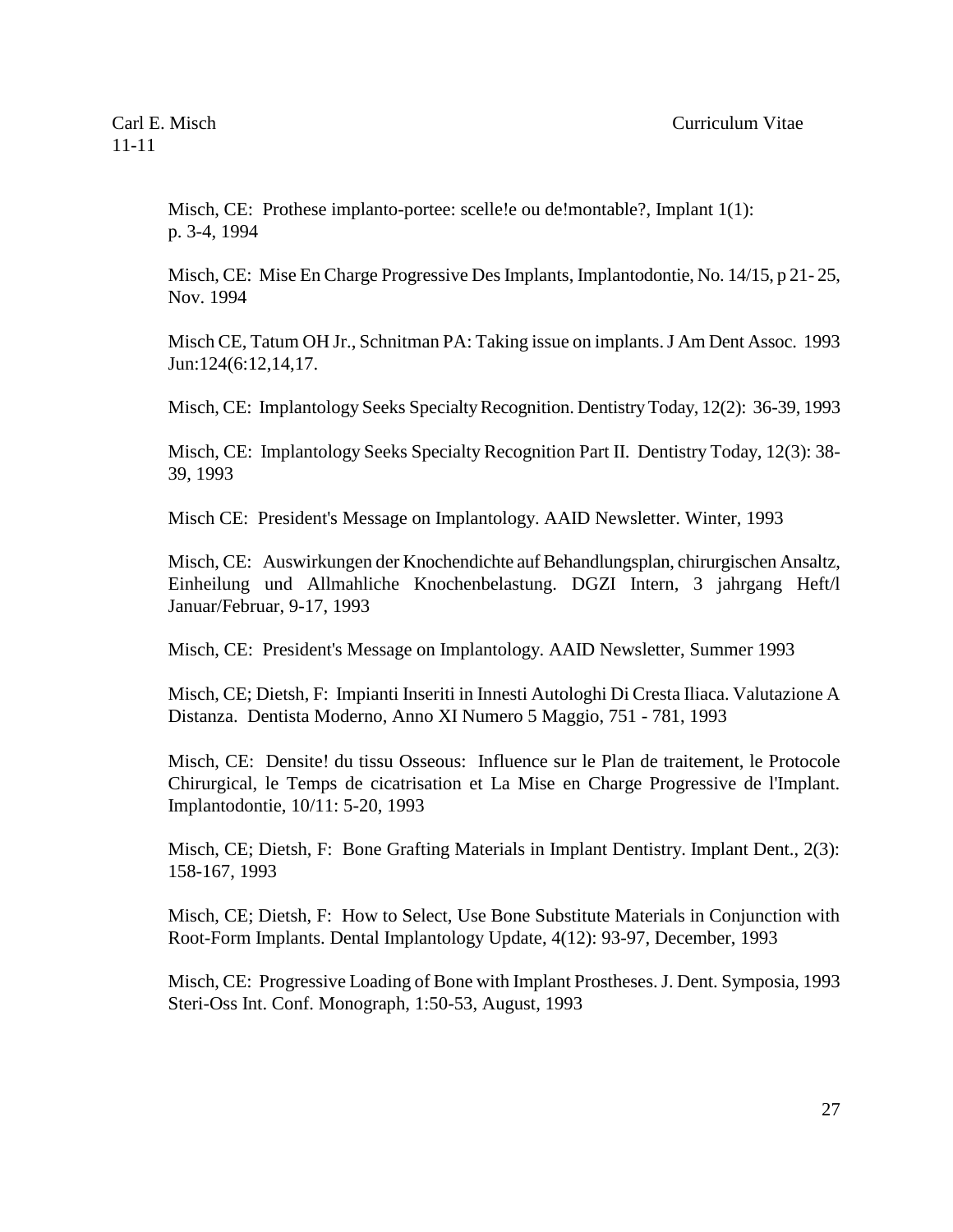Misch, CE: Treatment Plans for Implant Dentistry. Dent. Today, 12(12) 56-61, 1993

Misch, CE: "Contemporary Implant Dentistry". DGZI INTERN, Heft 6(12), November/December ,1993

Misch, CE: Implantology Seeks Specialty Recognition. New Horizons, Vol 12(2), February 1993 Misch, CE: The Specialty of Oral Implantology; Journal of the Michigan Dental Assoc. pg. 42-44, 1993

Misch CE, Misch CM: Generic terminology for endosseous implant prosthodontics. J. Prosthet Dent. 1992 Nov; 68(5):809-12.

Smiler, DG; Johnson, PW; Lozada, JC; Misch, CE; Rosenlicht, JC; Tatum, OH; and Wagner, JR: Sinus Lift Grafts and Endosseous Implants. Dent. Clinics of N. America, 36 (1): 151- 186, 1992

Misch, CM; Misch CE; Resnik, RR; Ismail, YH: Reconstruction of Maxillary Alveolar Defects With Mandibular Symphysis Grafts for Dental Implants: A Preliminary Procedural Report. Int. J Oral & Max. Implants 3(7): 360-366, 1992

Misch, CE; Misch CM: Maxillofacial Prosthetics and Dental Implants: Generic Terminology for Endosseous Implant Prosthodontics. The J. Prosthetic Dentistry 68 (5): 809-812, 1992

Bidez, MW; Misch CE: Force Transfer in Implant Dentistry: Basic Concepts and Principles. J. Oral Implant. 18 (3): 264-274, 1992

Bidez, MW; Misch CE: Issues in Bone Mechanics Related to Oral Implants. Implant Dent. 1(4), 289-294, 1992

Misch, CE: Single Tooth Implants: Difficult, Yet Overused, Dent. Today Vol. 11(3), (46-51) April 1992

Misch,CE; Dietsh, F: The Unilateral Mandibular Subperiosteal Implant - Indications and Technique, Int. J Oral Implant, 8 (2,3): 21-29, 1992

Zaki, HS; Misch, CE; and Marshak, B: The Use of Intracoronal Attachments in Removable Prostheses, Int. J Oral Implant, 8 (2,3): 81-84, 1992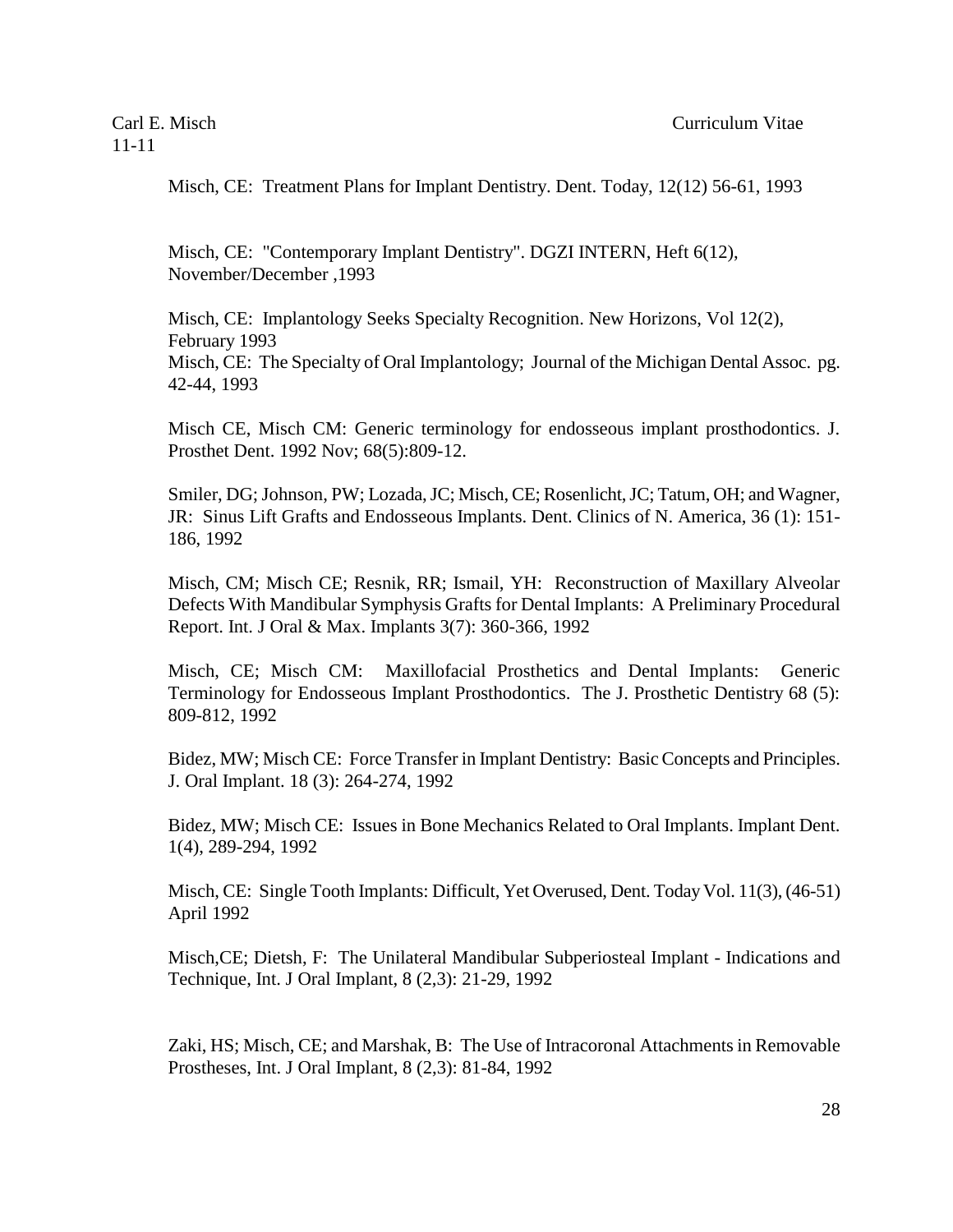Misch, CE; Dietsh, F: Maxillary Anterior Teeth Contour for Fixed Partial Dentures - Laboratory Communication, J. Prosthet. Dent. 67 (2): 120, 1992

Misch CE, Dietsh F, The Unilaterial Mandibular Subperiosteal Implant - Indications and Technique, Int. J. of Oral Implantology 8 (2,3) 21-27, 1991

Misch CM, Misch CE, Resnik RR, Ismail YH, Appel B. Post-Operative maxillary cyst associated with a maxillary sinus levation procedure: a case report. J Oral Implantol 17:432- 437, 1991

Misch LS, Misch CE, Denture satisfaction - a patient perspective. Int J Oral Implantol. 7(2):43-8, 1991.

Misch, CE: Prosthetic Options in Implant Dentistry, Int. J. Oral Implant 7(2), 17-21, 1991

Misch, CE; Dietsh, F: Autogenous Bone Grafts for Endosteal Implants, Indications and Failures, Int. J. Oral Implant, 8: 13-20, 1991

Misch, CE: Lab Communication Essential with Uncommon Implant Cases, Dentist, 68 (2): 17-19, 1990

Misch, CE: The Need to Refer, Int. J. Oral Implant, 8(1) 11, 1991

Misch CE: Implant dental education - present dilemma. Int J Oral Implanto 6(2):7-8, 1990.

Misch, CE: Classifications and Treatment Options of the Completely Edentulous Arch in Implant Dentistry, Dentistry Today, 26-30, October 1990

Misch, CE: Divisions of Available Bone in Implant Dentistry, Int. Journal Oral Implant 7: 9- 17, 1990.

Misch, CE: Disadvantages of the Maxillary Subperiosteal Implant, Part I, Dentistry Today, 9(3): 34-35, 1990

Misch, CE: The Maxillary Subperiosteal Implant: Dental Evaluation, Dentistry Today 9 (5) 44-47, June-July 1990

Misch, LS; Misch, CE: Case Presentation: A Team Approach, Dental Management, August,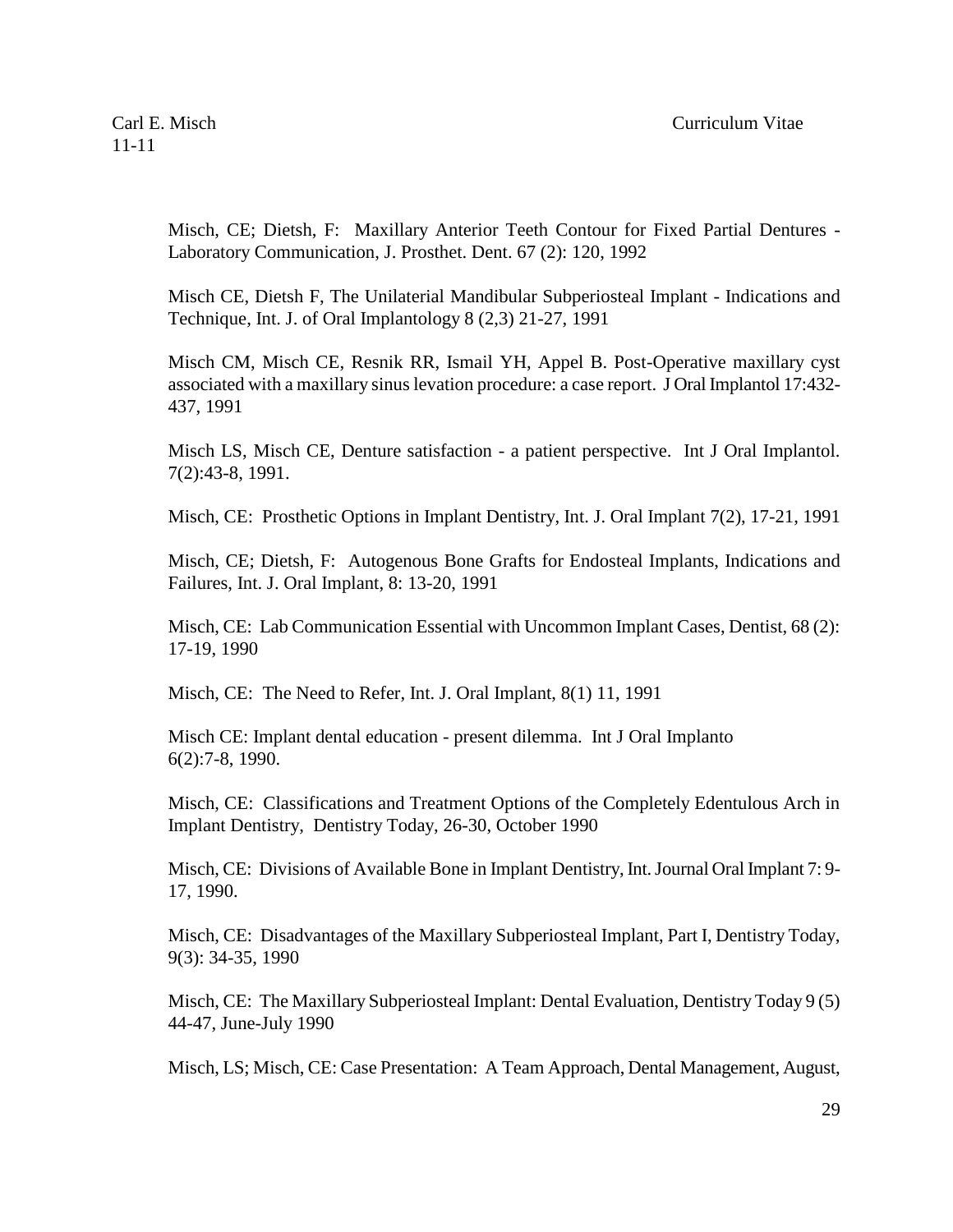40-45, 1990

Misch, CE; Crawford, EA: Predictable Mandibular Nerve Location - A Clinical Zone of Safety, Int. J. Oral Implant 7 (1), 37-40, 1990

Misch, CE: Density of Bone:: Effect on Treatment Plans, Surgical Approach, Healing and Progressive Bone Loading, Int. J Oral Implant, 6 (2): 23-31, 1990

Misch, CE: Implant Dental Education - Present Dilemma, Int. J. Oral Implant 6 (2) 7-8, 1990

Misch, CE: Dental Education - Meeting the Demands of Implant Dentistry, JADA, 121 (Sept.): 334-338, 1990

Misch CE, Zaki HS, Dietsh F, Sotereanos G, Newton ED, Osteointegrated implants in a microvascular graft to restore a subtotal mandibulectomy - case report. Int J Oral Implantol. 7(1):25-9, 1990.

Misch, CE: Progressive Bone Loading; Practical Periodontics and Aesthetic Dentistry 2 (6):27-30, Dec. 1990

Misch, CE; Crawford, EA: Predictable Mandibular Nerve Location - A Clinical Zone of Safety, Dentistry Today 32-35, Dec. 1990

Misch, CE: Implant Overdentures Relieve Discomfort for the Edentulous, Dentist, 67 (1), 37- 38, Jan./Feb., 1989

Misch, CE: Prosthodontic Options for Implant Dentistry, Dentistry Today, 8 (4): 39-44, 1989

Misch, CE: Bone Classification, Training Keys to Implant Success, Dentistry Today, 39-44, May 1989

Misch, CE; Moore, P: Steroids and the Reduction of Pain, Edema and Dysfunction in Implant Dentistry, J Oral Implant, 6 (1):27-31, 1989

Ismail, Y; Meffert, R; and Misch, CE: Press vs. Threaded Implants and Their Restorability, AGD Update, 9 (3): 1-9, 1989

Misch, CE: Blade Vent Implant: Still Viable, Dentistry Today, 8(9): 34, 42, 1989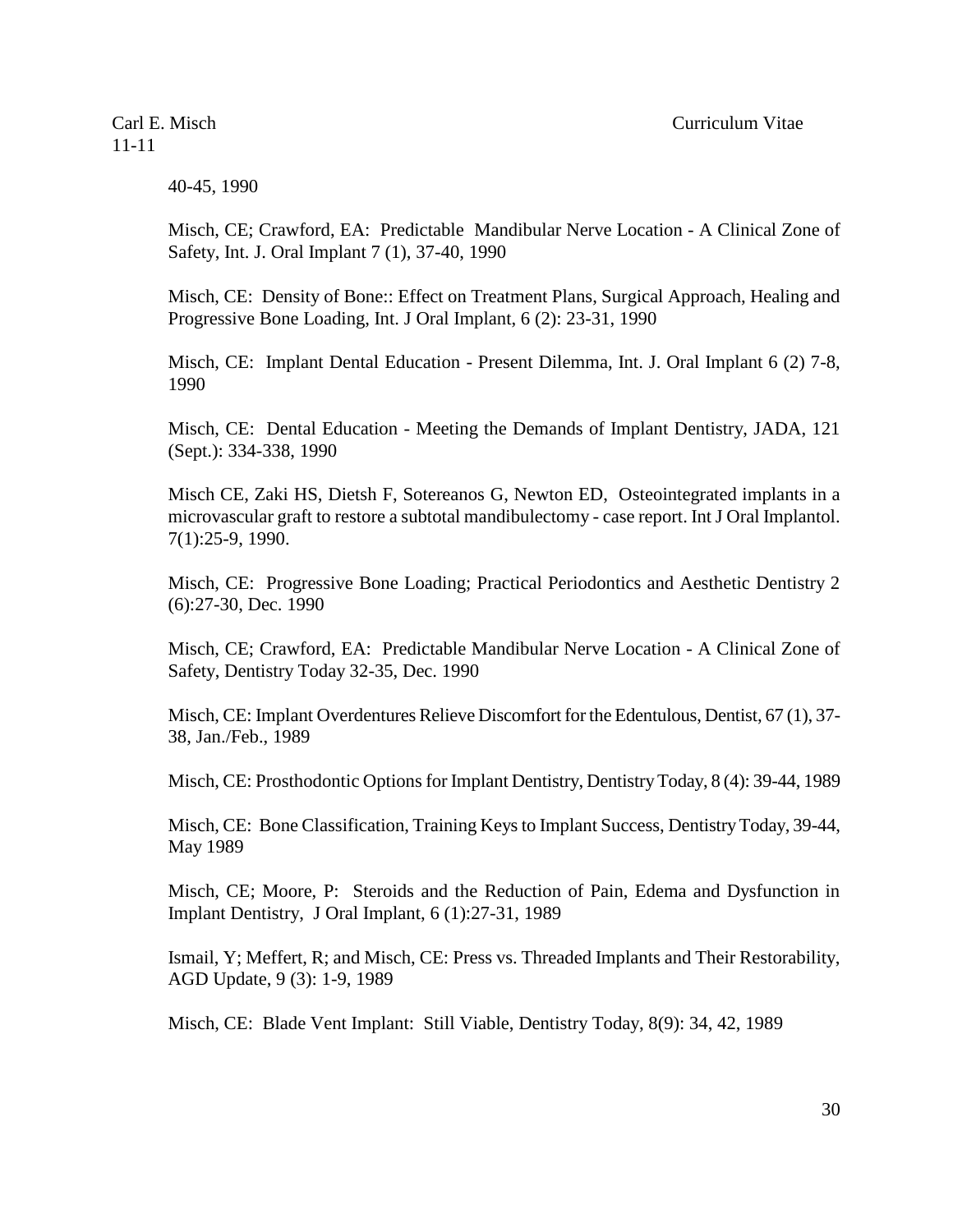Zahed, T; Zaki, H; Ismail, Y; Curtin, H; and Misch, CE: Comparison of Computerized (CT) Generated Model with its Mandibular and Maxillary Bone: Part I: In Vitro Study Utilizing Dry Mandible, Int. J Oral Implant. 6(1): 17-19, 1989

Harris, D; Ismail, Y; Misch, CE and Zaki, H: Comparison of CT Generated Model with its Mandibular and Maxillary Bone: Part II: In Vitro Study Utilizing Rasterstereographic Technique, Int. J Oral Implant, 6(1): 21-24, 1989

Dietsh, F; Misch, CE, Piersco NP, Ismail YH: Surface Alteration During Blade Implant Modification, Int. J Oral Implant., 6(1): 27-31, 1989

Misch CE, Implant Overdentures relieve discomfort for the edentulous, Implants, Special Section #13, 37-38, 1989

Misch, CE: Osteointegration and the Submerged Blade-vent Implant, J. Houston District Dental Society, 12-16, Jan., 1988

Misch, CE: Available Bone Influences Prosthodontic Treatment, Dentistry Today, 7 (1): 44, 75, 1988

Misch, CE: Tomorrow's Focus: Implant Geriatrics, Dentistry Today, 7(2): 33-34, 1988

Misch, CE: Solid Support Systems for Dental Implants Hold Key to Long Life, Dentistry Today, 7 (3): 24, 26, 59, 1988

Misch, CE: Bone Character, Second Vital Implant Criterion, Dentistry Today, 7 (5): 39-40, 1988

Misch, CE: Implantology Basis of Restorative Work, Dentistry Today, 7 (8): 26, 29, 1988

Misch, CE: Jury Verdict on NIH Panel Favorable for Implantology, Dentist, Sept./Oct: 51, 1988

Misch, CE: Dental Implants, Dentistry Today, 18-23, Aug. 1988

Misch CE: Controversies in Implant Dentistry, Int. J Oral Implant, 5 (1): 7-9, 1988

Misch, CE: The National Institutes of Health Consensus Development Conference Statement on Dental Implants, Editorial Comments, Int. J Oral Implant, 5 (1): 11-20, 1988

Misch CE: Editorial comments: the National Institutes of Health Consensus Development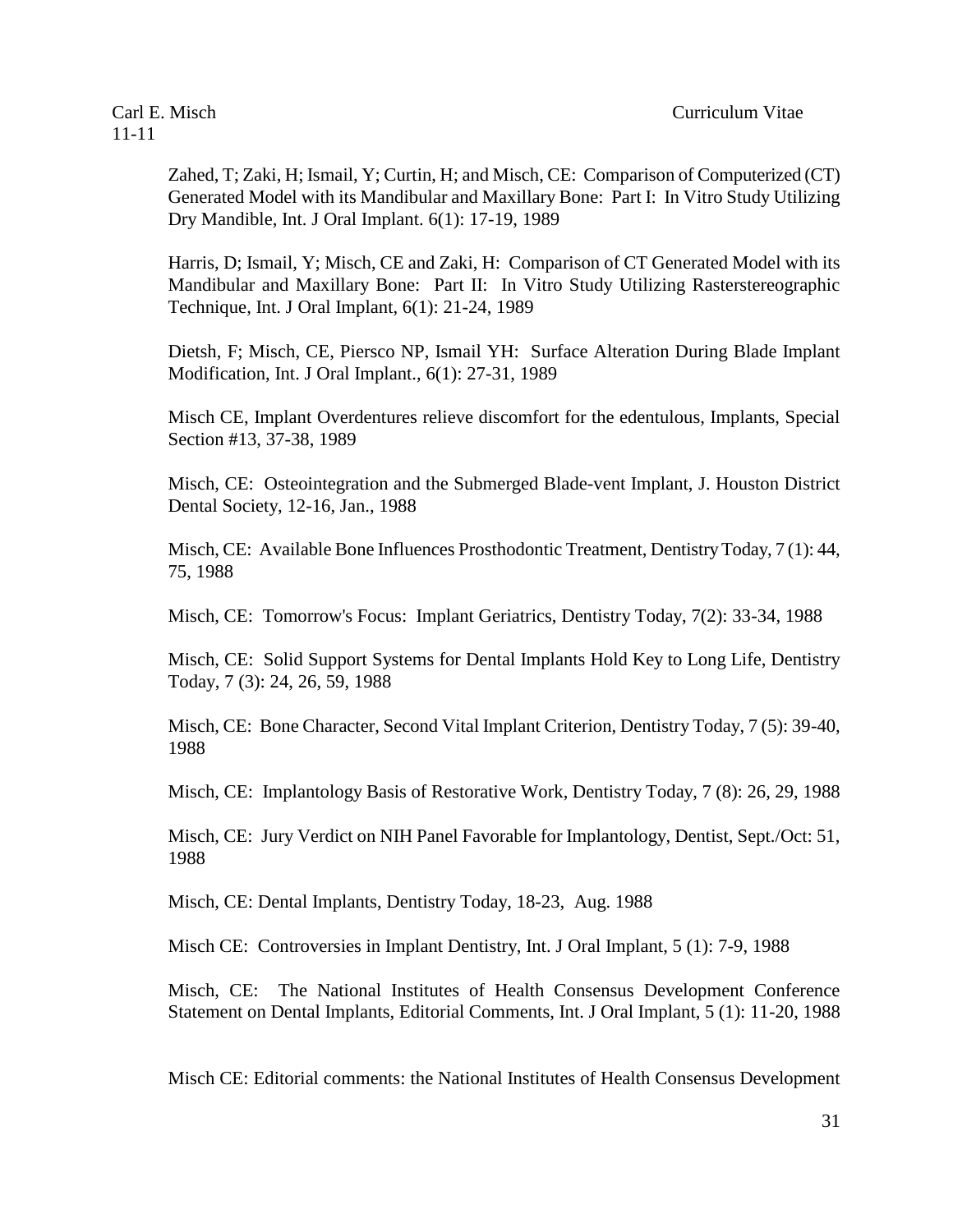Conference Statement on Dental Implants. Int J Oral Implantol 5(1):7-10, 1998.

Misch, CE: Analysis of Medical History Pinpoints Conditions that Contraindicate Implants, Dentist

Misch, CE: Biochemical Profile: The SMA 12/60, Part III, J Oral Implant, XIII (1): 20-25, 1987

Misch, CE: Factors Involved in Dental Implant Abutments J. Mich. Dent. Assoc., 69 (4): 149-151, 1987

Misch, CE; Judy KW: Classification of the Partially Edentulous Arches for Implant Dentistry, Int. J Oral Implant., 4 (2): 7-12, 1987

Misch, CE: Maxillary Sinus Augmentation for Endosteal Implants - Organized Alternative Treatment Plans, Int. J Oral Implant., 4 (2): 49-58, 1987

Misch, CE; Judy, KW: Intramucosal Inserts: The Submerged Healing Concept, J Oral Implant., XII (4): 688-699, 1986

Misch CE: Endosteal endodontic dental implants: a three-dimensional approach. J Oral Implantol 12(2):247-57, 1986.

Misch, CE: Oral Implantology - Specialty or Subspecialty - That is the Question, Int. J. Oral Implant., 3(2): 3-5, 1985

Judy, KW; Misch, CE: An Imperative Context for Recognition of Oral Implantology as a Dental Specialty, J. NY Dent. Assoc., 55(1), 1985

Judy, KW; Misch CE: Oral Implantology: Specialty Status, Missouri Dent J., Mar/Apr, 23- 24, 1985

Misch, CE: The Core-Vent Implant, An Alternative Treatment for the Edentulous Mandible, J. Mich. Dent. Assoc., 66 (6): 219-222, 1984.

Misch, CE: Improved Mucosal Insert and Endodontic Implant Techniques, NYJD, 53 (8): 393-399, 1983

Judy, KW; Misch, CE: Evolution of the Mandibular Subperiosteal Implant, NYJD 53(1): 9- 11, 1983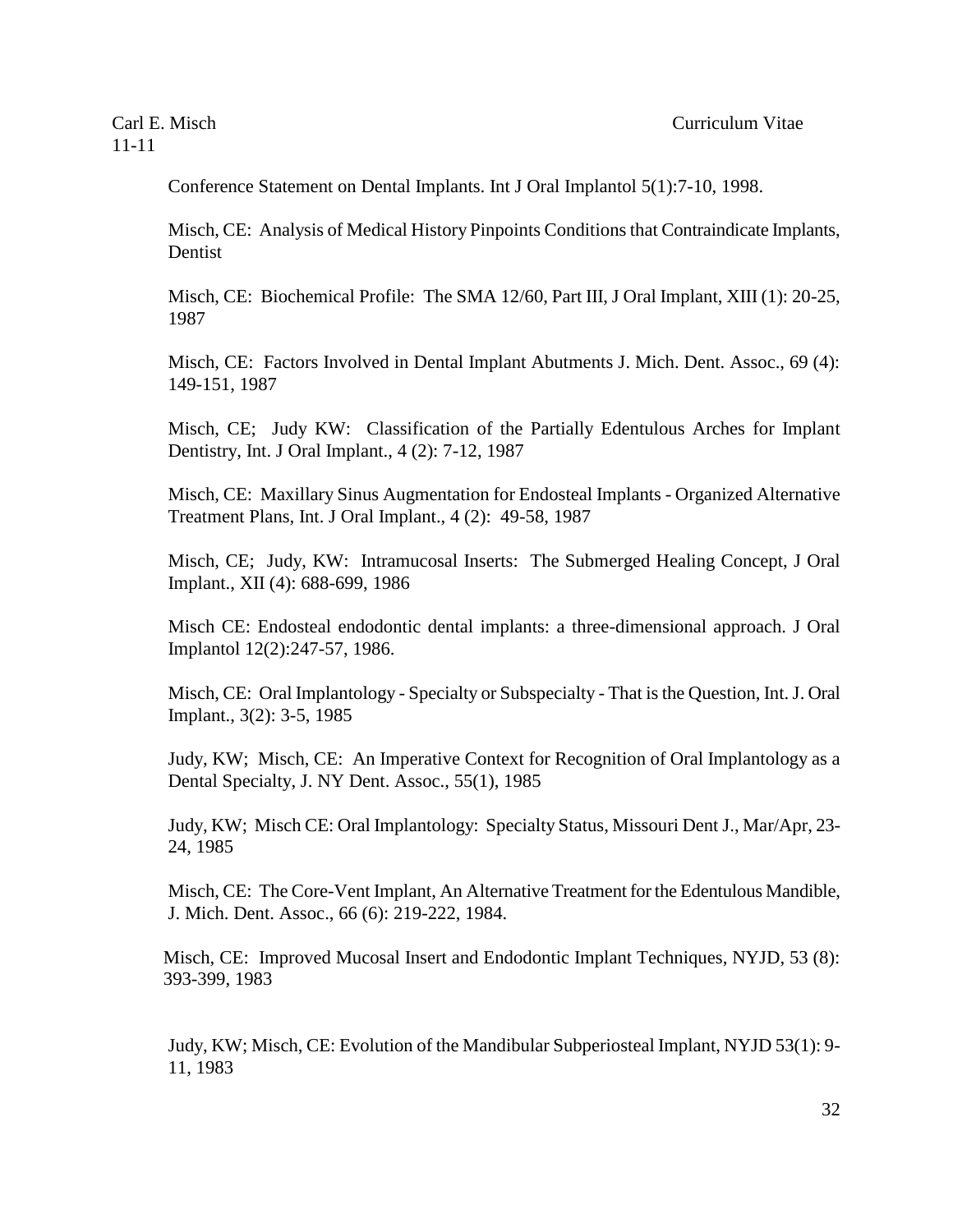Judy, KW; Misch, CE: Evolution of the Mandibular Subperiosteal Implant, J Oral Implant Research, 4 (4): 83-87, 1982

Misch, CE: An Improved Design and Technique for Mucosal Inserts, J Oral Implant, X (1): 41-54, 1982

Misch, CE: Medical Evaluation of the Implant Candidate, Part II, Int. J Oral Implant, X (1): 41-54, 1982

Misch, CE: Medical Evaluation of the Implant Candidate, Oral Implant, Vital Signs and Urinalysis, Implantologist 1(4): 556-570, 1981

Misch, CE: Predictable Use of the Blade-Vent Implant, J Mich. Dent. Assoc., 63 (11): 776- 779, 1981

Judy, KW; Misch, CE: Indications for Pin Versus Blade Type Implants in the Maxillary Anterior Region, Oral Health, 71 (11): 13-15, 1981

Misch, CE: An Improved Design and Technique for Mucosal Inserts, J Oral Health, X(1) 71 (11) 19: 41-54, Nov. 1981

Misch, CE: Endosteal Endodontic Dental Implants, A Three - Dimensional Approach, J Oral Implantology 1X (2): 247-257, 1980

Misch, CE: Design Modifications of the Ramus Frame Implant, J Oral Implant, IX (2): 178- 186, 1980

Misch, CE: Endodontic Endosseous Dental Implants, A Basic Review, Int J Oral Implant,1 (4): 53-63, 1979

#### **ABSTRACTS**

Steigenga, JT; Al-shammari, K; Misch, CE; Nociti, Jr., FH; Wang, H-L: Implant Thread Geometry Effects On Osseointegration Strength And Bone-Implant Interface, Paper #39627, 9/2003.

Misch, CM; Misch CE: Mandibular Block Grafts for the Reconstruction of Ridge Defects Prior to Implant Placement, ACOI 7th Ann. Mtg. Abs., August 2-4, 1991, Int. J Oral Implant., 8(2,3): 159, 1992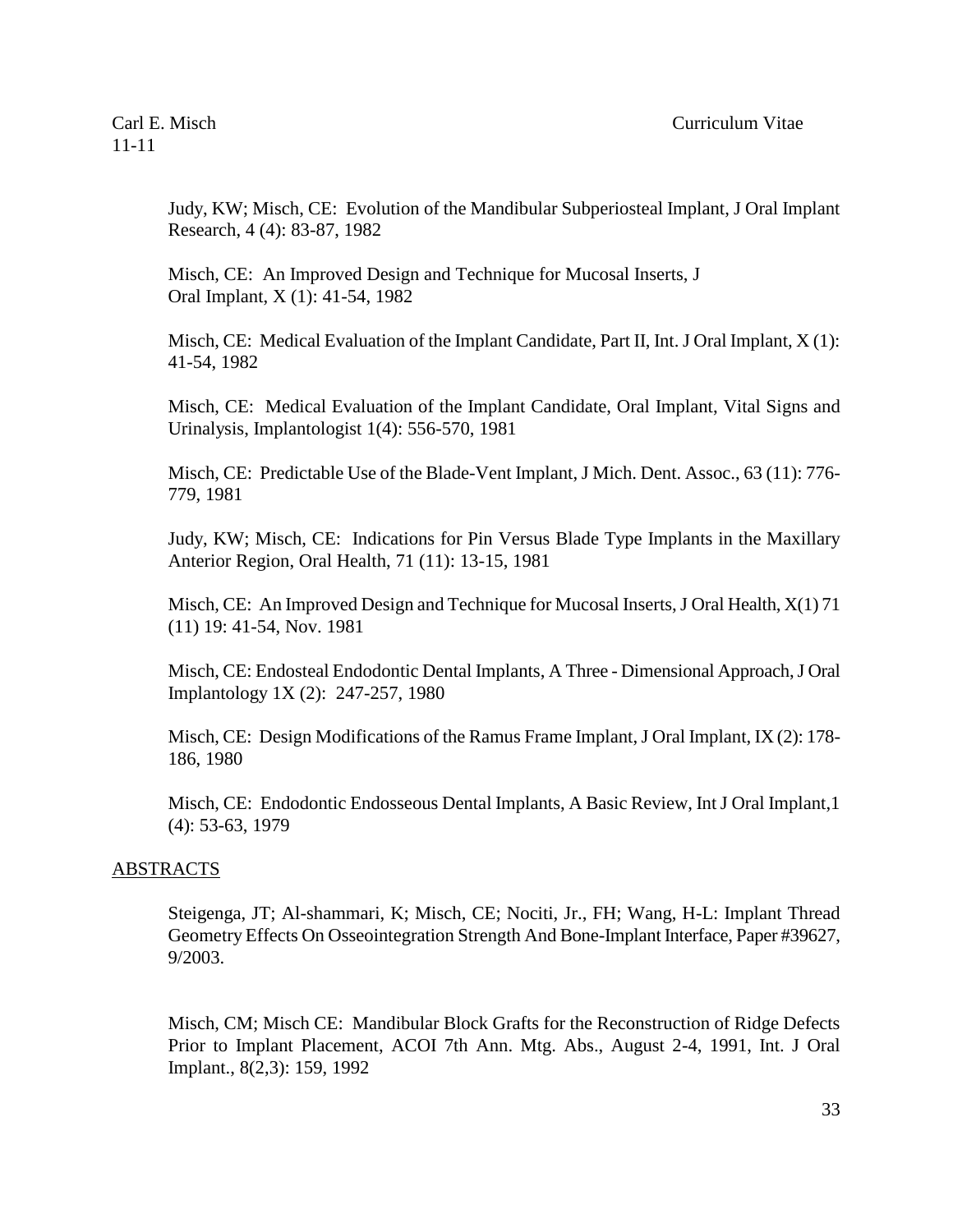Misch, CE: Bone Density and Implant Dentistry, ICOI World Congress CI Abs., May 3-5, 1991, Int. J Oral Implant., 8 (2,3): 163, 1992

Dietsh, F, Misch CE: Extra-Oral Autogenous Bone Grafts for Oral Implant Procedures, ICOI World Congress XI Abs., May 3-54, 1991, Int. J Oral Implant., 8 (2,3): 1992

Misch, CE: Treating the Edentulous Premaxilla, Gruppo Italiano Studi Implantari, 22nd Cong. Abs., Bologna, Italy, 59 May 31, 1992

Bidez, MW; Misch, CE: Force Transfer in Implant Dentistry: Basic Concepts and Principles. Proc. Conf. Maxillofacial Augmentation and Materials for Bone Replacement, 5(3): 26, October 16, 1992

Misch CE; and Dietsh, F: Subantral Augmentation in Maccaca Fascicularis - Pilot Study, AAID 40th Ann. Mtg. Abs., October 6, 1991, J Oral Implant., XVII (3): 340, 1991

Misch CE; and Dietsh, F: Organized Treatment Approach - Subantral Augmentation, Gruppo Italiano Studi Implantari 21st Cong. Abs., Bologna, Italy, May 31, 1991

Misch, CM; Misch CE: Mandibular Block Grafts for the Reconstruction of Ridge Defects Prior to implant Placement, ACOI 7th Ann. Mtg. Abs., August 2-4, 1991, Int. J Oral Implant, 8(2,3): 159, 1992

Misch, CE: Bone Density in Implant Dentistry, Deutsche Gesellschaft fur Zahnartzliche Implantologie, Abs.: 63-64, May 3, 1990

Misch, CE: Subantral Augmentation, UCLA Symposium Implants in the Partially Edentulous Patient, Abs. 16, April 19, 1990

Bidez, MW; Misch CE: Biomechanics of Inter-Implant Spacing, IIBS Abs. May 25, 1990, Int. J Oral Implant., Abs., 7(1): 76, 1990

Dietsh, F; Ismail, Y; and Misch, CE: X-Ray Surface Micro Analysis, IIBS Abs. May 25, 1990, Int. J Oral Implant., 7 (1): 1990.

Misch, CE: Bone Density and Implant Dentistry, IIBS Abs., May 25, 1990, Int. J Oral Implant., 7(1): 80, 1990

Misch, CE; Crawford, EA: The Zone of Safety, Predictable Clinical Method for Placing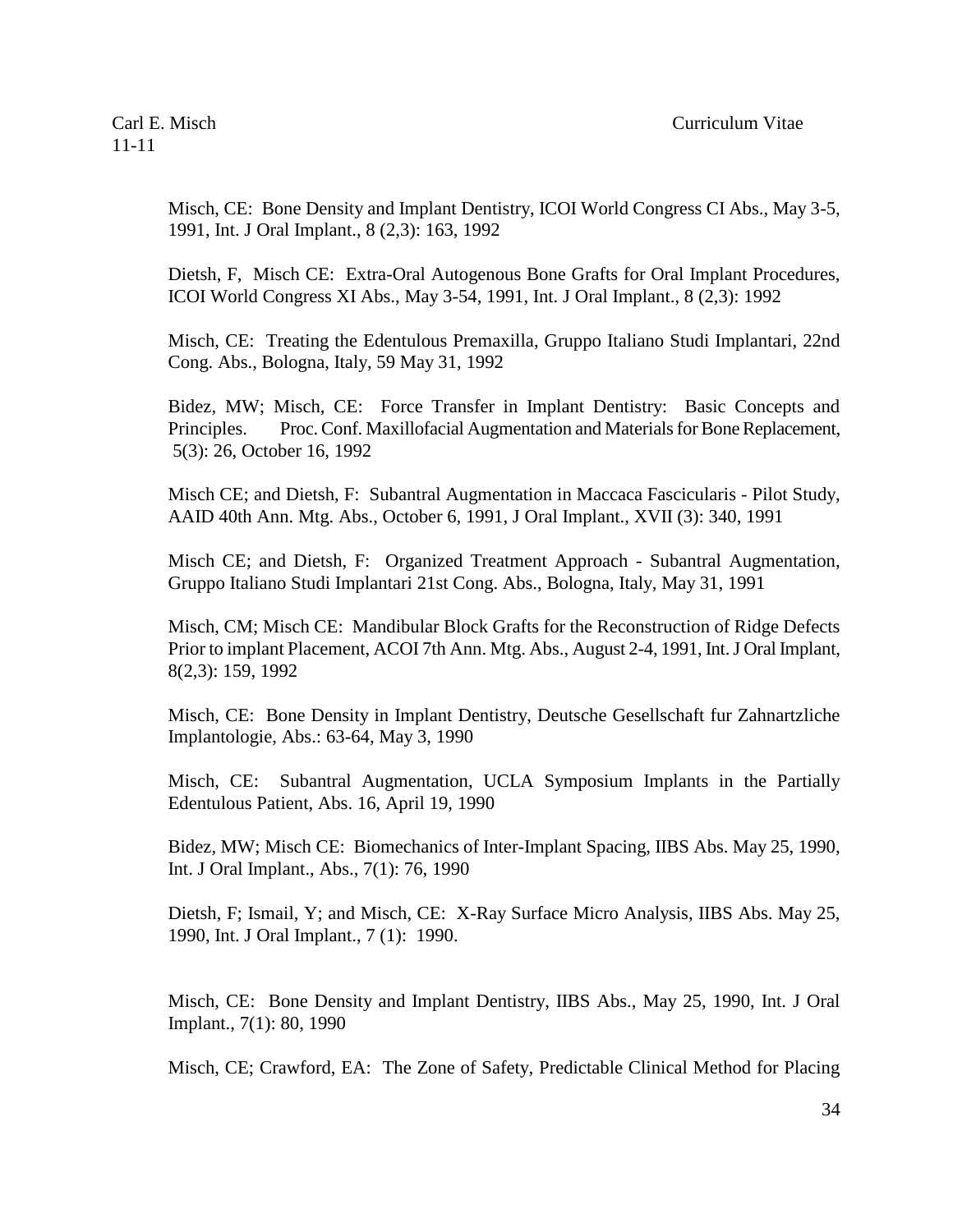Endosteal Implants Above the Mandibular Canal, ACOI Abs. 3, August 18, 1990

Dietsh, F; Ismail, Y; and Misch, CE: X-Ray Surface Micro Analysis, ACOI Abs. 4, August 18,1990

Carr, G; Misch, CE: Full Arch Impression Transfer Technique for Screw Retained Implant Prosthesis, ACOI Abs. 5, August 18, 1990

Misch, CE; Ismail, Y; and Ibari, W: Stress Analysis of Two Blade Implants with Increased Widths and Lengths of Their Neck Portion, Abs., J. Dent. Res., Spec, Issue, March, 1990

Misch, CE: Implant Prosthodontics, Alabama Implant Study Group, Congress XV, Abs.: 22, May 5, 1989

Misch, CE: Implant Prosthodontics, Int. J Oral Implant., Abs., 6(1) 74, 1989.

Misch, CE: Maxillary Sinus and Treatment Options, Int. J Oral Implant., Abs., 6(1): 92, 1989

Misch, CE: Branemark Fixture and Core-Vent Implant, Alabama Implant Study Group, Congress XIV, Abs.: 24, May 1, 1988

Misch, CE: Implant Prosthodontics, American College of Oral Implantology, 4<sup>th</sup> Annual Congress. Aug. 13-14, 1988

Misch, CE: Bone Classification for Implant Dentistry, Alabama Implant Study Group, Abs.: 25, May 3, 1985

#### **CHAPTERS**

Misch CE. Key implant position and implant number: A biomechanical rationale. Chapter in: Osseointegration and Dental Implants, Wiley-Blackwell, Asbjorn Jokstad DDS PhD editor, Chapter 3, pp 32-35, 2009.

Misch CE, Chiapasco M, Jensen OT: Indication for and Classification of Sinus Bone Grafts, Chapter 4 in: The Sinus Bone Graft, Second Edition, Quintessence Pub, pp-41-51, 2006

Misch, CE: Divisions of Available Bone, Chapter 4 and Bone Density, Chapter 5 in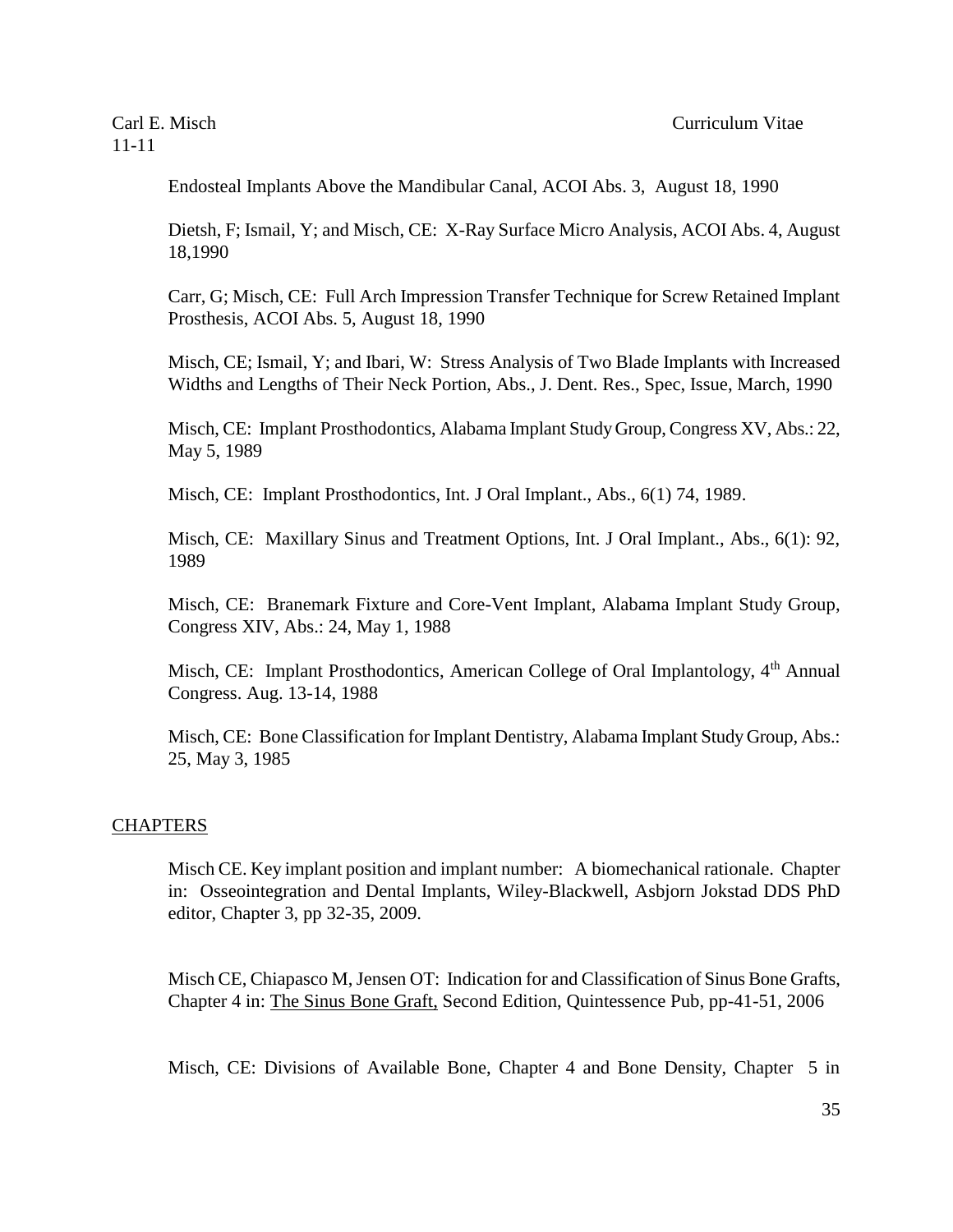Implants and Restorative Dentistry, Eds, Scortecci G, Misch CE, Benner KU, Eds 1st Ed, Martin Dunitz Ltd., London, England pp 59-87, 2001; English, Korean edition.

Misch, CE: Bidez MW, Occlusion and Crestal Bone Resorption: Etiology and Treatment Planning Strategies for Implants, Chapter 35 in: Science and Practice of Occlusion, McNeill C., ed., Quintessence Pub., Chicago, Ill pp. 474-486, 1997

 Misch, CE.; and Dietsh, F.: Impianti Inseriti in Innesti Autologhi di Cresta Iliaca. In Implantologia Avanzata, Antonio Pierazzini, Editor, Uses, Publisher, Chapter 8, 1995

Misch,CE.; and Dietsh, F.: Materiali per Innesti ossei. In Implantologia Avanzata Antonio Pierazzini, Editor, Uses, Publisher, Chapter 10, 1995

Misch CE: Odontoiatria Pratica Implantologica, Antonio Pierazzini, Editor, Uses Publisher, Chapter 14, Densita Ossea: Effetti sui Piani di Trattamento, sulla Tecnica Chirurgica, sulla Guariggione e sul Carico Progrssivo dell'Osso, pg. 175-182, 1992

Misch, CE: Endosteal Dental Implants, Ralph V. McKinney, Editor, Mosby Year Book Publisher, Chapter 24, The Core-Vent Implant System, pg. 315-330, 1991

Misch, CE: Implant Prosthodontics, Maurice J Fagan Jr., Editor, Year Book Medical Publisher, Chapter 4, The Medical Evaluation for the Implant Candidate, pg. 38 - 39, 1990

Misch, CE: Clinical Dentistry, James Clark, Editor, Harper and Row Publisher, Chapter 45, The 1988 National Institutes of Health Consensus Development Conference Statement on Dental Implants: Interpretative Analysis and Editorial Comments 6(45), 1989

Misch, CE; Niznick, GE: Clinical Dentistry,James Clark, Editor, Clinical Dentistry, Chapter 46, Harper and Row Publisher, The Core-Vent System Osseointegrated Implants, 5(46): 1- 11, 1988

Misch, CE: Clinical Dentistry, James Clark, Editor, Harper and Row Publisher, Chapter 54A, The Use of Muccosal Inserts, 4 (54A): 1-20, 1983

#### **THESIS**

Misch, CE: A Three Dimensional Finite Element Analysis of Two Blande Implant Neck Designs, University of Pittsburgh, Masters of Dental Science, Thesis, 1989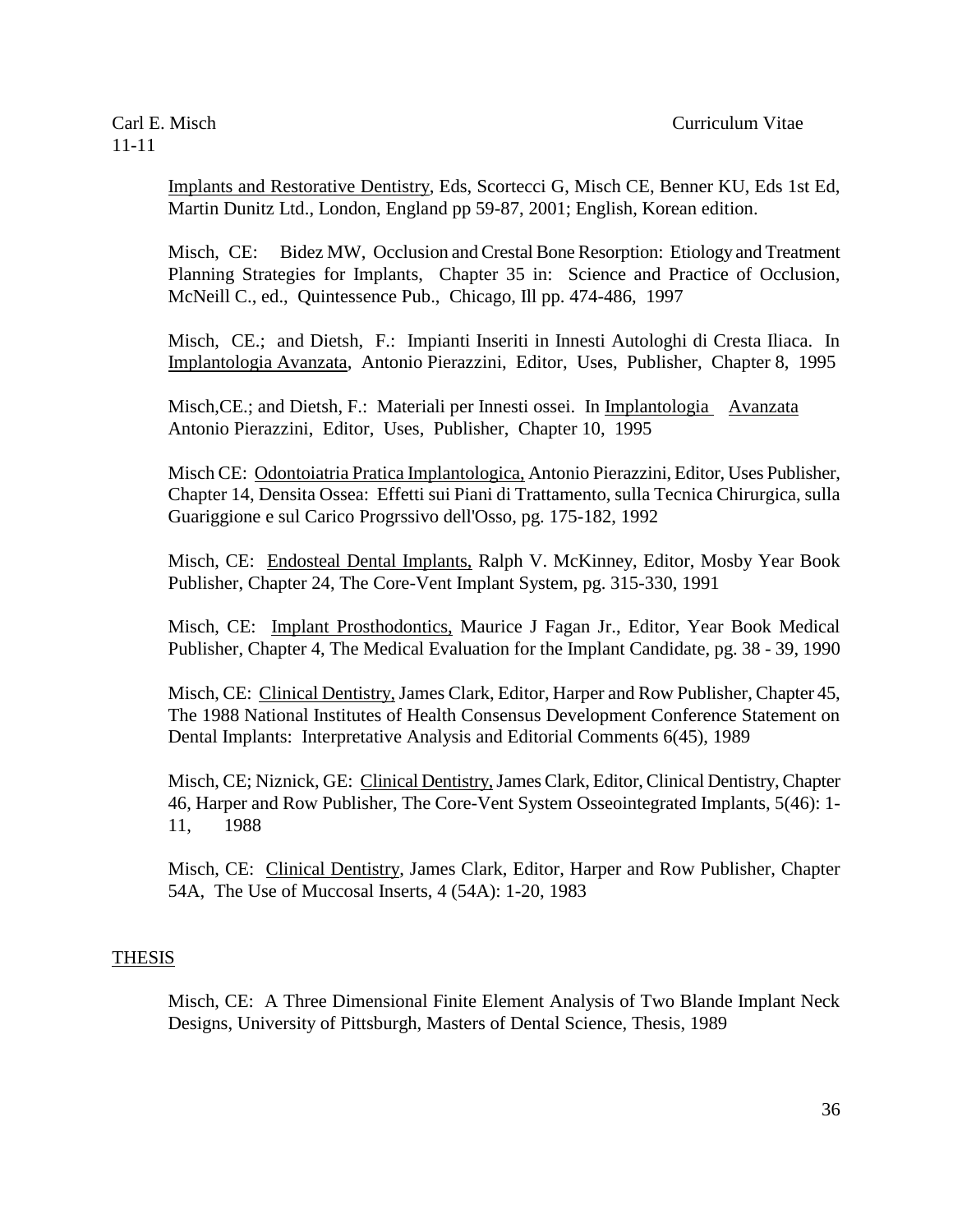### TEXT BOOKS

Misch CE: Contemporary Implant Dentistry, Carl E. Misch, Editor, C.V. Mosby, St. Louis, MO, 3<sup>rd</sup> Edition, 2008. English, Spanish, Portuguese. Korean, Persian

Misch CE: Dental Implant Prosthetics, Carl E. Misch , Editor, C.V. Mosby, St. Louis, MO, 1st Edition, 2004. English, Spanish, Korean, Greek, Portuguese and Japanese.

Misch, CE: Contemporary Implant Dentistry, Carl E. Misch, Editor, C.V. Mosby , St. Louis, MO, 2nd Edition, 1999 English, Korean, Italian, Portuguese.

Misch, CE: Contemporary Implant Dentistry, Carl E. Misch, Editor, C.V. Mosby, St. Louis, MO, 1st Edition, 1993 English, Japanese, Spanish, Portuguese.

Misch, CE: Misch Implant Institute Manual, Dearborn, Michigan, 1985 (Updates 1986, 1987, 1988, 1990, 1991, 1992)

### PATENTS

Plate Form of Dental Implant, No. 0008755, 2011 Latterally Inserted Dental Implant Assembly and Method for Securing a Dental Prosthesis, No. 0297584, 2010 Dental Implant Device, 2009 No. 0,305189 BioHorizons Dental Drill System and Method of Use, 2002, No. 6,863,529 BioHorizons Abutment-Mount System for Dental System, 2000, No.6,083,004 BioHorizons Abutment-Mount with Square Driving Surface, 2000, No. 6,068,480 BioHorizons Ball Topped Screw for Facilitating the Making of an Impression of a Dental Implant and Method of Using the Same, 2000, No.6,045,361 BioHorizons Design Process for Skeletal Implants to Optimize Cellular Response, 1999, No. 5,954,504 BioHorizons Design Process for Skeletal Implants to Optimize Cellular Response, 1999, No. 5,823,777 BioHorizons Abutment-Mount System for Dental System, 1999, No. 5,927,979 Dental Appliance for alleviating Snoring and Protecting Teeth from Bruxism, 1998, No. 5,823,193 BioHorizons Design Process for Skeletal Implants to Optimize Cellular Response, 1997 No. 5,628,630 Dental Tooth System, 1996 No. 5,501,598 Denture Tooth for Dental Implants, 1995 Method and Apparatus for Preparing Mucosal Tissue for the Reception of Denture Anchoring Intramucosal Inserts, 1985 No. 4,500,292

Endodontic Implants, Trilock Design, 1983 No. 4,408,990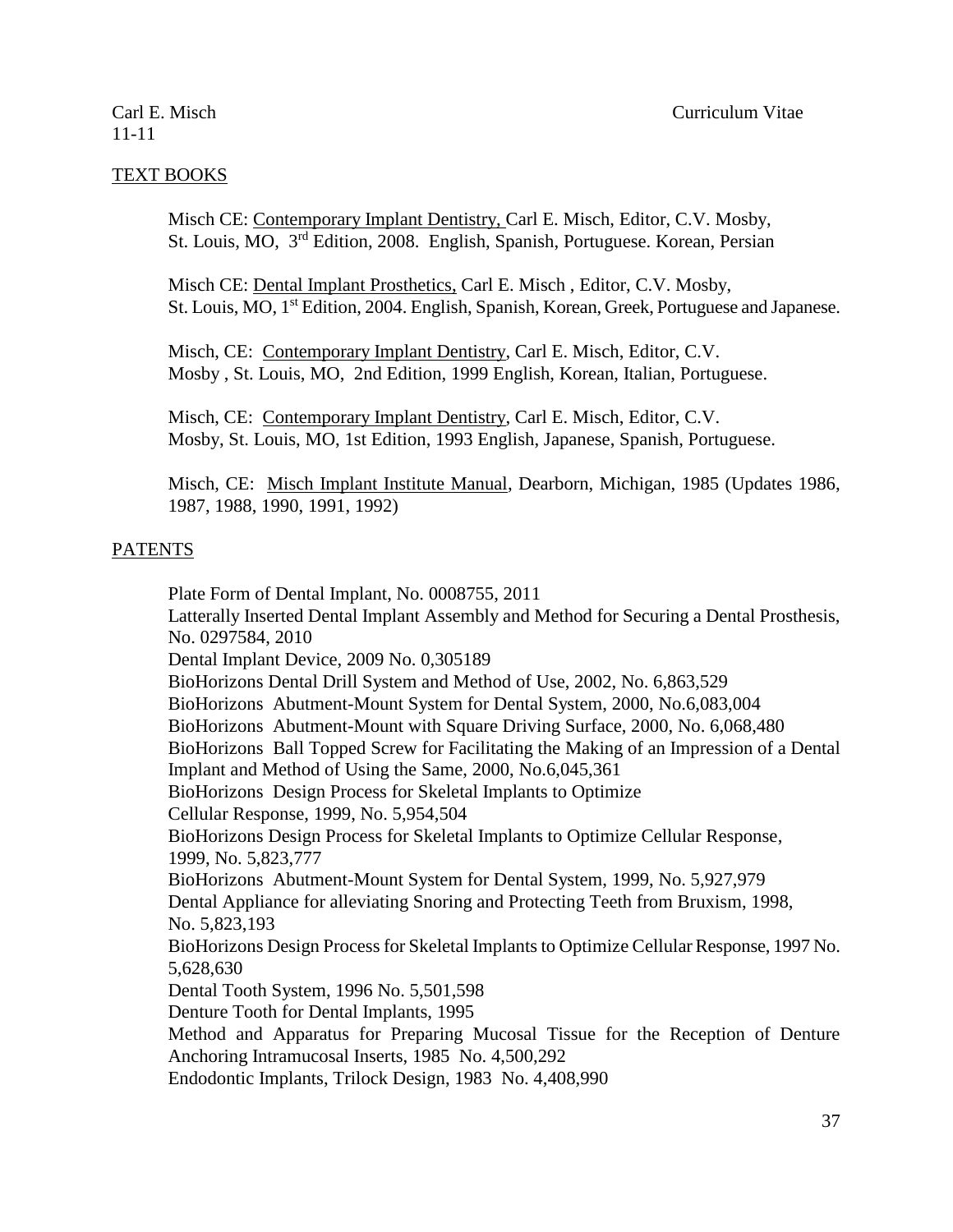### Carl E. Misch Curriculum Vitae

11-11

Intramucosal Inserts, 1983 No. 4,382,791 Plate Form Implant, 1992

### MANUFACTURER CONSULTANT (Past & Present)

**Golden Misch Physics, Detroit, MI Newtom Dental Imaging, New York Kodak Dental Imaging Systems, Georgia Columbia Scientific, Glenbury, MD Professional Alliance, Rochester, MI Park Dental, New York BioHorizons, Birmingham, Alabama Ceramed, Lakewood, Colorado Materialise, Glen Burnie, Maryland Cooke-Waite, New York, New York Gore-Tex, Flagstaff, Arizona Medidenta, New York, New York Oraltronics, Bremen, West Germany Siemens, Munich, West Germany Surgical Innovators of America, Inc., New York, New York Ultimatics, Springdale, Arkansas**

#### PROFESSIONAL SOCIETIES

**American Dental Association Michigan Dental Association Southwestern District Dental Association American College of Prosthodontics International Congress of Oral Implantologists International College of Dentists American Academy of Implant Dentistry Academy of General Dentistry American Association of Dental Editors Alabama Implant Study Group American Academy of Hospital Dentistry American Academy of Implant Prosthodontics Academy of Dentistry International American College of Oral Implantology American College of Dentists American Society of Osseointegration Academy of Osseointegration**

#### INTERNATIONAL PRESENTATIONS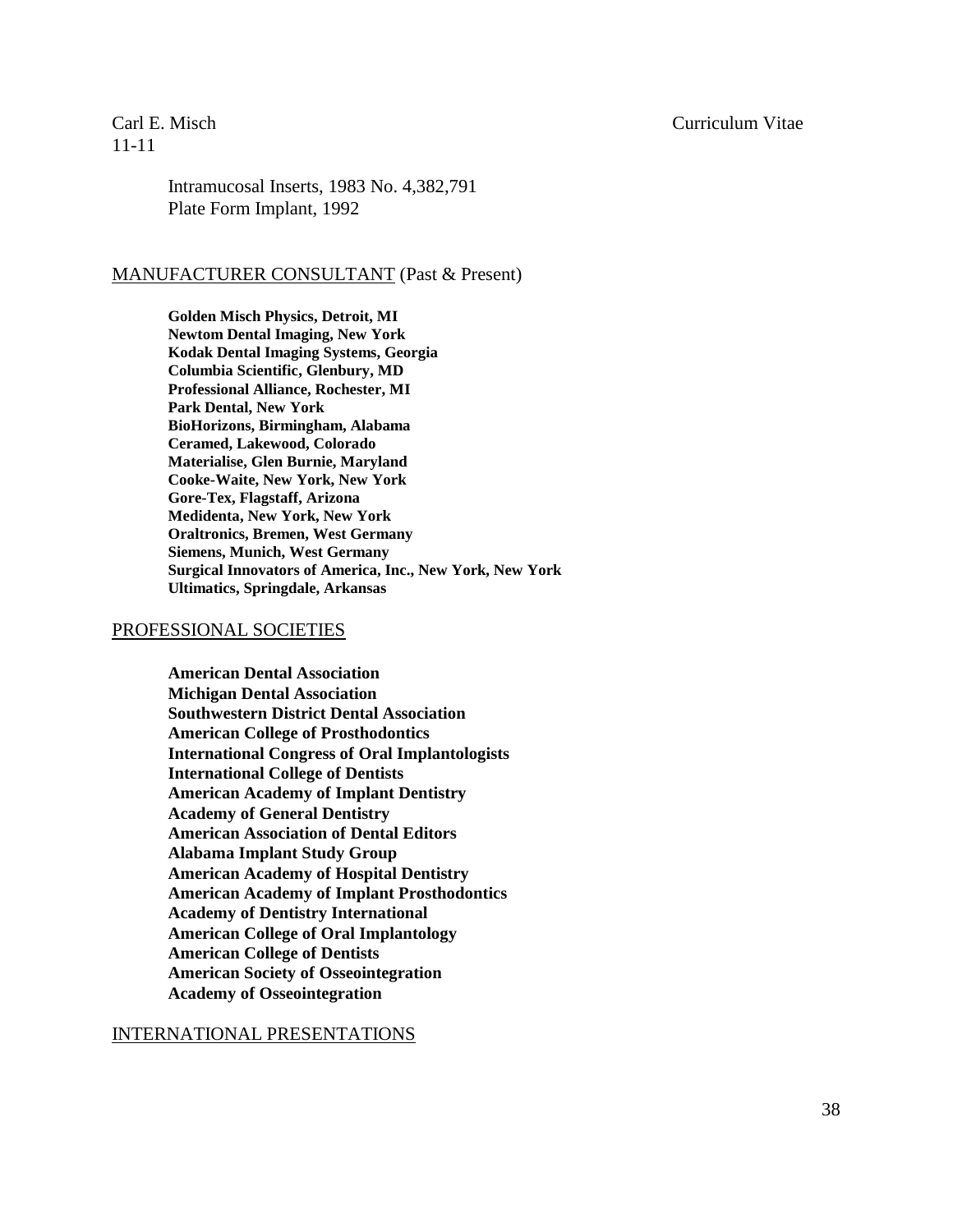Toronto Academy of Cosmetic Dentistry, Key Implant Abutment for Fixed Prostheses, Toronto, Canada, October 28, 2011

International Congress of Implant Dentistry - World Meeting, Controversy of Implant Length, Seoul Korea, October 7, 2011

BioHorizons – Topic Bologna, Italy, November 27, 2010

BioHorizons – Topic Seville, Spain, November 25, 2010

Poitras Study Club – Implants – A New Paradigm for General Dentists, Quebec, Canada, November 12, 2010

International Congress of Oral Implantologists – Implant Biomechanical Complications – Hamburg, Germany, August 27, 2010

BioHorizons – Treatment Planning and Clinical Solutions for Deficient Maxilla, Kuala Lumpur, Malaysia, June 13, 2010

BioHorizons - Treatment Planning and Clinical Solutions for Deficient Maxilla, Taipei, Taiwan, June 11, 2010

BioHorizons – Degidi – Treatment Planning Sequence for Implant Dentistry, Treatment Planning: A Biomechanical Approach, Implant Complications: Cause and Prevention, Rome, Italy, April 10, 2010

Laval Study Club – Topic Quebec, Canada, January 20, 2010

International Congress of Oral Implantologists – Treatment Plans Related to Key Implant and Implant Number, Japan, April 26, 2009

International Congress of Oral Implantologists – Key Implants Position and Implant Number A Biomechanical Rationale to Treatment Planning, Madrid, Spain, November 28, 2009

American Association of Oral and Maxillofacial Surgeons – Symposium of Long Term Effects and Problems Toronto, Canada, October 16, 2009

International Congress of Oral Implantologists – Key Implant Position and Implant Number A Biomechanical Rationale, Sau Paulo, Brazil, August 27, 2009

Dr. Amer Buenos Aires Argentina lecture – Biomechanics vs. Esthetic for Treatment Plans – Full Arch Implant Treatment Plans, Buenos Aires, Argentina, August 26, 2009

IPS/International Congress of Implantologists – Implant Protective Occlusion – Key Implant Position and Number A Biomechanical Rationale, Vancouver, Canada, August 20 and 20, 2009

JDN/International Congress of Oral Implantologists. – Treatment Planning: A Biomechanical Rationale, Nice, Italy, June 21, 2008.

Toronto Osseointegration Conference Revisited, Treatment Planning: A Biomechanical Rationale, Toronto, Canada, May 8 & 9, 2008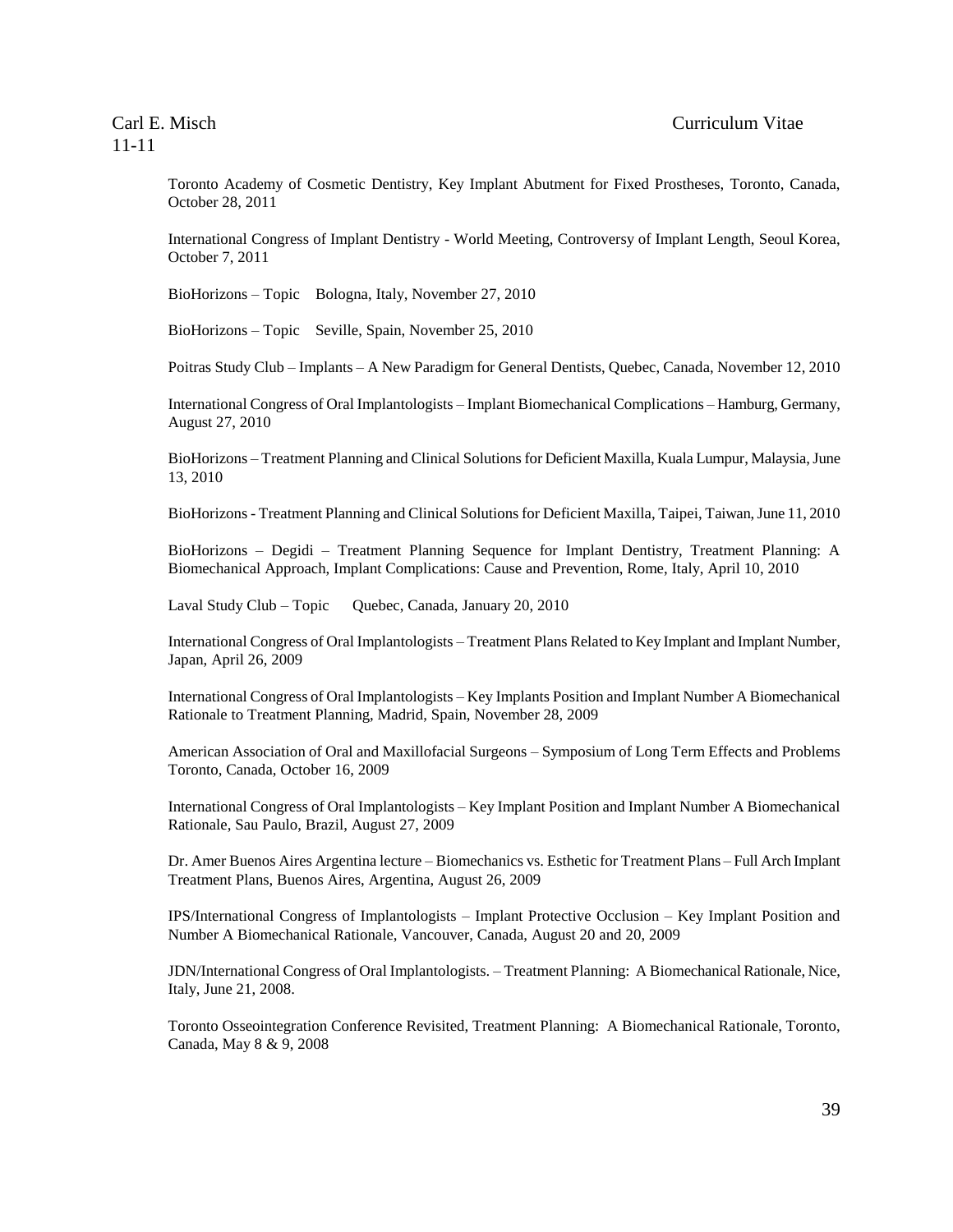U. Naples – Dr. Mazzola. Principles of Biomechanical Implants, Naples, Italy, June 28, 2008

JDN/ICOI. Treatment Planning: A Biomechanical Rationale, Nice, France, June 21, 2008.

AIOP International Congress - Occlusion on Implants - Force Management and Transfer, Bologna, Italy, November 23 and 24, 2007

International Congress of Oral Implantologists, Treatment Planning: A Biomechanical Rationale, Pisa, Italy, October 4-6, 2007

The Royal College of Surgeons of England - Avoiding Prosthetic Complications in Implant Dentistry, London, England, July 7, 2007

BioHorizons Russian Lecture - Single Toothe Replacement, Anterior vs. Posterior Options, Implant Complications, Surgical Options to Enhance Implant Esthetics, Moscow, Russia July 5, 2007

Implantologia Protesica Avanzata - Treatment Planning and Esthetics in the Maxillary Edentulous Arch, Rome, Italy, June 22, 2007

University of Bucharest, Immediate Loading, Bucharest, Romania, November 25, 2006.

Treatment Planning for the Edentulous Maxilla, Sequence of Treatment for the Restoration of an Edentulous Maxilla, Complications and Implant Dentistry, Seoul, Korea, October 22, 2006.

International Congress of Oral Implantology World Congress XXIV 10<sup>th</sup> ICOI AP-Section Congress, Taipei, Taiwan, October 21, 2006.

DGOI International Congress III/ICOI European Meeting, Full Arch Immediate Load Rationale and Treatment, Baden Baden, Germany, October 7, 2006

International Congress of Oral Implantology/IPS, Treatment Plans for Immediate Loading Complete Edentulous Patients, Montreal, Canada, August 18-20, 2006

Euro Perio, Immediate Function and Esthetic In the Maxillary Edentulous Arch, Madrid, Spain, June 30, 2006.

JD Nice/ICOI, New Concepts, New Techniques to Optimize Esthetic Results, Nice, France, June 24, 2006.

Seconda Università degli Studi di Napoli Facoltà di Medicina e Chirurgia Master di II<sup>°</sup> Livello in Implantologia Orale Anno Accademico. Naples, Italy June 17,2006.

Les Journees Dentaires, Posterior Single Tooth Replacement, Complications and Implant Dentistry, Treatment Planning for Implant Dentistry, Montreal, Canada, May 28, 2006.

BioHorizons European Symposium, Treatment Planning to reduce complications, Treatment planning for edentulous maxilla, Esthetics for the edentulous maxilla, Madrid, Spain, November 17, 2005

U of Bucharest, School of Dentistry, Posterior Single Tooth Replacement, Complications and Implant Dentistry, Treatment Planning for Implant Dentistry, Bucharest, Romania, November 14, 2005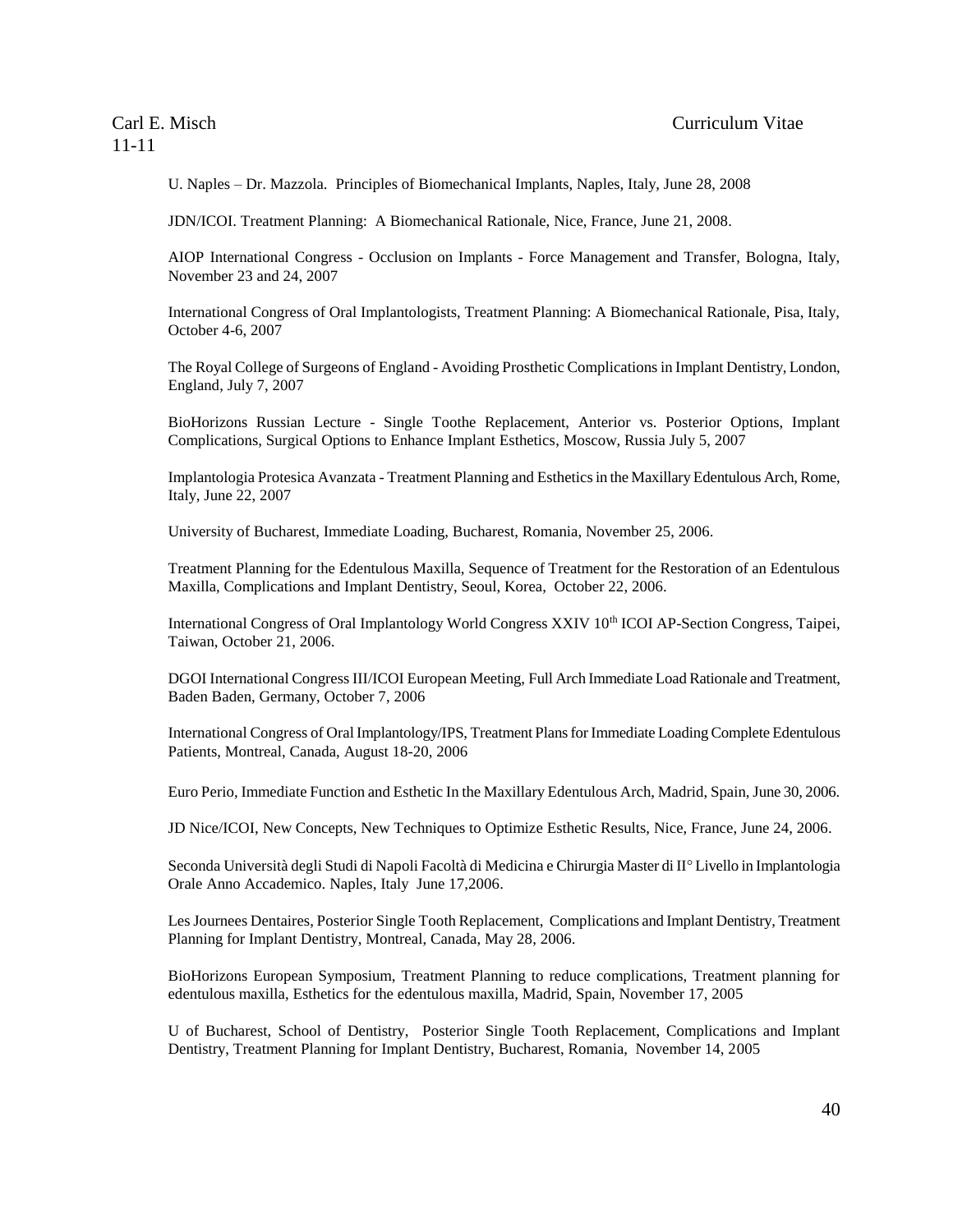ICOI World Congress XXIII/DGOI Congress II, Strasbourg, Treatment Planning Sequence for Implant Dentistry, Strasbourg, France, November 12, 2005

Sename Implantology Association, 2<sup>nd</sup> International Congress, Maxillary Treatment Planning for the Edentulous Maxilla, Sorrento, Italy, June 16, 2005

16émes Journées Dentaires de Nice, Maxillary Biomechanics Esthetics and Prosthetic Considerations, Nice, France, June 4, 2005.

Indian Academy of Osseointegration, Implant basics to advanced procedures surgical and prosthetics, Scientific Rationale of Immediate Load, Mumbai, India, January 6-7, 2005

Wong's Study Club. Treatment Planning for the Completely Edentulous Patient, Toronto, Canada, December 10, 2004

American College of Prosthodontists, Edentulous Maxillae and Biomechanics/Esthetics and Prosthetics Considerations Related to Implant Prosthetics. Ottawa, Canada, October 29, 2004

International College of Implantologists. Rationale for Immediate Load, Paris, France, November 22-23, 2004

International Congress of Oral Implantology, Rationale for Immediate Loading., SEI Spain November 18, 2004

Maxillary Anterior Single Tooth Replacement Treatment Options/Complete Edentulous Immediate Loading/Bone Quantity and Grafting/ Scientific Rationale for Immediate Loading, Taipei, Taiwan, October 10- 12-04

International Congress of Oral Implantology, Treatment Options For the Edentulous Maxillae/Crown Height Spacing, Tokyo, Japan, October 8, 2004

School of Medicine, Department of Implantology, Nice University. France June 6, 2004

Ideco. Rome, Implant Biomechanics Rationale for Immediate Loading, Italy June 11, 2004

Ideco. Bologna, Italy June 12, 2004

SIO National Conference. Soft Tissue Management in Esthetics Zone Bologna, Italy, February 13-15, 2004

33rd Int Cong DGZI, A Scientific Rationale for Immediate Loading Bonn, Germany, October 2-4, 2003

AFI Meeting, Risk of Immediate Loading Paris, France, October 9, 2003

Bucharest Lecture, A Scientific Rationale for Immediate Implant Loading Bucharest, Romania, May 28, 2003

Ontario Dental Association, Rationale for Dental Implant and Surgical Options for Esthetics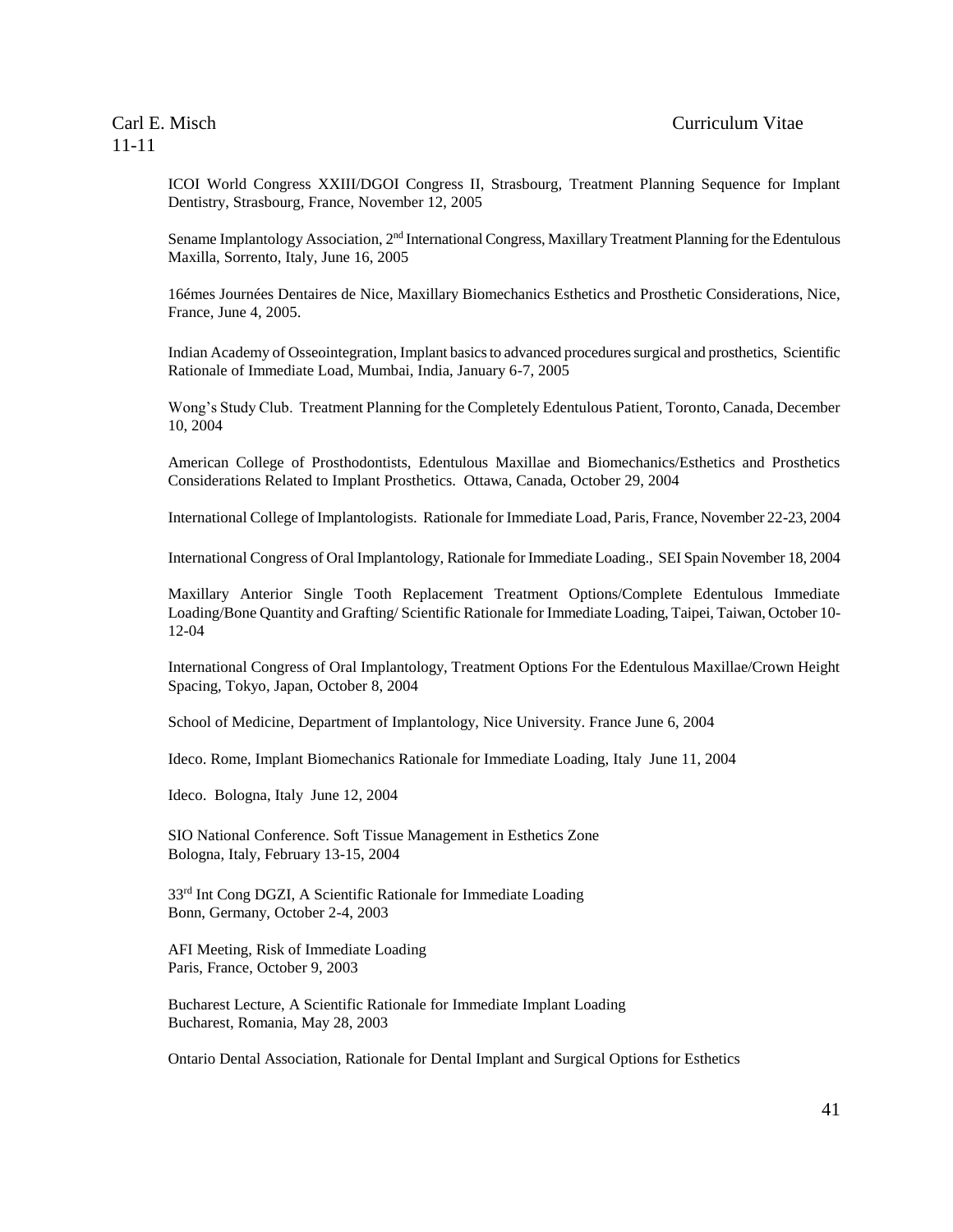#### Carl E. Misch Curriculum Vitae

# 11-11

Toronto, Canada, May 8, 2003

Journe=es Bio, Full Mandibular Treatment Plans Paris, France November 28, 2002

Toronto Implant Study Club, Single Tooth Anterior Implants/Surgical Challenges-Problem Solving Prosthetic Challenges-Problem Solving/Influence of Bone Density on Treatment Planning Toronto, Canada, November 1, 2002

Universitatea De Medicina Si Farmacie, Biomechanics and Implant Dentistry Implant number, size and design, Bone Density and Treatment Planning in Implant Dentistry, Evidence Based Treatment of Posterior Edentulous Intra Tooth Spaces, Bucharest, Rumania, September 19, 2002

DGZI Hungary/ICOI Symposium, Soft Tissue Management in Esthetics Zone Budapest, Hungary, September 18, 2002

International Congress of Oral Implantologists/ICOI/IPS, Canadian Society of Oral Implantology Risks of Immediate Loading, Montreal, Canada, August 22-24, 2002 BioHorizons, Immediate Loading Biomechanics of Full Mandibular Arch, Surgical Esthetics Screws vs. Cement Bone Density, Sao Paulo, Brazil, August 9-10, 2002

BioHorizons UK Study Group, Advanced Bone Grafting Concepts, London, England, July 5-6, 2002

SEI, Spanish Association of Implantology Congress, Immediate Loading/Early Functional, Loading/Functional, Barcelona, Spain, May 24, 2002

Precongress Consensus, Immediate Load, Barcelona, Spain, May 23, 2002

Yeditepe University/Turkish Study of Oral Implantology Symposium, Istanbul, Turkey, March 29, 2002

Toronto Crown & Bridge, Implant Posterior Tooth Replacement, Toronto, Canada, November 30, 2001

Implant Dental Society, Rationale for Dental Implants, Hong Kong, July 4, 2001

University Of Nice, Implant Dentistry Dept., Implant Biomechanics, Nice, France, April 21, 2001

Sweden & Martina, Biomechanics and Implant Dentistry, Rome, Italy, February 9, 2001

ICOI Winter Congress, Treatment of the Partially Edentulous Posterior Maxilla, Puerto Vallarta, Mexico, February 2, 2001

Sweden & Martina, Biomechanics and Implant Dentistry, Rome, Italy, November 23-25, 2000

Furusawa Implant Research Institute, Causes of Early Loading Crestal Bone Loss/Implant Failure Discussion, Seoul, Korea, October 19, 2000

International College of Oral Implantologists World Meeting XX, Short vs. Long Implants, Berlin, Germany, October 13, 2000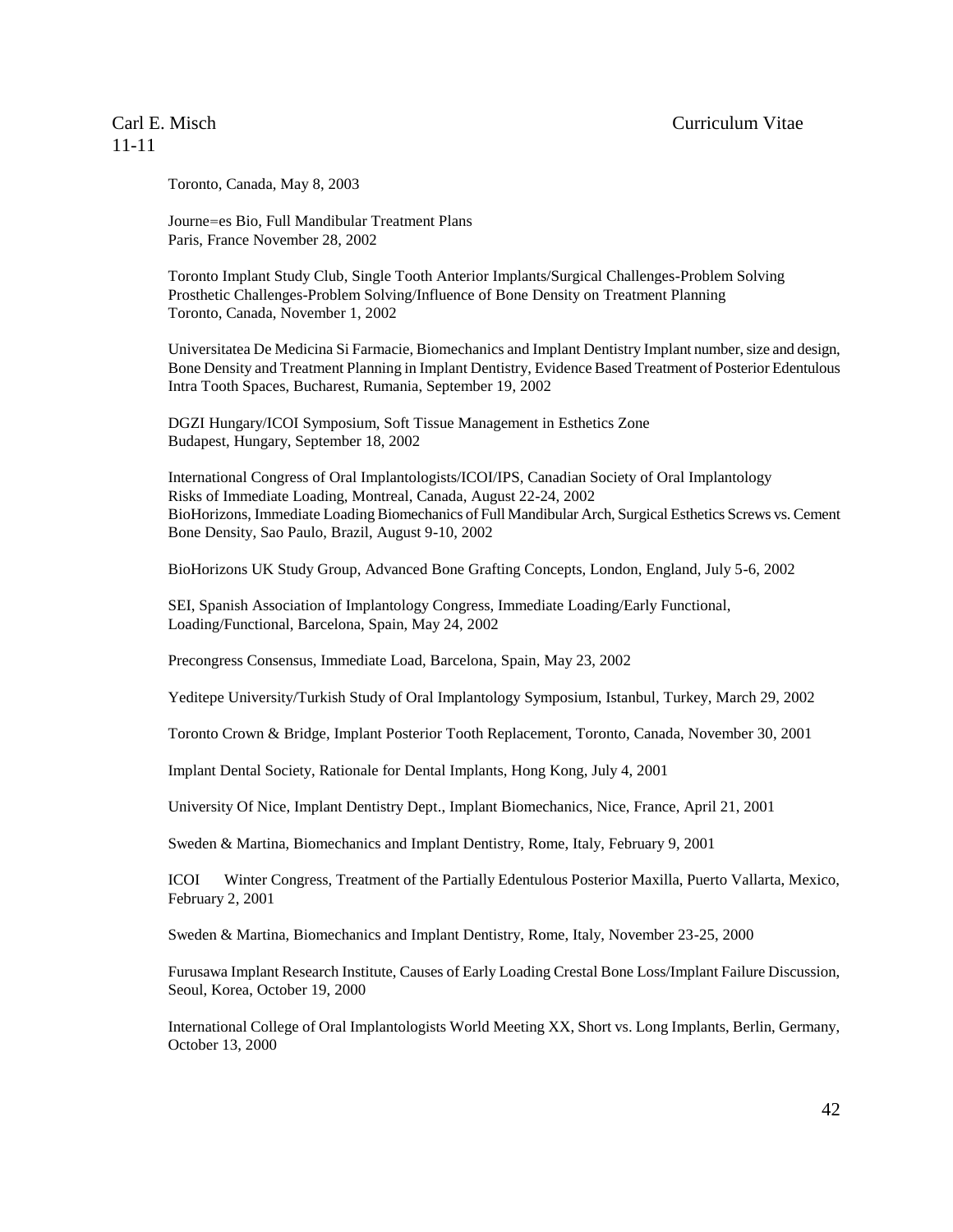4<sup>th</sup> Asian Congress on Oral and Maxillofacial Surgery, Clinical Evidence Documents Influence of Bone Density on Success Rates, Cheju Island, Korea, June 9 - 10, 2000

Lille University, Biomechanics and Implant Dentistry, Lille, France, May 16, 2000

Collegio dei Docenti, Bone Density, Rome, Italy, April 1, 2000

Cenacolo Milanese, Bone Density - Rationale of Implant Design, Milan, Italy, March 30, 2000

ICOI Asian/Pacific Congress, Two vs One Stage Surgery & Immediate vs Progressive Loading Sydney, Australia, March 22-26, 2000

Sweden & Martina, Implants in Restorative Dentistry, Rome, Italy, November 9, 1999

Canadian Implant Institute, Implant Esthetics - Design and Occlusion, Montreal, Canada, October 22-23, 1999

VIII Congresso Internazionale Cron-Om, AVerso IL III Millennio@, Rome, Italy, September 17-19, 1999

Inohon Memorial Center of Koryo University, Contemporary Implant Dentistry, Seoul, Korea, August 20-22, 1999

Furusawa Implant Institute, Advanced Concepts in Surgery, Sendai, Japan, August 17-19, 1999

The Institute for the Advancement of Dental Implants, Latest Developments in Surgical & Prosthetic Techniques in Oral Implantology, Tel Aviv, Israel, June 14-15, 1999

Jury Clinic, Bone Quality Based Implant Dentistry, Buenos Aires, Argentina, May 16, 1999

ICOI World Congress XIX, N-Fit Surgical Technique, Buenos Aires, Argentina, May 14, 1999

BioHorizons Implant Systems- ICOI World Meeting, The Effect of Bone Density on Implant Success or Implant Health vs Implant Survival Buenos Aires, Argentina, May 13, 1999

Journees Dentaires, Internationales, Sinus Grafts Nice, France, March 12, 1999

Maimonides University - Dr. Sarnachiaro, Bone Grafts, Symphysis & Tibia, Surgical Techniques Based on Bone Density, Sinus Graft Procedure, Implant Materials, Buenos Aires, Argentina, March 5-6, 1999

Association Dentaire Francaise, Progressive Loading or Immediate Loading: Is there a Middle Way? Paris, France, November 30, 1998

BioHorizons Implant Systems, A Quality Based Implant System, Sidney, Australia, October 28-29, 1998

4 th ICOI Asia - Pacific Section, Bone Density - Effect on Treatment Planning, Shanghai, China, October 23 - 25, 1998

ICOI World Congress XVIII, Innovative Bone Grafting, Amsterdam, Netherlands, May 28-30, 1998

BioHorizons Implant Systems Seminar, Bone Quality, Implant Treatment, Amsterdam, Netherlands, November 27, 1998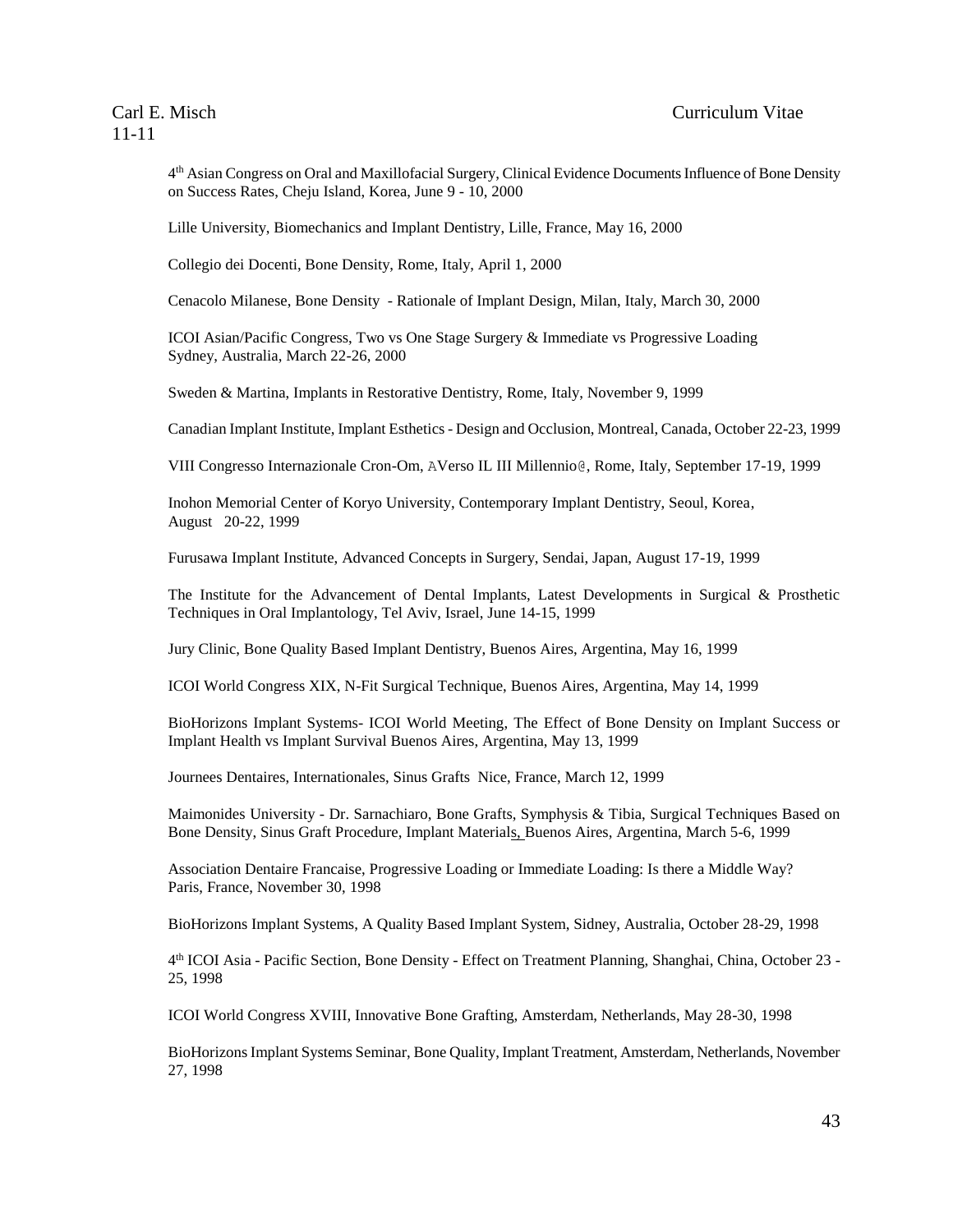Venezuelan Society of Implantologists, Health/Esthetic Compromise on Implant Dentistry, Bone Density Treatment Plan, Surgical and Prosthetic Management, Caracas, Venezuela, March 2, 3, 1998

IDDS - London and District Dental Society, Dental Implants - Planning for Success, London, Canada, January 23, 1998

Furusawa Implant Institute, Advanced Concepts in Implant Surgery, Tokyo, Japan, September 5-7, 1997

7th International South Korean Implant Symposium, 7 Keys to Implant Success, Seoul, Korea, September 3-5, 1997

ICOI XVII World Congress, Optimizing bone Density, Vancouver, BC, Canada, August 17, 1997

Institut Canadien d=Implantologie, Bone Density and Implant Protected Occlusion, Toronto, Ont., Canada, June 6, 1997

Japan College of Oral Implantologists, Advanced Implant Surgical Techniques, Sendai, Japan, May 28- 30, 1997

Australian Society of Implant Dentistry, Level III Course, Canberra, Australia, May 23-25, 1997

Australian National Meeting, Single Tooth Implants, Canberra, Australia, May 22, 1997

University of Nice, Implantology Specialty Program, Bone Density and Biomechanics, Nice, France, April 24, 1997

P.A. Study Club, Rationale of Implants, Implant Protected Occlusion, Bone Density, Treatment Planning Mississauga, Ont, Canada, April 11, 1997

Journees Dentaires Internationales de Nice, Sinus Grafts, Nice, France, March 7, 1997

European Implant Seminars, Sinus Grafts, Monte Carlo, Monaco, November 22-24, 1996

Institut Canadien d' Implantdogie, Sinus Grafts , Montmagny, Canada, October 25-28, 1996

ICOI World Congress XVI, Esthetic Health Compromise, Madrid, Spain, October 18-20, 1996

Denstply/Spanish Division, Success in Implantology/Implant Protected Occlusion, Madrid, Spain, October 17, 1996

2nd World Congress of Osseointegration, Iliac Crest Grafts and Endosteal Implants, Rome, Italy, October 6, 1996

European Implant Seminars, Division C Implants and Prosthetics, Monte Carlo, Monaco, September 27-29, 1996

Dentsply Implant Tour, Diagnosis and Treatment Planning, Toronto, Canada, August 10, 1996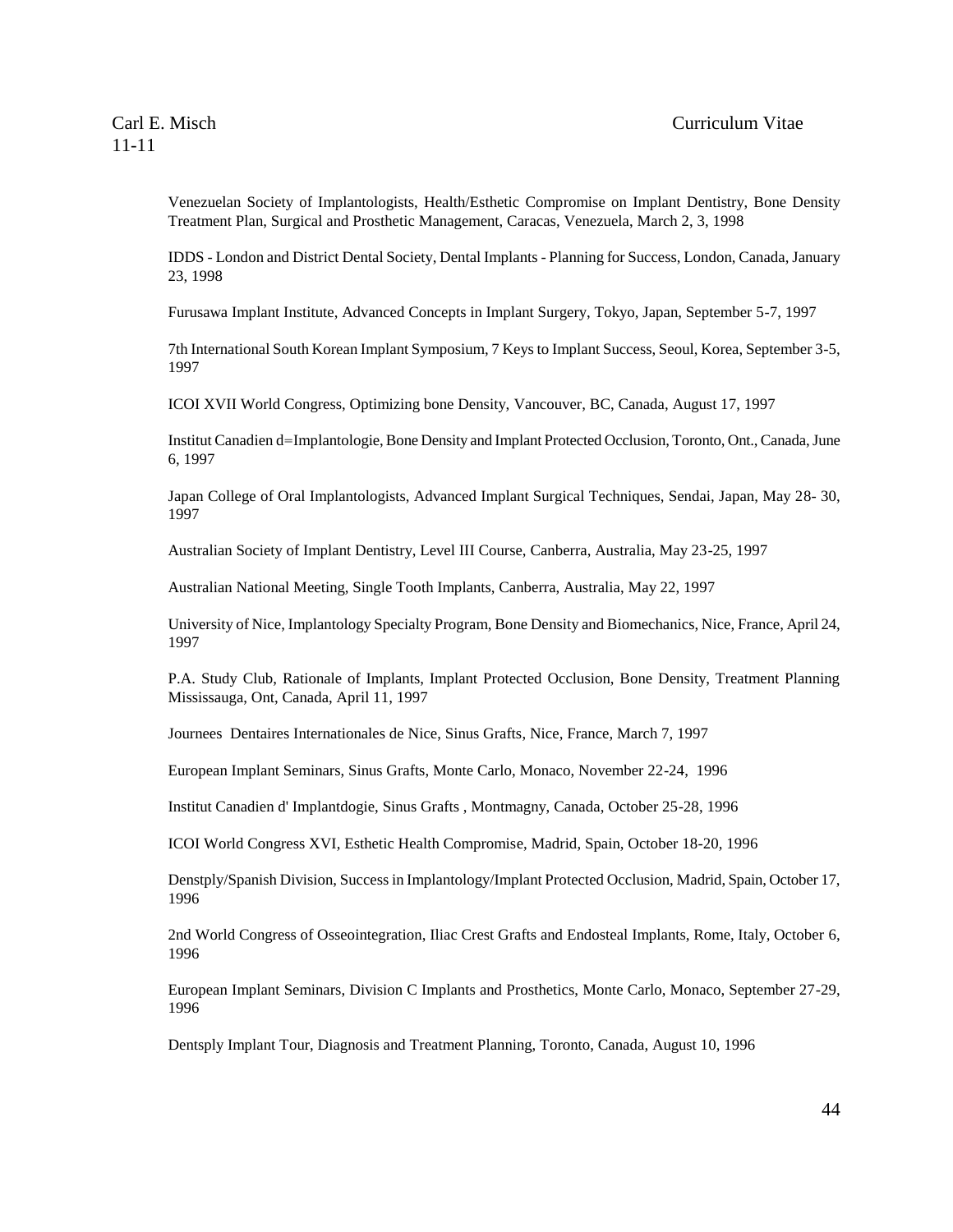Institut Canadien d' Implantologie, Division C Implants and Prosthetics, Montmagny, Canada, August 3-5, 1996

Argentine Implantology Association, Sinus Grafting - Technique and Live Surgery Demonstration Buenos Aires, Argentina, July 27, 1996

ICOI Europe Section Congress, The Health - Esthetic Compromise, Monte Carlo, Monaco, June 29, 1996

European Implant Seminars, Small Dimension Implants, Monte Carlo, Monaco, June 21-23, 1996

Institut Canadien d' Implantologie, Small Dimension Implants, Montmagny, Canada, June 15-17, 1996

Association of Dental Implantology, Bone Augmentation & Soft Tissue Management, Treatment Planning in Implant Dent., Birmingham, England, June 1, 1996

Institut Canadien d' Implantologie, Root Form Implant Surgery, Montmagny, Canada, May 24-25, 1996

European Implant Seminars, Root Form Implant Surgery, Monte Carlo, Manaco, March 29-31, 1996

VIII Symposium Internacional de Implantologia Oral, Early Crestal Loss - Etiology: Effect on Treatment Planning for Implants, Valencia, Spain, March 29, 1996

Japanese Society of Oral Implantology, Advanced Concepts in Implant Dentistry, Sendai, Japan, March 20-24, 1996

Institut Canadien d' Implantdogie, Diagnosis and Treatment Planning, Montmagny, Canada, February 17-19, 1996

Rotsaert Dental Laboratories, Biomechanics and Implant Protected Occlusion, Hamilton, Canada, February 16, 1996

European Implant Seminars, Diagnosis and Treatment Planning, Monte Carlo, Monaco, January 20-22, 1996

Deutsche Gesellschaft für Zahnärztliche Implantologie, Bone Physiology and Augmentation Techniques, Düsseldorf, Germany, December 9, 1995

SOLAIAT, Bone Grafting Alternatives and Sinus Surgery, Sao Paulo, Brazil, December 1-3, 1995

Dentsply Canada Implant Tour, Diagnosis and Treatment Planning, Vancouver, Canada, November 14, 1995

Technicor Implant Center, Implant Protected Occlusion-Biomechanical Rationale, Brussels, Belgium, September 29, 1995

Dentsply Canada Implant Tour, Diagnosis and Treatment Planning, Montreal, Canada, September 11, 1995

SOLAIAT, Methods to Treat Division B and C Bone, Sao Paulo, Brazil, Sept 1-3, 1995

International Congress of Oral Implantologists, World Congress XV, Prosthetic Steps for a Team Approach to Implant Dentistry, San Francisco, California, August 24 - 27, 1995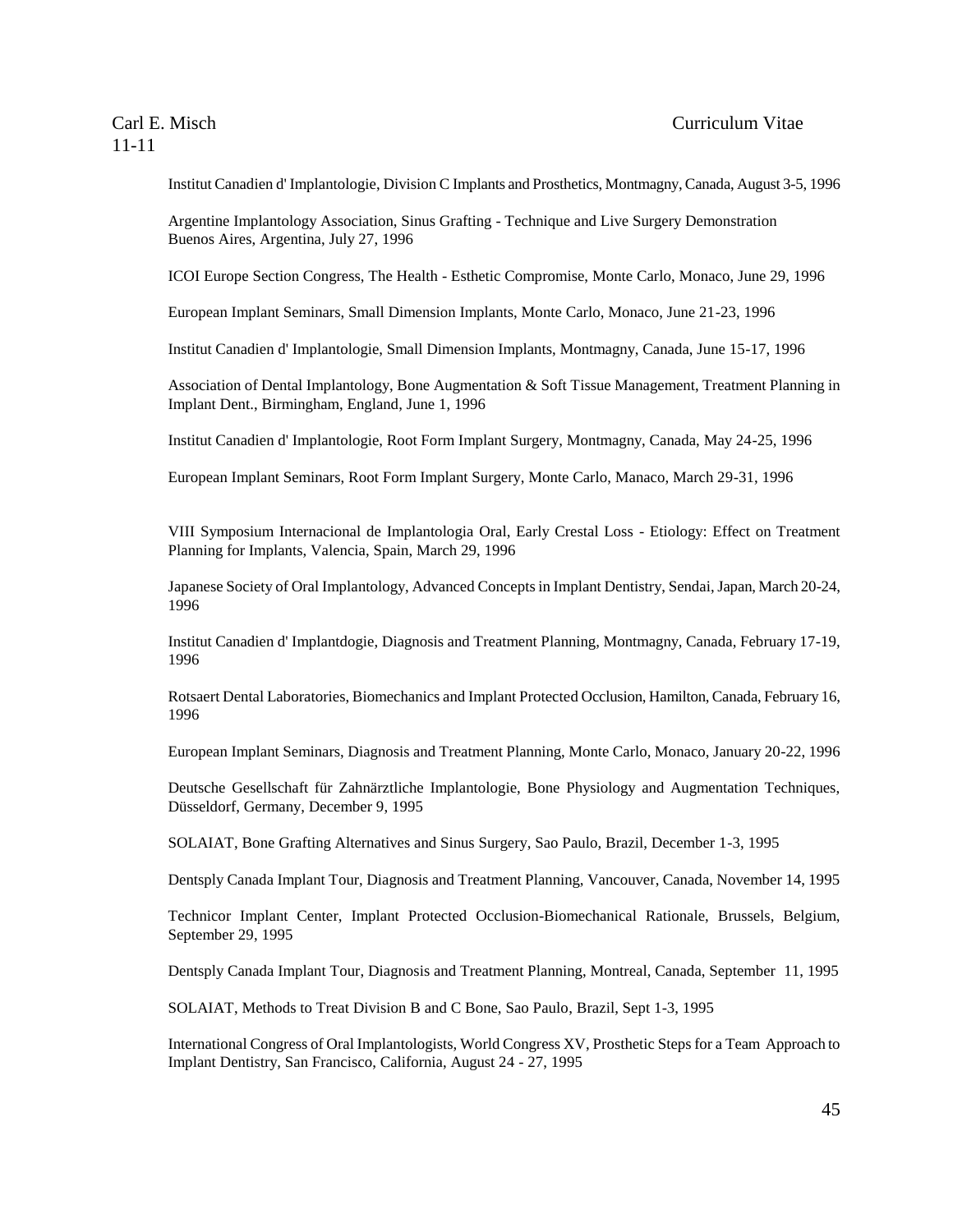Dentsply Canada Implant Tour, Diagnosis and Treatment Planning, Montreal, Canada, August 21, 1995

SOLAIAT, Diagnosis and Treatment Planning, Sao Paulo, Brazil, July 1-3, 1995

Canadian Society of Oral Implantology, Implant Protected Occlusion, Toronto, Canada, June 23, 1995

European Implant Seminars, Sub Antral Augmentation, Monte Carlo, Monaco, June 16- 18, 1995

Gruppo Italiano Studi Implantari, Post Meeting Course, Implant Occlusion, Bologna, Italy, May 29, 1995

Deutsche Gesellschaft Für Zahnartzliche Implantologie, Etiology of Crestal Bone Loss, Berlin, Germany, May 27, 1995

Institut Dentaire International, Subperiosteal Implants, Montreal, Canada, May 20-22, 1995

Australian Society of Oral Implantology, Advanced Implant Prosthodontics, Treatment of the Posterior Maxilla, Hobart, Australia, March 23 - 26, 1995

Australian Dental Society, Diagnosis and Treatment Planning, Hobart, Australia, March 22, 1995

Australian Society of Implant Dentistry, 28th Australian Dental Congress, Diagnosis and Treatment Planning, Hobart, Australia, March 21 - 23, 1995

Vancouver, Implant Study Club, Cemented Fixed Prostheses, Vancouver, Canada, March 16 - 18, 1995

Institut Dentaire International, Small Dimension Implants, Montreal, Canada, Feb 17-19, 1995

European Implant Seminars, Small Dimension Implants, Monte Carlo, Monaco, Jan 20-22, 1995

Cercle d'Etudes Implantologiques Franco Libanais, Implant Protected Occlusion, Paris, France, Jan 16, 1995

Vancouver Implant Study Club, Fixed Prosthesis, Vancouver, Canada, Dec. 9 - 11, 1994

European Implant Seminars, Root Form Implants, November, 25 - 27, 1994

Université de Bordeaux Seminars, Subperiosteal Implants, Paris, France, Nov 21, 1994

Institut Dentaire International, Root Form Implants, Montreal, Canada, Nov 18 - 20, 1994

Deutsche Gesellschaft Für Orale Implantologie, Implant Protected Occlusion, Aachen, Germany, October 29, 1994

European Implant Seminars, Diagnosis and Treatment Planning, Monte Carlo, Monaco, Sept 30 - Oct. 1-2, 1994

First World Congress of Osseointegration, Sub Antral Augmentation, Venice, Italy, Sept. 29, 1994 Institut Dentaire International, Diagnosis and Treatment Planning, Montreal, Canada, Aug 26 - 28, 1994

Institut Dentaire International, Subantral Augmentation - Progressive Bone Loading, Montreal, Canada, August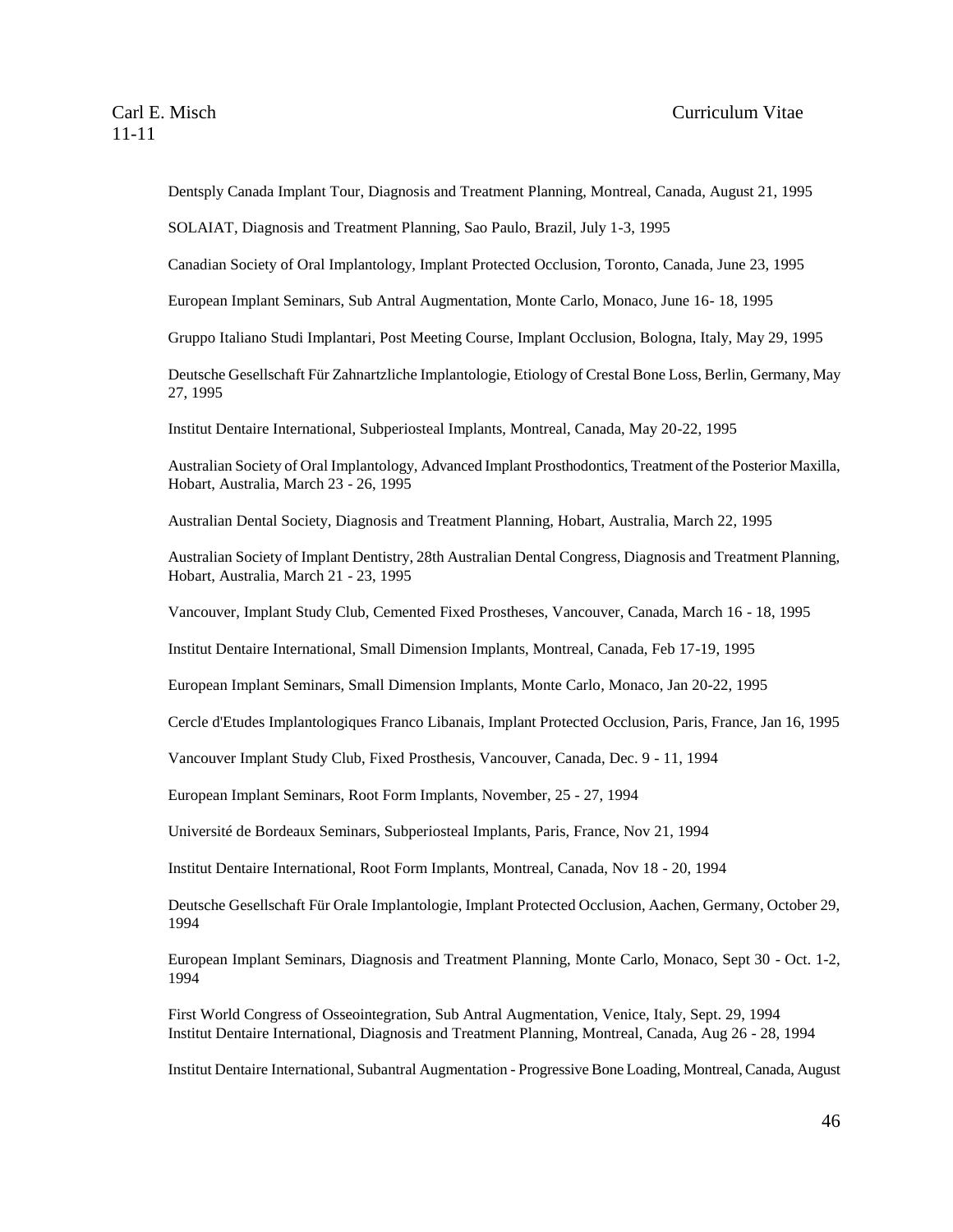12 - 14, 1994

Japan Society of Oral Implantology, Diagnosis and Treatment Planning/Biomechanics/Sub Antral Augmentation, Tokyo, Japan, June 26 - 29, 1994

World Congress/International Congress Oral Implantologists, Autogenous Bone Grafts For Atrophic Maxillae, Munich, Germany, June 18, 1994

Steri Oss International Conference, Implant Protected Occlusion, Paris, France, June 11, 1994

Implantogia Orale , Biomechanics In Implant Dentistry, Perugia, Italy, June 11, 1994

Les Journées Dentaires Du Quebec, Implant Prosthodontics, Montreal Quebec May 29-June 2, 1994

Journées Dentaires du Quebec, Treatment Planning the Premaxilla, Montral, Canada, May 31, 1994

Institut Dentaire International, Subperiosteal Implants, Montreal, Canada, May 13 - 15, 1994

World Congress of Oral Implantology, Biomechanics in Oral Implantology, Barcelona, Spain, May 6, 1994

SOLAIAT, Prosthetic Concepts in Implantology, Sao Paulo, Brazil, April 22, 1994

Maimonides University, "A Day with Carl Misch", Buenos Aires, Argentina, April 20, 1994

Associazione Nazionale, Impianto Protesi, Subantral Augmentation, Padova, Italy, April 15, 1994

Collegio Dei Docenti di Universitá, Treating the Premaxilla, Rome, Italy, March 26, 1994

European Implant Seminars, Subantral Augmentation - Progressive Bone Loading, Rome, Italy, March 25 - 27, 1994

Institut Dentaire International, Small Dimension Implants, Montreal, Canada, Feb. 18 - 20, 1994

European Implant Seminars, Subperiosteal Implants, Rome, Italy, Jan 28 - 30, 1994

European Section, International Congress of Oral Implantologists, Autogenous Bone Grafting Madrid, Spain, November 13, 1993

Dr. Jacques Bori Study Club, Premaxilla and Advanced Reconstruction, Paris, France, November 10, 1993

Deutsche Gesellschaft Für Orale Implantologie, Biomechanics, Düsseldorf, Germany, Nov. 6, 1993

Institut Dentaire International, Root Form Implants, Montreal, Canada, October 29-31, 1993

European Implant Seminars, Plate Form Implants, Rome, Italy, September 24-26, 1993

Institut Dentaire International, Diagnosis and Treatment Planning, Montreal, Canada, September 3-5, 1993

European Implant Seminars, Root Form Implants, Rome, Italy, May 21 - 23, 1993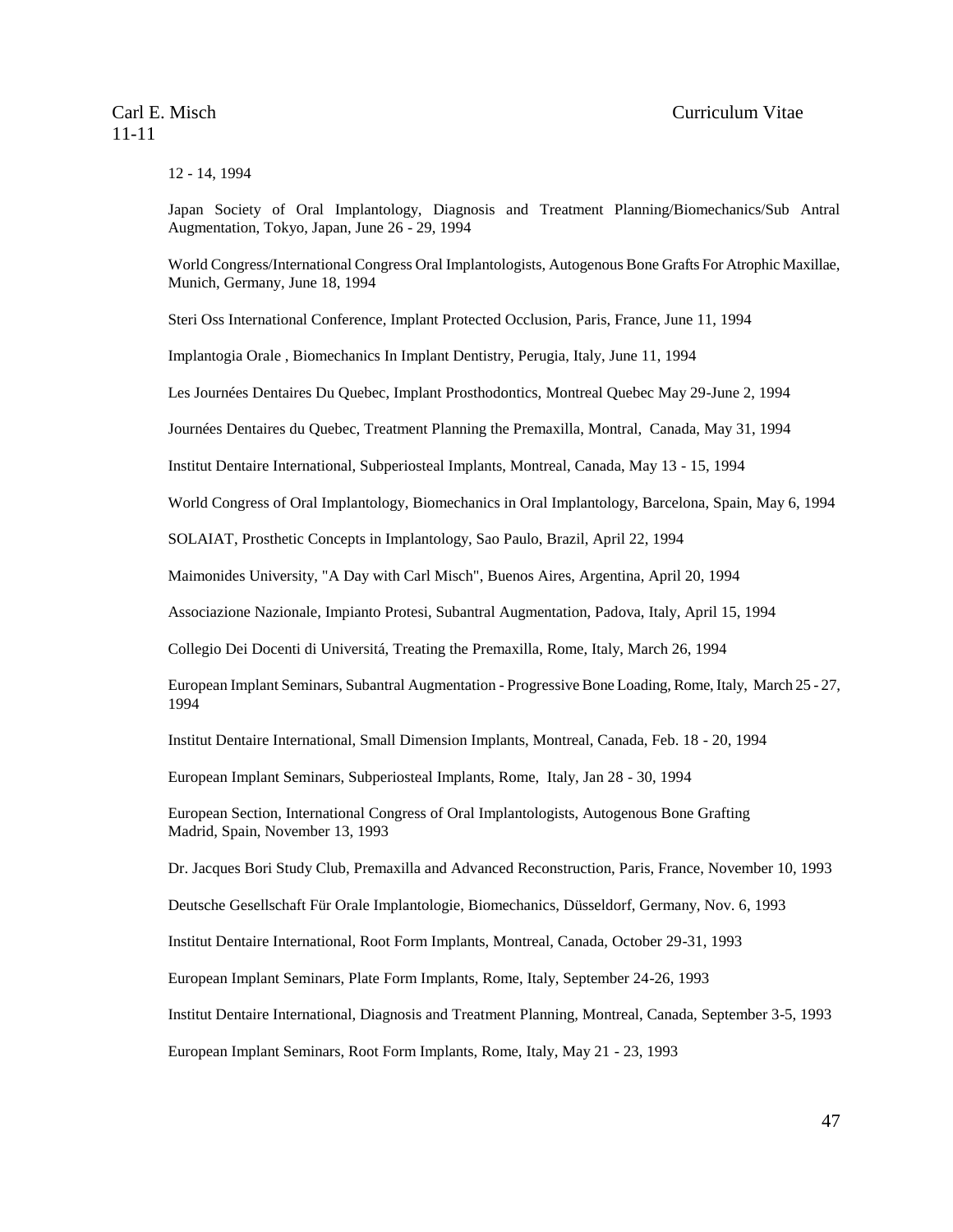10th Nice International Dental Days, Live Patient Presentation; Prosthetics phases of full mouth implant rehabilitation, Nice, France, May 13-15, 1993

Internationale Seminare für Orale Implantologie, Implant Prosthetics - Fixed and Removable Bremen, Germany, April 23-25, 1993

London Implant Seminars, Root Form Implants, London, England, March 26-28, 1993

SFI Annual Symposium, Biomechanics and Occlusion Related to Implant Dentistry, Paris, France, January 28, 1993

European Implant Seminars, Diagnosis and Treatment Planning, Rome, Italy, November 27, 29, 1992.

Dentsply Seminars, Diagnosis and Treatment Planning, Madrid, Spain, November 25-26, 1992

London Implant Seminars, Diagnosis and Treatment Planning, London, England, November 20-22, 1992

ICOI XIII World Congress, Classification of Bone Relating to Dental Implants, Istanbul, Turkey August 20-22, 1992

Oral Implantology Group, Principle and Practice of Oral Implantology, Tokyo, Japan, July 27, 1992

Tokyo Implant Association of Prosthetics, Options in Implant Dentistry, Progressive Bone Loading Tokyo, Japan, July 24, 26, 1992

University of Tokyo Dental School, Biomechanics in Implant Dentistry, Tokyo, Japan, July 23, 1992

Gruppo Italiano Studi Implantari, Post Meeting Course, Prosthodontic Complications in Implantology Bologna, Italy, June 1, 1992

Gruppo Italiano Studi Implantari 22nd International Meeting, Treating the Edentulous Premaxilla Bologna, Italy, May 31, 1992

SIIOBA 2nd International Meeting, Progressive Bone Loading, Athens, Greece, April 2-4, 1992

22nd Internationale Seminare für Orale Implantologie, Biomechanics and Plate Form Implants Bremen, Germany, March 13-15, 1992

Società Italiana di Chirurgia Orale, First Congress, Featured Speaker, Advanced Surgical Procedures in Implantology, Florence, Italy, November 17, 1991

Lille Oral Implantology Program, Featured Lecturer and Surgery/Autogenous Bone Grafts to the Maxilla and Mandible Lille, France, November 11 - 15, 1991

First Latin American Symposium on Oral Implantology, Integrating Implant Selection with Basic Surgical and Prosthodontic Concepts, Sao Paulo, Brazil, August 29, 1991

Osseointegrated Seminars, Implant Prosthodontics, Buenos Aires, Argentina, August 28, 1991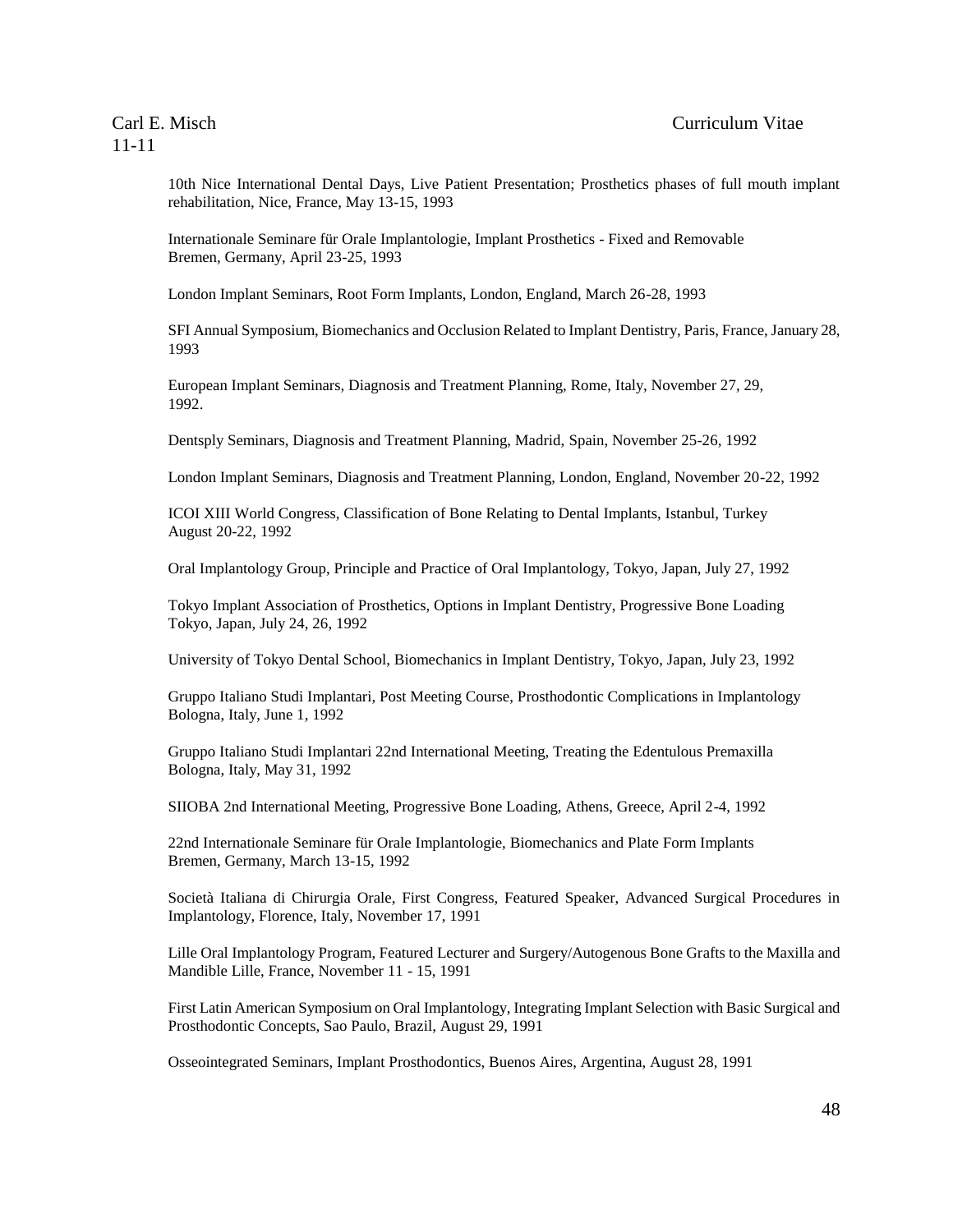World Congress XI International Congress of Oral Implantologists, Limited Attendance, Surgical Treatment of the Premaxilla, London, England, May 3-5, 1991, First Rouen International Meeting on Implantology and Biomaterials, Surgical Treatment of the Premaxilla, Rouen, France, March 22, 1991

Lille Oral Implantology Program, Featured Speaker, Implant Prosthodontics, Lille, France, March 20, 1991

Associazione Nazionale Implantoprotesi Orale, 7th Annual Meeting, Featured Speaker, Overview of Implant Surgery, Bari, Italy, December 6-8, 1990

Primate Research Institute, Keynote Speaker, Implant Surgery, Buenos Aires, Argentina, August 12, 1989

International Dental Implant Symposium, Implant Prosthodontics, Nice, France, May 2, 1989

Norway Society of Implant Dentistry, Principal Speaker, Overview of Implant Dentistry, Oslo, Norway, April 13-14, 1989

World Congress on Implantology and Biomaterials, Subperiosteal Implants, Paris, France, March 8-11, 1989

World Congress on Implantology and Biomaterials, Prosthetics and Implant Dentistry/Bone Quality, Quality and Character, Paris, France, March 8-11, 1989

Dutch Society of Oral Implantology, Featured Speaker, Two Day Overview of Implant Dentistry Amsterdam, The Netherlands, March 6-7, 1989

Deutsche Gesellschaft für Zahnarztliche Implantologie, Bone Quality and Implant Dentistry Bremen, Germany, November 4, 1988

Seminar Marketing Services, Patient Evaluation and Treatment Planning, Implant Protected Occlusion, The Esthetic-Health Compromise in Implant Dentistry, Toronto, Ontario, October 8, 1998

Primate Research Institute, Keynote Speaker, Implant Surgery, Buenos Aires, Argentina, September 10-11, 1988

Lille University, Principal Speaker, Comprehensive Overview of Implant Dentistry, Lille, France, May 30 - June 1, 1988

World Conference on Oral Implantology, Royal Society of Medicine, Treatment Planning the Edentulous Maxilla, London, England, May 28, 1988

Association of Dental Implantology, 1st International Symposium on Implant Dentistry, Principal Speaker, Available Bone in Implant Dentistry, London, England, May 27, 1988

3rd International Congress of Implantology & Biomaterials in Stomatology, Speaker, Oral Implantology and Biomaterials, Osaka, Japan, April 28-29, 1988

World Congress IX International Congress of Oral Implantologists, The Maxillary Sinus and Implant Dentistry, Hong Kong, November 25, 1986

Deutsche Gesellschaft für Zahnarztliche Implantologie, Principal Speaker, Treatment of Maxillary Posterior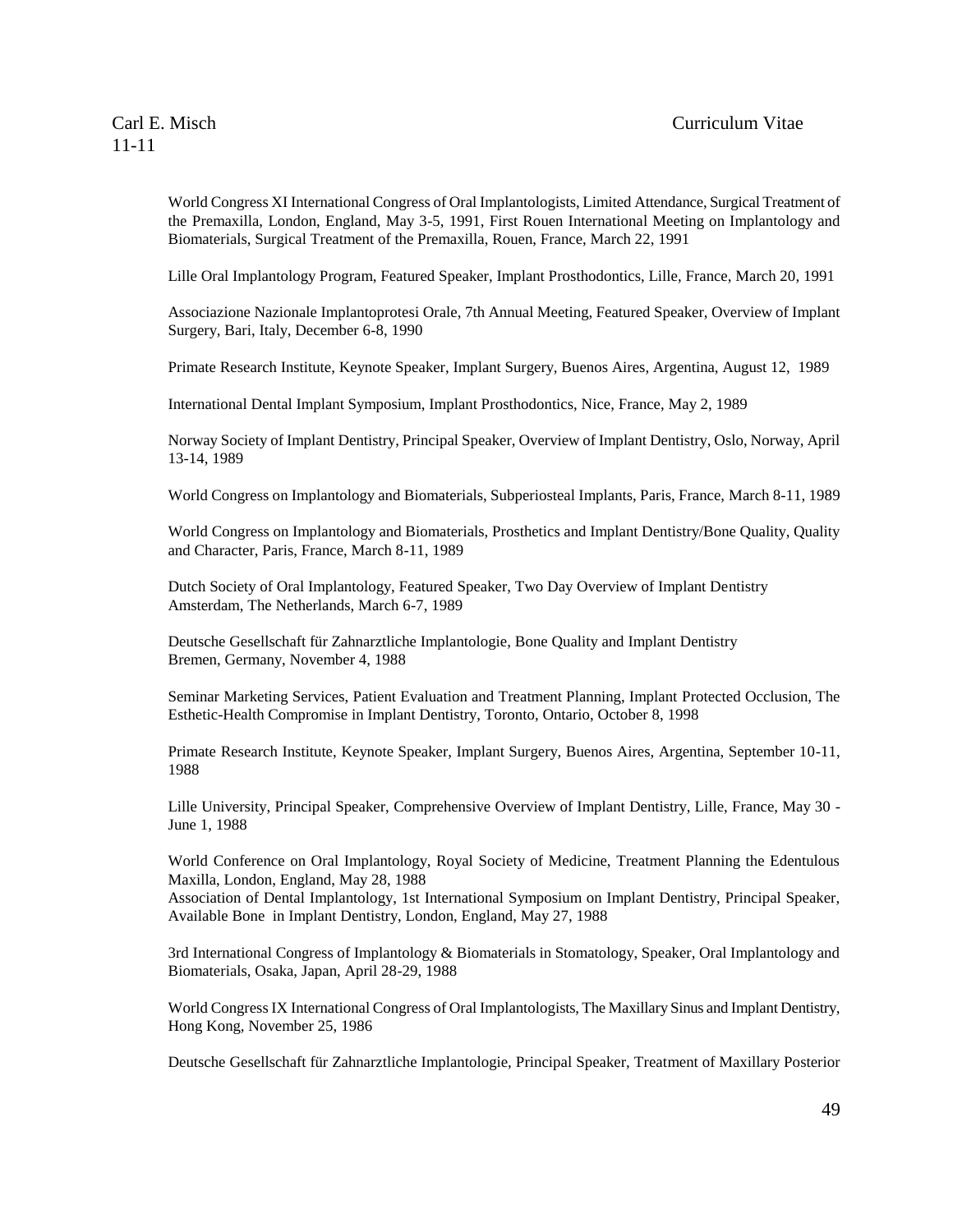Arch and Treatment Planning Bone Classifications Bremen, West Germany, November 18, 1986

World Congress VIII International Congress of Oral Implantologists, Treatment Options in the Edentulous Maxilla, Caracas, Venezuela, April 3-6, 1986

Israel Society of Implantology, Overview of Implant Dentistry, Tel Aviv, Israel, February 14-17, 1985

World Congress VII International Congress of Oral Implantologists, Treatment Alternatives in Oral Implantology, Münich, West Germany, June 21-24, 1984

Kyoto Implant Society, Principal Speaker, Overview of Oral Implantology in the United States Kyoto, Japan, November 7, 1983

The Canadian Society of Oral Implantology, Update of Oral Implantology, Toronto, Canada, October 29, 1983

Asociacion Implantodontologica Argentina, International Meeting, The Subperiosteal Implant Buenos Aires, Argentina, October 10-14, 1983

International Congress of Oral Implantologists, Principal Speaker, Treatment Alternatives in Oral Implantology, San Juan, Puerto Rico, January 14 - 16, 1983

The Canadian Society of Oral Implantology, Principal Speaker, Treatment Alternatives in Oral Implantology, Toronto, Canada, November 20, 1982

Deutsche Gesellschaft für Zahnarztliche Implantologie and, International Congress of Oral Implantologists, Mandibular Subperiosteal Implants, Freeport, Bahamas, October 29 - November 1, 1982

Deutsche Gesellschaft für Zahnarztliche Implantologie, Overview of Advanced Oral Implants - Surgical Procedures, Bremen, West Germany, June 18-21, 1982

The Canadian Society of Oral Implantology, Main Speaker, Tomorrow's Dentistry Today Toronto, Canada, January 16, 1982

Australian Implant Society, Overview of the State of the Art in Implantology, Sydney, Australia, November 25- 27, 1981

25th Anniversary of the Venezuelan Implant Society, Tomorrow's Dentistry Today Caracas, Venezuela, November 11-13, 1981

Academy for Implants and Transplants, Intramucosal Inserts and Endodontic Stabilizers Puerto Vallarta, Mexico, March 27-31, 1981

International Congress of Oral Implantologists, Oral Implantology - State of the Art SS Volendam, Caribbean Cruise, 1980

First Regional Annual Meeting Of Implant Surgery, Principal Speaker, Overview of Oral Implantology Lima, Peru, 1980

New Jersey Dental Society, Endodontic Implants, Monte-Carlo, Monaco, 1979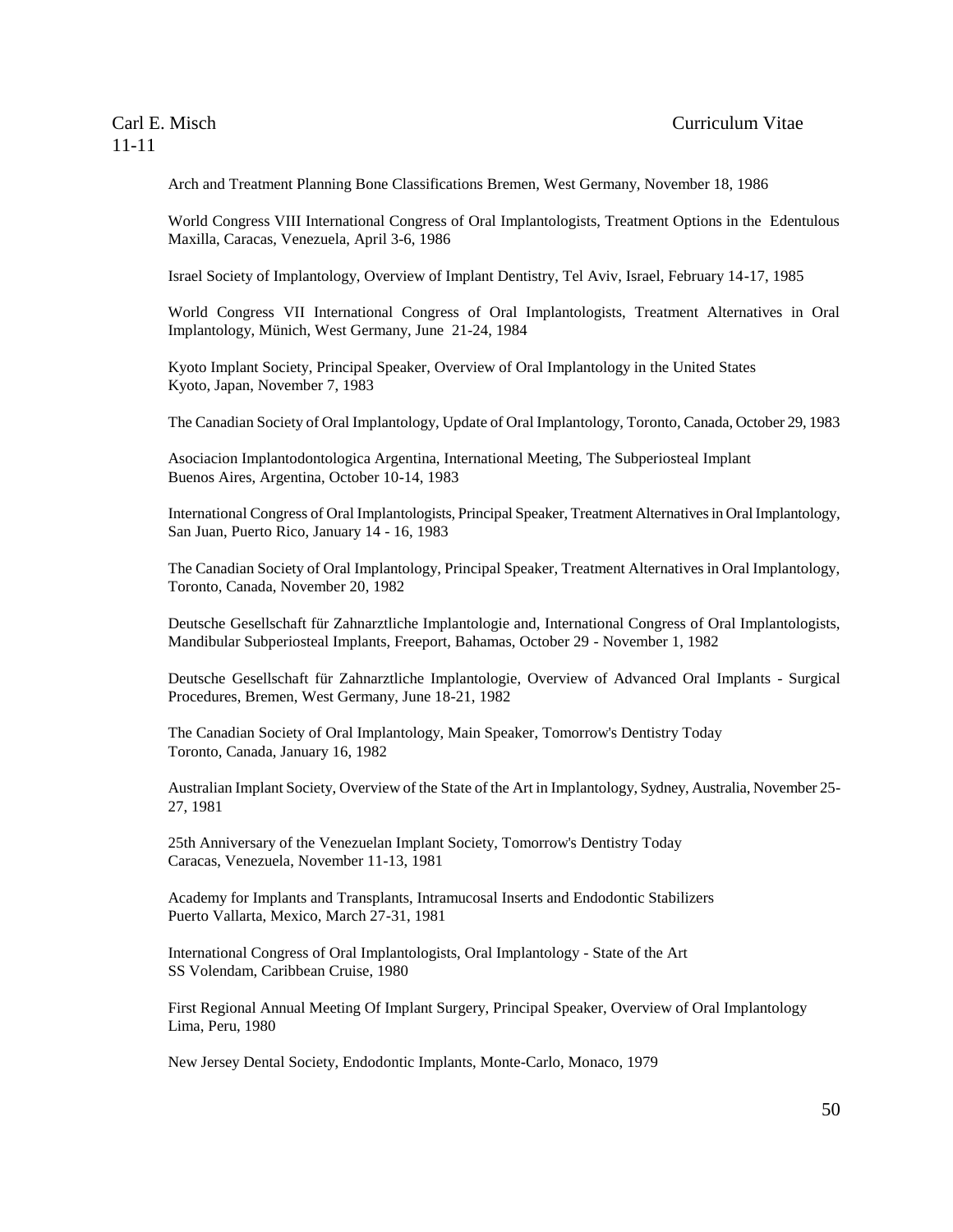World Congress II International Congress of Oral Implantologists, Endodontic Implants Paris, France, April, 1978

International Congress of Oral Implantologists, Intramucosal Inserts, Playa Blanca, Mexico, November, 1977

#### NATIONAL PRESENTATIONS

Iranian American Dental Association, Los Angeles, CA, December 4, 2011

Greater St. Louis Dental Society, Treatment Planning for Implant Dentistry, St. Louis, MO November 11, 2011

Mid Continental Dental Congress, Treatment Planning Sequence for Implant Dentistry, St. Charles, MO, November 11, 2011

Indiana Dental Association, Key Implant Abutment Locations for Fixed Prostheses Indianapolis, IN, November 4, 2011

Dr. Garvey Study Club, Rational for Dental Implants & Treatment Planning for the Maxilla and Mandible. Buffalo, NY, October 27, 2011

American Academy of Implant Dentistry, Implant Complications: Methods to Reduce Biomechanical Factors, Key Implant Positions, Implant Number and Implant Size, Las Vegas, NV October 19 – 20, 2011.

American Academy of Implant Dentistry, Phases of Implant Dentistry. Las Vegas, NV, October 10, 2011.

Academy of General Dentistry, SC, Making Implants Predictable, the Biomechanical Rational for Implant Treatment, Myrtle Beach, SC, September 16, 2011

Dr. Richard Garden Study Club, Treatment Planning Sequence for Implant Dentistry, Severna Park, MD, September 15, 2011

International Congress of Implant Dentistry – Prosthetic Meeting, Design, Clinical Techniques and Application of Short Implants and Implant Protected Occlusion, Chicago, IL, August 19-22, 2011

New Jersey Dental Association, Treatment Planning Sequence for Implant Dentistry, Atlantic City, NJ, June 24, 2011

University of Michigan, Ann Arbor, MI. June 8, 2011

BioHorizons Symposium, Treatment Planning Implants, Chicago, IL, April 30, 2011

BioHorizons Symposium, Design, Clinical Techniques & Application of Short Implants, Phoenix, AZ, April 29, 2011

District of Columbia Dental Society, Key Implant Positions, Washington, DC. April 2, 2011

Clarizio Study Club, Prosthetics, Locators vs Bars, Cantilever and Splinting Posterior Implants, Portsmouth,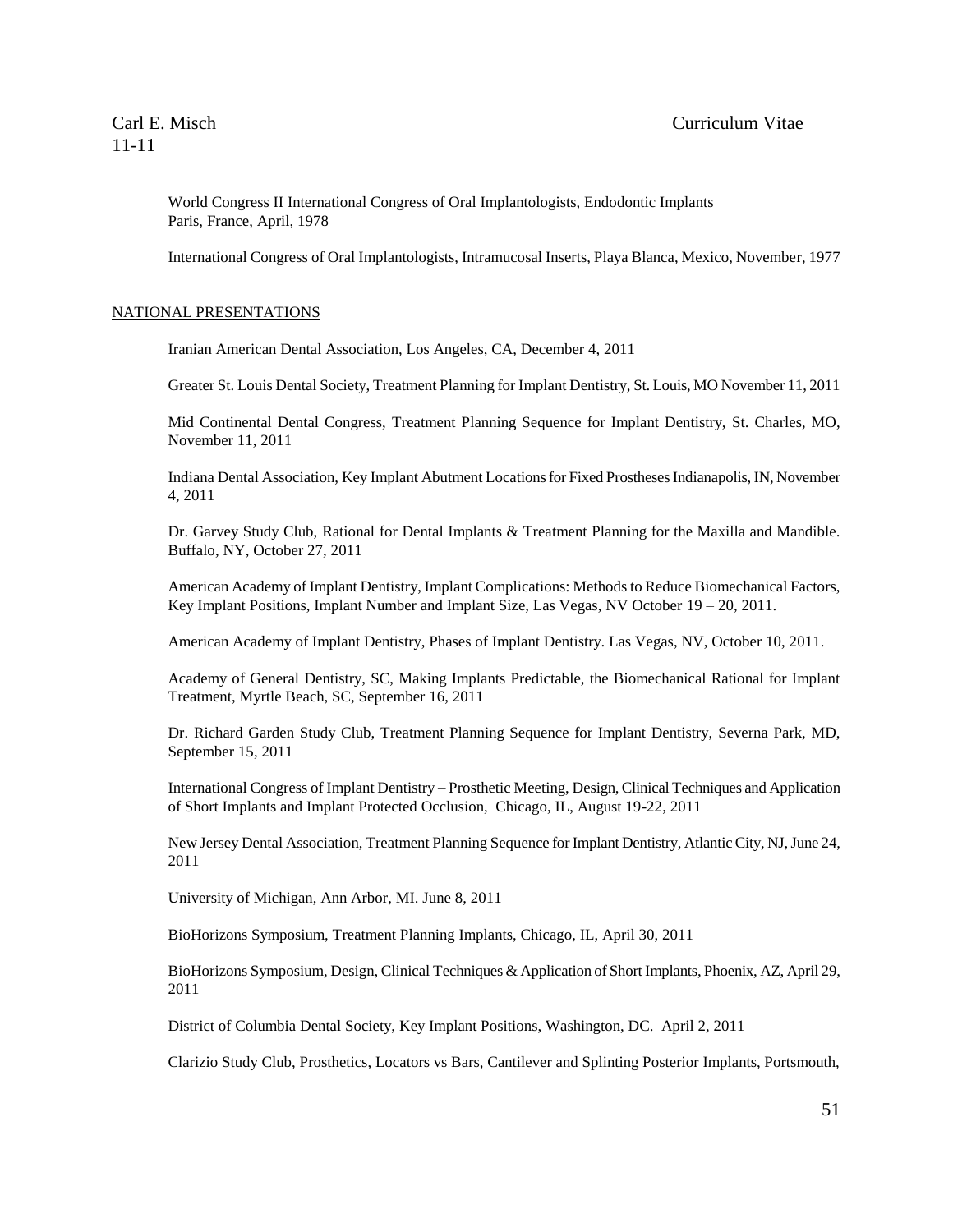NH, April 1, 2011

Academy of Implant Dentistry, Current Trends in Implant Dentistry, Houston, TX. February 18, 2011

International Congress of Implant Dentistry Pre-Congress Meeting, Key Implant Position and Number and Full Arch Maxillary Esthetics for Implant Prostheses, Las Vegas, NV, February 10-12, 2011

Southside Study Club, Implant Treatment Planning – "A Biomechanical Rationale" Twin Cities, MN, February 3, 2011

SD Implant Study Club, Fundamentals Of Implant Dentistry For The General Practioner And The Factors Behind Predictable Results. San Diego, CA, January 20, 2011

Atlanta Seattle Study Club – , Atlanta, GA November 10, 2010

Academy of General Dentistry –Implants – A New Paradigm for General Dentists, Nashville, TN, August 13, 2010

Mountain Periodontal Dental Study Club – Treatment Plan for Progressive Loading Implants, Blue Ridge, GA, May 14, 2010

Hinman Dental Society of Atlanta - Topic Atlanta, GA, March 25-26, 2010

Burzyski Study Club Topic Location March 16, 2010

Chicago Dental Society's Mid-Winter Congress – Treatment Planning for Dental Implants & Biomechanical Rationale to Treatment Plan and Complications, Chicago, IL February 26-27, 2010

San Diego Study Club – Implant Complications; Treatment Planning Sequence, Key Implant Position & Numbers: Treatment Options for Anterior Sing Tooth Replacements, San Diego, CA February 10, 2010

Seattle Study Club – 2010 Symposium – Implant Treatment Planning: A Biomechanical Approach, Scottsdale, AZ, January 26, 2010

Omaha Study Club – Key Implant Position and Implant Number, Omaha, NB, January 8, 2010

American Association of Oral and Maxillofacial Surgeons – Surgical Management of Patients Undergoing Early or Immediate Loading: Understanding the Pitfalls, Chicago, IL, December 5, 2009

American Academy of Implant Dentistry – Planning Implant Cases to Achieve Predictable out come – A Step by Step Approach, New Orleans, LA, November 13, 2009

Connecticut State Dental Associates – A Biomechanical Rationale to Treatment Planning, Southington, CT, November 11, 2009

Dept of Orthodontics UIC College of Dentistry – Biomechanical Rationale for Implant Dentistry with reference to Distances between implants and teeth or between two implant Early crestal loss around loaded implants and how it is different on implant of smaller diameter – Vertical space for implants and prosthesis (Implant length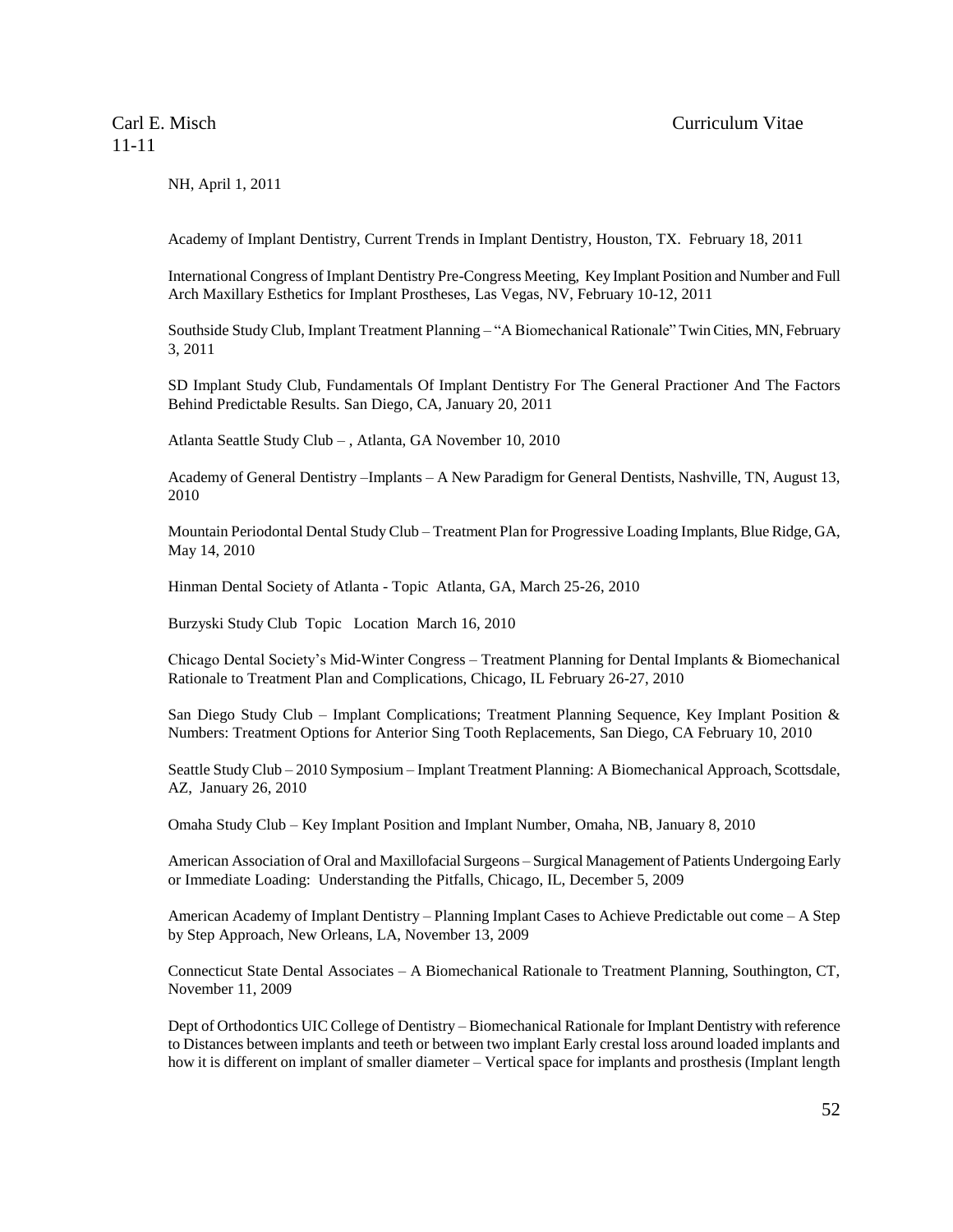### Carl E. Misch Curriculum Vitae

# 11-11

and crown heights), Chicago, IL, November 4, 2009

Artistic Dental Studio – Treatment Planning – A Biomechanical Rationale, Bolingbrook, IL, October 14, 2009

Montana Dental Society – Key Implant Position and Implant Number A Biomechanical Rationale To Treatment Planning, Missoula, MT, October 9, 2009

University of Louisville – Key Implant Position and Implant Number A Biomechanical Rationale to Treatment Planning and Objectives – Mini Implants, Louisville, KY, September 18, 2009

American Academy of Periodontology 95<sup>th</sup> Annual Meeting – Immediate Placement Strategies: When, Why and How from a Scientific Perspective, Boston, MA, September 12, 2009

Alabama Academy of General Dentistry – Current Concepts in Implant Dentistry, Destin, FL, September 9, 2009

Continuing Education of Baton Rouge – Key Implant and Implant Number A Biomechanical Rationale to Treatment Planning, Baton Rouge, LA, September 4, 2009

Academy of General Dentistry – Treatment Planning: A Biomechanical Rationale, Baltimore, MD, July 8, 2009

BioHorizons/AAID Houston – Treatment Planning: A Biomechanical Rationale, Boston, MA, June 12, 2009

Saginaw Valley District Society – Treatment Planning for Implant Dentistry, Saginaw, MI, May 14, 2009

International Congress of Oral Implantologists – Extract and Immediate Implant Insertion Risk and Benefits, Philadelphia, PA, May 8, 2009

BioHorizons Symposium – Understanding Bone Morphology, Loading Factors and Implant Characteristics – Decision Making and Treatment Planning for Immediate Load – Grafting and Implant complications Forum – Decision Making for Extraction and Immediate Loading, Chicago, IL, May 1, 2009

Michigan Dental Association BioHorizons – Posterior Success and Implant Dentistry Complication – Treatment Planning for Implant Dentistry, Lansing, MI, April 23, 2009

Dr. Marx Orthodontic Study Goup – Relationship between implant and orthodontics, Farmington Hills, MI, April 22, 2009

Northeast Houston Study Club – Treatment Planning: A Biomechanical Rationale, Houston, TX, March 27, 2009

Benco BioHorizons – Small Diameter Immediate Load, Pittsburgh, PA, March 25, 2009

Beach Study Club – Multidisciplinary cases (dental implants) New trends and concepts, Jacksonville, FL, March 20, 2009

Renaissance Study Club – Treatment Planning: A Biomechanical Rationale, Vancouver, Canada, February 20, 2009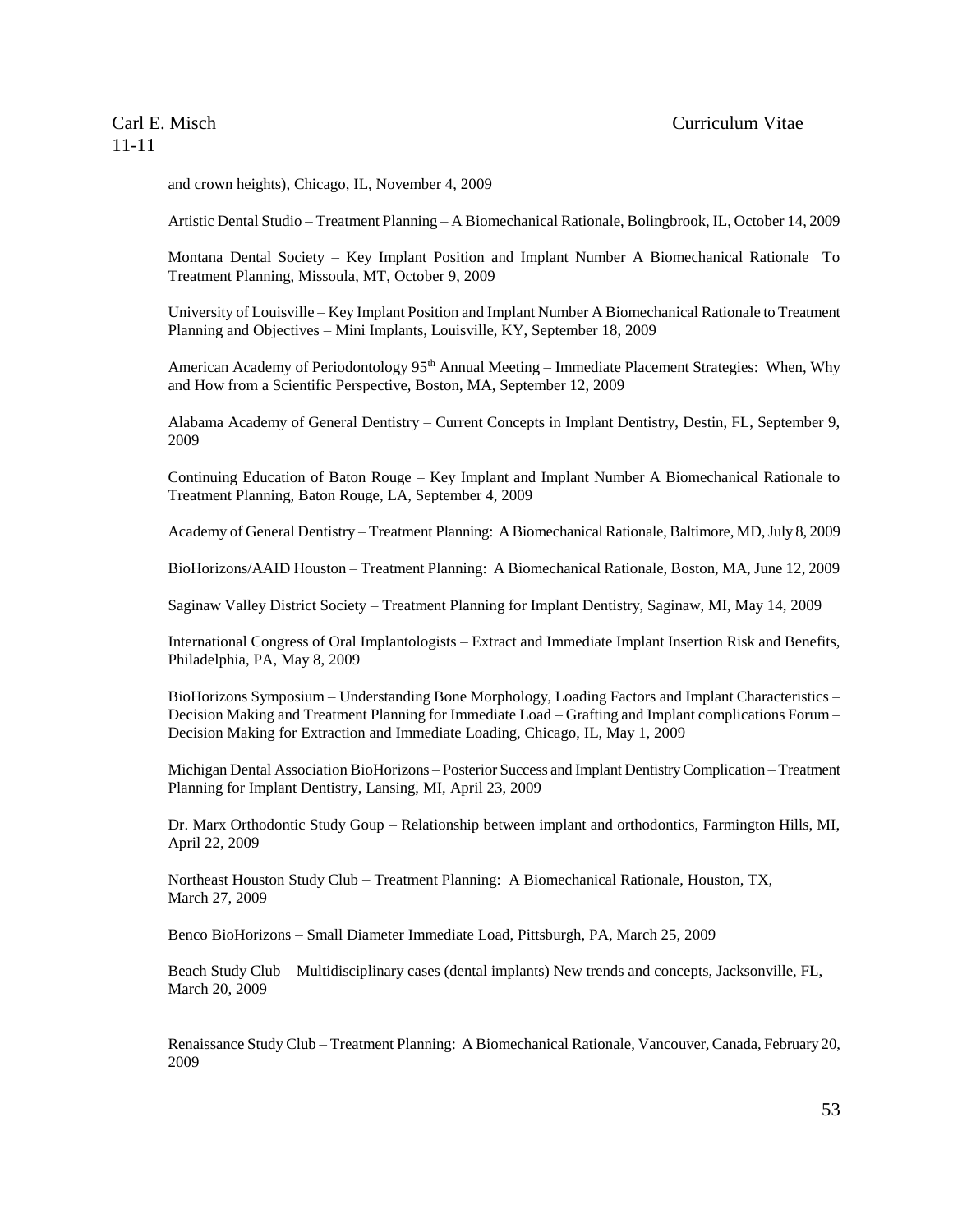Academy of Osseointegration – Immediate Placement Strategies: When, Why, and How From A Scientific Perspective, San Diego, CA, February 26, 2009

Peninsula Hospital – Treatment Planning: A Biomechanical Rationale, Atlanta, GA, January 30, 2009

Ottawa Dental Specialist – Key Implant Position and Key Number – Ottawa, Canada, January 9, 2009

International Congress of Oral Implantologists/ Greater New York – Treatment Planning: A Biomechanical Rational, New York, NY, December 2, 2008

Periodontics of Greenville – Treatment Planning: A Biomechanical Rationale, Greenville, SC, November 14, 2008

Monmouth Dental Society – Treatment Planning for Edentulous Patients ( Maxilla vs. Mandible), Monmouth, NJ, November 12, 2008.

Periodontics and Implant Dentistry Woodfield Surgical Center - Rationale for Implants, Treatment Planning: Force Factor Related to Patient Conditions, Chicago, IL, November 4, 2008

Ontario Society of Perio – Implant Complications: Cause and Prevention, Treatment Planning Sequence for Implant Dentistry, Key Implant Position and Implant Number, Treatment Options for Posterior vs. Anterior Single Tooth Replacement, Toronto, Canada, October 25, 2008.

Dr. Garby Study Club – Posterior Single Tooth Replacement, Complication and Implant Dentistry, Treatment Planning for Implant Dentistry, Buffalo, NY, October 24, 2008

Seventh District Dental Society – Implant Treatment Planning: Biomechanical Rationale, Rochester, NY, October 23, 2008

Dr. Louis Cianciola – Why fixed or hybrids versus over-dentures, Immediate load, with and without occlusion, Extractions and immediate implant placement for multiple implant and full arch reconstruction, Rochester, NY October 22, 2008.

Permian Basin Dental Continuum – Rationale for Implant, Force Effecting Implants, Odessa, TX, October 10, 2008

Florida Academy of Cosmetic Dentistry – Treatment Planning: A Biomechanical Rationale, Orlando, FL, September 26, 2008.

University of Illinois – A Biomechanical Rationale for Implant Treatment Planning, Chicago, IL, September 16, 2008

IPS/International Congress of Oral Implangologists – Two-Stage One- Stage, Biomechanical Rationale for Treatment Planning, August 22-24, 2008.

Boston University – Treatment Planning: A Biomechanical Rationale, Boston, MA, May 15, 2008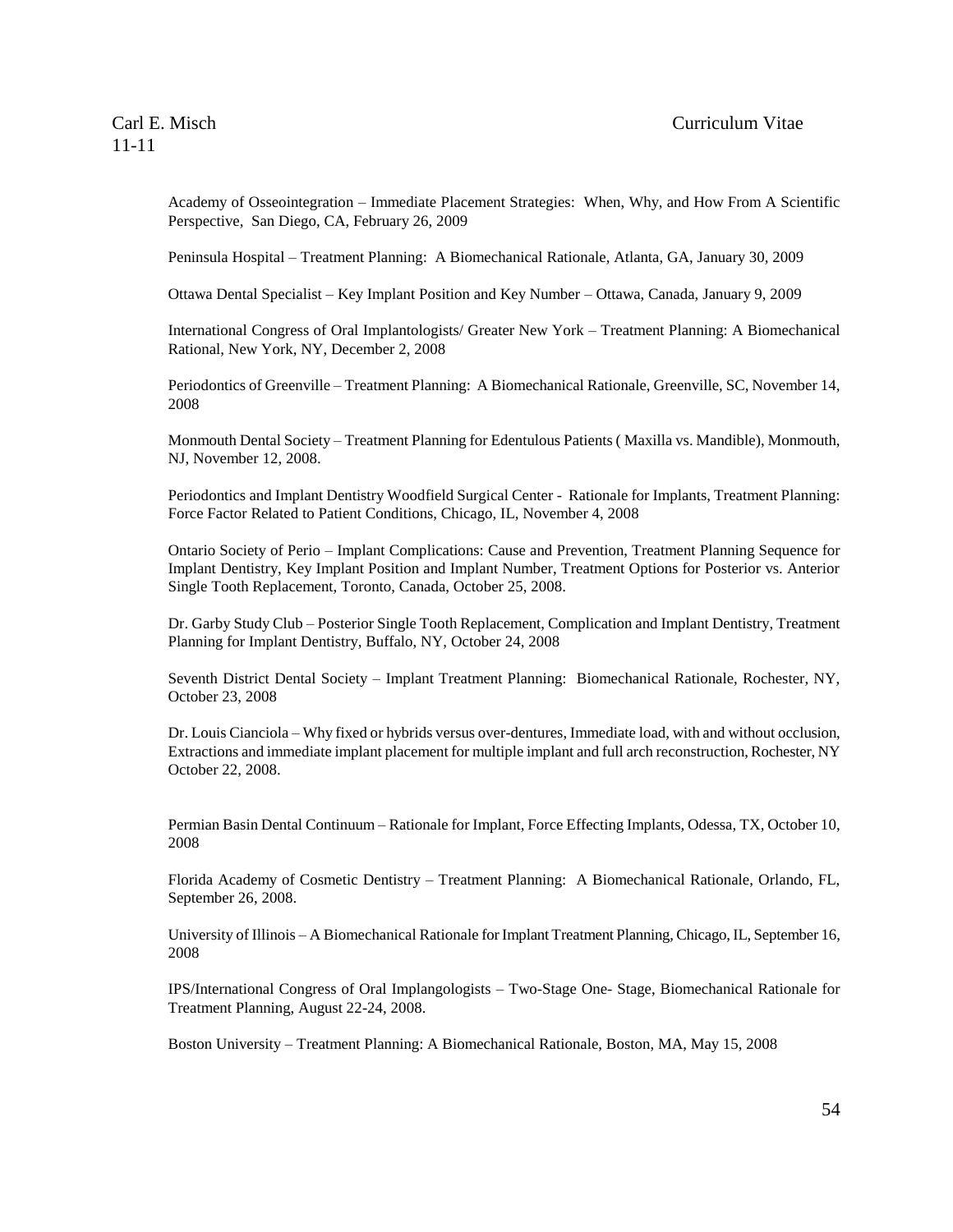Greater Pensacola – Treatment Planning: A Biomechanical Rationale, Pensacola, FL, May 16, 2008.

The Toronto Osseointegration Conference Revisited (BioHorizons). Treatment Planning: A Biomechanical Rationale, Toronto, Canada, May 8 and 9, 2008.

BioHorizons Symposium – Anterior Implant Esthetics: Beginning with Smile Design, San Diego, CA, May 2 and 3, 2008

Temple University Lecture – Periodontal and Implant Surgical Procedures for the General Practitioner: Treatment Planning and Case Presentations, Philadelphia, PA, April 30, 2008

Academy of Osseiintegration – Treatment Plans- Functions Esthetics & Split Finger Soft Tissue Surgery: The Inter Dental Papilla Flap, Boston, MA, February 29, 2008

Dr. Aufderhside, BioHorizons Lecture – Biomechanics and Implant Treatment Planning, Annapolis,, MD, February 27, 2008

International Congress of Implantologists – Winter Forum – Compromised Teeth: Treat or Extract Immediate or Delayed Implants Insertion – PreCongress A Biomechanical Rational for Implant Dentistry, Las Vegas, NV, February 2-7, 2009

Yankee Dental Congress – When to Save A Tooth vs. When to Extract 30 and Key Implant Position, Southborough, MA, February 1-2, 2008

BioHorizons – Prosthetic Reconstruction of BioHorizons Dental Implant Abutment Selection, Orlando, Fl, January 11, 2008

American Academy Of Implant Dentistry - Efficient Sequencing for Prosthetic Success, Las Vegas, NV, November 9, 2007

American Academy of Periodontology - Treatment Options for Anterior Single Tooth Replacement, Washington DC, October 27, 2007

NuLife/BioHorizons - Prosthetic Reconstruction of Dental Implants, Long Island, NY, October 26, 2007

Dr. Korompolis/BioHorizons - Single Stage Implants and its benefits/advantages vsITL, Chicago, IL, October 20, 2007

Dubuque District - Treatment Planning: A Biomechanical Rationale, Dubuque, IA, and October 19, 2007

International College of Implantologists - Treatment Planning a Biomechanical Rationale, Pica, Italy, October 5, 2007

American Dental Society Annual Meeting - Immediate Implants and Esthetics in Implant Dentistry, San Francisco, CA, September 28, 2007

Southern Arizona Seattle Study Club - Treatment Planning and Implant Dentistry, Tucson, AZ, September 21, 2007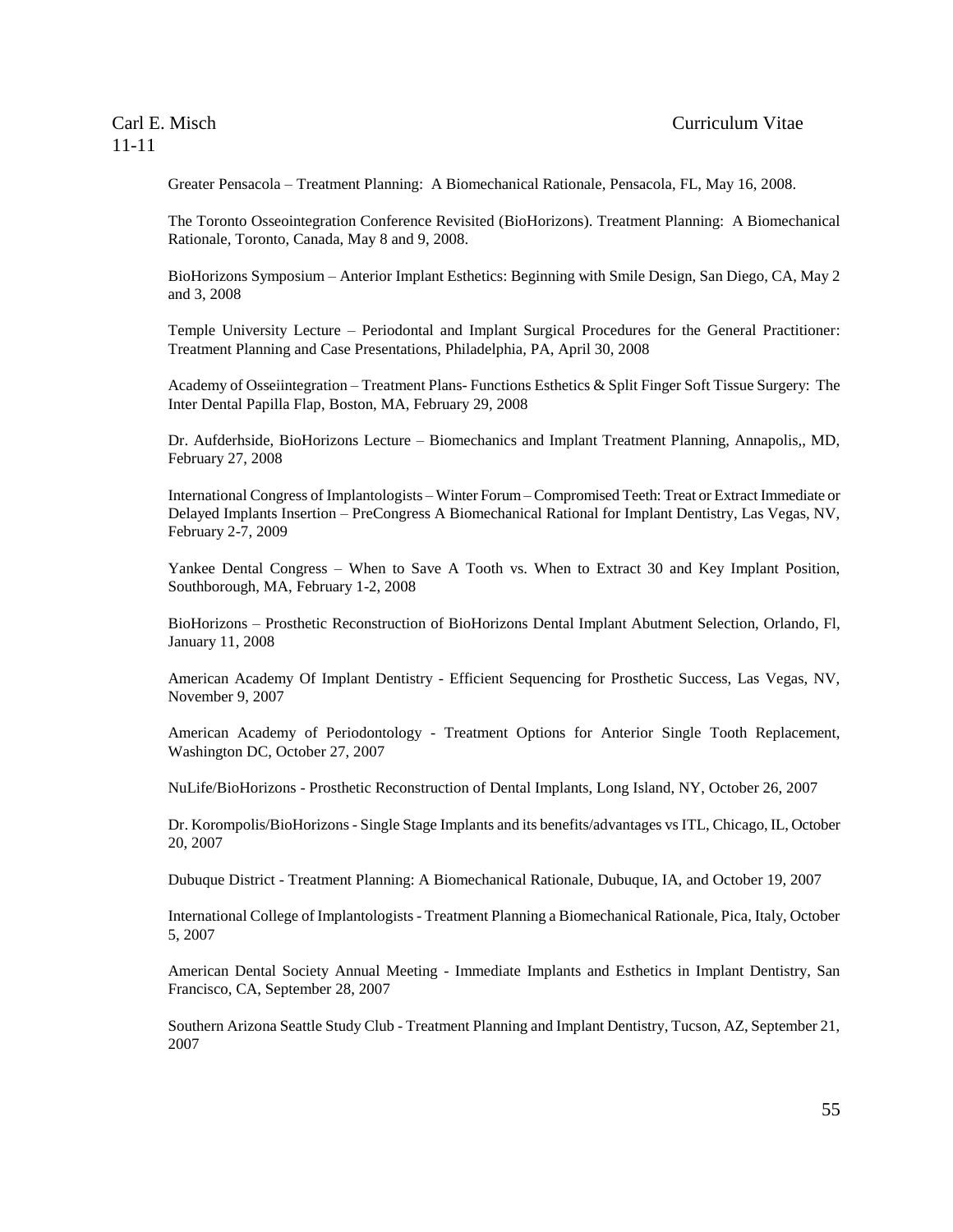Lancaster County - Key Implant Position and Implant Number, Lancaster, PA, September 12, 2007

International Congress of Implantologists - Two Stage, One-stage and Immediate Loaded Implants, Indications, Advantages, Disadvantages and contraindications in conjunction with the MII Reunion. Understanding Bone Morphology, Loading Factors and Implant Characteristics, San Francisco, CA, August 24, 2007

BioHorizons Pierce County Dental - Biomechanics and Implant Dentistry, Fircrest, WA, August 22, 2007

BioHorizons - Six Reasons for Crestal Bone Loss, Las Vegas, August 17, 2007

University of Detroit - Life long Learning Practicum: Evidence Based Implant Dentistry Practice,, Detroit, MI, July 18, 2007

BioHorizons – Periodontics of Rockford, Prosthetic Reconstruction of BioHorizons Dental Implants, Chicago, IL, May 24, 2007

BioHorizons - Dr. Bryan Frantz Group - Bone Density and Implant Treatment Planning, Scranton, PA, May 23, 2007

Alaska Dental Society - Complications and Implant Dentistry, Anchorage, AK, May 4, 2007

Boston Dental Alliance - Rationale, Stress, Stages of Treatment Plans, Boston, MA, April 25, 2007

BioHorizons Symposium - Two Stage, One Stage and Immediate Load, Hollywood, FL, April 13, 2007

BioHorizons Eastern Shore Dental Society - Clinical Biomechanics and Implant Dentistry, Ocean City, MD, April 12, 2007

BioHorizons Academy of Sports Medicine - Posterior Single Tooth Replacement, Anterior Single Tooth Replacement, Esthetics and Maxillary Anterior Implant, Indianapolis, IN, March 30, 2007

Valley District Dent Society - Treatment Planning for Implant Dentistry, Springfield, MA, March 14, 2007

Academy of Ossieointegration - Treatment Planning for Implant Dentistry, San Antonia, TX . March 9, 2007

Western Region Dental Convention - Implant Treatment Plans for Partially Edentulous Patients, Phoenix, AZ, March 8, 2007

Chicago Dental Society. Posterior Success and Imp Dent, Treatment Planning for Implant Dentistry, Treatment Plans for the Completely Edentulous, Chicago, IL, February 24-25, 2007

Sarasota County Dental. Treatment Plans for Implant Dentistry, Sarasota, FL. February 16, 2007

University of Detroit. Treatment Plans and Sequence of Treatment for the Implant Restoration in an Edentulous Maxilla, Novi, MI, February 7, 2007

International Congress of Implantology Winter Symposium. Maxillary Anterior Single Tooth Replacement in Adolescent, Orlando, FL, January 25-27, 2007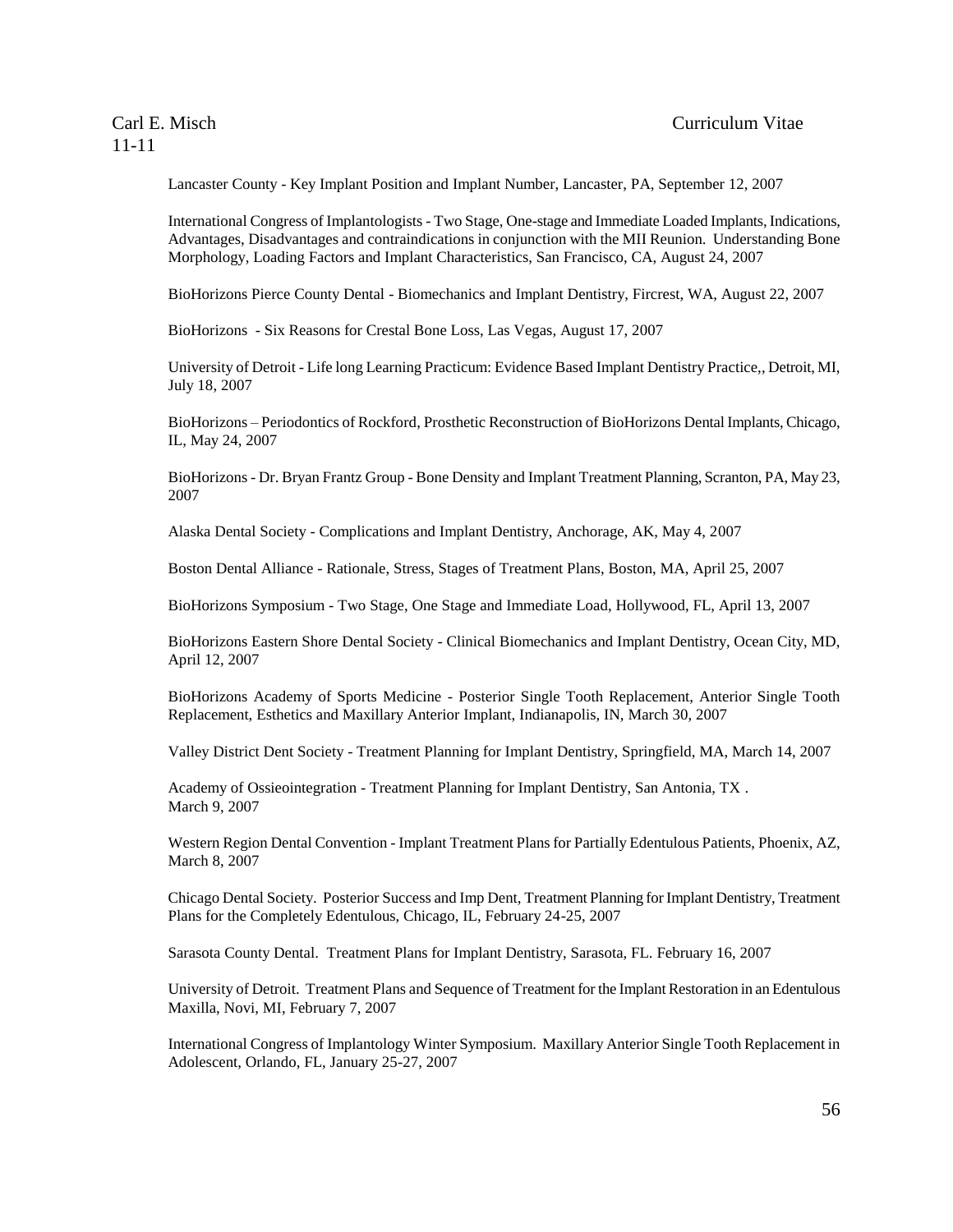New Jersey Shore Medical Center, Posterior Single Tooth Replacement, Complications and Implant Dentistry, Treatment Planning for Implant Dentistry, Neptune, NJ, December 13, 2006

American Academy of Implant Dentistry, Fixed Prosthetic Esthetic Considerations for the Edentulous Maxilla, Chicago, IL, October 28, 2006.

ADA, Posterior Single Tooth Replacement, Complications and Implant Dentistry. Treatment Planning for Implant Dentistry. Las Vegas, NV, October 17, 2006.

Oregon Academy of General Dentistry, Single Tooth Replacement, Complications and Implant Dentistry, Treatment Planning for Implant Dentistry, Portland, OR, September 22, 2006.

AAP, Short Dental Implants, Rationale, Literature Review, Indications and Contraindications, San Diego, CA, September 16, 2006.

Texas Advance Dental Seminar, Treatment Planning, Dallas, TX, September 15, 2006.

Black Hills District Dental Society, Posterior Single Tooth Replacement, Complications and Implant Dentistry, Treatment Planning for Implant Dentistry, Rapid City, SD, July 21, 2006

BioHorizons Symposium, Treatment Planning to Reduce Implant Complications & Treatment Planning for the Completely Edentulous Maxilla, Scottsdale, AZ, May 6, 2006.

Central NW England Research. Posterior Single Tooth Replacement, Complications and Implant Dentistry, Treatment Planning for Implant Dentistry, Burlington, MA, April 28-29, 2007

Michael Hoen, University of Detroit, Overview of Placing Implants - Indication and Contraindications - The Scientific Background, Detroit, MI, April 25, 2006

Dawson Center, Treatment Planning for Implant Dentistry Related to Stress, Orlando, Fl, April 20, 2006.

Dr. Nick Wernimont Group. Immediate Bone Loading, Progressive Bone Loading, Mini-implants (negative aspects), Proper abutment selection, Full-arch Maxillary and Mandibular treatment planning, Chicago, IL, April 5, 2006.

Nash Institute for Dental Learning, Sequence of Treatment for the Restoration of an Edentulous Maxilla, Charlotte, NC, March 31, 2006.

Midwest Dental Conference, Posterior Single Tooth Replacement, Complications and Implant Dentistry, Treatment Planning for Implant Dentistry, Kansas City, MO, March 18, 2006.

Illinois Academy of General Dentistry, Posterior Single Tooth Replacement, Complications and Implant Dentistry, Treatment Planning for Implant Dentistry, Chicago, IL, February 22, 2006

International Congress of Oral Implantology, Immediate Implant Loading for The Completely Edentulous Patient, San Diego, CA, February 11, 2006.

Utah Dental Conference, Posterior Single Tooth Replacement, Complications and Implant Dentistry, Treatment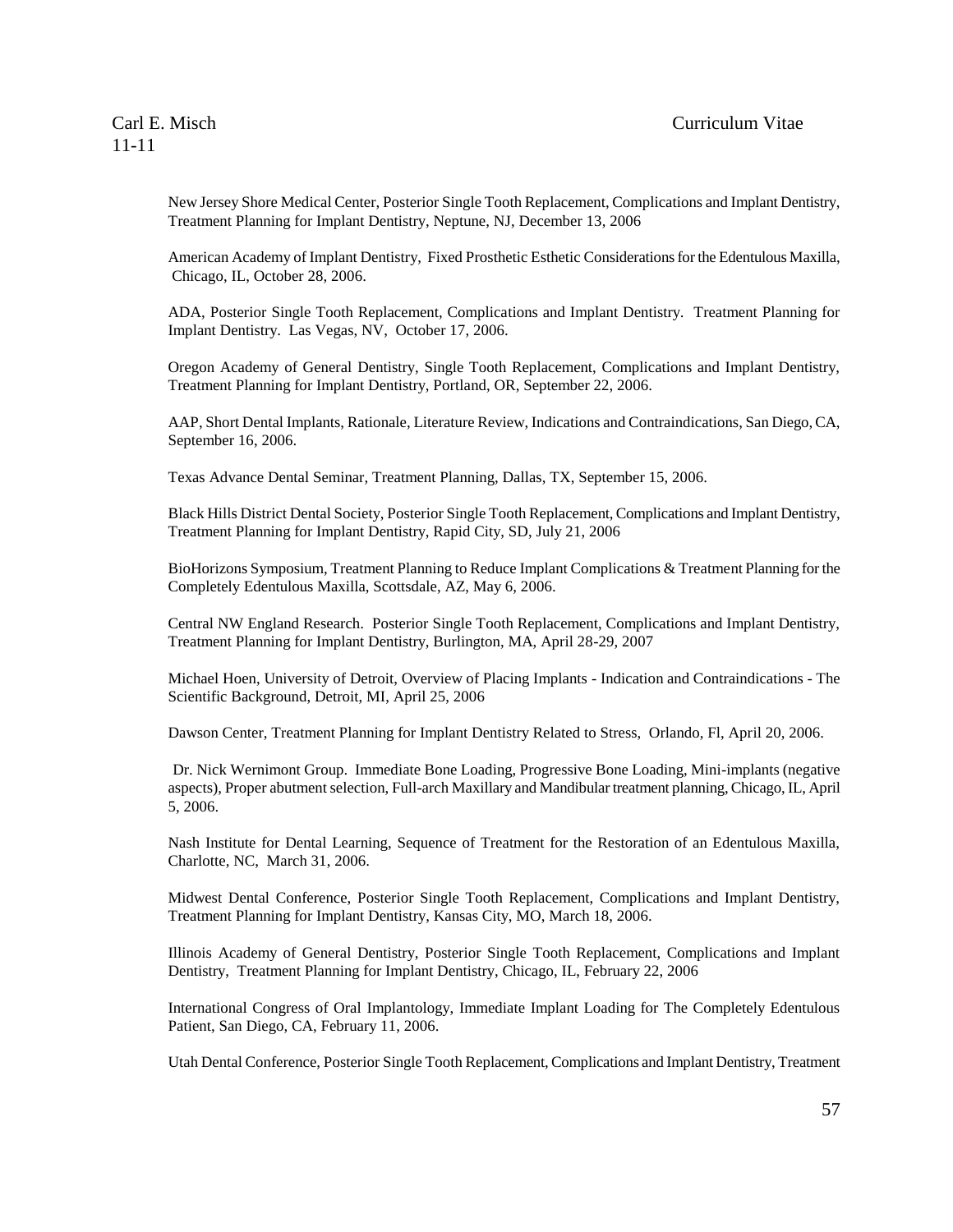Planning for Implant Dentistry, Salt Lake City, UT, February 10, 2006

Yankee Dental Conference, Complications and Implant Dentistry and Posterior Single Tooth Replacement Hands-on, Boston, MA, January 26 & 27, 2006

California Academy of General Dentistry, Comprehensive Implant Dentistry, Irvine, CA, January 8, 2006.

Pacific Dentistry, Bone Dentistry and Implant Treatment Planning, Restoration of Implants - Overcoming Fear of Placing Implant - Team Role in Implants, Irvine, CA, January 7, 2006.

Dr. Greg Kammeyer, Full Mouth Rehab of Implant Cases with Focus on Fixture Reconstruction, Phoenix, AZ, January 6, 2006

Denver Implant Study Club, Posterior Single Tooth Replacement Implant Surgery, Prosthetics, Implant Occlusion. Complications in implant dentistry, Treatment planning, Denver, CO, October 28, 2005

American Academy of Implant Dentistry, Immediate Function & Esthetics in the Maxillary Edentulous Arch, Scottsdale, AZ, October 22, 2005

Nevada Oral & Facial Surgery, Biomechanics and Implant Dentistry, Bone Dentistry and Implant Treatment Planning, Scientific Rationale of Implant Design, Las Vegas, NV, October 21, 2005

Dr. Greg Edmonds Study Club, Single Tooth Replacement, Patient Evaluation and Treatment Planning for Immediate Loading, Surgical Sequencing for Immediate, Loading & Restorative Sequencing for Immediate Loading, Phoenix, AZ, October 20, 2005

American Dental Association, Treatment Plans for Implant Dentistry, Philadelphia, PA, October 8, 2005

American Academy of Periodontology, Treatment Plans to Reduce Implant Complications, Denver, CO, September 24, 2005

Great Blue Herin, Posterior Single Tooth Replacement, Complications and Implant Dentistry, Treatment Planning for Implant Dentistry, Seattle, WA, September 23, 2005

International Congress of Oral Implantology IPS, 8<sup>th</sup> Annual Meeting, Esthetics in the Maxillary Edentulous Arch, Chicago, IL, August 19, 2005

Creating Restorative Excellence, Inc. Mentor Symposium, Scientific Rationale of Implant Design, Prosthetic Connection Design, Seattle, WA, July 28, 2005

University of Detroit. Indications, Contraindication, Evidence for Outcome, Detroit, MI, May 31, 2005

University of Rochester 7<sup>th</sup> District Dental Society, Rationale for Impants, Treatment Plans for the Complete Edentulous patients, Complications and Implant Dentistry, Implant Posterior Tooth Replacement, Maxillary Biomechanics, Rochester, NY, May 5, 2005

St. Clair District Dental Society, Rationale of Implant, Implant Posterior Tooth Replacement, Implant Protective Occlusion, Complications and Implant Dentistry, St. Louis, MO, April 28, 2005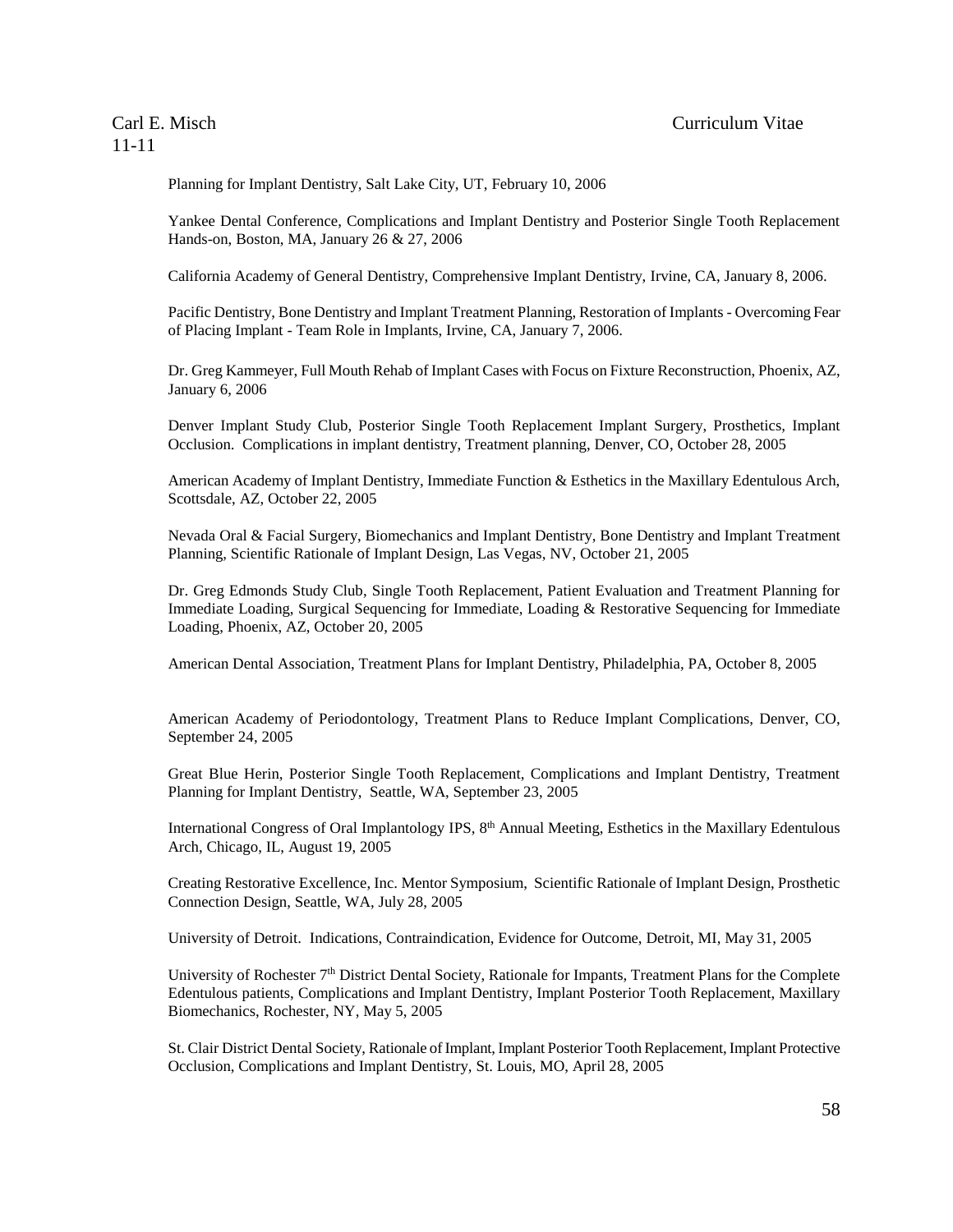Miami Implant Dentistry Continuum 2005. Treatment Options for Edentulous Maxillae, Miami Beach, FL, April 17, 2005

River City Forum, Posterior Single Tooth Replacement, Complications and Implant Dentistry, Treatment Planning for Implant Dentistry, Jacksonville, FL, April 14, 2005

BioHorizons Symposium, Simple Solutions for the Team Approach: Non-Functional Immediate , Sequence of Treatment, Ft. Lauderdale, FL, April 15-16, 2005

Hinman Meeting, Dental Implant Rationale, Esthetics and Implant Dentistry, Implant Protective Occlusion, Atlanta, GA, March 17-19, 2005

North Virginia Dental Society, Bone Density and Implant Treatment Planning, Implant Protective Occlusion, Implant Posterior Tooth Replacement, Complications and Implant Dentistry, Annandale, VA, March 16, 2005

University of Pittsburgh, Dr. John Ismail, Posterior Single Tooth Replacement, Complications and Implant Dentistry, Treatment of Edentulous Maxilla and Mandible. Pittsburgh, PA, March 12, 2005

Chicago Dental Society, Immediate Implant Loading for the completely edentulous patient, Chicago, IL, February 26-27, 2005.

University of Pennsylvania, Identify and understand esthetics and prosthetic for edentulous maxilla, Philadelphia, PA, January 26, 2005

International Congress of Oral Implantology Winter Symposium. Maxillary Biomechanics Esthetics and Prosthetic Considerations, Miami, FL. January 14, 2005

American Academy of Implant Dentistry, Implant Protective Occlusion/Treatment Planning for the Completely Edentulous Maxilla/Agengesis and Implant Dentistry, New York, NY, November 5, 2004

Newport Harbor, Treatment Planning for the Completely Edentulous Patient, Newport Beach, CA, October 15, 2004

Dr. A. Setya, Bone Density and Implant Treatment/Scientific Rationale, Los Angeles, CA, October 14, 2004

Nashville Dental, Immediate Load/Esthetic Concerns Narrow Diameter Implant Occlusion New Advance in Prosthetics, Nashville, TN, October 2, 2004

Chattanooga Area Dental Society, Implant Posterior Tooth Replacement/ Implant Protective Occlusion/ Esthetic Anterior Implant Single Tooth, Chattanooga, TN, October 1, 2004

El Paso Dental, Dental Implant Diag Treatment Planning/ Posterior Single Tooth/Restoration Cement vs. Screw retained/ Restoration and Treatment in Difficult Cases, El Paso, TX, September 23, 2004

Chesapeake Congress Maryland Dental, Implant Posterior Tooth Replacement/ Implant Protective Occlusion/Esthetic Anterior Implant Single Tooth Replacement, Ocean City, MD, September 18. 2004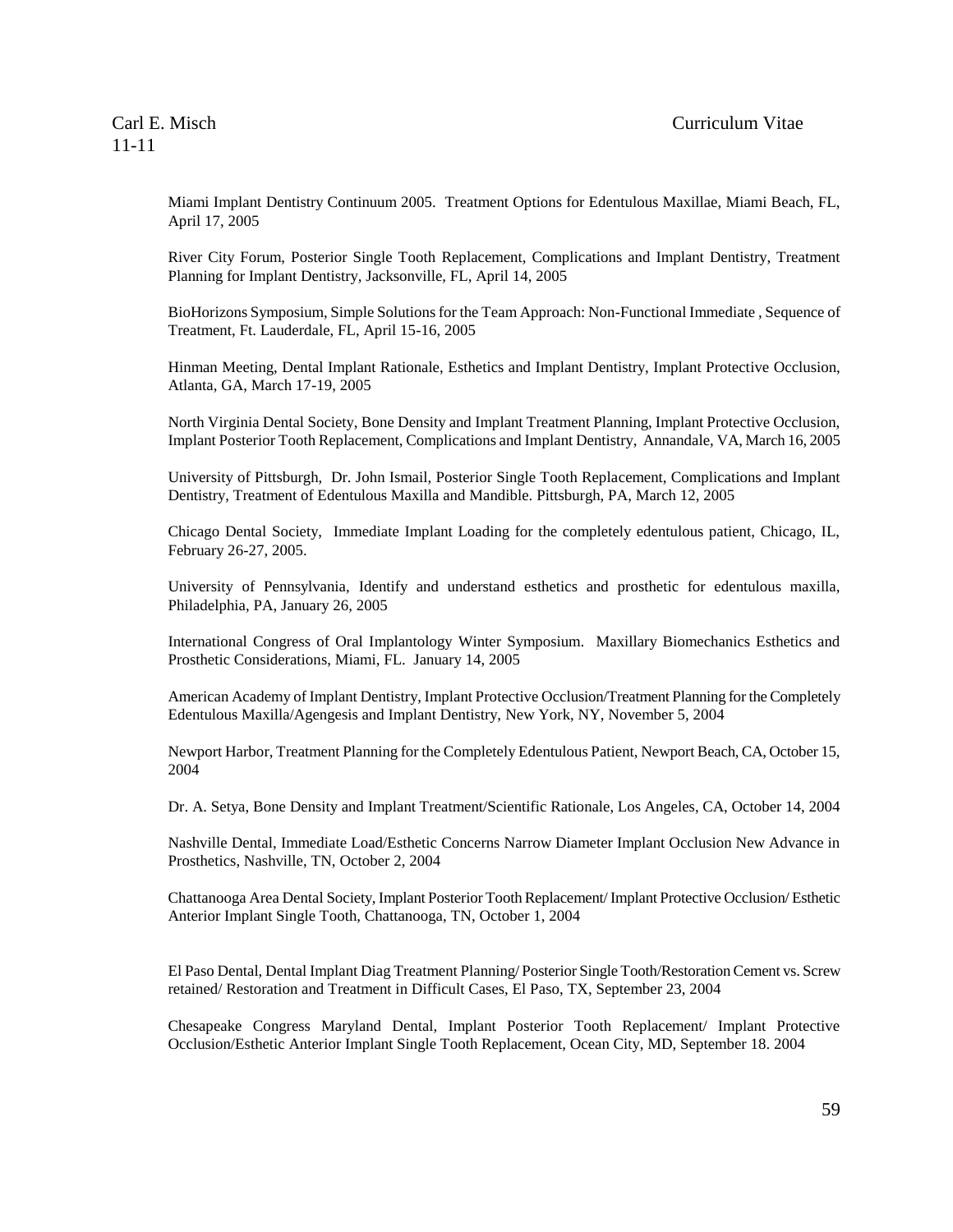Temple University, Intro to Dental Implant, Surgical Techniques for Single Implants, Philadelphia, PA, September 17, 2004

American Academy of Implant Dentistry, Maxi Course, Enhancing The Longevity of Implant and the Apparatus, Atlanta, GA, July 15, 2004

Academy of General Dentistry, Treatment Option for Maxilla Anterior Missing Tooth/Maxillary Single Tooth Imp Esthetic/Implant Treatment for Completely Edentulous Maxillae

ICOI World Congress XXII. Biomechanics, Esthetics, Speech and Prosthetic Consideration. Las Vegas, NV June 24-27, 2004

Michigan Dental Association, Esthetic Anterior Implant Single Tooth Replacement and Implant Posterior Tooth, Detroit, MI, May 20, 2004

Biohorizons Symposium, Non Functional Immediate Teeth the Path to Predictable Success, Anaheim, CA, May 16-17, 2004

Morris Seminar, Implant Posterior Tooth Replacement/ Comp and Implant Dent/Esthetics and Implant Dentistry, Morristown, NJ, April 28, 2004

Dawson, Implant vs. Fixed Partial Dentures, Orlando, FL, April 22, 2004

California Dental Association, Implant Treatment Planning for the Completely Edentulous Maxilla, Anaheim, CA, April 16, 2004

Connecticut Dental Society, Posterior Single Tooth/Implant Protective Occlusion/Complications in Implant Dentistry, Connecticut, April 14, 2004

Penn Academy, Esthetic & Occlusal Concepts and Surgical Options for Esthetic in Implant Dentistry, Pennsylvania, PA, April 3, 2004

Northwest Oral Surgery, Immediate Load/Progressive Bone Loading/Implant Protective Occlusion, Houston, TX, April 2, 2004

Dr. Block, Implant Rationale, Implant Treatment, Richmond, VA March 24, 2004

Academy of Osseointegration, San Francisco, CA, March 19-20, 2004

Dr. Leonard Feld, Rationale of Implant for the completely edentulous, Rationale of Implant for Single Tooth Replacement, Complications in Implant Dentistry, Overdenture as a Transitional Prosthesis and Conversion to FPD, Screw Loosening and Methods to Decrease Complication,

Alternative Methods for FPD Fabrications with Implant Abutments, Anterior Esthetics, LA, CA, March 18, 2004

Colorado Prosthedontic Society. Complications & Implant Dentistry, Implant Protective Occlusion, Implant Posterior tooth Replacement., Denver, CO, March 15, 2004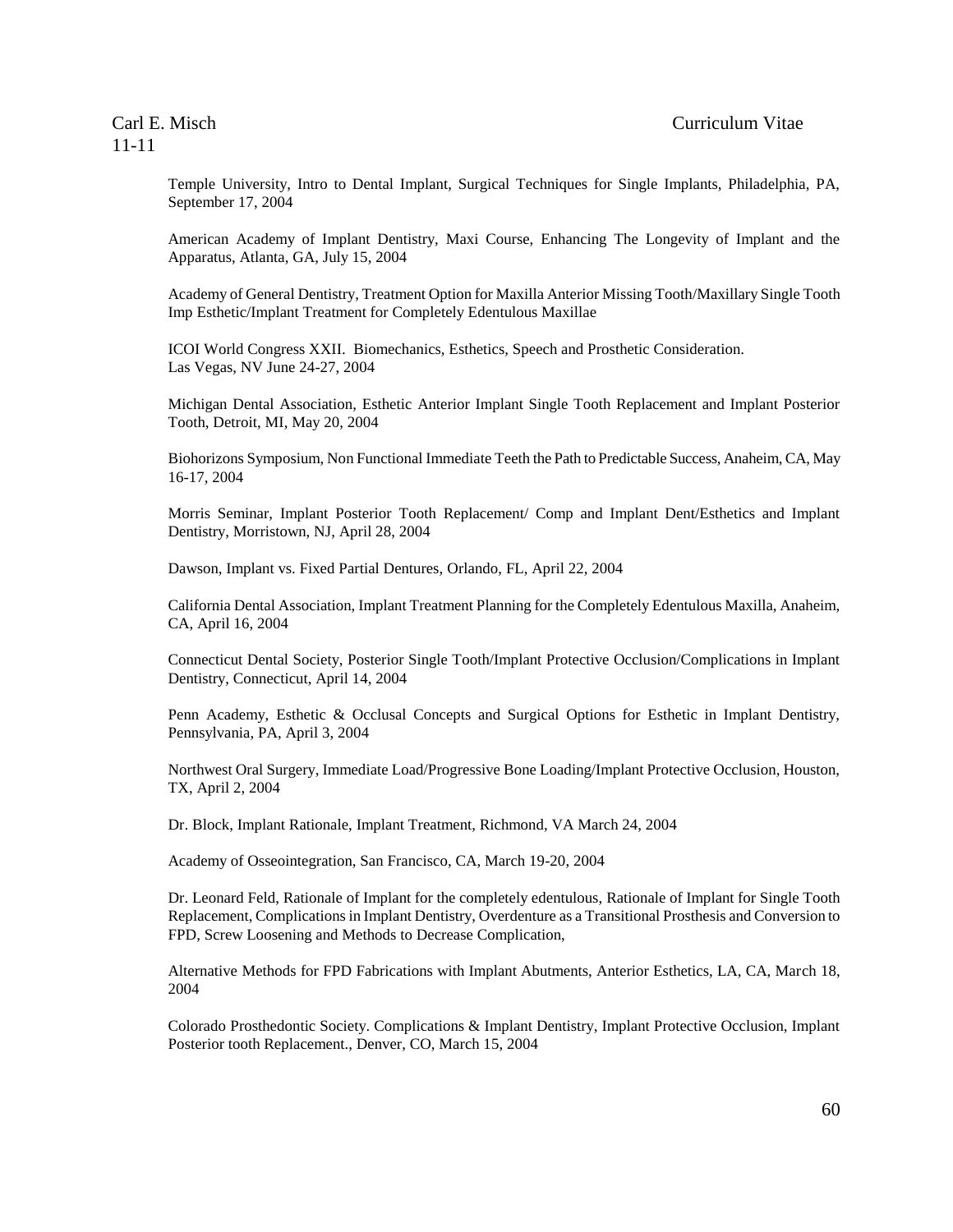Southwest Ohio Study Club. Treatment Planning Implant Dentistry, Why Do Implants?, Implants VS Conventional FPD, Cincinnati, OH, February 27, 2004

Chicago Dental Society. Anterior Esthetic, Posterior Tooth Replacement and Occlusion, Chicago, IL February 20-21, 2004

Louisiana State University. Treatment Plans for Completely Edentulous, A Scientific Rationale for Immediate Loading, New Orleans, LA, January 23, 2004

International Congress of Oral Implantologists, Rationale of Immediate Load in Complete Edentulous, New Orleans, LA, January 24, 2004.

Rocky Mountain Dental. Implant Rationale and Implant Esthetics, Denver, CO, January 15, 2004

Lake Pontchartrain. Implant Posterior Tooth Replacement, Complication and Implant Dentistry, Esthetics and Implant Dentistry, Slidell, LA, January 9, 2004

Gateway Study Club, Experience in Implant Restorative, Diagnostic, Load Force, Prosthetic and Bone Quality, St. Louis, MO November 14, 2003

P. Rory O=Neil Study Club, Sinus Graft/Immediate Load, Boston, MA November 12, 2003

American Academy of Implant Dentistry Annual Meeting, Risk of Immediate Load, Hollywood, FL November 5-8-2003

Chris Kazor, Aesthetic Anterior Single Tooth Replacement/Implant Posterior Tooth Replacement Lansing, MI October 29, 2003

21st Century Study Club, Implant Protective Occlusion/Implant Posterior Tooth Replacement/Complications and Implant Dentistry, Edina, MN October 17,2003

53<sup>rd</sup> Annual New Orleans Dental Conference, Implant Dentistry: Esthetics and Rationale/Implant Posterior Tooth Replacement, New Orleans, LA September 26, 2003

Pacific Dental Services, To Immediate Load or Not to Immediate Load?, Orange County, CA September 22, 2003

AAP Corporate Forum, Soft Tissue Consideration in Implant Dentistry, San Francisco, CA September 20, 2003

Beaumont Dental Society, Implant Protective Occlusion/Implant Posterior Tooth Replacement/Complication and Implant Dentistry, Beaumont, TX September 19, 2003

American Academy of Implant Dentistry, Scientific Aspects of Implant Design/Screw Loosening and Crestal Bone Loss, Augusta, GA July 17, 2003

Cape Code Dental Seminar, Bone Density and Treatment Planning in Implant Dentistry Northern Thelmaus, MA July 11, 2003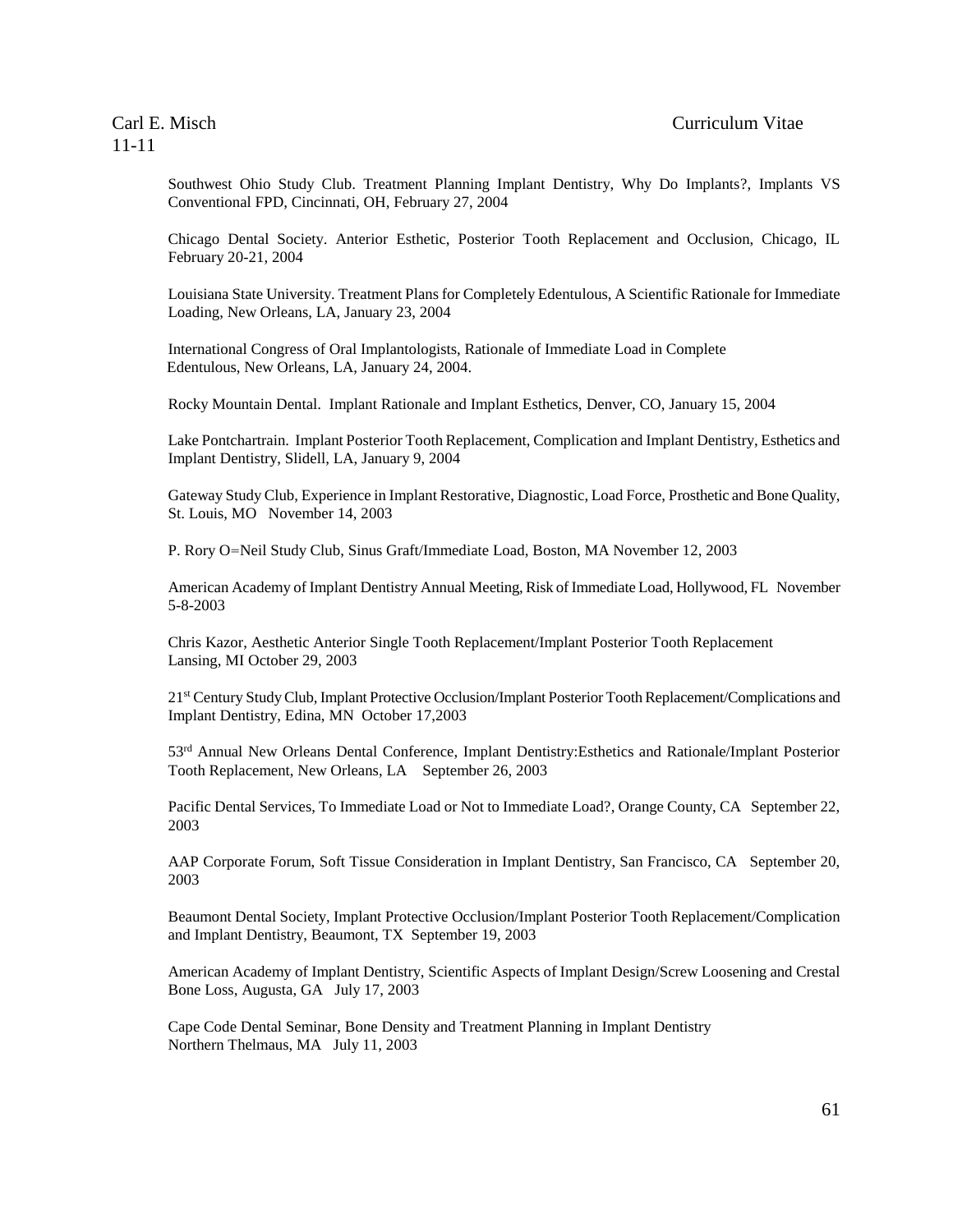BioHorizons Symposium, Honolulu, Hawaii July 8, 2003

North Coast Spring Seminar Cleveland Dental, Rationale of Implants/ Stress & Complications/Cosmetics & Implant Restorations, Cleveland, OH May 9, 2003

North Houston Study Club, Prosthetic Restoration of Implants Removable, Houston, TX April 11, 2003

Northern Nevada Dental Society, Overdenture as a Transitional Prosthesis and Conversion Reno, NV April 10, 2003

Leigh High University, Implant Posterior Tooth Replacement and Implant Protective Occlusion Allentown, PA April 2, 2003

4 th Annual BioHorizons Symposium, Soft Tissue Excellence in Implant Dentistry, Clearwater, FL March 29, 2003

District of Columbia Dental Society, Rationale for Dental Implants, Washington DC March 28, 2003

Dr. Arnie Freeman, Immediate Loading and Esthetics Anterior, Chicago, IL March 13, 2003

Vision Study Club, Implant Posterior Tooth Replacement and Treatment Planning Lakeland, FL February 28, 2003

University of Detroit, Scientific Rationale for Dental Implant Design, Detroit, MI February 12, 2003

International Congress of Oral Implantology, Scientific Rationale for Immediate Implant Loading San Fran, CA February 8, 2003

Reading Advance Dental Study, Esthetic and Occlusion Implant Restoration, Reading, CA February 7, 2003

Greg Kammeyer, Mandibular Edentulous Treatment Options, Sun City, AZ February 6, 2003

Yankee Dental Congress, Rationale for Dental Implants, Boston, MA January 31, 2003

Contemporary Dental Forum, Treatment Planning and Implant Dentistry, Single Tooth Implant Aurora, IL January 10, 2003

Scranton District Society, Force Factor/Implant Body Design/Bone Types/Prosthetic Considerations Scranton, PA January 8, 2003

International Congress of Oral Implantologists ICOI/NYU, Biomechanics and Implant Dentistry Bone Density and Implant Treatment Planning, New York, NY, December 12, 2002

Detroit District Dental Review, Two Implant Overdentures to a Fixed Prosthesis, Dearborn, MI, November 22, 2002

San Diego Advanced Study Club, Treatment Planning and Implant Dentistry, San Diego, CA, November 13, 2002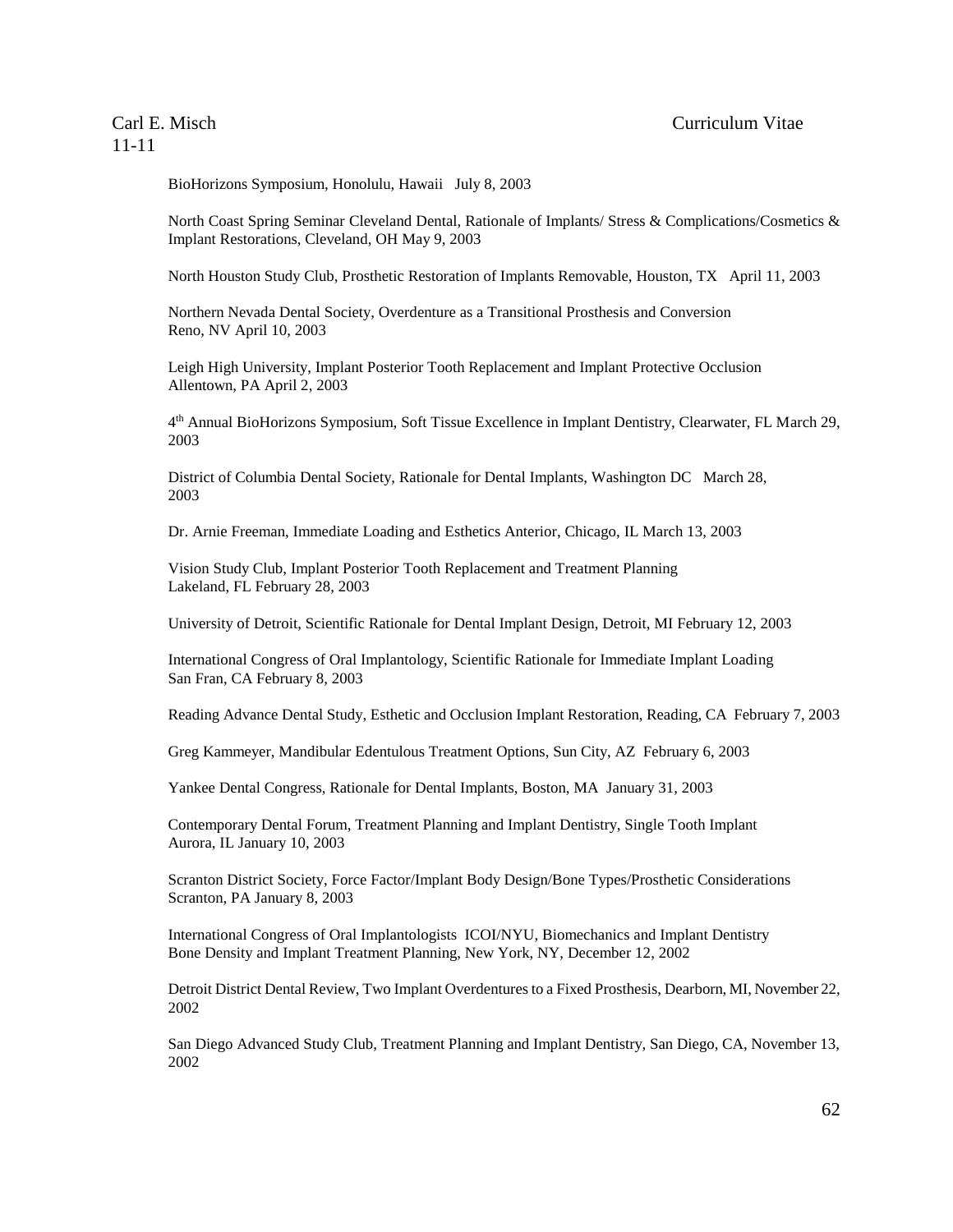Rubins,Vagianos, Tolmie, Corsig & Smith Periodontics Implantology, Rationale of Dental Implants for Complete Edentulism/Overdenture Treatment Options/Single Tooth Implants vs. Fixed Partial Charlotte, NC, November 8, 2002

University of Michigan, The Scientific Rationale of Immediate Implant Loading, Ann Arbor, MI, October 30, 2002

Stone Gate Study Club, Progressive Bone Loading , Rochester, NY, October 23, 2002

Comprehensive Care Study Session, Current Implant Theory & Practice Shifted Treatment Planning McClean, VA, October 18, 2002

Michigan Osseointegrated Implant Study Group, Biomechanics, Ann Arbor, MI, October 9, 2002

51st AAID Annual Meeting, American Academy of Implant Dentistry, Implant Protective Occlusion Los Angeles, CA, October 3-4, 2002

Northwestern Oral and Maxillo Facial Surgery, Rationale for Dental Implants, Houston, TX, October 2, 2002

California Dental Association Fall 2002 Scientific Session, Esthetic and Occlusion Implant Restoration, San Francisco, CA, September 28, 2002

Misch Implant Study Club, The Scientific Rationale of Immediate Loading Implants, Beverly Hills, MI, September 10, 2002

Alabama Academy of General Dentistry, Implants - Uses and Abuses, Destin, FL, September 5, 2002

Kentucky Mountain Dental Society, Implant Overdentures/Fixed Implant Prosthetics, Presonburg, KY, July 26, 2002

MCG/AAID Maxi-Course in Implant Dentistry, Optimizing Surgical Success: Omptimizing Long/Term Prosthetic Success, Atlanta, GA, July 18, 2002

Discus Dental, Esthetics and Implants Dentistry, Las Vega, NV, May 26, 2002

American Academy of Cosmetic Dentistry, The Esthetic Health Compromise in Implant Dentistry Honolulu, Hawaii, May 9, 2002

Southeast Academy of Prosthodontics, Treatment Planning, Biloxi, MS, April 26, 2002

Discovery Study Club, Treatment of Choice Implants, Pittsburgh, PA, March 22, 2002

Dayton Dental Society, Evidence-Based Treatment and Occlusion for Implants in a General Practice Dayton, OH, March 20, 2002

Academy of Osseointegration, Occlusal Overload and Crestal Bone Loss - Fiction or Fact? Dallas, TX, March 14,15, 2002

Downtown Dental Study Club, Fixed and Removable Restorative Implants, Philadelphia, PA, March 13, 2002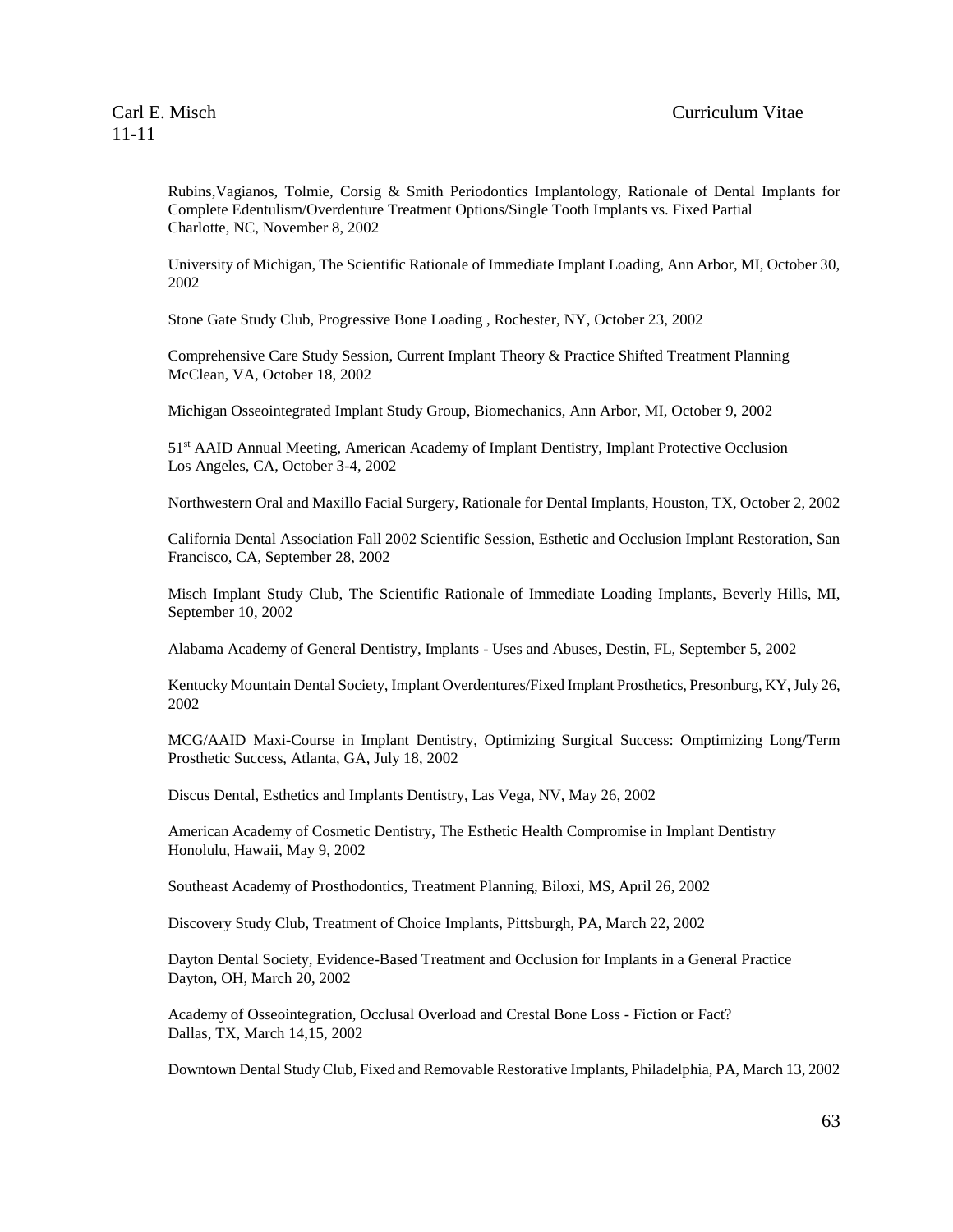The 13th Annual New York Maxicourse in Oral Implantology, Surgical Options to Enhance Implant Esthetics, New York, NY, March 11, 2002

Suffolk County Dental Association, Fixed Implant Prosthetics, Huntington, NY, March 6, 2002

BioHorizons 2002 International Symposium, Posterior Single Tooth Replacement, Scottsdale, AZ, February 8, 2002

Monmouth Medical Center, Esthetics and Occlusion in Implant Restorations, Long Branch, NJ, February 6, 2002

South Florida Dental Association, Implant Posterior Tooth Replacement - Occlusion and Implant Dentistry, Miami, FL, January 25, 2002

Biohorizons, Successfully Incorporating Dental Implants into your Restorative Practice Birmingham, Al, January 12, 2002

Peninsula Dental, Esthetic Implant Surgery - Implant Why? Did You Know?, Long Island, NY, January 11, 2002

Greater New York Dental Meeting, An Implant Is not a Tooth, New York, NY, November 25, 2001

American Academy of Implant Dentistry AAID 50<sup>th</sup> Annual Meeting, Immediate Loading, New Orleans, LA, November 14, 2001

Shulman & Kaufman Dental Lab, Posterior Single Tooth Implant, Southfield, MI, October 24, 2001 Excellence Study Club, Rationale of Implant - Prosthetic Treatment Planning, Crystal Lake, IL, October 26, 2001

American Dental Association 142nd ADA Annual Session, Single Posterior Tooth Implant Kansas City, MO, October 12 - 18, 2001

Discus Dental, Posterior Single Tooth Implants, Orlando, FL, October 7, 2001

International Congress of Oral Implantologists, ICOI 4th Annual Implant Prosthetic Symposium Immediate Load Implants, Washington D.C., August 24, 2001

ICOI 4th Annual Implant Prosthetic Symposium, Pre-Congress Implant Course, Washington D.C., August 23, 2001

University of Georgia - Maxi-Course, Surgical Success/Long Term Prosthetic Success Atlanta, GA, July 20, 2001

International Congress of Oral Implantologists ICOI XXI World Congress, Treatment Planning for Bone Grafting, Las Vegas, NV, June 1 - 3 , 2001

Dr. Mark Setter Study Club, Evidence Based Rationale, Port Huron, MI, May 23, 2001

Northern Michigan Implant Study Club, Evidence Based Treatment of Edentulous Intra Tooth Spaces Traverse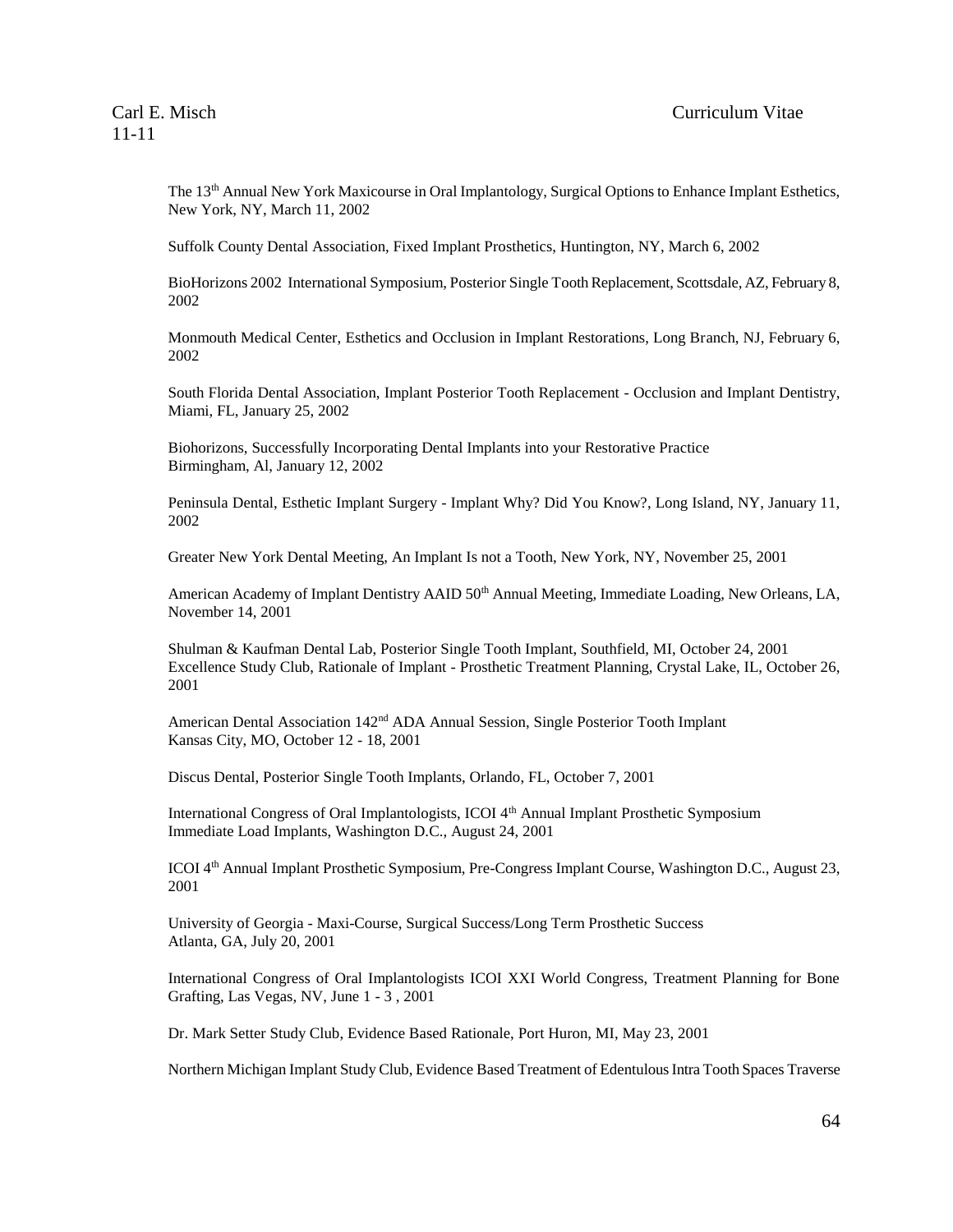City, MI, May 18, 2001

10th Annual Symposium Boston University, Biomechanical Considerations and Bone Loss Boston, MA, May 17, 2001

Oakland Study Club, Prosthetics/Treatment Planning/Success vs. Failure, Troy, Michigan, May 11, 2001

Michigan Dental Association, An Implant Is Not A Tooth, Detroit, Michigan, April 28, 2001

Academy of General Dentistry, Rationale for Dental Implants, Baltimore, Maryland, April 27, 2001

Kentucky Dental Association, Restoration and Maintenance of Dental Implants, Louisville, KY, March 30, 2001

New York Maxi Course, Implant Prosthetics, New York, NY, March 16, 2001

Detroit District Dental Society, Single Tooth vs. Fixed Partial Dentures, Detroit, Michigan, March 13, 2001

American Equilibration Society, Implant Protective Occlusion, Chicago, IL, February 22, 2001

American Academy of Implant Dentistry/Central District, Implant Dentistry, The Treatment of Choice Chicago, IL, February 23, 2001

Biohorizons International Symposium, Posterior Single Tooth Replacement, Las Vegas, Nevada, February 3-4, 2001

Broward County Dental Society, Restoration and Maintenance of Dental Implants, Deerfield Beach, Florida, January 19, 2001

Jersey Shore Medical Center, Overdentures, Prosthetic Reconstruction, Newark, New Jersey, January 10, 2001

Orange County Dental Implant Institute, Fit and Esthetics / Bone Graft (Sinus & Block) Garden Grove, California, December 2, 2000

49th AAID Annual Meeting, Esthetic Enhancing Surgical Options, Nashville, Tennessee, November 16, 2000

Columbine Periodontal Study Club, Implant Site Preparation, Englewood, Colorado, November 3, 2000

Macomb Dental Society, Restoration and Maintenance of Implants, Clinton Township, Michigan, November 2, 2000

Academy of Dental Materials, Restorative Materials and Implant Longevity, New Orleans, Louisiana, October 28, 2000

ADA, An Implant is Not a Tooth, Chicago, Illinois, October 17, 2000

University of Medicine and Dentistry of New Jersey, Biomechanics and Restorative conditions of Implant Dentistry, Newark, New Jersey, October 6, 2000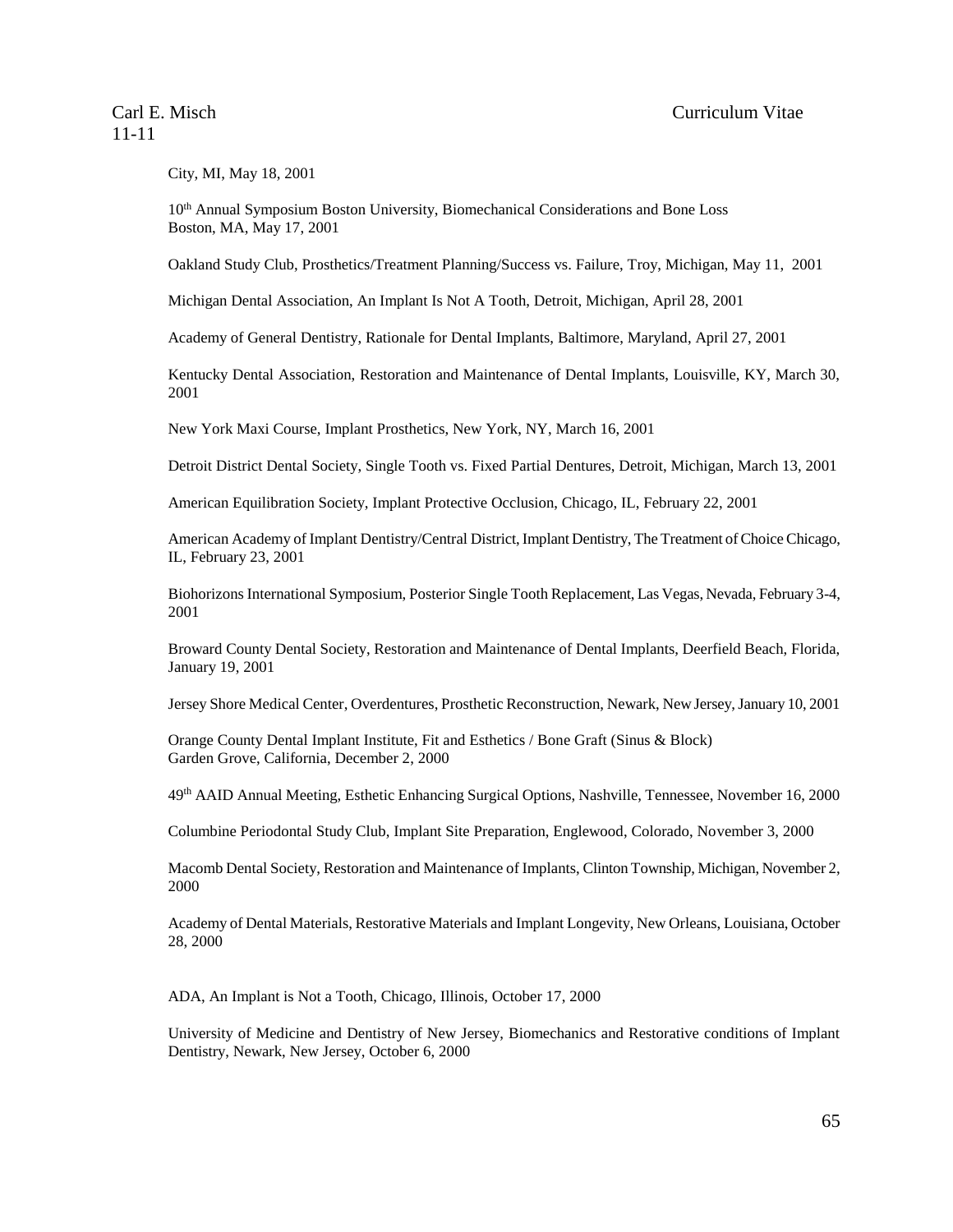Southeast District Dental Society, Treatment Planning and Prosthetics, Sioux Falls, South Dakota, September 29, 2000

Central Massachusetts Implant Study Group, Treatment Planning, Parts 1 and 2, Worchester, Massachusetts, September 21-22, 2000

ICOI/IPS, Occlusal Considerations for a Maxillary Denture Opposing an Implant Prosthesis Chicago, Illinois, August 26, 2000

Medical College of Georgia, AAID Maxi Course, Optimizing Surgical Success and Long-Term Prosthetic Success, Augusta, Georgia, August 11, 2000

ICOI Congress Meeting, Non-Functional Immediate Teeth, Tarpon Springs, Florida, May 6, 2000

7 th District Monroe Study Club, Practical Approach to Implant Dentistry, Rochester, New York, April 14, 2000

Blue Ribbon Seminar, Implant Protected Occlusion, Treatment Planning, Bozeman, Montana, April 7, 2000

University of Texas, Treatment Planning for Implant Dentistry, San Antonio, Texas, March 4, 2000

Seattle Study Club, Implant Protected Occlusion, Orlando, Florida, March 3, 2000

Midwest Society of Periodontology, Treatment of Edentulous Posterior Maxilla for Fixed Prostheses Chicago, Illinois, February 27, 2000

AAID Midwinter Congress, Diagnosis and Treatment Planning, Chicago, Illinois, February 25-26, 2000

Becker/Parkin Education Center, Success vs. Survival, New York, New York, February 23, 2000

Sioux City Study Club, Implant Treatment Planning, Sioux City, Nebraska, February 11, 2000

Las Vegas Study Club, Abutment Preparation, Screw vs. Cement, Implant Placement Las Vegas, Nevada, February 4, 2000

Hawaiian Dental Association, Advanced Bone Grafting, Honolulu, Hawaii, January 27, 2000

Biohorizons Implant Systems, Inc., One Stage Progressive/Immediate Loading Techniques Maui, Hawaii, January 24 - 26, 2000

National Yankee Congress, Success vs. Survival in Implant Dentistry, Boston, Massachusetts, January 19-21, 2000

Nova S.E. University, Bone Quality As a Mediator for Implant Success, Ft.Lauderdale, Florida, December 11- 12, 1999

Newport Harbor Academy of Dentistry, Stress and Implant Dentistry, Orange County, California, November 10- 13, 1999

N.E. Implant Study Club, Implants: Why, When, How, Pittsburgh, Pennsylvania, November 4-8, 1999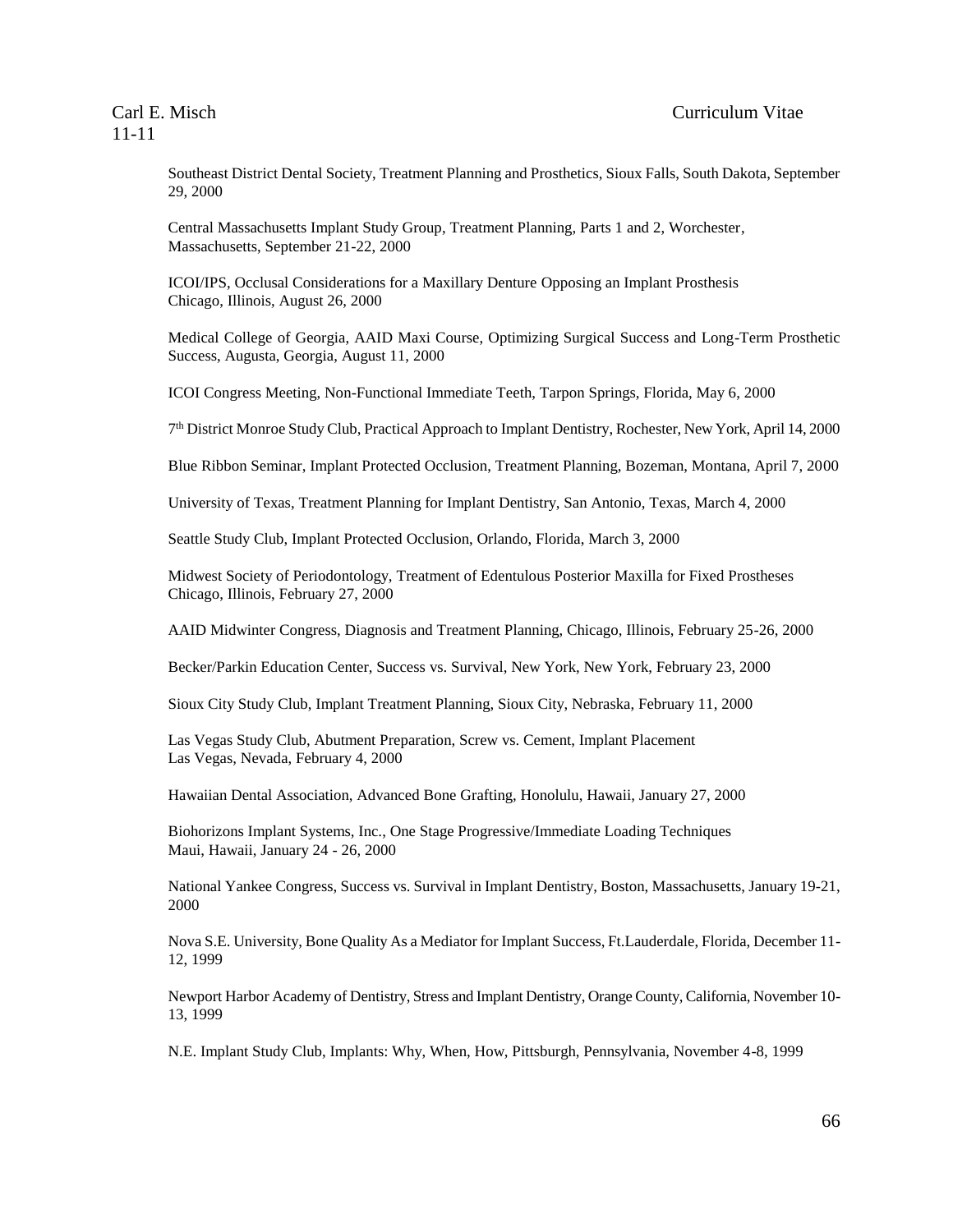Benco Dental, Implant Esthetics - Design & Occlusion, Baltimore, Maryland, October 21-22, 1999

Benco Dental, Single Tooth Implants: Everything You Need to Know, Benco, Pennsylvania, September 30 - October 1, 1999

Ohio Dental Association, Treatment Planning & Restoration, Columbus, Ohio, September 25, 1999

AAID 48th Annual Meeting, Progressive Osseous, Load vs. Immediate Load, Orlando, Florida, September 23- 24, 1999

Posterior Tooth Replacement Options, Evidence Based Patient Treatment, Chicago, Illinois, August 26-29, 1999

Biohorizons Implant System, Diagnosis and Treatment Planning, Fundamental Science, Implant Surgery, Implant Prosthodontics and Maintenance, Indianapolis, Indiana, June 25, 1999

Benco Dental Company, Single Tooth Implants and The Esthetic-Health Compromise in Implant Dentistry, Lexington, Massachusetts, May 19, 1999

Central Ohio Study Club, Treatment Planning, Esthetic Health and Implant Protected Occlusion Columbus, Ohio, April 23, 1999

Summit Dental Study Group, Contemporary Implant Dentistry, San Diego, California, April 22, 1999

BioHorizon Implant System, Bone Quality Based Implant Systems, Beverly Hills, California, April 21, 1999

Brevard County Dental Society, Patient Evaluation and Treatment Planning, Implant Protected Occlusion, The Esthetic-Health Compromise in Implant Dentistry, Melbourne, Florida, April 9, 1999

Sarasota Study Club, What=s New in Implants and Restorative Dentistry, Sarasota, Florida, April 8, 1999

Greater New York Study Club, Implant Overdentures, New York, New York, March 25, 1999

Southern Maryland Dental Society, Diagnosis and Treatment Planning, Indiana Springs, Maryland, March 24, 1999

Pentegra Dental, Implant Profitability, Implant Quality Scale Patient Evaluation and Treatment Planning, Bone and Quality within the Oral Environment, Stress Factors in Implant Dentistry, Implant Restorative Options, Phoenix, Arizona, February 25 & 26 1999

Apple Dental, Implant Dentistry, A Simplified Approach, Warren, Michigan, February 23, 1999

American Academy of Restorative Dentistry, Density of Bone: Effect of Treatment Plan, Implant Design and Progressive Loading, Chicago, Illinois, February 20, 1999

American Academy of Implant Dentistry Central District Midwinter Meeting, Biomechanics, Occlusion and Force distribution in Implant Dentistry, Chicago, Illinois, February 19, 1999

Cincinnati Dental Society, Implant Prosthetics, Cincinnati, Ohio February 11, 1999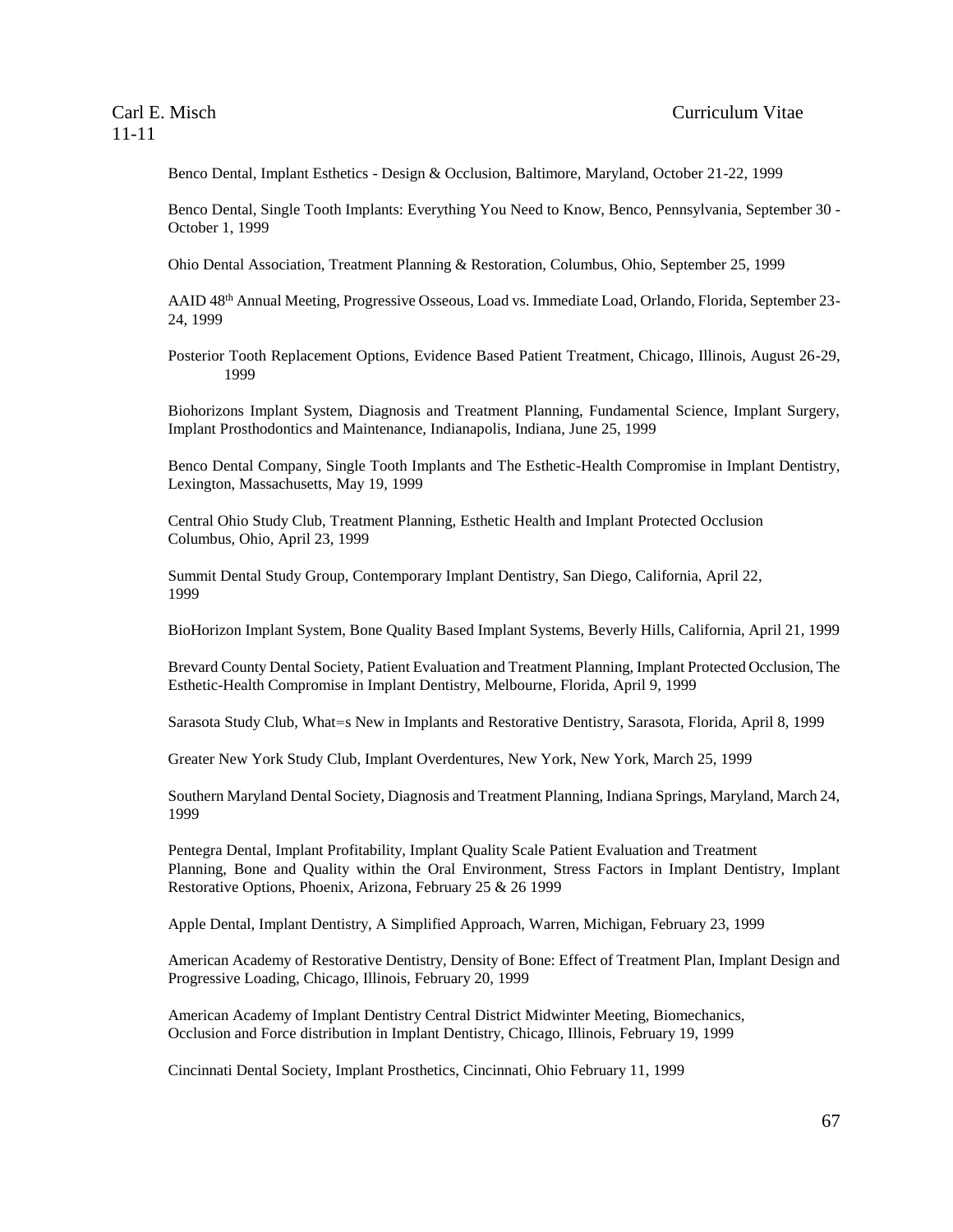ICOI Winter Symposium, Non-Functional Immediate Teeth (N-FIT), A Pilot Study, New Orleans, Louisiana, February 5, 1999

Louisiana State University, Diagnosis and Treatment Planning, New Orleans, Louisiana, February 4, 1999

AAID - , Dr. Cranin, Maxi-Course, New York, New York, January 7 - 8, 1999

AAID 47th Annual Meeting, Contemporary Implant Dentistry, San Diego, California, November 6,7, 1998

Academy of General Dentistry, Implant Protected Occlusion, Implant Design Rationale Houston, Texas, November 5, 1998

Dr. Gaffney, Biohorizons Implant System, Brea, California, November 2, 1998

Loma Linda University, Biohorizons Implant System, Loma Linda, California, November 1, 1998

Biohorizons Implant Systems, Bone Quality Based Implant System, Ontario, California, October 31, 1998

Dr. Goawind and Dr. Trylovich Study Club, Biohorizons Implant Systems, Pasadena, California, October 28, 1998

Tulsa County Dental Society, Common Sense Implant Prosthetics with Update on Implantology Today Tulsa, Oklahoma, October 9, 1998

Minnesota Study Club, Treatment Planning, Biomechanics and Overdentures in Implant Dentistry Minneapolis, Minnesota, October 2, 1998

First District Dental Society of New York, Bone Density, TX Planning & Prosthetic Management New York, New York, September 11, 1998

Rubin/Kueagers Study Club, Contemporary Implant Dentistry Review, Boston, Massachusetts, September 16, 1998

Alabama Implant Study Club, Bone Density - Effect on Treatment Planning, Implant Design, Implant Failure and Crestal Bone Loss, Birmingham, Alabama, August 20, 1998

ICOI Implant Prosthodontic Symposium, Treatment Planning the Posterior Maxilla - A Biomechanical Rationale, Dearborn, Michigan, August 16, 1998

University of Boston, BioHorizon Implant System, Boston, Massachusetts, May 15, 1998

University at Buffalo, One vs. Two Stage Implants and Implant Surfaces, Buffalo, New York, April 29, 1998

Triple-Win Study Club, Implant Controversies, Ft. Lauderdale, Florida, April 3, 1998

1998 San Francisco Implant Symposium, Extra Oral Grafts - Iliac and Tibia, San Francisco, California, March 20, 1998

Seattle Study Club, Implant Protected Occlusion, Bloomfield Hills, Michigan, March 18,1998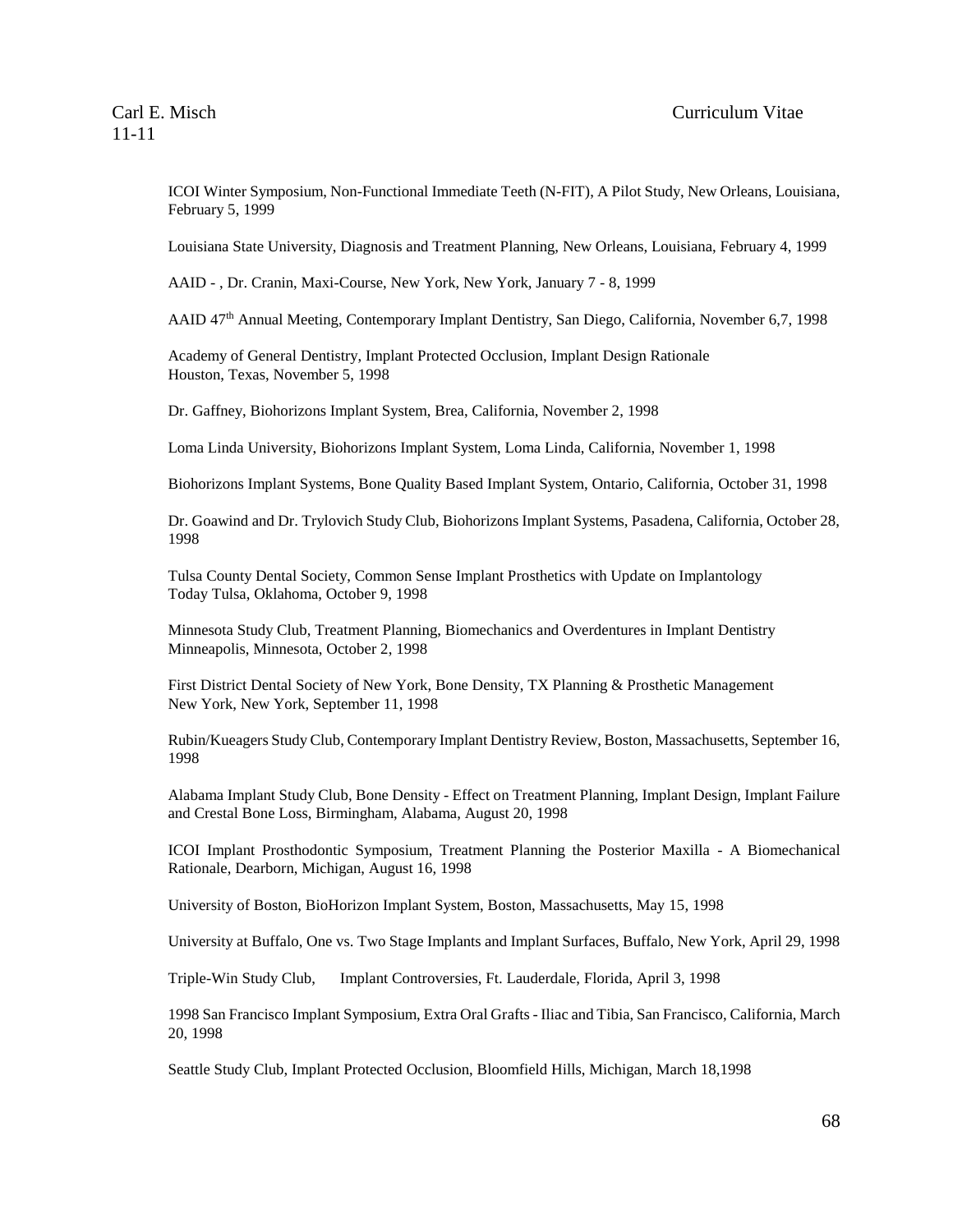1998 Hinman Dental Meeting, Bone Density and An Implant is Not A Tooth, Atlanta, Georgia, March 12 - 15, 1998

Lab One, Rationale for Dental Implants, Div. Of Avail Bone, Factors of Stress, Influence of Bone Density on Treatment Planning, Norfolk, Virginia, March 11, 1998

Maine Dental Association, Single Tooth Implants, Protected Occlusion, Biomechanics Portland, Maine, February 13, 1998

ICOI/MAP, Extra-oral Grafts-Iliac and Tibia, Tarpon Springs, Florida, February 7, 1998

Utah Dental Association, Implant Esthetics - Design and Occlusion, Salt Lake City, Utah, February 5, 1998

Seattle Study Club, Selling Implant Dentistry in a Afee for service@ practice, Seattle, Washington, January 29, 30, 1998

University of Miami, Density of Bone, Miami Beach, Florida, January 17, 1998

Southern California Society of Oral and Maxillofacial Surgeons, Biohorizons - Introduction to the Maestro System, Palm Springs, California, January 11, 1998

Pinnacle Study Club, PerioProsthetics with Implants-New Techniques for Bone Regeneration Plantation, Florida December 15, 1997

Spokane and North Idaho Study Clubs, Treatment Planning - Implant Dentistry IPO Coeur D=Alene, Idaho, December 5, 1997

Biohorizons - Introduction to the Maestro System, Rosemont, Illinois, December 1, 1997

Grand Valley Dental Forum, Biomechanics and Implant Dentistry, Grand Rapids, Michigan, November 14, 1997

New Jersey Society of Periodontists, Problems/Solving, Restorative Options, Biomechanics, etc. Newark, New Jersey, November 12, 1997

Oakland County Dental Society, The General Dentist and the Single Tooth Implant Restoration Troy, Michigan, November 4, 1997

Renaissance Study Club, Restoration of Implants - Implants are not teeth Cleveland, Ohio, October 15, 1997

Mississippi Implant Prosthodontic Study Club, Biohorizons Maestro System: Rationale for Design, Basic Implant Surgery, Prosthetics, Jackson, Mississippi, October 10, 1997

AAID 46th Annual Meeting, Bone Density-Effect on Treatment, Diagnosis and Treatment Planning Atlanta, Georgia, September 26, 27, 1997

Implant Society of North Virginia, Esthetic Health Compromise in Implant Dentistry, Reston, Virginia,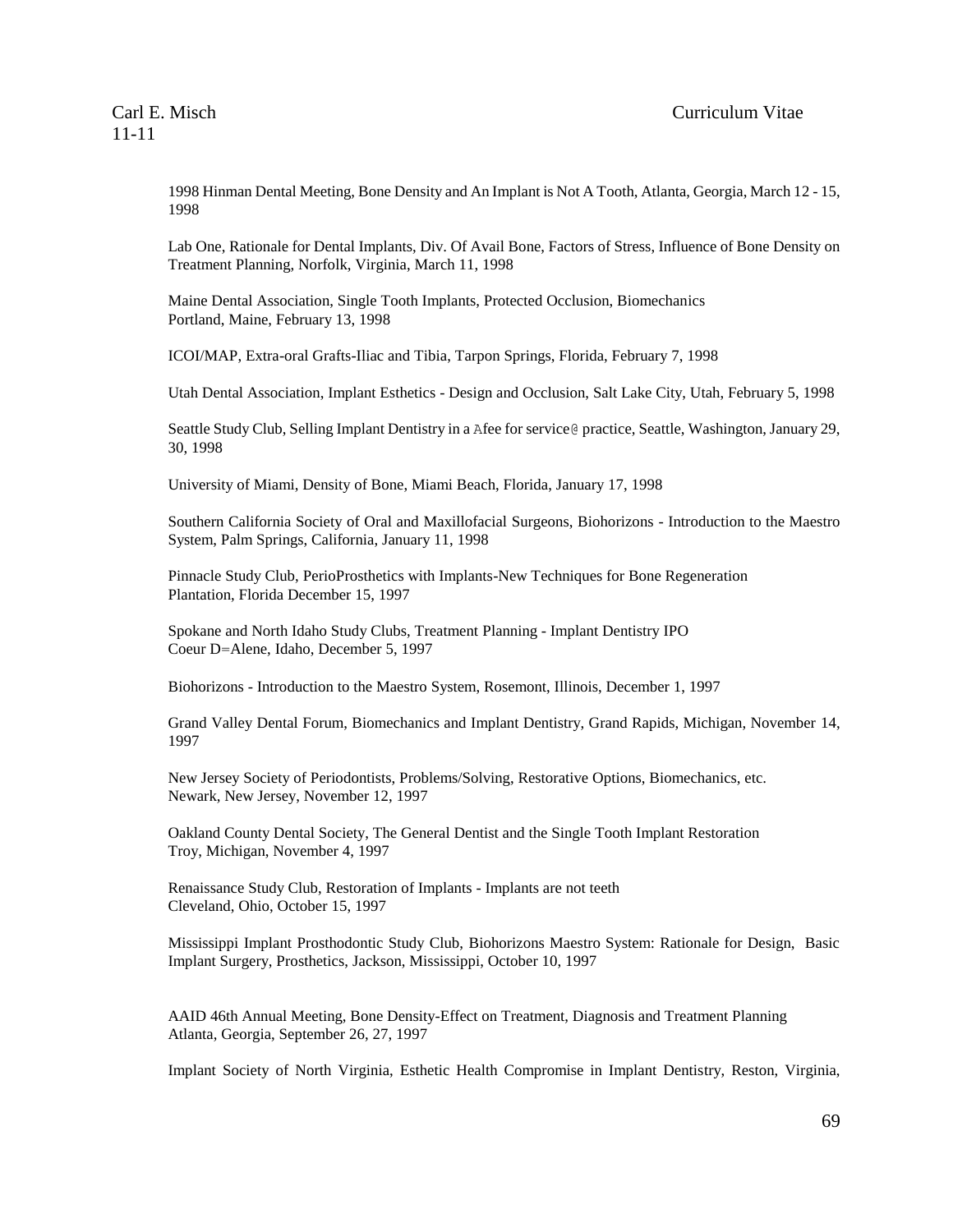September 11, 1997

University of Michigan, Implant Protected Occlusion and Treatment Planning, Ann Arbor, Michigan, July 16, 1997

Dental Implants Study Group, Biomechanics and Implant Dentistry, Vero Beach, Florida, June 20, 1997

ICOI Study Group, Predicting Prosthetics through Proper Esthetic Implant Placement Atlanta, Georgia, June 19, 1997

Seattle Study Club, Implant Protected Occlusion and Biomechanics, Houston, Texas, May 14, 1997

University of Michigan Graduates, Implant Protected Occlusion and Treatment Planning Ann Arbor, Michigan, May 12, 1997

University of Texas, Continuing Education, Preceptorship in Dental Implantology, San Antonio, Texas, May 10, 1997

Total Treatment Planning Seminars, Overdentures in Implant Dentistry, Colorado Springs, Colorado, May 9, 1997

ICOI Implant Study Club, Biomechanics and Implant Dentistry, New York, New York, May 3, 1997 West Valley Study Club

Implant Protected Occlusion / Biomechanics, Walnut Creek, California, May 2, 1997

West Valley Study Club, Implant Protected Occlusion / Biomechanics, Santa Clara, California, May 1, 1997

North California Dental Forum Study Club, Implant Protected Occlusion, Sacramento, California, April 30, 1997

North California Dental Forum Study Club, Force Factors - Factors for Fixed Prosthetics San Rafael, California, April 29, 1997

Wasatch Study Club, Treatment Planning, Salt Lake City, Utah, April 3, 1997

PDL - Seattle Study Club, Implant Rational Biomechanics and Implant Protected Occlusion Chicago, Illinois, March 19, 1997

Greater New York - Seattle Study Club, Biomechanics, Roslyn, New York, March 13, 1997

Port Huron Study Club, Implants and Treatment Plans, Troy, Michigan, March 12, 1997

AAID Central District Mid Winter Conference, Occlusion & Force Distribution Chicago, Illinois, February 19, 1997

Seattle Study Club, Implant Protected Occlusion, Green Bay, Wisconsin, February 7, 1997

Massachusetts Dental Society - Yankee Dental Meeting, Health/Esthetic Compromise of Implant Dentistry, Boston, Massachusetts, January 23, 1997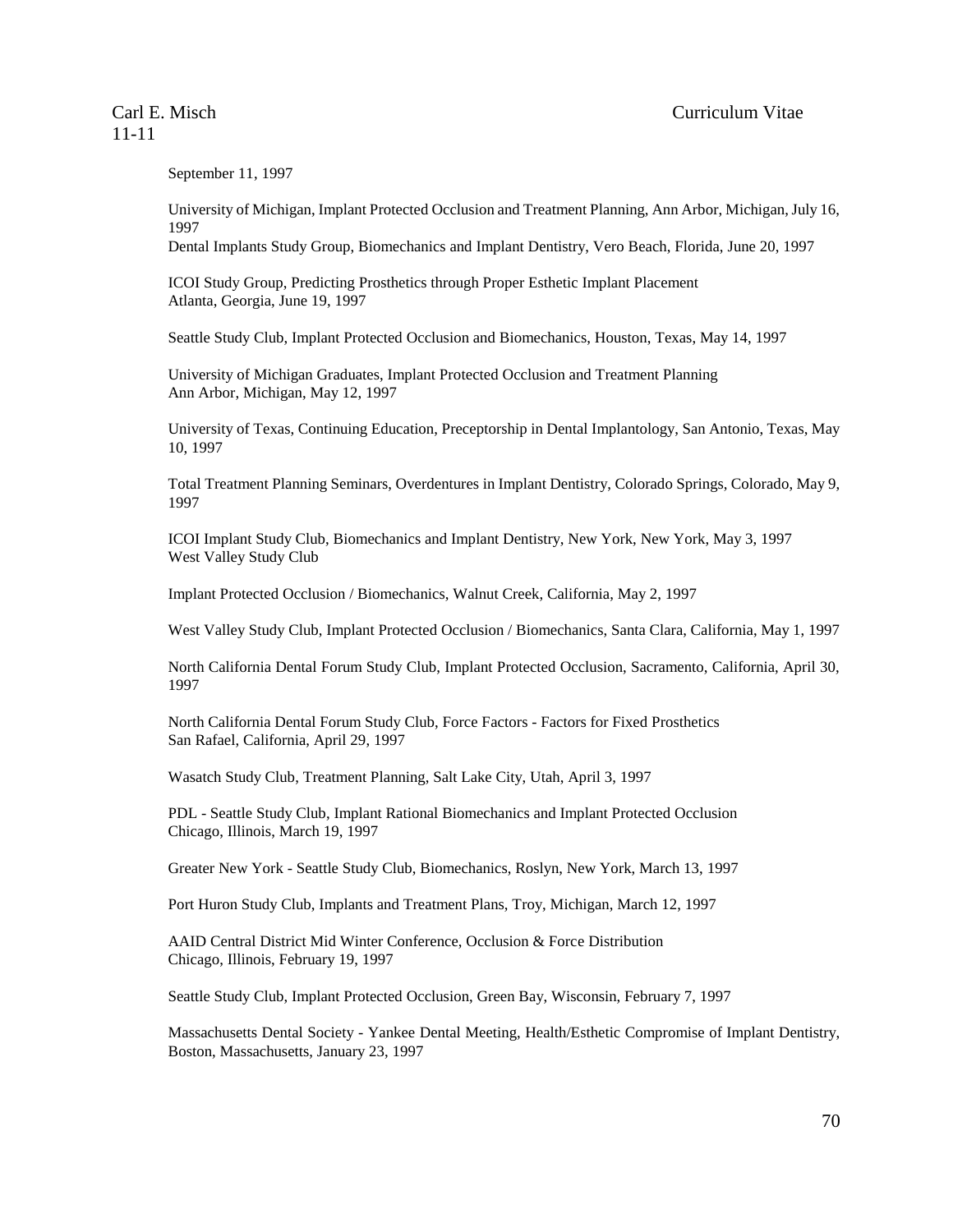ICOI/MAP International Winter Symposium, Implant Protected Occlusion - Up-date on Bone Density Palm Harbor, Florida, January 17, 1997

Dr. Cianciola's Study Club, Cemented Prosthesis, Buffalo, New York, December 8,9-11, 1996

Greater New York/Study Club, Treatment Planning in Implant Dentistry, New York, New York, December 5, 1996

Macomb Dental Society, An Implant is Not a Tooth, Clinton Twp., Michigan, December 4, 1996 West Central Wisconsin Study Club, Treatment Plans for Long Term Success/Implant Protected Occlusion, Eau Claire, Wisconsin, November 20, 1996

First Sinus Lift Consensus Conference, Panel Member, Wellesley, Massachusetts, November 16-17, 1996

AAID 45th Symposium, Density of Bone: Effect on Treatment Plans, Surgical Approach, Healing, and Progressive Bone Loading, Las Vegas, Nevada, November 14, 1996

University of Minnesota, Implant Treatment Planning and Occlusion, Minneapolis, Minnesota, November 8, 1996

Implant Team System Seminar, Treatment for Long Term Success/Progressive Loading for the Implant Interface, Los Angeles, California, November 7, 1996

Advanced Implant Seminars, Division C Mandibles, Pittsburgh, Pennsylvania, October 31, November 1-2, 1996

Southside Comprehensive Study Club, Diagnosis and Treatment Planning, Edina, Minnesota, October 25, 1996

Dearborn Clinic Club, Implant Design Rationale, Novi, Michigan, October 14, 1996

American Dental Association and Federation Dentaire Internationale Annual Meeting, The Maxillary Anterior Single Tooth Implant Esthetic Health Compromise, Orlando, Florida, September 30, 1996

ACOI Annual Meeting. Implant Biomechanics, Chicago, Illinois, August 17, 1996

Calcitek's International Symposium, The Esthetic- Health Compromise in Implant Dentistry San Diego, California, August 2, 1996

Tampa Study Club, Implant Biomechanics, Tampa, Florida, July 11, 1996

Dr. Cianciola's Study Club, Screw Retained Prosthesis, Buffalo, New York, June 10-12, 1996

New Jersey Dental Association, Implant Protected Occlusion, Atlantic City, New Jersey, June 7, 1996

Total Treatment Planning Seminar of Colorado Springs, Implant Protected Occlusion Colorado Springs, Colorado, May 17, 1996

Dentsply Implant 1996 Global Conference, Implant Biomechanics, New York, New York, May 3, 1996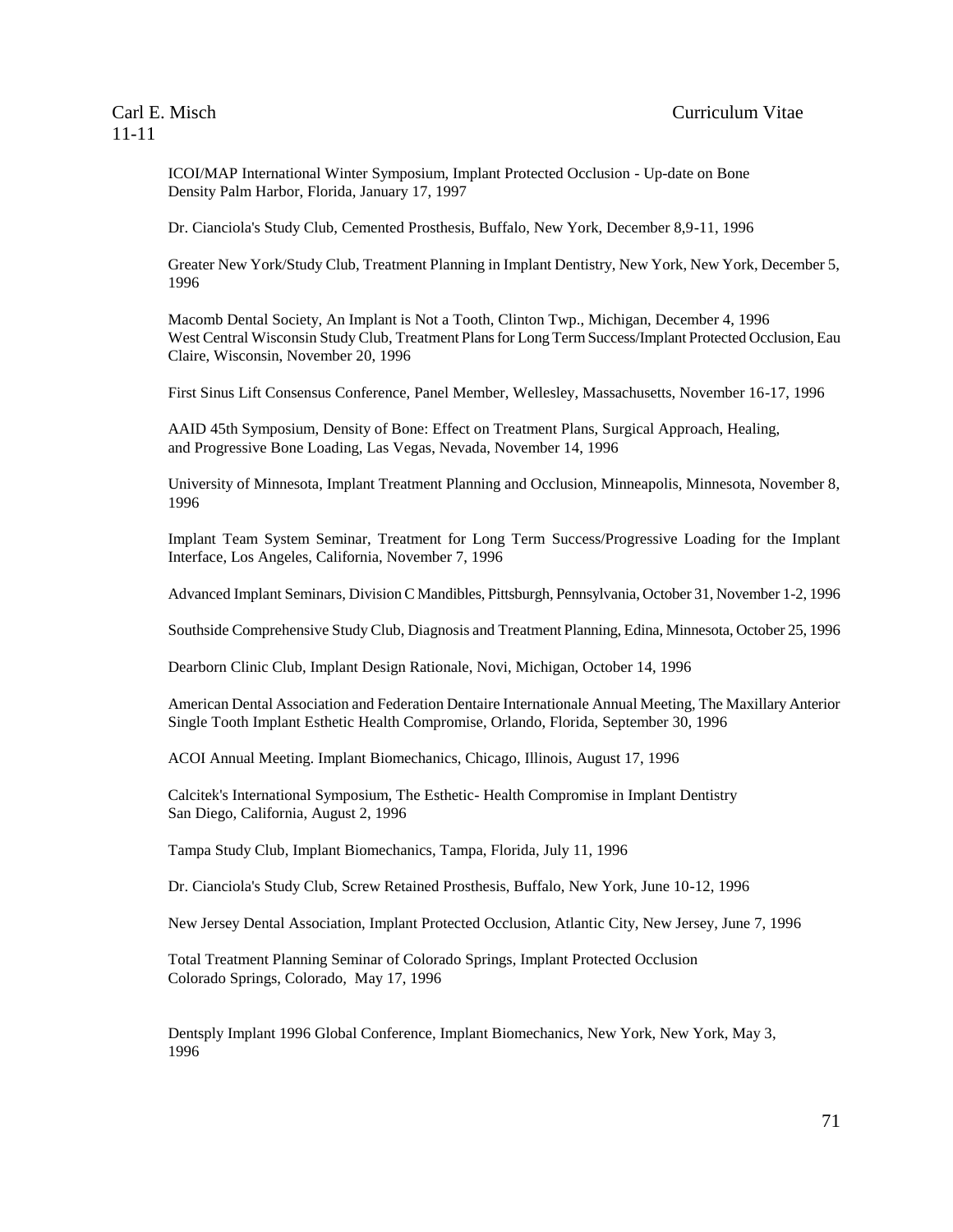Masters Study Group of Salt Lake City, Implant Protected Occlusion, Salt Lake City, Utah, April 19, 1996

University of Miami - Implant Dentistry Training Program, Implant Protected Occlusion Coconut Grove, Florida, March 17, 1996

ICOI 7th Annual Implant Symposium, Implant Health: Esthetic Compromise in Implant Dentistry San Francisco, Colorado, March 17, 1996

Craniofacial Center-Hau, Implant Protected Occlusion, Havertown, Pennsylvania, March 16, 1996

11th Annual Meeting Academy of Osseointegration, Early Crestal Bone Loss Etiology an Its Effect on Treatment Planning for Implants, New York, New York, March 1, 1996

6th Annual Mid-Winter Dental Implant Symposium, Augmentation of Atrophic Ridges - Autogenous Bone and/or Membrane Therapy, West Palm Beach, Florida, February 24, 1996

AAID Central District Mid Winter Meeting, Implant Protected Occlusion, Chicago, Illinois February 21, 1996

Ohio Study Group, Treatment Planning, Westlake, Ohio, February 7, 1996

Corydon Palmer Dental Society, Implant Dentistry - Diagnosis and Treatment Planning Warren, Ohio, February 1, 1996

Loma Linda University 26th Annual Implant Study Group, Biomechanics and Implant Treatment Plans, Loma Linda, California, January 24, 1996

1996 Seattle Study Club National Symposium, Implant Esthetics/ Health Compromise Seattle, Washington, January 25, 1996

Connecticut Society of Periodontists , Bone Grafting, Hartford, Connecticut, January 17, 1996

Dr. Warriner's Study Club, Implant Protected Occlusion, Oklahoma City, Oklahoma, January 12, 1996

Curso Avanzado De Post Grado En Implantodontologia, Advanced Prosthetics, Miami Beach, Florida, November 15, 1995

West Coast AAID Implant Maxi Course, Implant Protected Occlusion, Portland, Oregon, November 13, 1995

Connecticut State Dental Association, Implant Presurgical Treatment, Planning and Prosthetics Waterbury, Connecticut, November 8, 1995

Heartland Study Club, Implant Protected Occlusion, Fargo, North Dakota, November 3, 1995

American Academy of Implent Dentistry 44th Annual Meeting, Early Crestal Bone Loss Etiology Around Endosteal Implants, Boston, Massachusetts, October 26 - 28, 1995

Oral and Maxillofacial Surgery Associates of Eau Claire, Diagnosis and Treatment Planning Eau Claire, Wisconsin, October 24, 1995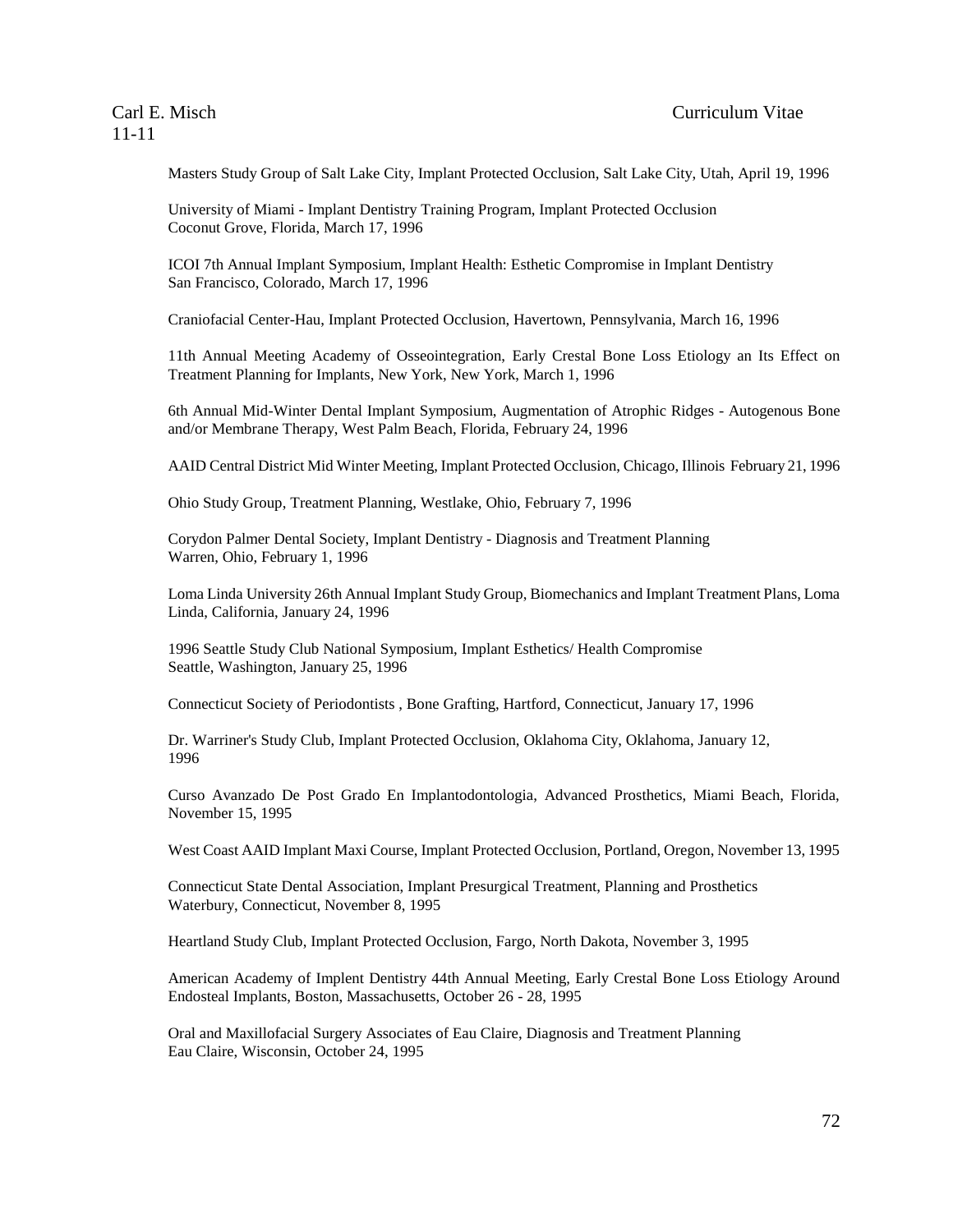Dental Society of Greater Orlando, Implant Protected Occlusion, Orlando, Florida, October 16, 1995

Steri-Oss International Conference, Implant Health-Esthetic Compromise in Implant Dentistry Newport Beach, California, July 20, 1995

Washington State Dental Society, Implant Protected Occlusion, Seattle, Washington, July 13, 1995

University of Miami, Implant Protected Occlusion, Miami, Florida, June 4, 1995

Salt City Seminars, Implant Protected Occlusion, Syracuse, New York, June 2, 1995

Seattle Study Club, Diagnosis and Treatment Planning, Manhattan, New York, May 25, 1995

Houston Academy of Implant Dentistry, Implant Protected Occlusion, Houston, Texas, May 19, 1995

Dentsply Implant Tour, Recognizing Implant Patients, Treatment Planning and Occlusal Considerations, Boca Raton, Florida, May 18, 1995

American Academy of Cosmetic Dentistry, Occlusion and Implant Dentistry, Orlando, Florida, May 7, 1995

Michigan Dental Association 1995 Annual Session, Implant Protected Occlusion, Detroit, Michigan, May 6, 1995

Indiana Dental Association, Implant Protected Occlusion, Indianapolis, Indiana, May 5, 1995

Dentsply Implant Tour, Recognizing Implant Patients, Treatment Planning and Occlusal Considerations, San Francisco, California, April 29, 1995

Calcitek International Symposium, Implant Protected Occlusion - Biomechanical Rationale San Diego, California, April 28, 1995

Eighth District Dental Society, Implant Dentistry - Is It Time?, Grand Island, New York, April 27, 1995

Northeast Society of Periodontology, Periodontology and Implantology for the 21st Century New York, New York, April 7, 1995

The Dental Forum, Implant Protected Occlusion, Atlantic Beach, New York, April 6, 1995

Philadelphia Dental Society, Implant Protected Occlusion, Philadelphia, Pennsylvania, March 10, 1995

Dentsply Implant Tour, Recognizing Implant Patients, Treatment Planning and Occlusal Considerations, Dallas, Texas, March 9, 1995

Chicago Dental Society Midwinter Meeting, Live Closed - Circuit Television Programs Implantology, Chicago, Illinois, February 23-26, 1995

Dentsply Implant Tour, Recognizing Implant Patients, Treatment Planning and Occlusal Considerations, Chicago, Illinois, February 16, 1995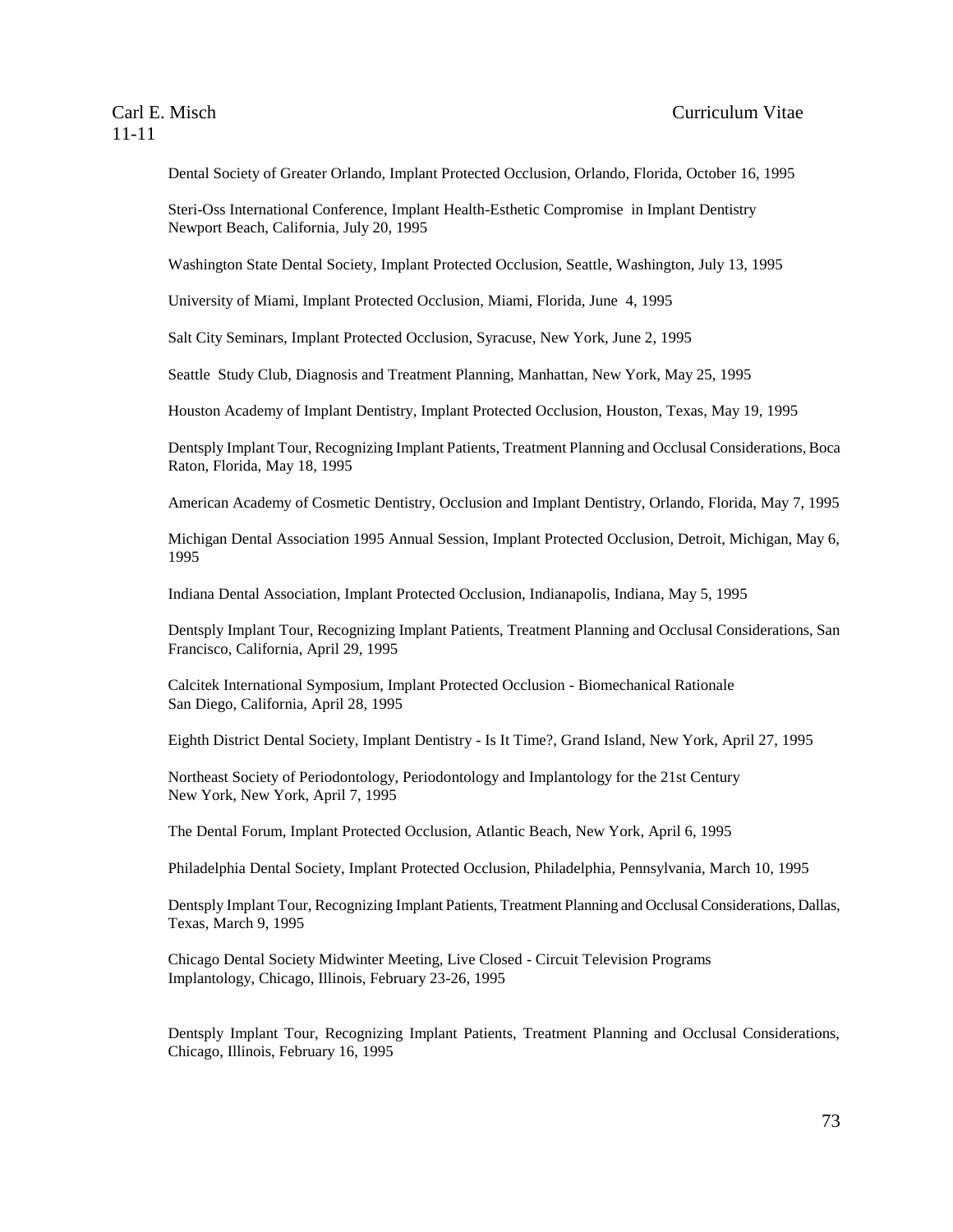Eastern Dental Education Center/Baltimore VA Medical Center, Washington DC, December 6, 1994

10th Implant Team System Seminar, Treatment Planning for Prosthetic Success, Universal City, California, November 17, 1994

Florida Implant Study Club, Progressive Bone Loading, Florida, November 4, 1994

Advanced Implant Study Club, Predictability of Implant Success, W. Longbranch, New Jersey, November 2, 1994

Coastal Jaw Surgery/Center for Dental Implants, Implant Diagnosis Treatment Planning and Prosthetics, Tampa, Florida, October 22, 1994

American Academy of Implant Dentistry 44th Annual Meeting, The Esthetic Health Compromise New Orleans, Louisiana, October 8, 1994

Greater New York Study Club, Implant Complications and Maxillary Anterior Ridge Reconstruction East Elm Hurst, New York, September 23, 1994

Seacoast Implant Dentistry Club, Prosthetic Course, Portsmouth, New Hampshire September 23, 1994

Stern Empire Dental Lab, Implant Prosthetics - Fixed and Removable, Houston, Texas, September 16, 1994

International Congress of Oral Implantology, Annual Meeting , Force Factors in Implant Dentistry Chicago, Illinois, August 19-21, 1994

First International Focus Conference, Implant Treatment with Severe Bone Deficiencies, St. Petersburg, Florida, July 29-July31, 1994

The Dental Implant Center, Restoring Implants, Saginaw, Michigan, June 8, 1994

AGD Implant Symposium & Teleconference, "Implant Protected Occlusion", Chicago, Illinois, June 3 - 4, 1994

International Congress of Oral Implantologists, World Meeting, Biomechanics in Implant Dentistry New York, April 21 - 23, 1994, Alabama Implant Study Group, Ten-Year Retrospective Evaluation of Iliac Crest Bone Grafts to the Severe Atrophic Maxilla, Birmingham, Alabama, April 27 - 30, 1994

Spokane Washington Study Club, Implant Prosthodontics, Veradale , Washington, March 20, 1994

Fifth Annual Implant Symposium, Implant Prosthetics, San Francisco, California, March 19, 1994 Seattle Study Club, Implant Prosthetics, Seattle, Washington, March 18, 1994

Jersey Shore Medical Center/University of Pennsylvania, Implant Prosthetics, Neptune, New Jersey, March 16, 1994

Middlesex Country Dental Society, Implant Prosthetics, Edison, New Jersey, March 15, 1994

Detroit Dental Clinic Club, Dental Implants and Factors of Force, Farmington Hills, Michigan, March 3, 1994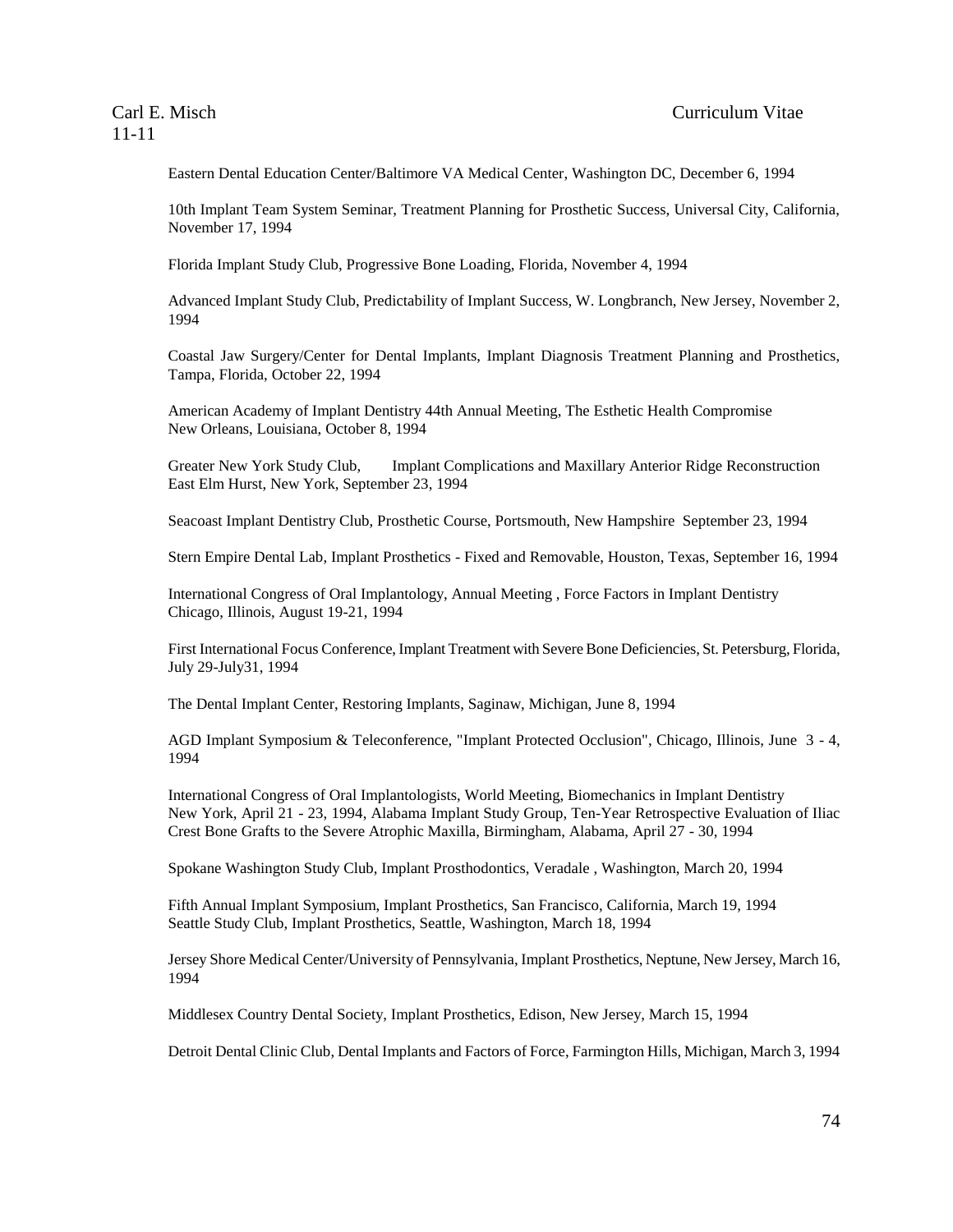U. of Pittsburgh Study Club, Implant Prosthodontics, Pittsburgh, Pennsylvania Feb 7, 1994

Macomb Dental Society, "Implant Protected Occlusion", Warren, Michigan February 2, 1994

Georgia Academy of General Dentistry, Prosthetic End of Implant Dentistry, Atlanta, Georgia January 22, 1994

ICOI/Roland Meffert Symposium, Progressive Loading Fact or Fiction, New Orleans January 21-23, 1994

University of Miami School of Medicine, Implant Training, Miami, Florida, January 8, 1994

New York University, Conference on Dental Implants, Factors of Force in Implant Dentistry New York, New York, December 10, 1993

Greater New York Dental Meeting, Implant Prosthodontics, Limited Attendance, New York, New York, December 1, 1993

International Institute of Advanced Dental Implants, Implant Biomechanics, New York, New York, November 12, 1993

Lake Cook Dental Study Club, Occlusal Factors in Implant Dentistry, November 3, 1993

Dentsply International Summit, Implant Biomechanics, Encino, California, October 12, 1993

American Academy of Implant Dentistry, 43rd Annual Meeting, Bone Grafting to the Maxilla Dallas, Texas, October 9, 1993

Great Southwestern Stern Empire Dental Lab, Oklahoma, September 17, 1993

The 2nd Annual Sustaining Ed. Symposium – Lifecore, Progressive Loading Of Implants San Antonio, Texas, August 15, 1993

Florida Society of Periodontists, Implant Diagnosis and Placement, Orlando, Florida, August 13-14, 1993

National Dental Association - 80th Annual, Convention Implant Prosthetics-Fixed and Removable Boca Raton, Florida, August 1, 1993

9th Annual ICOI/ACOI Symposium, Simple to Complex Autogenous Bone Transplants San Juan, Puerto Rico, June 4-6, 1993

University of Pittsburgh Study Club, Occlusion for Implant Dentistry, Pittsburgh, Pennsylvania, May 3, 1993

AISG's Alabama Dental Implant Congress, Panel Discussion of Dental Implantology Alabaster, Alabama, May 1, 1993

Arkansas State Dental Association, Implant Prosthetics, Little Rock, Arkansas, April 16, 1993

Thomas Hinman Dental Society Meeting, Implant Prosthetics-Fixed and Removable Atlanta, Georgia, March 19, 1993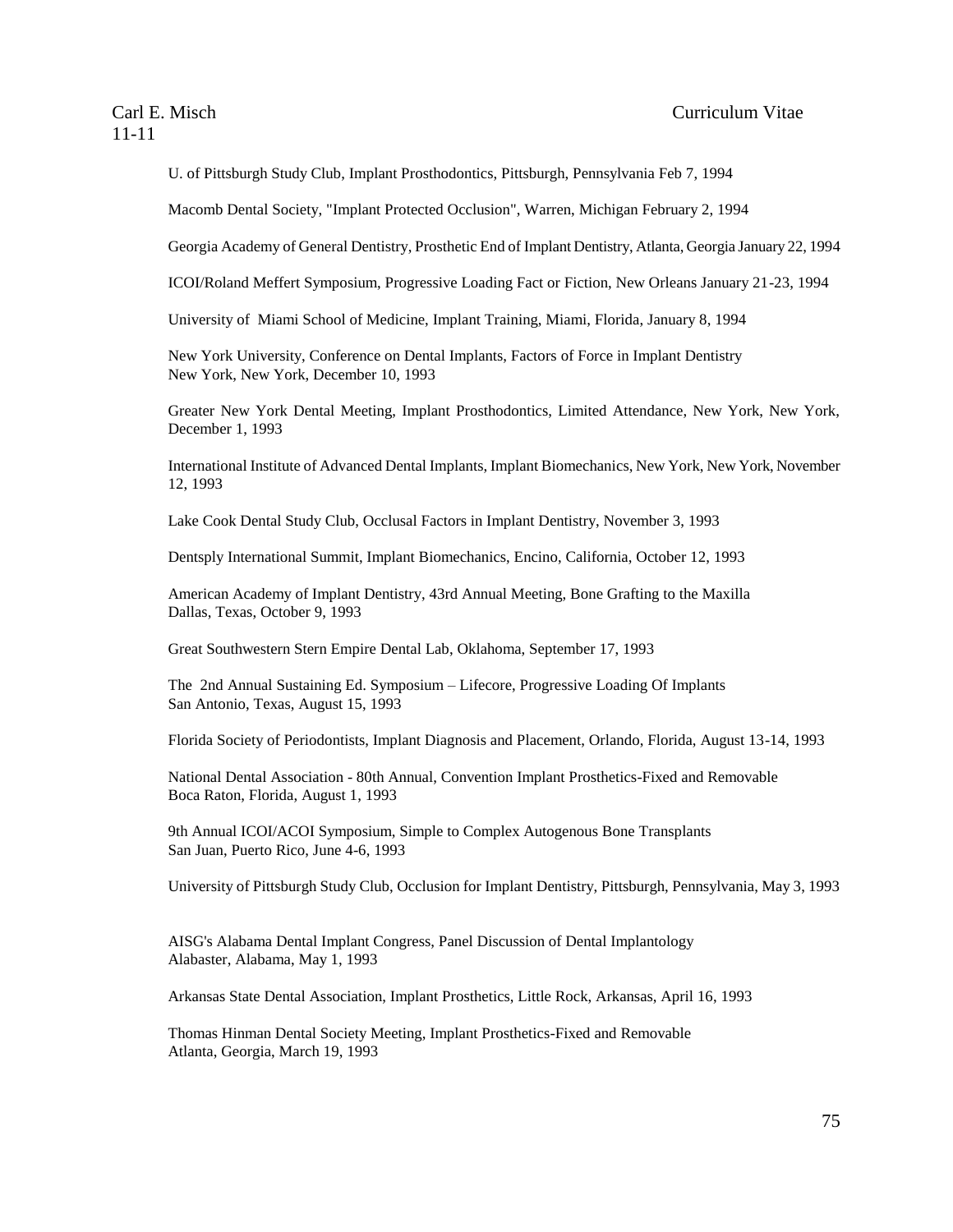Oregon Health Science University, ABC's of Implants for the General Practitioner Portland, Oregon, March 13, 1993

Rochester Dental Study Club, Updated Prosthetics and Occlusion Involving Implants Rochester, New York, March 4, 1993

Chicago Dental Society, 128th Midwinter Meeting, 3-Hour live Closed-Circuit TV Program on "Advancements In Implant Restoration", Chicago, Illinois, February 20, 1993

Central Florida Center for Dental Implantology, Implant Prosthetics, Orlando, Florida, February 15, 1993

University of Pittsburgh Study Club, Factors of Force, Pittsburgh, Pennsylvania, February 8, 1993

ICOI/ACOI Winter Symposium, Mandibular Grafting, New Orleans, Louisiana, January 23, 1993

The Sherril Ann Siegel Memorial, Implant Prosthetics - Fixed and Removable, Bethesda, Maryland, December 2, 1992

Minnesota Alumni Association, Tools of Success, Golden Valley, Minnesota, November 20, 1992

Colorado Academy of General Dentistry, Fixed and Removable Implant Prosthetics, Denver, Colorado, November 13, 1992

Illinois Society of Periodontists, Implantology and Prosthodontics, LaGrange, Illinois, October 28, 1992

Great Southwest Dental Laboratory, Implant Prosthetics-Fixed and Removable, Oklahoma City, Oklahoma, October 23, 1992

University of Alabama School of Engineering, Overview of Dental Implants From A Clinician's Point of View, Orlando, Florida, October 16, 1992

American Academy of Implant Dentistry, 41st Annual Meeting, Bone Grafting and Augmentation of the Sinus, Orlando, Florida, October 16, 1992

Dentsply International Summit, Protect the Prosthesis, Chicago, Illinois, October 3, 1992

Ohio Dental Association, Implantology and Prosthodontics, Columbus, Ohio, September 19, 1992

Queens County Dental Society, Surgical/Prosthetic Overview, Garden City, New York, September 18, 1992

International Congress of Oral Implantologists, Annual Symposium, Nasal Sinus Augmentation Chicago, Illinois, August 8, 1992

Alabama Dental Association, Progressive Bone Loading, Orange Beach, Alabama, June 19-20, 1992

Florida National Dental Congress, Implant Prosthetics - Fixed, Removable, Orlando, Florida, June 11, 1992

University of Pittsburgh Implant Study Club, Bone Density, Pittsburgh, Pennsylvania, May 18, 1992

Alabama Implant Study Group, Autogenous Bone Grafts, Birmingham, Alabama, May 9, 1992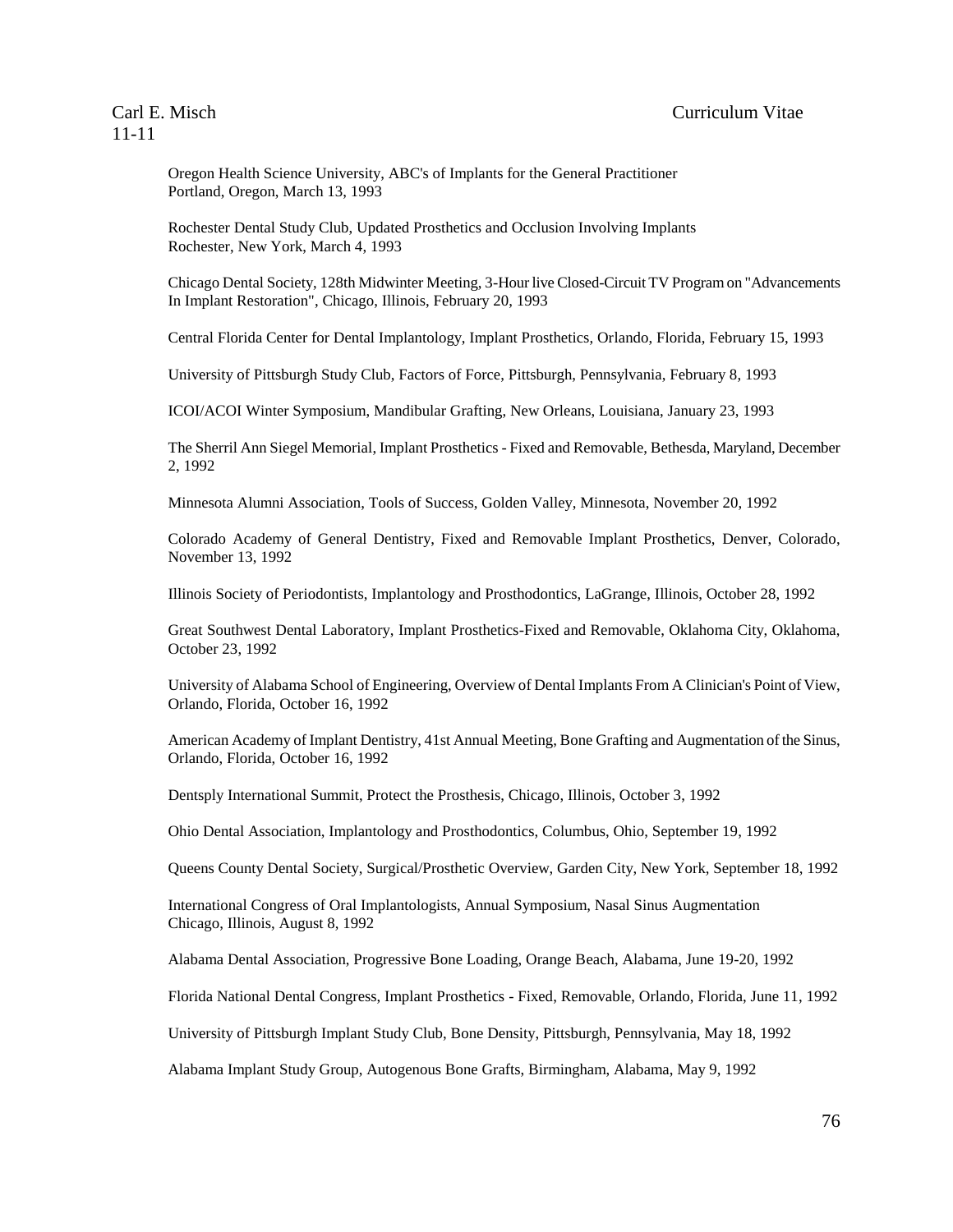University of Pittsburgh Implant Study Club, Single Tooth Implants, Pittsburgh, Pennsylvania, March 30, 1992

Rochester Dental Association, Implant Prosthodontics, Rochester, New York, March 19, 1992

Rochester Implant Study Club, Implant Biomechanics, Rochester, New York, March 18, 1992

Nashville Implant Study Club, Implant Prosthodontics, Nashville, Tennessee, March 6, 1992

Arizona Dental Association, Implant Prosthodontic Concepts, Tucson, Arizona, February 29, 1992

Arizona Dental Association State Meeting, Implant Surgery, Tucson, Arizona, February 28, 1992

Arizona Dental Association State Meeting, Implant Prosthodontics, Tucson, Arizona, February 27, 1992

Seattle Implant Study Group, Implant Prosthodontics, Seattle, Washington, February 15-16, 1992

University of Pittsburgh Implant Study Club, Divisions of Available Bone, Pittsburgh, Pennsylvania, January 13, 1992

American College of Oral Implantology Second Winter Meeting, Plate Form Implants, Live Surgery and Plate Form Implant Prosthodontics, Phoenix, Arizona, January 11-12, 1992

Toledo Dental Society, Balancing Stress Factors In Implant Dentistry, Toledo, Ohio, December 11, 1991

American Academy of Implant Dentistry 40th Annual Meeting, Surgical Treatment of the Premaxilla Chicago, Illinois, October 12-17, 1991

Henry Spendale Continuing Education, Maxillary Sinus and Treatment Options, New York, New York, September 21, 1991

Stern Empire Laboratory, Implant Prosthodontics - Fixed and Removable, Houston, Texas, September 11, 1991

American College of Oral Implantology 7th Annual Meeting, Fixed Prosthodontic Principles for Implant Dentistry, Dearborn, Michigan, August 2-4, 1991

Florida Study Club, Implant Prosthodontics - Fixed and Removable, Vero Beach, Florida, July 20, 1991

San Diego Dental Meeting, Balancing Stress Factors in Implant Dentistry, San Diego, California, June 28, 1991

Alabama Implant Study Group Congress XVI, Treating the Edentulous Premaxilla Birmingham, Alabama, May 16, 1991

American Academy of Implant Dentistry Research Foundation, General Discussion Moderator Washington, D.C., April 27, 1991

Walter Cohen - Periodontal Study Club, Balancing Stress Factors in Implant Prosthodontics Seattle, Washington, April 26, 1991

Colorado Prosthodontic Society, Principal Speaker, Prosthodontics in Implant Dentistry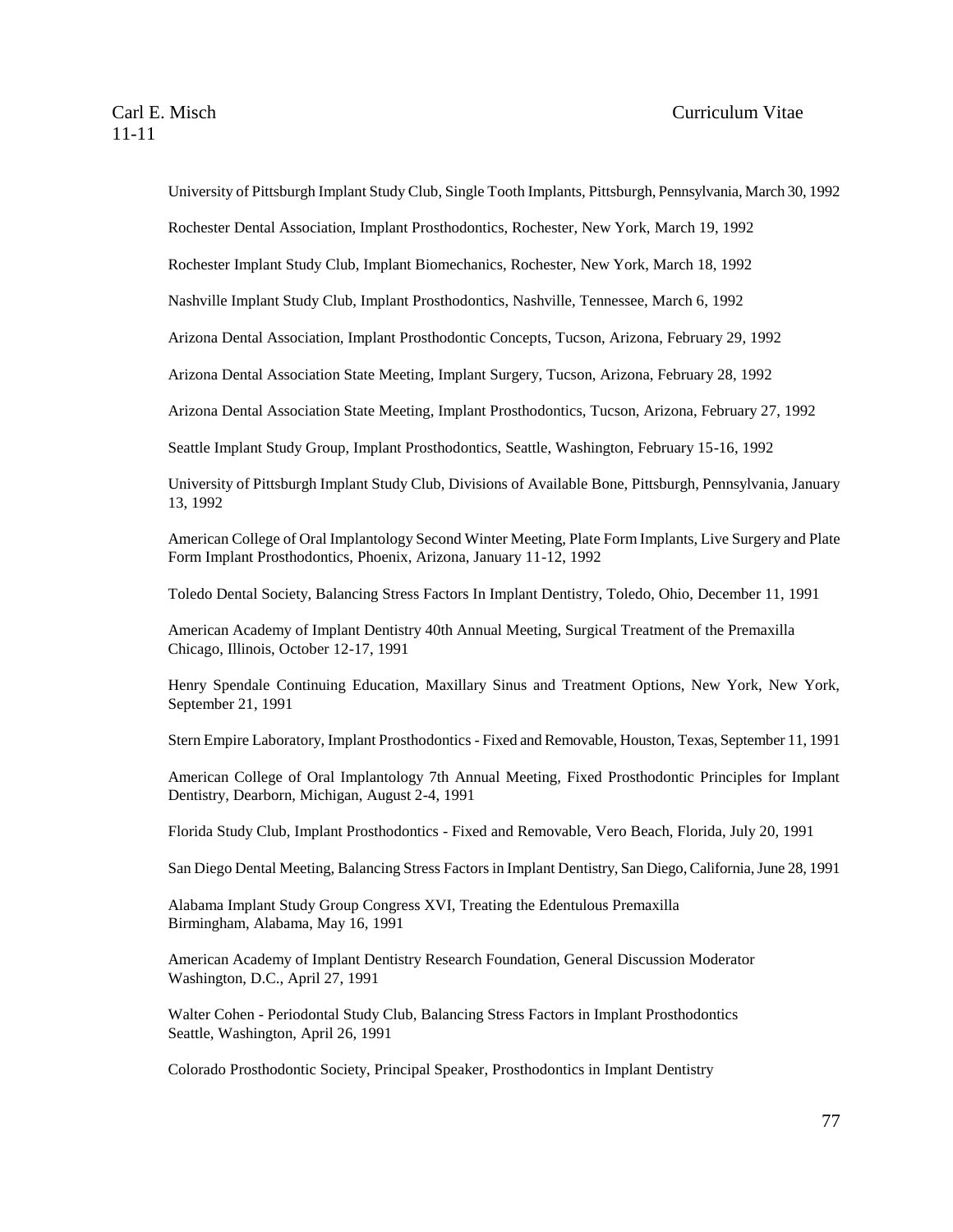Denver, Colorado, April 15, 1991

Central Indiana Dental Implant Society, Balancing Stress Factors in Implant Dentistry Indianapolis, Indiana, April 12, 1991

University of Pennsylvania, Prosthetic Restoration of Implants, Altoona, Pennsylvania, April 3, 1991

North Central Dental Society, Implant Prosthodontics, Fixed and Removable, South Bend, Indiana, March 13, 1991

Walter Chitwood Study Group, Advantages of Dental Implants, Murfreesboro, Tennessee, March 1, 1991

American Academy of Implant Dentistry, Central District Winter Meeting, Plate Form Implants Chicago, Illinois, February 16, 1991

American College of Oral Implantology Winter Meeting, Maxillary Subperiosteal Implants and Live 2nd Stage Surgery, West Palm Beach, Florida, January 19, 1991

Yankee Dental Congress, Featured Speaker, Challenges for the 90's, Boston, Massachusetts, January 18, 1991

Brookdale Hospital, Featured Speaker, Implant Diagnosis and Treatment Planning, Bone Density New York, New York, January 12, 1991

Greater New York Dental Congress, Limited Attendance Clinic, Implant Prosthodontic Concepts New York, New York, November 25, 1990 Tulsa County Dental Society, Featured Speaker, Contemporary Implant Dentistry Santa Rosa, California, November 2, 1990

Core Vent Symposium, Diagnosis and Treatment Planning, Toronto, Canada, October 19, 1990

American Academy of Implant Dentistry 39th Annual Meeting, Sinus Elevations and Subantral Augmentation, New Orleans, Louisiana, October 2, 1990

Miami Academy of General Dentistry, Mount Sinai Medical Center, Principal Speaker, Implant Prosthodontic Concepts, Miami, Florida, September 22, 1990

Osseointegrated Symposium, Diagnosis and Treatment Planning , Dallas, Texas, September 7, 1990

American College of Oral Implantology 6th Annual Symposium, Single Tooth Implants Chicago, Illinois, August 17, 1990

American Academy of Implant Dentistry Southern District, Diagnosis and Treatment Planning Memphis, Tennessee, July 27, 1990

American College of Oral Implantology, Consensus Program for Undergraduate Implant Training Implant Dentistry, Present Dilemma, Future Opportunity, Chicago, Illinois, July 1, 1990

Steri-Oss Implant Symposium, Implant Prosthodontics Steri-Oss, Maui, Hawaii, June 29, 1990

Scripps Implant Institute Reunion, Principal Speaker, Implant Prosthodontics, Newport Beach, California, June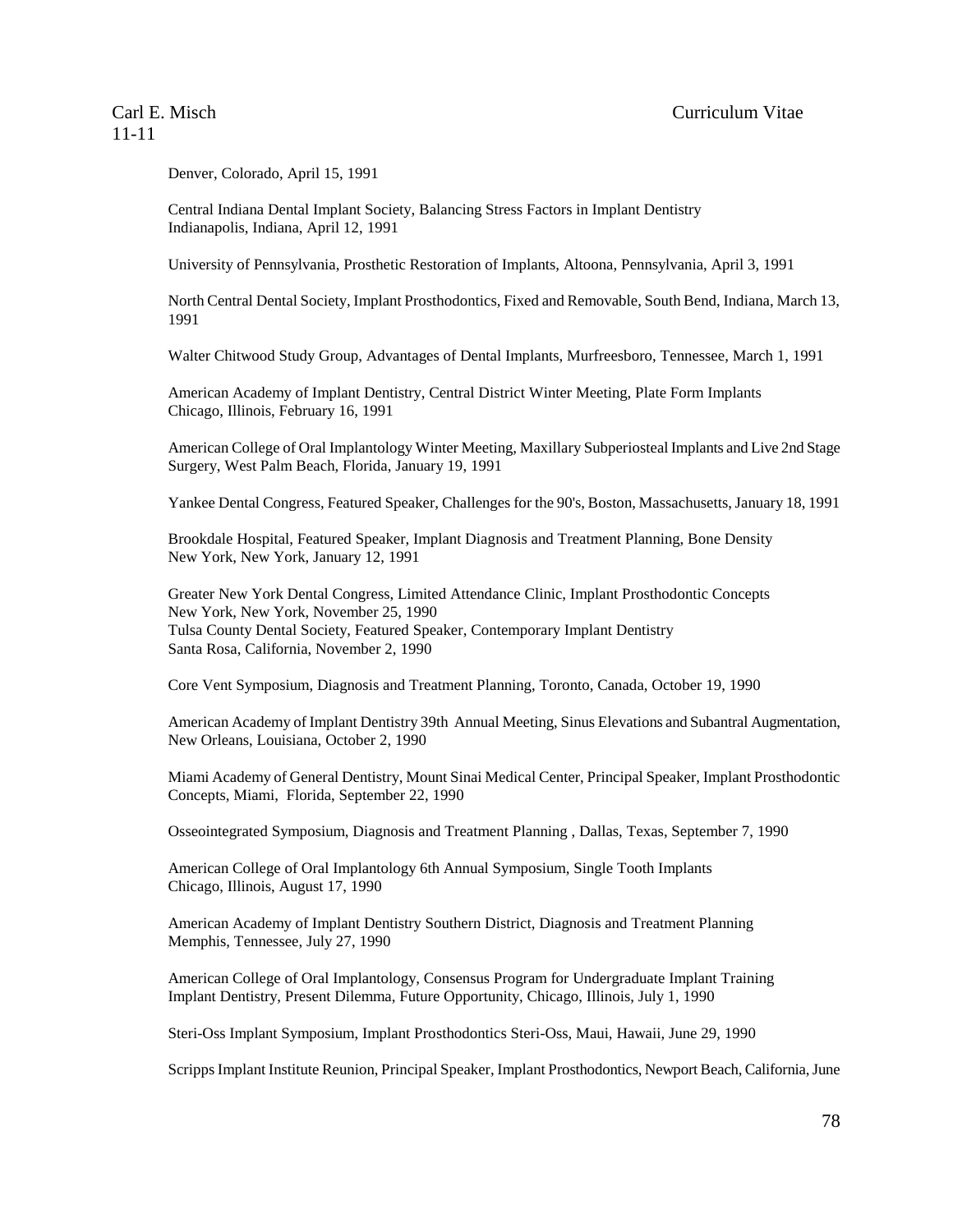9, 1990

Osseointegrated Symposium, Diagnosis and Treatment Planning, Chicago, Illinois, June 8, 1990

4th International Congress of Implantology and Biomaterials in Stomatology, Bone Density in Implant Dentistry, Charleston, South Carolina, May 24-25, 1990

Alabama Implant Study Group Congress XVI, Limited Attendance Clinic, Prosthodontics in Implant Dentistry, Birmingham, Alabama, May 11, 1990

Central Indiana Dental Implant Society, Principal Speaker, Implant Treatment Planning for Predictable Results, Indianapolis, Indiana, April 25, 1990

UCLA Symposium: Implants in the Partially Edentulous, Patient and Subantral Augmentation Palm Springs, California, April 19, 1990

Prosthodontic Society of Western Pennsylvania, A Day with Dr. Carl E. Misch on Implant Prosthodontics, Pittsburgh, Pennsylvania, April 3, 1990

Osseointegrated Implant Regional Symposium, Principal Speaker, Advanced Implant Diagnosis and Treatment Planning, Los Angeles, California, March 24, 1990

Allen Park Veterans Administration Medical Center, Continuing Education Series, Implant Prosthodontics, Allen Park, Michigan, March 21, 1990 Pittsburgh Veterans Administration Medical Center, Implant Prosthodontics Pittsburgh, Pennsylvania, March 14, 1990

American Association of Dental Research, 3-D Finite Stress Analysis of the Blade Implant Cincinnati, Ohio, March 8, 1990

Dallas Mid-Winter Meeting, Principal Speaker, Implant Prosthodontics, Dallas, Texas, January 27, 1990

Midwest Implant Institute Symposium, Diagnosis and Treatment Planning Dental Implants Columbus, Ohio, January 26, 1990

Alabama Implant Study Group Seminar, Subperiosteal Implants, Birmingham, Alabama, December 5, 1989

American Academy of Implant Dentistry - Maxi Course, Diagnosis and Treatment Planning, Overview of Root Form Implants, Augusta, Georgia, November 20, 1989

Loma Linda University, School of Dentistry, Advanced Subperiosteal Implant Program, Diagnosis and Treatment Planning for Subperiosteal Implants, Loma Linda, California, November 19, 1989

International Congress of Oral Implantologists, World Congress IX, Organized Approach to Sinus Elevations, New York, New York, October 27-29, 1989

American Academy of Implant Dentistry 38th Annual Meeting, Biomechanics and Implant Prosthodontic Complications, Scottsdale, Arizona, October 5, 1989

American College of Oral Implantology Fifth Annual Meeting, Principal Speaker, Implant Prosthodontics,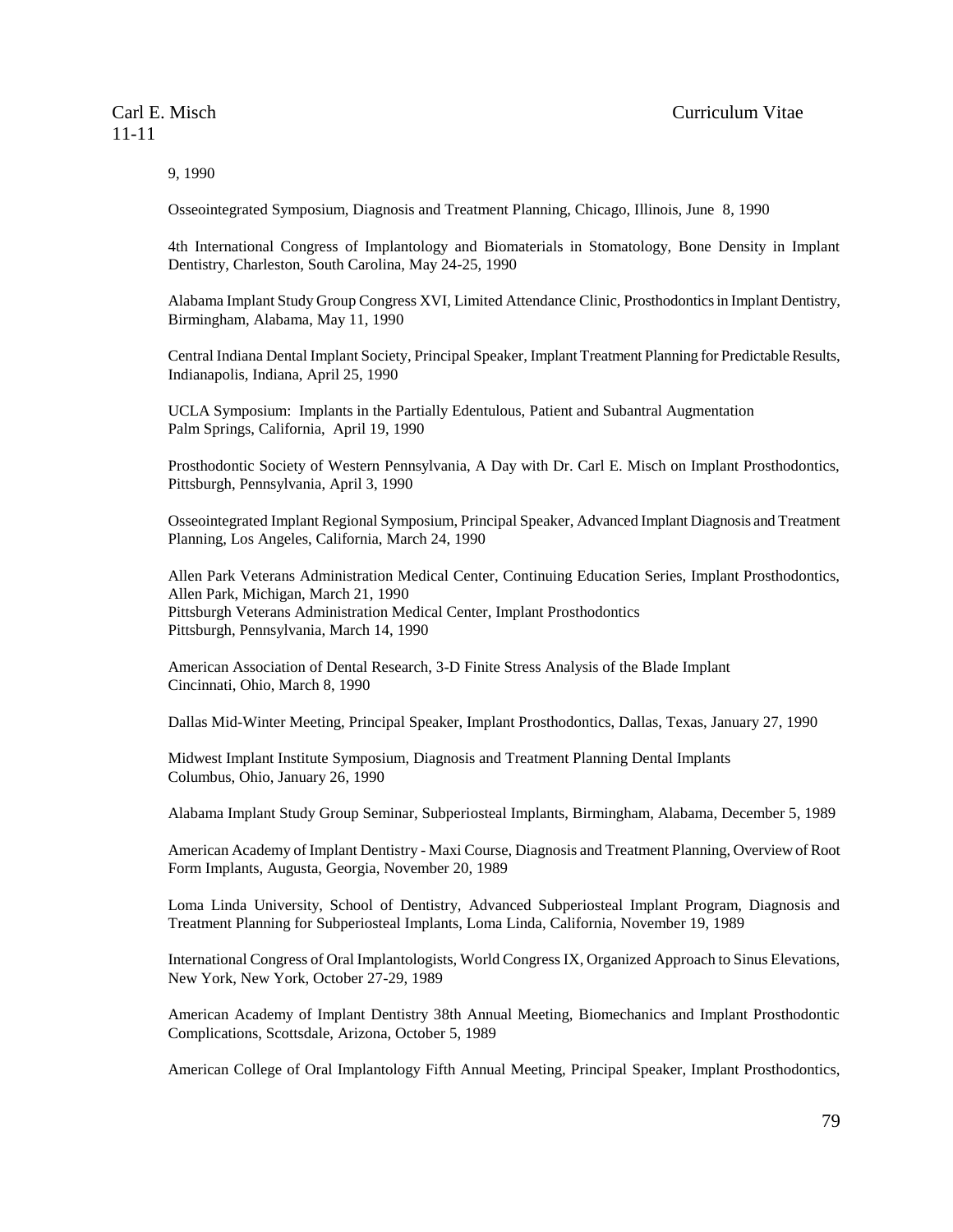Oakland, California, August 18, 1989

Hard Tissue Seminar, Clinical concepts of Bone and Dental Implants, Sun Valley, Idaho, August 8, 1989

Academy of General Dentistry National Meeting, Principal Speaker, Prosthodontic and Implant Diagnostic Principles, New York, New York, July 17, 1989

Allen Park Veterans Administration Medical Center, Continuing Education Series Contemporary Implant Dentistry, Diagnosis and Treatment, Allen Park, Michigan, July 11, 1989

Florida State Meeting , Principal Speaker, Diagnosis and Treatment Planning Orlando, Florida, June 30, 1989

19th Annual James A. English Symposium, Osseointegrated Dental Implants, Patient Selection for Implant Dentistry, Buffalo, New York, June 9, 1989

Core Vent Symposium, Keynote Speaker, Advanced Surgical Techniques, Washington, D.C., May 19, 1989

Alabama Implant Study Group Congress XV, Implant Prosthodontic Treatment Plan Birmingham, Alabama, May 6, 1989

Detroit District Clinic Club, Featured Speaker, Implant Prosthodontics and Overview Detroit, Michigan, March 30, 1989

University of Detroit, Guest Speaker, Diagnosis and Treatment Planning in Implant Dentistry Detroit, Michigan, March 28, 1989

Thomas Hinman Dental Society Meeting, Limited Attendance, Bone Quality and Quantity Atlanta, Georgia, March 20, 1989

Thomas Hinman Dental Society Meeting, Diagnosis and Treatment Planning Implants Atlanta, Georgia, March 18, 1989

38th Annual American Student Dental Association Day, Implant Reconstruction and the Completely Edentulous Patient, University of Pittsburgh, Pittsburgh, Pennsylvania, March 1, 1989

Chicago Mid-Winter Meeting, Limited Attendance Clinic, Fixed and Removable Implant Prosthetics Chicago, Illinois, February 19, 1989

Chicago Mid-Winter Meeting, Limited Attendance Clinic, Available Bone and Implant Dentistry Chicago, Illinois, February 18, 1989

American Academy of Implant Prosthodontics, Attachments in Implant Dentistry New Orleans, Louisiana, February 5, 1989

Alabama Implant Study Group Seminar, Principal Speaker, Subperiosteal Implants Birmingham, Alabama, December 2, 1988

Greater New York Dental Meeting, Principal Speaker, Implant Prosthodontics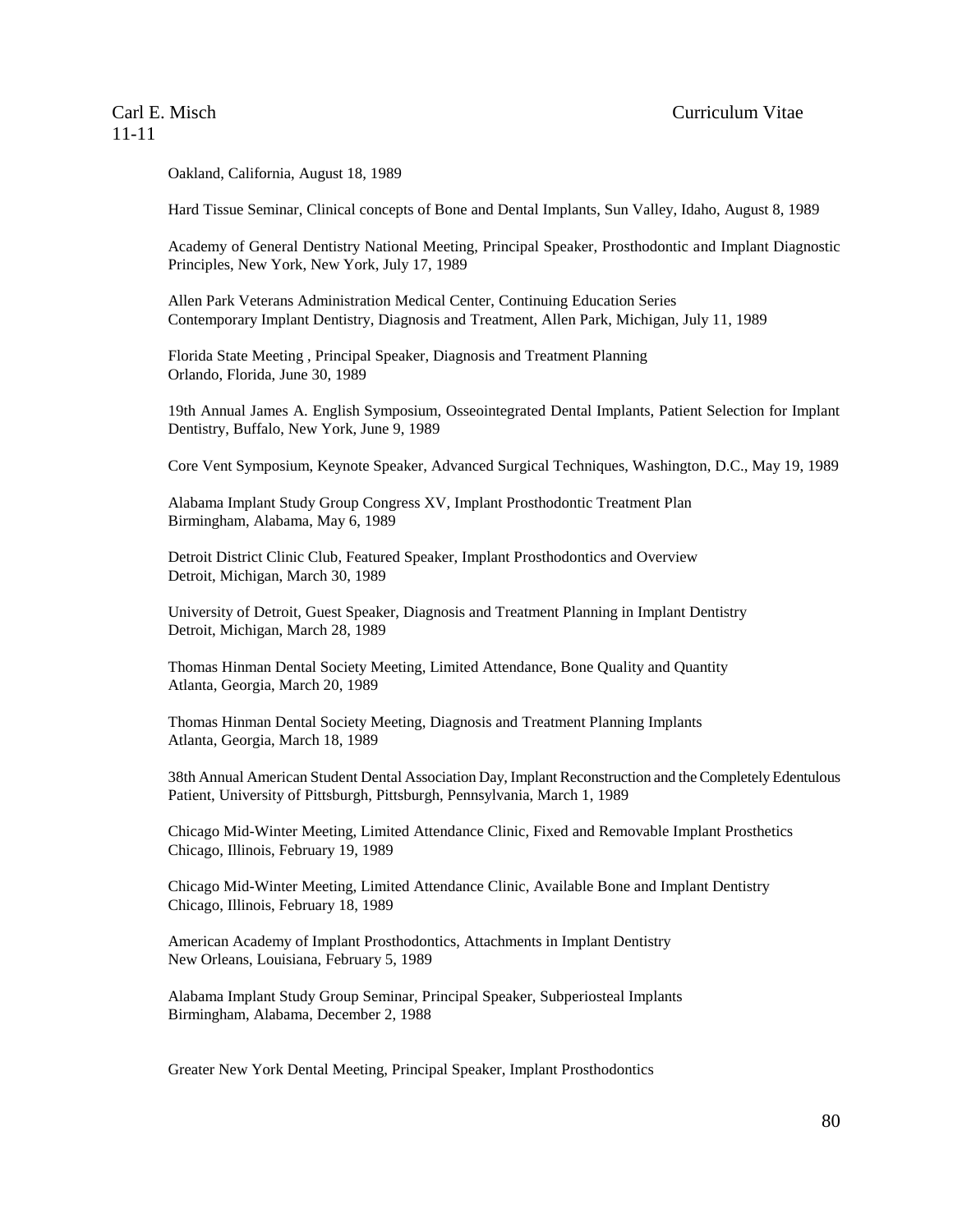New York, New York, November, 1988

American Academy of Periodontics Annual Meeting, Moderator, Evaluation of Different Implant Modalities, San Diego, California, October 27, 1988

American Academy of Implant Dentistry 37th Annual Meeting, Implant Prosthodontics, Fixed and Removable, Washington, D.C., October 13, 1988

American Academy of Implant Dentistry 37th Annual Meeting, Review of NIH Consensus Development Conference, Washington, D.C., October 13, 1988

American College of Oral Implantology Fourth Annual Meeting, Prosthodontic Principles of Implant Dentistry, Nashville, Tennessee, August 13, 1988

Veterans Administration, Steroids in Implant Dentistry, Allen Park, Michigan, July 13, 1988

Arkansas Academy of General Dentistry, Implant Prosthodontics for General Dentists Littlerock, Arkansas, June 4, 1988

Core Vent Symposium Annual Meeting, Principal Speaker, Advanced Implant Surgical Techniques Dallas, Texas, May 21, 1988

Alabama Implant Study Group Congress XIV, Classification of Edentulous Arches, Birmingham, Alabama, April 30, 1988

Alabama Implant Study Group Congress XIV, Core Vent and Branemark Systems, Birmingham, Alabama, April 28, 1988

Michigan Dental Association Annual Meeting, Implants Who Needs Them, Grand Rapids, Michigan, April 25, 1988

Houston Academy of General Dentistry, Overview of Implant Dentistry, Houston, Texas, March 25, 1988

Veterans Administration, Sinus Elevation, Allen Park, Michigan, March 10, 1988

Georgia Academy of General Dentistry, Overview of Implant Dentistry, Atlanta, Georgia, February 5, 1988

Framework Seminars, Introduction to Implant Dentistry, Detroit, Michigan, January 18, 1988

Veterans Administration, Introduction to Sinus Elevation, Allen Park, Michigan, January 14, 1988

Veterans Administration, Introduction to Dental Implants, Allen Park, Michigan, December 21, 1987

American Dental Association, Implant Overview, Chicago, Illinois, December 8-9, 1987

Goldleaf Seminars, Introduction to Dental Implants, Nashville, Tennessee, December 5, 1987

Alabama Implant Study Group Seminars, Design Considerations of Subperiosteal Implants Birmingham, Alabama, December 4, 1987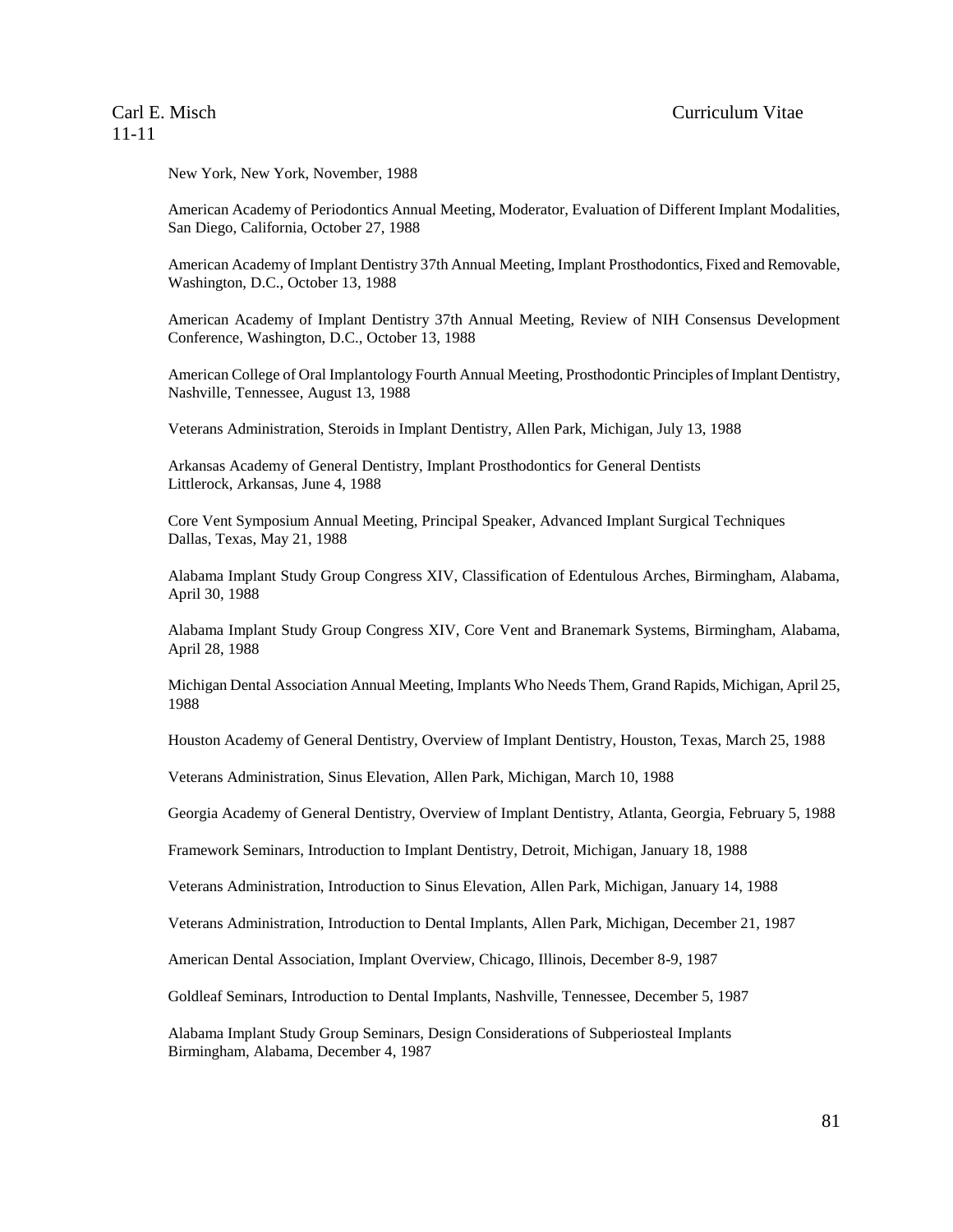Goldleaf Seminars, Featured Speaker, Introduction to Dental Implants, Birmingham, Alabama, December 4, 1987

Goldleaf Seminars, Featured Speaker, Introduction to Dental Implants, Dallas, Texas, November 7, 1987

University of Pittsburgh, Alumni Meeting, Principal Speaker, History and Design Considerations of Subperiosteal Implant, Pittsburgh, Pennsylvania, October 30, 1987

Nashville Dental Study Club, Principal Speaker, Overview of Implant Dentistry, Nashville, Tennessee, October 24, 1987

American Academy of Implant Dentistry Would Conference, Limited Attendance Clinic, Total Implant Patient Dynamics, Las Vegas, Nevada, October 8, 1987

American Academy of Implant Dentistry World Conference, Dental Medical Evaluation of Patients Las Vegas, Nevada, October 5, 1987

Medical College of Georgia and American Academy of Implant Dentistry Mini Series, Principal Speaker, Root Form Comparisons and Lab, Augusta, Georgia, September 21, 1987

Osseointegrated Seminars, Principal Speaker, Tarrytown, New York, June 20, 1987

Core Vent Symposium, Principal Speaker, Chicago, Illinois, June 5-7, 1987

Alabama Implant Study Group Congress XIII, Table Clinic, Removable Prosthetics, Birmingham, Alabama, May 2, 1987

Alabama Implant Study Group Congress XIII, What Man Sees, Man Knows, Birmingham, Alabama, May 2, 1987

Alabama Implant Study Group Congress XIII, The Core Vent Root Form System, Birmingham, Alabama, May 1, 1987

Goldleaf Seminars, Featured Speaker, Introduction to Implant Dentistry, Atlanta, Georgia, May 1, 1987

Alabama Implant Study Group Congress XIII, History and Overview of Implant Dentistry Birmingham, Alabama, May 1, 1987

Michigan Dental Assistant Association State Meeting, Dental Assistant's Role in Implants Detroit, Michigan, April 26, 1987

Interfaith Medical Center, Overview of Oral Implantology: Case Presentations, Brooklyn, New York, April 7, 1987

Osseointegrated Seminars, Principal Speaker, Surgical and Prosthodontic Options in Root Form Implants, Kansas City, Missouri, March 22, 1987

Osseointegrated Seminars, Principal Speaker, Surgical and Prosthodontic Options in Implant Dentistry, Cincinnati, Ohio, March 5, 1987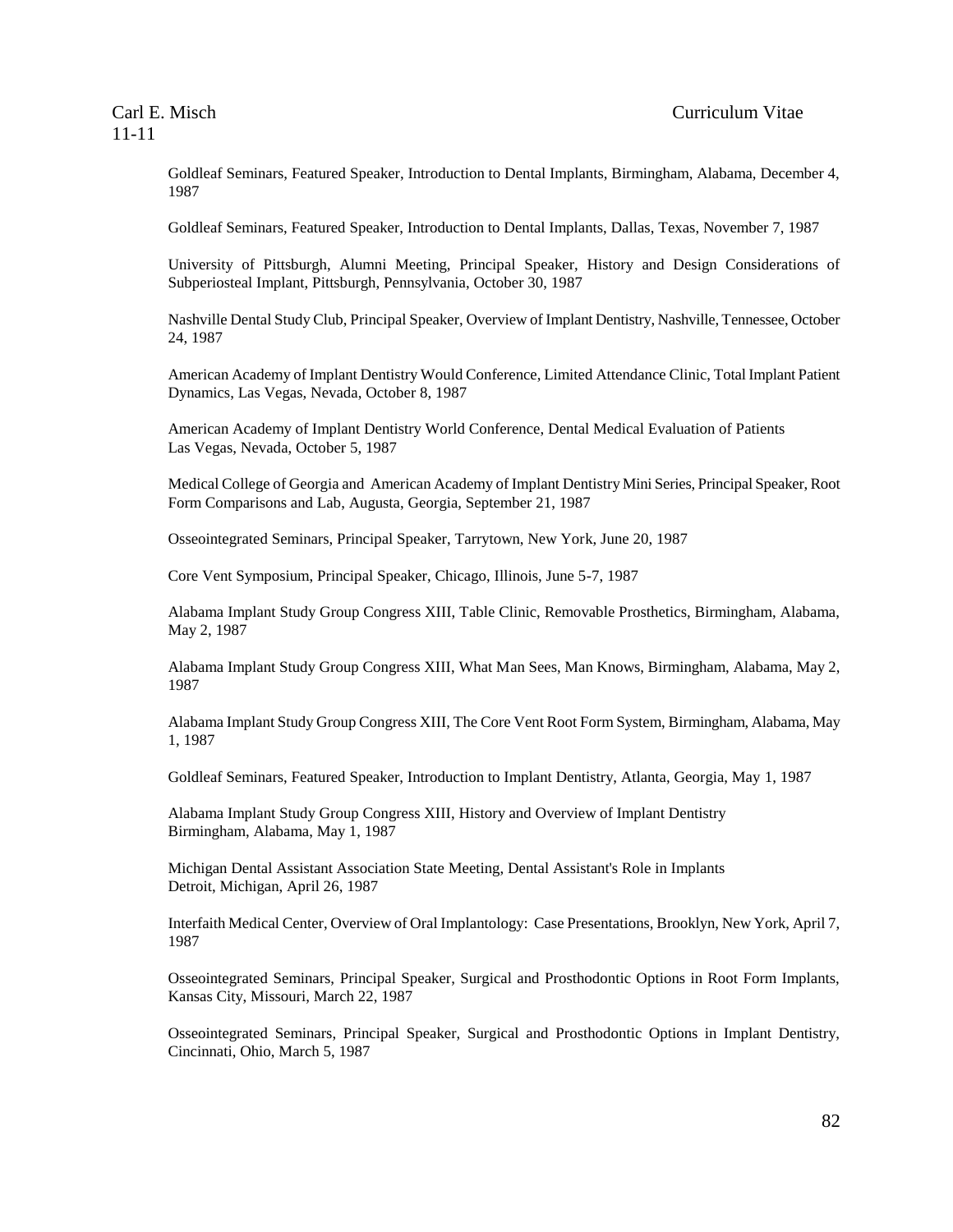Osseointegrated Seminars, Principal Speaker, Surgical and Prosthodontic Options in Implant Dentistry, Cleveland, Ohio, February 27, 1987

Osseointegrated Seminars, Principal Speaker, Surgical and Prosthodontic Options in Root Form Implants, Chicago, Illinois, February 13, 1987

Ohio State Univ. & Midwest Implant Inst., 2nd Annual Dental Implant Symposium, Available Bone and Implant Dentistry, Columbus, Ohio, January 15, 1987

American Academy of Implant Dentistry 35th Annual Meeting, Subperiosteal Implants, Miami, Florida, October 19, 1986

American Academy of Implant Dentistry 35th Annual Meeting, Implant Rationale for Design and Patient Evaluation, Miami, Florida, October 19, 1986

Quest Management Programs, Featured Speaker, Tomorrow's Dentistry Today, Dallas, Texas, October 10, 1986

Alabama Implant Study Group Seminar IV, Principal Speaker, Root Form Implants, Birmingham, Alabama, October 4, 1986

Francis P. Vedder Society of Crown and Bridge Prosthodontics, Principal Speaker, Update of Oral Implantology, Boyne, Michigan, September 26, 1986

Harlem Hospital, Principal Speaker, Subperiosteal Implants, Brooklyn, New York, September 12-14, 1986

International Congress of Oral Implantologists, Subperiosteal Symposium, Direct Bone Impression for the Subperiosteal Implant, Aspen, Colorado, August 20, 1986

Alfred A. Nelson Seminar, Overview of Oral Implantology, Troy, Michigan, June 7, 1986

Alabama Implant Study Group Congress XII, Maxillary Sinus and Implant Dentistry Birmingham, Alabama, May 3, 1986

Michigan Dental Association State Meeting, Table Clinic, Team Approach to Implant Dentistry Detroit, Michigan, April 13, 1986

Harvard Dental School, Harvard University, Endodontic Implants, Boston, Massachusetts, February 25, 1986

Quest Management Seminars, Featured Speaker, Tomorrow's Dentistry Today, Dallas, Texas, February, 1986

Ohio State University and Midwest Implant Institute, Implant Classifications and Treatment Planning Columbus, Ohio, January 5, 1986

Greater New York Dental Meeting, Treatment Options for the Posterior Maxilla, New York, New York, December 2, 1985

Quest Management Programs, Featured Speaker, Tomorrow's Dentistry Today, Dallas, Texas, November 8, 1985

RESPO Study club, Principal Speaker, Overview of Implant Dentistry, Greensboro, North Carolina, October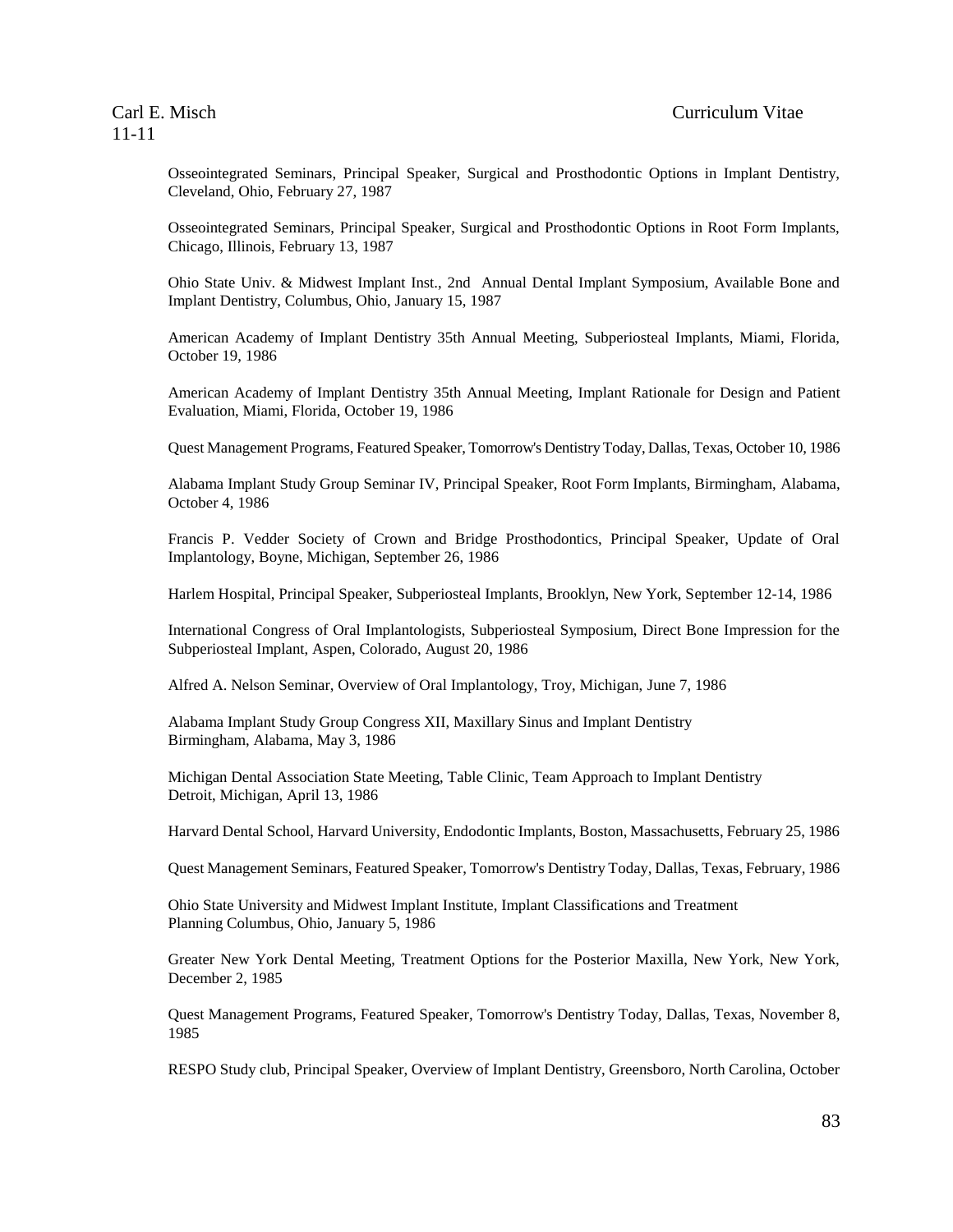25, 1985

American Academy of Implant Prosthodontics, Sinus Elevation, Chicago, Illinois, October 7-8, 1985

Academy of General Dentistry, National Meeting, Overview of Oral Implantology, Fort Walton Beach, Florida, September 5-6, 1985

Academy for Implants and Transplants, Annual Meeting, Factors for Long Term Success Kansas City, Missouri, June 5, 1985

Alabama Implant Study Group Congress XI, Available Bone Improved Surgical Concepts in Implant Dentistry, Birmingham, Alabama, May 2-5, 1985

Harvard Dental School, Harvard University, Endodontic Stabilizers, Boston, Massachusetts, April 16, 1985

Florida Dental Society Central District, Team Approach to Implant Dentistry, Orlando, Florida, March 1-3, 1985

American Academy of Implant Prosthodontics, Prosthodontic Concepts and Implantology Chicago, Illinois, November 8, 1984

American Academy of Implant Dentistry National Meeting, Medical Evaluation of the Implant Candidate, Las Vegas, Nevada, October 18-21, 1984

Quest Management Seminars, Featured Speaker, Tomorrow's Dentistry Today, Reno, Nevada, July 14, 1984

Alabama Implant Study Group Congress X, Treatment Options for the Posterior Maxilla Birmingham, Alabama, May 3-6, 1984

Osseointegrated Seminar, Principal Speaker, Surgical and Prosthodontic Options in Root Form Implants, Dearborn, Michigan, April 28-29, 1984

Quest Management Seminars, Featured Speaker, Tomorrow's Dentistry Today, Dallas, Texas, April 22, 1984

American Academy of Implant Dentistry Southern District, Featured Speaker, Root Form Implant Prosthodontic Options, Mobile, Alabama, March 3-4, 1984

Hilt Tatum Seminars, Medical Evaluation, Endodontic Implants, St. Petersburg, Florida, February 3-5, 1984

Quest Management Seminars, Featured Speaker, Tomorrow's Dentistry Today, Atlanta, Georgia, November 19, 1983

Alabama Implant Study Club Seminars, Tissue Support Mechanism of the Subperiosteal Implant Birmingham, Alabama, December 3-4, 1983

Detroit District Dental Society, The Subperiosteal Implant, Detroit, Michigan, December 10, 1983

Academy of Oral Medicine, Principal Speaker, Geriatrics in Implantology, Detroit, Michigan 1983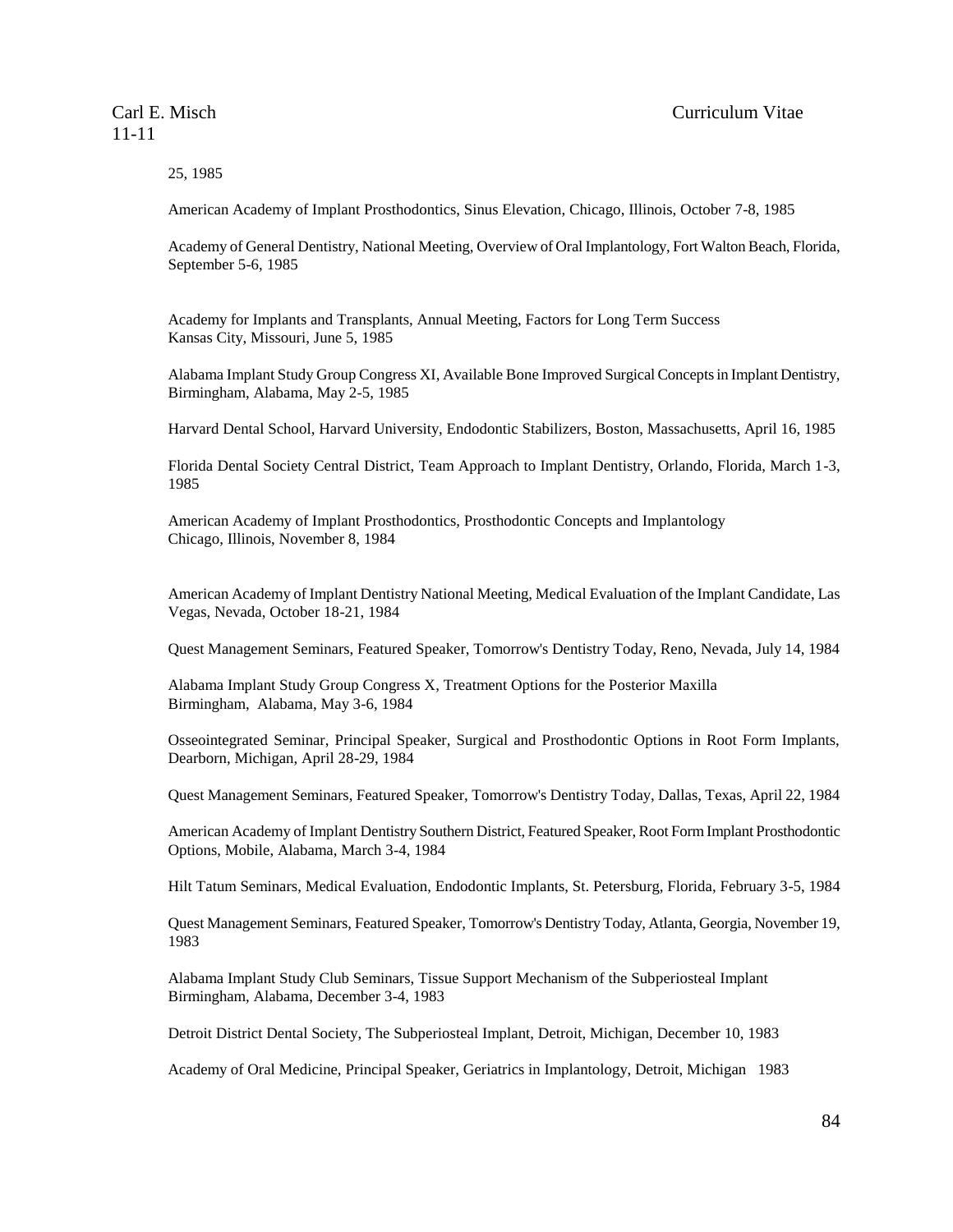American Academy of Implant Dentistry Education Program, Principal Speaker, Overview of Oral Implantology, New York, New York, January 29-30, 1983

Omni Implant Systems, Hilt Tatum Seminars, Medical Evaluation of Implant Candidates St. Petersburg, Florida, February 3-5, 1983

International Congress of Oral Implantologists, Overview of Implantology, Pontiac, Illinois, February 5-6, 1983

Academy for Implants and Transplants National Meeting, Subperiosteal Implants Dallas, Texas, February 12-13, 1983

American Academy for Implant Dentistry Course #1, Principal Speaker, Medical Evaluation and Subperiosteal, Implants in Oral Implantology, St. Louis, Missouri, February 26-27, 1983

International Congress of Oral Implantologists National Meeting , Blade Vent Implants and Surgical Advancement, Beverly Hills, California, March 11-13, 1983

Arkansas Implant Study Club, Principal Speaker, Subperiosteal Implants, Kansas City, Missouri, March 24, 1983

Michigan Dental Association State Meeting, Single Tooth Implants, Detroit, Michigan, March 25, 1983

Michigan Dental Association State Meeting, Limited Attendance, Fixed Removable Prostheses Detroit, Michigan, March 25, 1983

Brevard County Dental Society, Principal Speaker, Team Approach in Implant Dentistry Melbourne, Florida, May 7, 1983

Loma Linda Dental School and International Congress of Oral Implantologists, Subperiosteal Implant Symposium Impression Techniques for the Subperiosteal, San Diego, California, May 23-25, 1983

Loma Linda Dental School and International Congress of Oral Implantologists , Subperiosteal Implant Symposium Medical Evaluation for the subperiosteal Candidate, San Diego, California, May 23-25, 1983

Southern Academy of Implant Dentistry, Featured Speaker/Subperiosteal Implants and the Tissue Support Mechanism, Atlanta, Georgia, June 3-5, 1983

International Congress of Oral Implantologists, Surgical Demonstration Plate Form Implants Dearborn, Michigan, June 10-11, 1983

Maestri and Their Proteges, Principal Speaker, Blade-Vent and Subperiosteal Implants Brooklyn, New York, June 12, 1983

Hilt Tatum Seminars, Medical evaluation and Intramucosal Inserts, St. Petersburg, Florida, June 17-19, 1983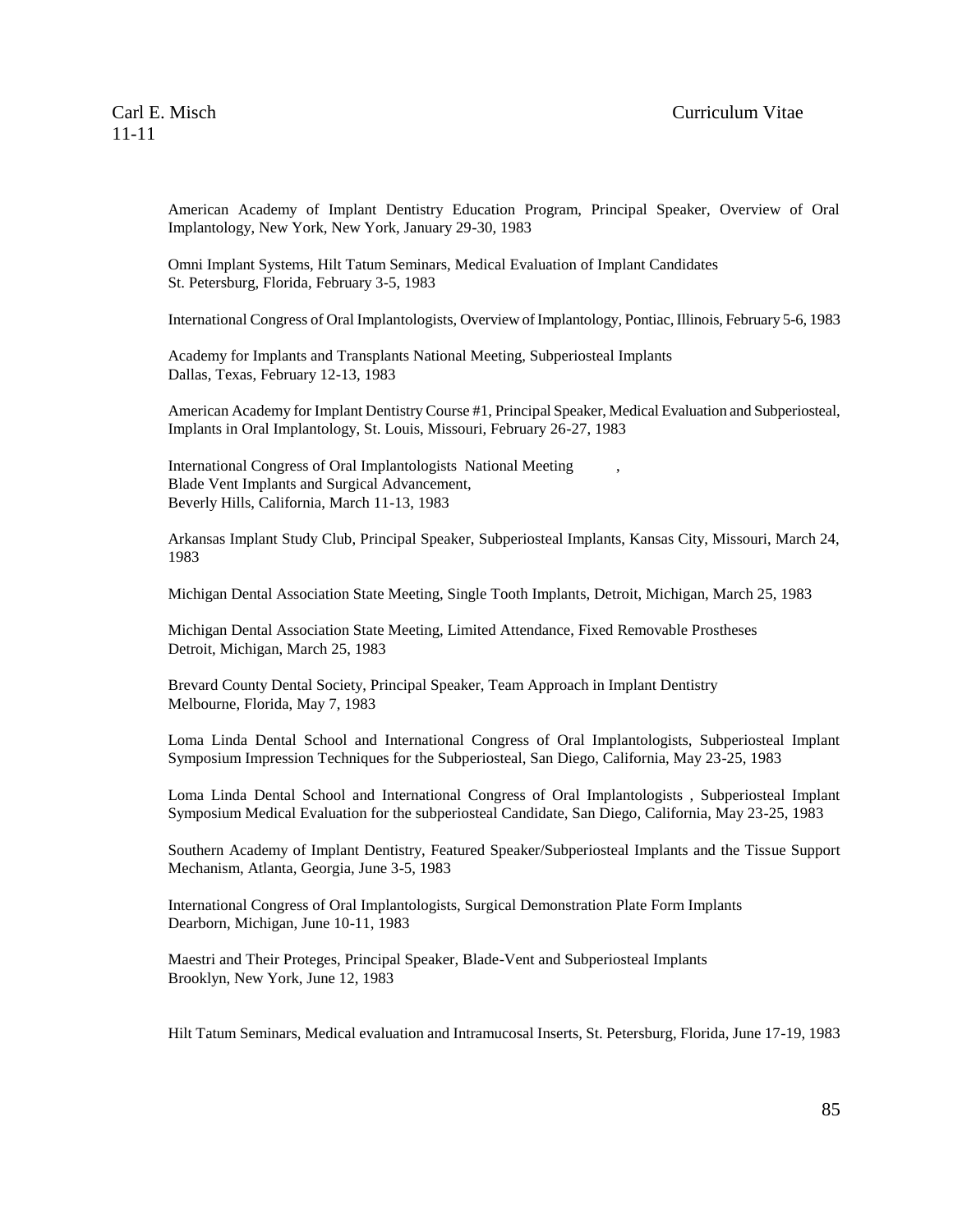Detroit District Clinic Club, Implant Section, Feature Speaker, Sinus Elevation Techniques in Implant Dentistry, Detroit, Michigan, June 25, 1983

American Academy of Implant Dentistry, Principal Speaker, Implant Prosthetics Kansas City, Missouri, June 26-27, 1983

Alabama Implant Study Club, Blade Vent Implant and Root Form Implants Mobile, Alabama, August 11-14, 1983

Hilt Tatum Seminars, Medical Evaluation and Intramucosal Inserts, St. Petersburg, Florida, August 19-21, 1983

American Academy of Implant Dentistry National Meeting, Treatment Alternatives for the Maxillary Posterior Arch, Washington D.C., September 19, 1983

American Academy of Implant Dentistry National Meeting, Table Clinic, Intramucosal Inserts Washington, D.C., September 23, 1983

International Congress of Oral Implantologists, Medical Evaluation and the Subperiosteal Implant Las Vegas, Nevada, September 29-30, 1983

Hilt Tatum Seminars, Subperiosteal Implants, Endodontic Stabilizers, St. Petersburg, Florida, October 7-9, 1983

Mount Carmel Mercy Hospital Dental Section, Core-Vent Implants in the Anterior Mandible Detroit, Michigan, October 19, 1983

American Academy of Implant Dentistry/University of Missouri Subperiosteal Program, Medical Evaluation, Tissue Supports and Direct Bone Impressions, Kansas City, Missouri, October 22-23, 1983

American Academy of Implant Dentistry, Think Tank of Oral Implantology, San Diego, California, January 16, 1982

Alabama Implant Study Group, Intramucosal Inserts - Endodontic Stabilizer, Birmingham, Alabama, January 29-30, 1982

American Academy of Implant Dentistry, Central District Meeting, Medical Evaluation of the Implant Candidate, Chicago, Illinois, February 20, 1982

Chicago Dental Society Mid-Winter Meeting, Table Clinic, Overview of Implant Technique Chicago, Illinois, February 23, 1982

International Congress of Oral Implantologists, Principal Speaker, Update of Advances in Oral Implantology, New York, New York, March 27-28, 1982

Michigan Dental Association State Meeting, Update of Advances in Oral Implantology Detroit, Michigan, April 25, 1982

Alabama Implant Study Group World Congress VIII, Treatment of the Edentulous Mandible Birmingham, Alabama, April 29-30, 1982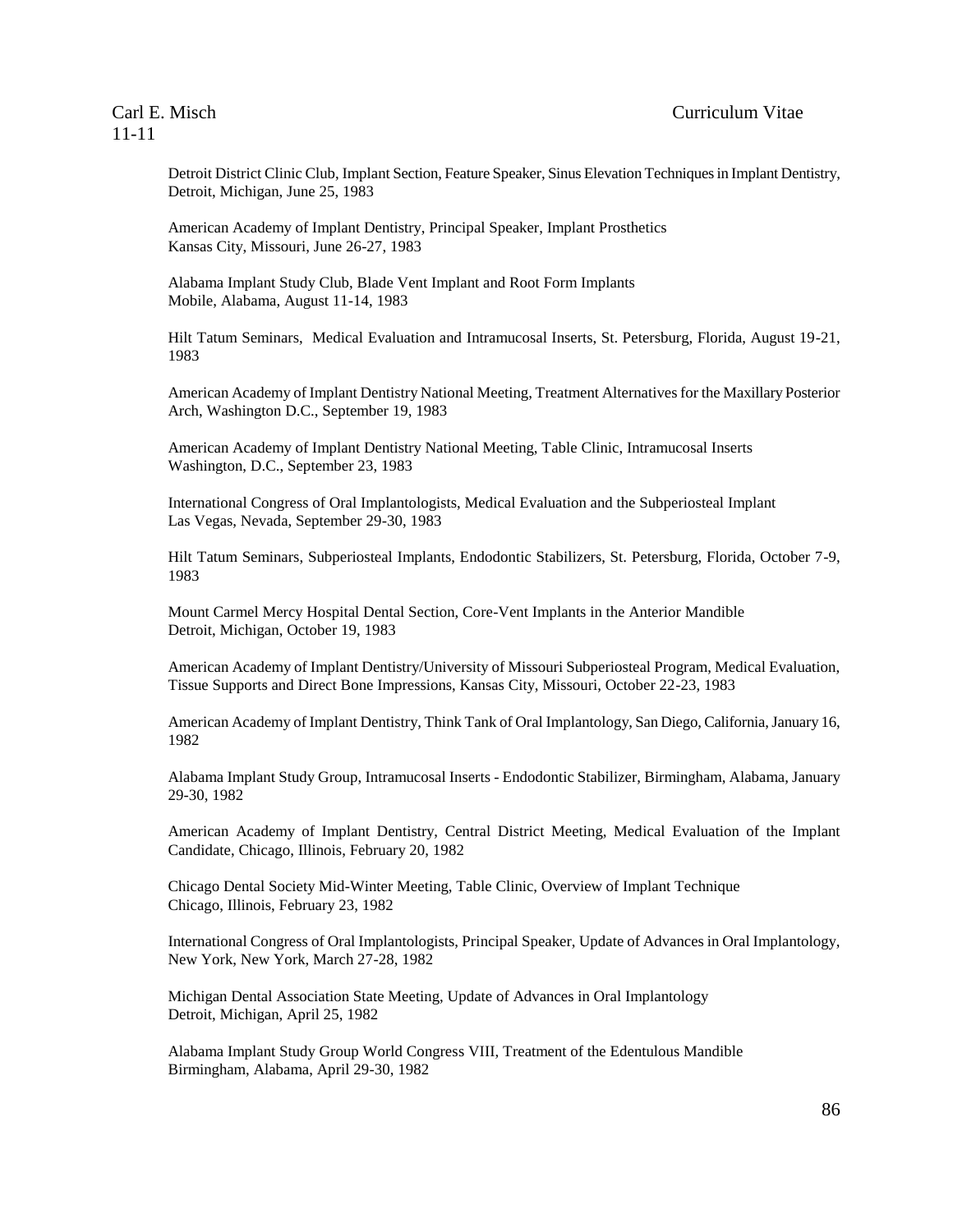International Congress of Oral Implantologists World Congress VI, Treatment Alternatives for the Edentulous Mandible, Maui, Hawaii, May 21-23, 1982

International Congress of Oral Implantologists, Principal Speaker, Overview of Oral Implantology Detroit, Michigan, June 26-27, 1982

International Congress of Oral Implantologists, Principal Speaker, Tricalcium Phosphate and Implant Dentistry, New York, New York, September 11-12, 1982

Academy for Implants and Transplants, The Mandibular Subperiosteal Implants Chicago, Illinois, October 2-3, 1982

American Academy of Implant Dentistry National Meeting, Medical Evaluation of the Implant Candidate, Las Vegas, Nevada, November 1-2, 1982

Alabama Implant Study Group Seminars, The Direct Bone Impression and Subperiosteal Implants New Orleans, Louisiana, December 3-5, 1982

International Congress of Oral Implantologists, Principal Speaker, Subperiosteal Implants New York, New York, 1981

International Congress of Oral Implantologists, Principal Speaker, Ceramic Implants New York, New York, March 14-15, 1981

Alabama Implant Study Group, Mini Clinic, Single Tooth Implants, Birmingham, Alabama, April, 1981

International Congress of Oral Implantologists, Medical Evaluation, Atlanta, Georgia, April, 1981

Intravenous Sedation and Oral Implants, Featured Speaker, Overview of Oral Implantology Dearborn, Michigan, June 10-12, 1981

International Congress of Oral Implantologists, Principal Speaker, Synthograft and Oral Implants Romulus, Michigan, December 12-13, 1981

International Congress of Oral Implantologists, Featured Speaker, Blade Vent Implants, New York, New York, 1980

International Congress of Oral Implantologists, Principal Speaker Prosthodontic Principles in Implant Dentistry, Las Vegas, Nevada, 1980

Michigan Dental Association, State Meeting, Mini Clinic, Overview of Implantology Detroit, Michigan, April, 1980

Southwestern District Dental Meeting, Table Clinic, Overview of Implantology Lincoln Park, Michigan, 1979

International Congress of Oral Implantologists, Endodontic Stabilizer, New York, New York, 1979

Southwestern District Dental Meeting, Table Clinic, Subperiosteal Implants, Lincoln Park, Michigan, 1979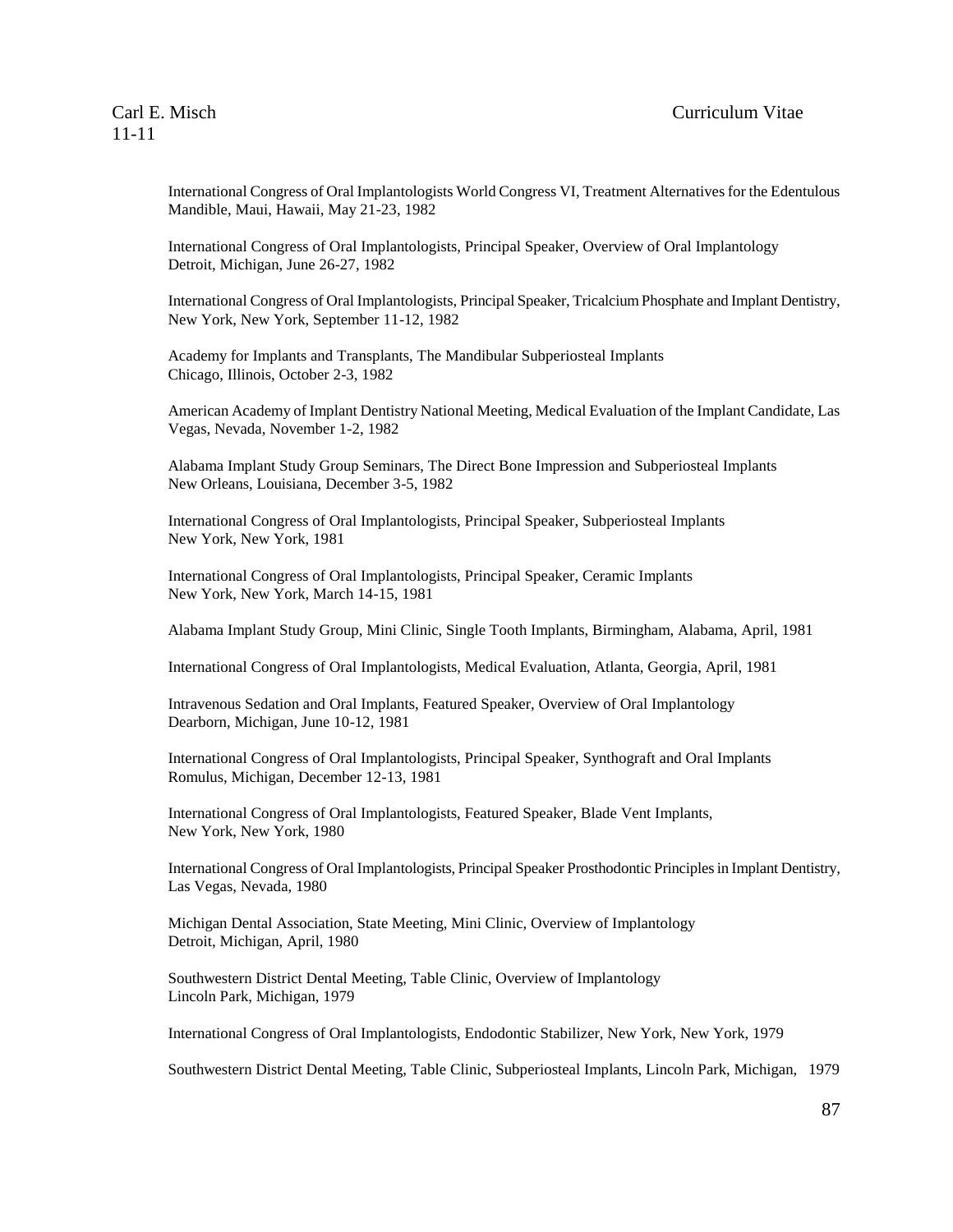International Congress of Oral Implantologists, Intramucosal Inserts, New York, New York, 1978

Michigan Dental Association, State Meeting, Intramucosal Inserts, Dearborn, Michigan, April, 1973

### MISCH IMPLANT INSTITUTE - Surgical Programs (Orlando)

Misch Implant Institute Group XLI Session 1 - Diagnosis and Treatment, February 4-6, 2011 Session 2 Surgery: Root Form Implants-Division A Bone-Bone Density-Surgical Protocol, March 4-7, 2011 Session 3 - Surgery: Small Dimension Implants-Division B Bone-Bone Spreading May 20-22, 2011 Session 4 - Surgery: Division C and D Bone Mandible, July 29-31, 2011 Session 5 - Surgery: Sinus Graft-Division C and D Maxilla, September 30 – October 2, 2011 Session 6 – Bone Grafting, November 18-20, 2011

Misch Implant Institute Group (9 Day Surgical in California)

Session 1 - Diagnosis and Treatment, August 26-28, 2011

Session 2 Surgery: Root Form Implants-Division A Bone-Bone Density-Surgical Protocol, October 14-16, 2011

Session 3 - Surgery: Small Dimension Implants-Division B Bone-Bone Spreading January 21-23, 2011 and December 2-4, 2011 Session 4 - Surgery: Division C and D Bone Mandible, March 11-13, 2011

### MISCH IMPLANT INSTITUTE - Surgical Programs (Orlando)

Misch Implant Institute Group XL Session 1 - Diagnosis and Treatment, February 5-7, 2010 Session 2 Surgery: Root Form Implants-Division A Bone-Bone Density-Surgical Protocol, March 5-7, 2010 Session 3 - Surgery: Small Dimension Implants-Division B Bone-Bone Spreading May 21-23, 2010 Session 4 - Surgery: Division C and D Bone Mandible, July 23-25, 2010 Session 5 - Surgery: Sinus Graft-Division C and D Maxilla, October 29-31, 2010

Misch Implant Institute Group (9 Day Surgical in California)

Session 1 - Diagnosis and Treatment, October 23-25, 2009

Session 2 Surgery: Root Form Implants-Division A Bone-Bone Density-Surgical Protocol, December 22-13, 2009

Session 3 - Surgery: Small Dimension Implants-Division B Bone-Bone Spreading January 15-17, 2010

Session 4 - Surgery: Division C and D Bone Mandible, March 12-14, 2010

MISCH IMPLANT INSTITUTE - Surgical Programs (United States)

Misch Implant Institute Group XXXIV

Session 1 - Diagnosis and Treatment, February 6-8, 2009

Session 2 Surgery: Root Form Implants-Division A Bone-Bone Density-Surgical Protocol, March 6-8, 2009

Session 3 - Surgery: Small Dimension Implants-Division B Bone-Bone Spreading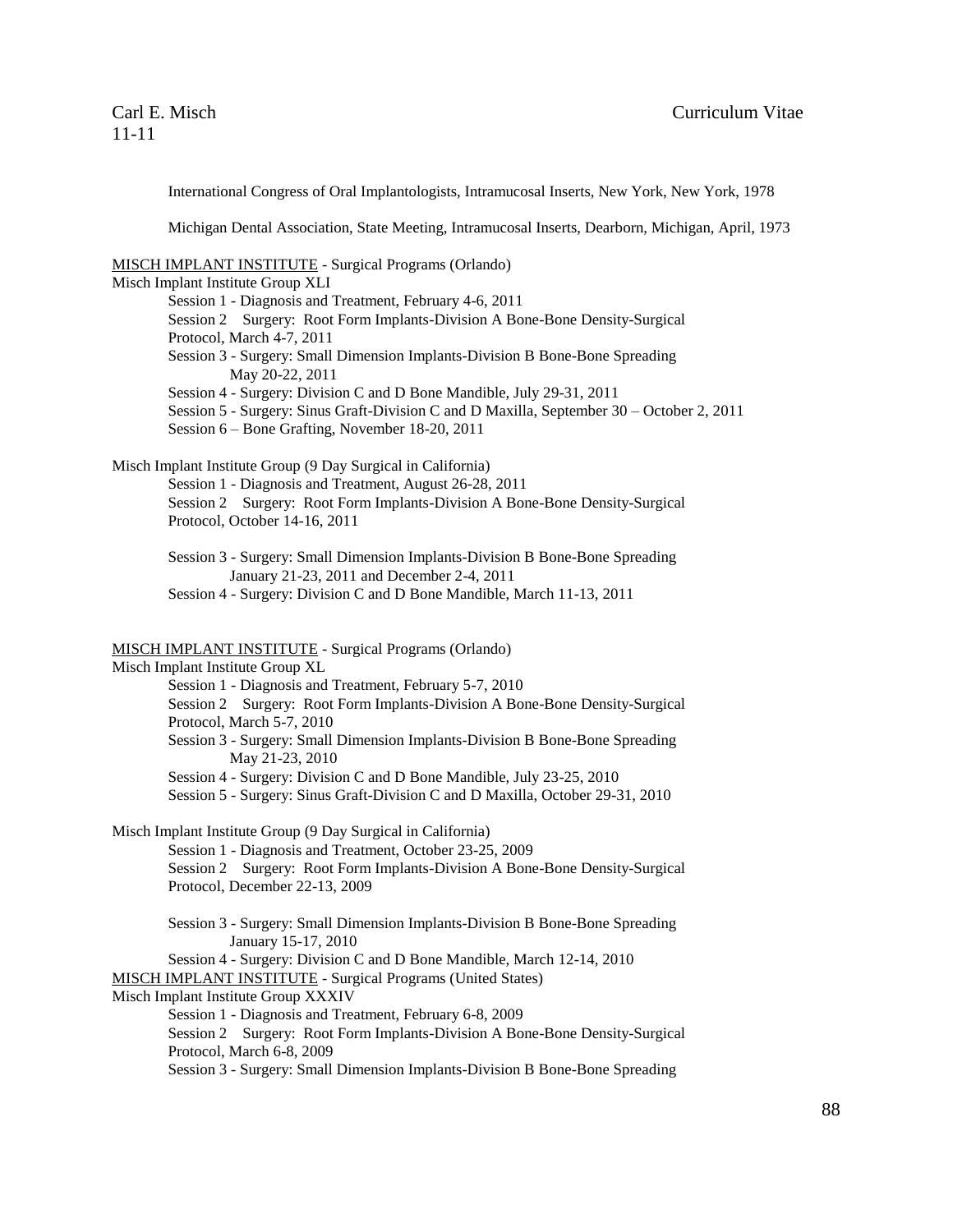May 29-31, 2009 Session 4 - Surgery: Division C and D Bone Mandible, July 31-Aug 2, 2009 Detroit, MI Session 5 - Surgery: Sinus Graft-Division C and D Maxilla, October 16-18, 2009 Misch Implant Institute Group XXXVIII Session 1 - Diagnosis and Treatment, February 15-17, 2008 Session 2 Surgery: Root Form Implants-Division A Bone-Bone Density-Surgical Protocol, March 14-16, 2008 Session 3 - Surgery: Small Dimension Implants-Division B Bone-Bone Spreading May 30- June 1, 2008 Session 4 - Surgery: Division C and D Bone Mandible, July 25-27, 2008 Session 5 - Surgery: Sinus Graft-Division C and D Maxilla, September 19-21, 2008 Misch Implant Institute Group (9 Day Surgical in California) Session 1 - Diagnosis and Treatment, October 3-5, 2008 Session 3 - Surgery: Small Dimension Implants-Division B Bone-Bone Spreading December 5-7, 2008 Session 4 - Surgery: Division C and D Bone Mandible, January 23-25, 2009 Misch Implant Institute Group XXXVII Session 1 - Diagnosis and Treatment, February 2-4, 2007 Session 2 Surgery: Root Form Implants-Division A Bone-Bone Density-Surgical Protocol, March 23-25, 2007 Session 3 - Surgery: Small Dimension Implants-Division B Bone-Bone Spreading May 18-20, 2007 Session 4 - Surgery: Division C and D Bone Mandible, July 27-29, 2007 Session 5 - Surgery: Sinus Graft-Division C and D Maxilla, October 12-14, 2007 MISCH IMPLANT INSTITUTE - Surgical Programs (United States) Misch Implant Institute Group XXXVI Session 1 - Diagnosis and Treatment, January 20-22, 2006 Session 2 Surgery: Root Form Implants-Division A Bone-Bone Density-Surgical Protocol, March 24-26, 2006 Session 3 - Surgery: Small Dimension Implants-Division B Bone-Bone Spreading May 19-21, 2006 Session 4 - Surgery: Division C and D Bone Mandible, July 28-30, 2006 Session 5 - Surgery: Sinus Graft-Division C and D Maxilla, September 29, Oct. 1, 2006 MISCH IMPLANT INSTITUTE - Surgical Programs (United States) Misch Implant Institute Group XXXV Session 1 - Diagnosis and Treatment, February 4-6.2005 Session 2 Surgery: Root Form Implants-Division A Bone-Bone Density-Surgical Protocol, April 8-10, 2005 Session 3 - Surgery: Small Dimension Implants-Division B Bone-Bone Spreading May 20-22, 2005 Session 4 - Surgery: Division C and D Bone Mandible, July 22-24, 2005 Session 5 - Surgery: Sinus Graft-Division C and D Maxilla, September 30, Oct. 1-2, 2005

Misch Implant Institute Group XXXIV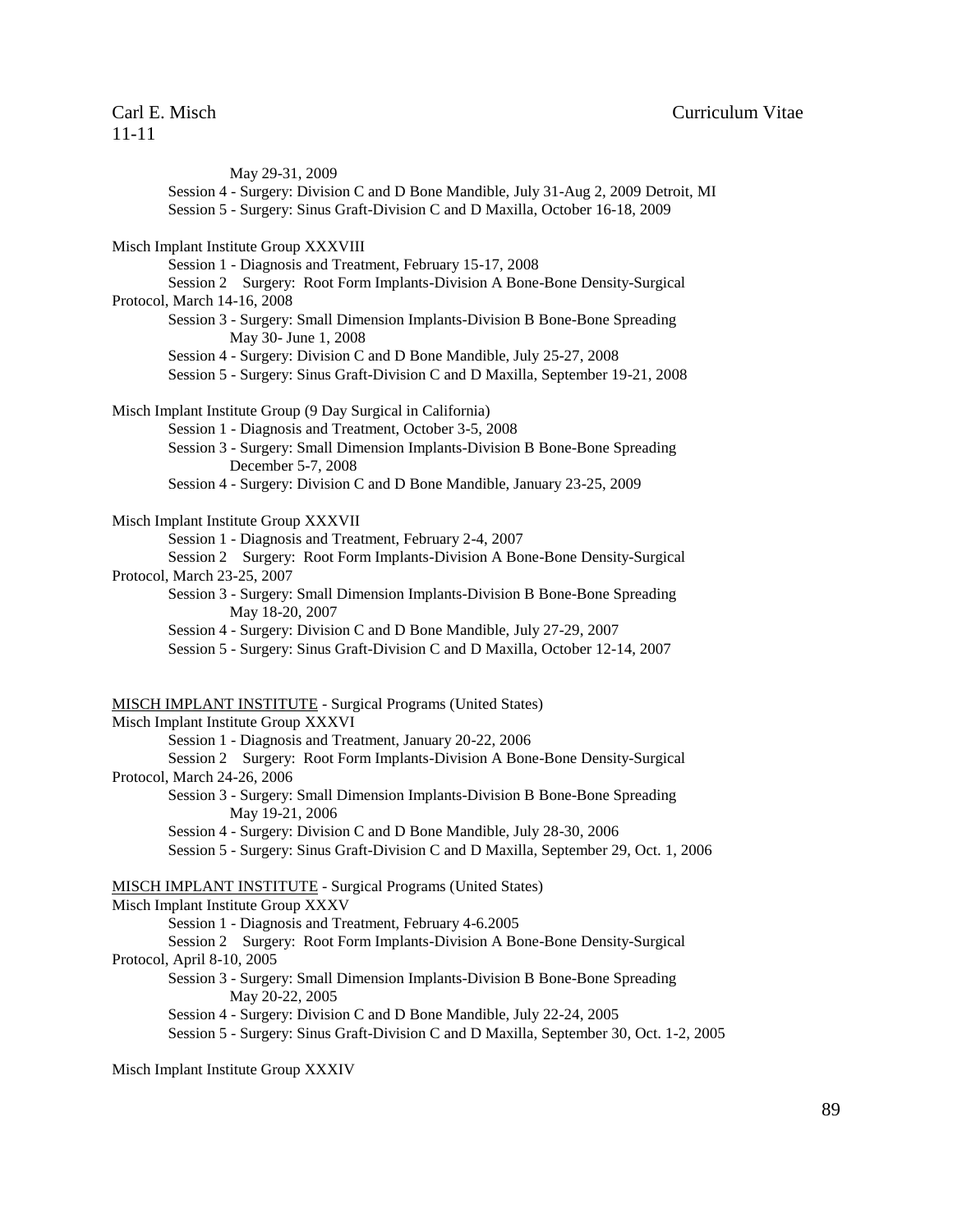Session 1 - Diagnosis and Treatment, January 30-February 1, 2004 Session 2 Surgery: Root Form Implants-Division A Bone-Bone Density-Surgical Protocol, March 12-14,2004 Session 3 - Surgery: Small Dimension Implants-Division B Bone-Bone Spreading May 21-23,2004 Session 4 - Surgery: Division C and D Bone Mandible, August 6-8,2004 Session 5 - Surgery: Sinus Graft-Division C and D Maxilla, October 22-23,2004 Misch Implant Institute Group XXXIII Session 1 - Diagnosis and Treatment, January 24-26, 2003 Session 2 Surgery: Root Form Implants-Division A Bone-Bone Density-Surgical Protocol, March 14-26, 2003 Session 3 - Surgery: Small Dimension Implants-Division B Bone-Bone Spreading June 6-8, 2003 Session 4 - Surgery: Division C and D Bone Mandible, August 1-3, 2003 Session 5 - Surgery: Sinus Graft-Division C and D Maxilla, October 10-12,2003 Misch Implant Institute Group XXXII Session 1 - Diagnosis and Treatment, February 2-4, 2002 Session 2 Surgery: Root Form Implants-Division A Bone-Bone Density-Surgical Protocol, March 8-10, 2002 Session 3 - Surgery: Small Dimension Implants-Division B Bone-Bone Spreading May 31-June 1-2, 2002 Session 4 - Surgery: Division C and D Bone Mandible, August 2-4, 2002 Session 5 - Surgery: Sinus Graft-Division C and D Maxilla, October 25-27 Misch Implant Institute Group XXXI Session 1 - Diagnosis and Treatment January, 20-22, 2001 Session 2 Surgery: Root Form Implants-Division A Bone-Bone Density-Surgical Protocol, March 17-19, 2001 Session 3 - Surgery: Small Dimension Implants-Division B Bone-Bone Spreading June 9-11, 2001 Session 4- Surgery: Division C and D Bone Mandible, August 11-13, 2001 Session 5 - Surgery: Sinus Graft-Division C and D Maxilla, October 20-22, 2001 Michigan Implant Institute - Group XXX Session 1 - Diagnosis and Treatment, July, 28-30, 2000 Session 2 Surgery: Root Form Implants-Division A Bone-Bone Density-Surgical Protocol, September 16-18, 2000 Session 3 - Surgery: Small Dimension Implants-Division B Bone-Bone Spreading December 9-11, 2000 Session 4- Surgery: Division C and D Bone Mandible, January 13-15, 2001 Session 5 - Surgery: Sinus Graft -Division C and D Maxilla, March 10-12, 2001 Misch Implant Institute Group XXIX

Session 1 - Diagnosis and Treatment Planning- Synthetic Bone Grafting, February 5 - 7, 2000 Session 2 - Surgery: Root Form Implants-Division A Bone-Bone Density-Surgical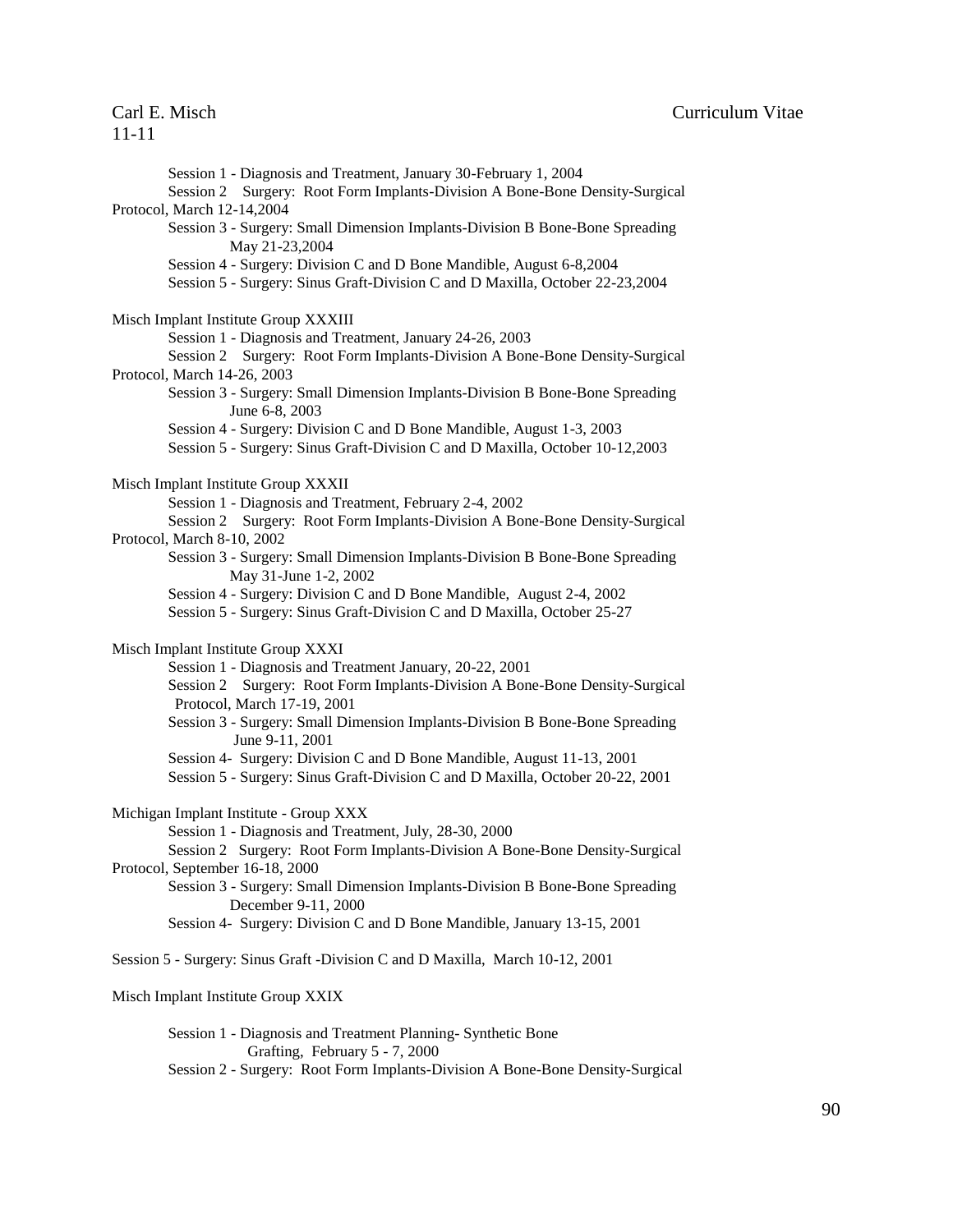| Protocol, April 15 - 17, 2000<br>Session 3 - Surgery: Small Dimension Implants-Division B Bone-Bone Spreading<br>June 3-5, 2000<br>Session 4 - Surgery: Subperiosteal Implants-Division C and D Bone Mandible<br>August 5 - 7, 2000<br>Session 5 - Surgery: Sinus Graft -Division C and D Maxilla,<br>September 23-25, 2000 |                  |
|-----------------------------------------------------------------------------------------------------------------------------------------------------------------------------------------------------------------------------------------------------------------------------------------------------------------------------|------------------|
| Misch Implant Institute Group XXVIII                                                                                                                                                                                                                                                                                        |                  |
| Session 1 - Diagnosis and Treatment Planning -Synthetic Bone Grafting<br>January 23 - 25, 1999                                                                                                                                                                                                                              |                  |
| $2 - 1$<br>Surgery:<br>Session<br>Root Form Implants-Division<br>Bone-Bone<br>A<br>Protocol Prosthetics: Screw-Retained Overdentures, Single Tooth<br>Implants, March 27 - 29, 1999                                                                                                                                         | Density-Surgical |
| Session 3 - Surgery: Small Dimension Implants-Division B Bone-Bone Spreading<br>Prosthetics: Progressive Bone Loading, Biomechanics-Occlusion (Part 1),<br>May 22 - 24, 1999                                                                                                                                                |                  |
| Session 4 - Surgery: Subperiosteal Implants-Division C and D Bone Mandible<br>Prosthetics: Removable Prosthetics -Occlusion (Part 2),<br>August 7 - 9, 1999                                                                                                                                                                 |                  |
| Session 5 - Surgery: Subantral Augmentation-Division C and D Maxilla<br>Prosthetics: Cemented and Advanced Prosthetics- Occlusion (Part 3)<br>October 16 - 18, 1999                                                                                                                                                         |                  |
| Misch Implant Institute Group XXVII                                                                                                                                                                                                                                                                                         |                  |
| Session 1 - Diagnosis and Treatment Planning-Synthetic Bone Grafting,<br>January 31 - February 2, 1998                                                                                                                                                                                                                      |                  |
| Session 2 - Surgery: Root Form Implants-Division A Bone-Bone Density-Surgical<br>Protocol Prosthetics: Screw-Retained Overdentures, Single Tooth Implants,<br>March 21 - 23, 1998                                                                                                                                           |                  |
| Session 3 - Surgery: Small Dimension Implants-Division B Bone-Bone Spreading<br>Prosthetics: Progressive Bone Loading, Biomechanics-Occlusion (Part 1),<br>June 13 - 15, 1998                                                                                                                                               |                  |
| Session 4 - Surgery: Subperiosteal Implants-Division C and D Bone Mandible<br>Prosthetics: Removable Prosthetics -Occlusion (Part 2),<br>August 8-10, 1998                                                                                                                                                                  |                  |
| Session 5 - Surgery: Subantral Augmentation-Division C and D Maxilla<br>Prosthetics: Cemented and Advanced Prosthetics- Occlusion (Part 3)<br>October 3-5, 1998                                                                                                                                                             |                  |
| Misch Implant Institute Group XXVI                                                                                                                                                                                                                                                                                          |                  |
| Session1 - Diagnosis and Treatment Planning-Synthetic Bone Grafting,<br>February 1 - 3, 1997                                                                                                                                                                                                                                |                  |
| Session 2 - Surgery: Root Form Implants-Division A Bone-Bone Density-Surgical<br>Protocol Prosthetics: Screw-Retained Overdentures, Single Tooth<br>Implants, March 22 - 24, 1997                                                                                                                                           |                  |
| Session 3 - Surgery: Small Dimension Implants-Division B Bone-Bone Spreading<br>Prosthetics: Progressive Bone Loading, Biomechanics-Occlusion (Part 1),<br>June 21 - 23, 1997                                                                                                                                               |                  |
| Session 4 - Surgery: Subperiosteal Implants-Division C and D Bone Mandible                                                                                                                                                                                                                                                  |                  |
|                                                                                                                                                                                                                                                                                                                             |                  |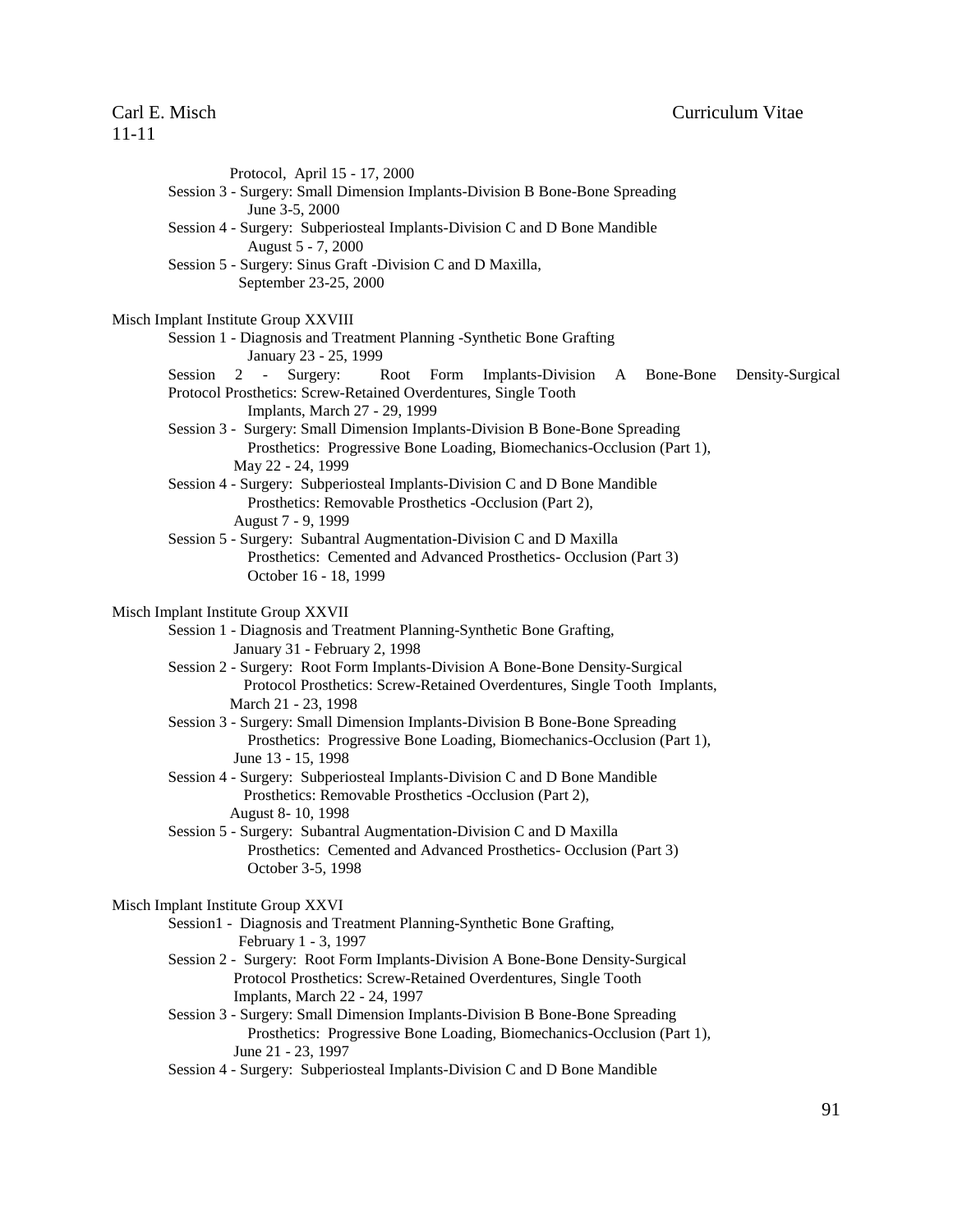| Prosthetics: Removable Prosthetics -Occlusion (Part 2),<br>August 9 - 11, 1997                                                                                                  |
|---------------------------------------------------------------------------------------------------------------------------------------------------------------------------------|
| Session 5 - Surgery: Subantral Augmentation-Division C and D Maxilla                                                                                                            |
| Prosthetics: Cemented and Advanced Prosthetics- Occlusion (Part 3)                                                                                                              |
| October 4 - 6, 1997                                                                                                                                                             |
| Misch Implant Institute Group XXV                                                                                                                                               |
| Session1 - Diagnosis and Treatment Planning-Synthetic Bone Grafting,<br>Jan. 13-14, 1996                                                                                        |
| Session 2 -Surgery: Root Form Implants-Division A Bone-Bone Density-Surgical<br>Protocol Prosthetics: Screw-Retained Overdentures, Single Tooth Implants,<br>Mar. 9-11, 1996    |
| Session 3 -Surgery: Small Dimension Implants-Division B Bone-Bone Spreading<br>Prosthetics: Progressive Bone Loading, Biomechanics-Occlusion (Part 1),<br>May 11-13, 1996       |
| Session 4 -Surgery: Subperiosteal Implants-Division C and D Bone Mandible<br>Prosthetics: Removable Prosthetics -Occlusion (Part 2),<br>July 20-22, 1996                        |
| Session 5 -Surgery: Subantral Augmentation-Division C and D Maxilla<br>Prosthetics: Cemented and Advanced Prosthetics- Occlusion (Part 3)<br>Sept. 7-9, 1996                    |
| Misch Implant Institute Group XXIV                                                                                                                                              |
| Session1 -Diagnosis and Treatment Planning -Synthetic Bone<br>Grafting, Jan. 13-15, 1995                                                                                        |
| Session 2 -Surgery: Root Form Implants-Division A Bone-Bone Density-Surgical<br>Protocol, Prosthetics: Screw-Retained Overdentures, Single Tooth Implants,<br>March 11-13. 1995 |
| Session 3 -Surgery: Small Dimension Implants-Division B Bone- Bone Spreading<br>Prosthetics: Progressive Bone Loading, Biomechanics- Occlusion (Part1)<br>May 12-14, 1995       |
| Session 4 - Surgery: Subperiosteal Implants-Division C and D Bone Mandible<br>Prosthetics: Removable prosthetics-Occlusion (Part 2)<br>August 4-6, 1995                         |
| Session 5 - Surgery: Subantral Augmentation-Division C and D Maxilla<br>Prosthetics: Cemented and Advanced Prosthetics-Occlusion (Part3)<br>October 20-22, 1995                 |
| Misch Implant Institute Group XXIII                                                                                                                                             |
| Session 1 - Introduction and Overview, December 3-5, 1993                                                                                                                       |
| Session 2 - Root Form Implant Surgery, January 13-15, 1994                                                                                                                      |

- Session 3 Plate Form Implants Surgery, Mar 10-12, 1994
- Session 4 Subperiosteal Surgery/Fixed Prosthetic Program, July 8-10, 1994
- Session 5 Sinus Elevation, September 8-10, 1994

## Misch Implant Institute Group XXII

- Session 1 Introduction and Overview, December 4-6, 1992
- Session 2 Root Form Implant Surgery, March 5-7, 1992
- Session 3 Plate Form Implants Surgery, April 2-4, 1993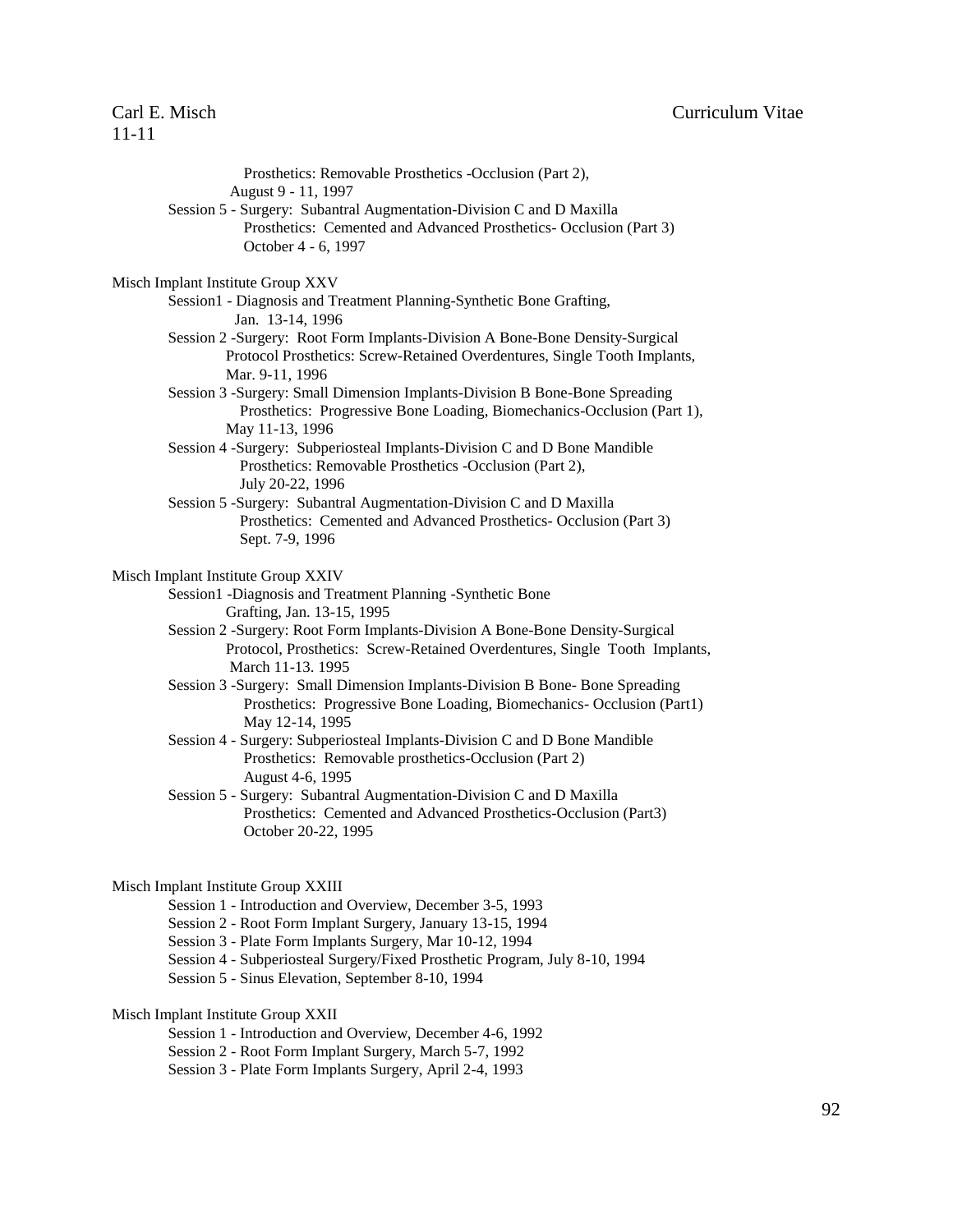| Session 4 - Subperiosteal Surgery/Fixed Prosthetic Program, July 23-25, 1993<br>Session 5 - Sinus Elevation, September 7 - 9, 1993                                                                                                                                                                                                            |
|-----------------------------------------------------------------------------------------------------------------------------------------------------------------------------------------------------------------------------------------------------------------------------------------------------------------------------------------------|
| Misch Implant Institute Group XXI<br>Session 1 - Introduction and Overview, December 6-8, 1991<br>Session 2 - Root Form Implants, April 24-26, 1992<br>Session 3 - Plate Form Implants, July 10-12, 1992<br>Session 4 - Subperiosteal Surgery/Fixed Prosthetic Program, November 6-8, 1992<br>Session 5 - Sinus Elevation, February 5-7, 1993 |
| Misch Implant Institute Group XX<br>Session 1 - Introduction and Overview, December 6-8, 1991<br>Session 2 - Root Form Implants, April 24-26, 1992<br>Session 3 - Plate Form Implants, July 10-12, 1992<br>Session 4 - Subperiosteal Surgery/Fixed Prosthetic Program, November 6-8, 1992<br>Session 5 - Sinus Elevation, February 5-7, 1993  |
| Misch Implant Institute Group XIX<br>Session 1 - Introduction and Overview, December 6-8, 1991<br>Session 2 - Root Form Implants, April 24-26, 1992<br>Session 3 - Plate Form Implants, July 10-12, 1992<br>Session 4 - Subperiosteal Surgery/Fixed Prosthetic Program, November 6-8, 1992<br>Session 5 - Sinus Elevation, February 5-7, 1992 |
| Misch Implant Institute Group XVIII<br>Session 1 - Introduction and Overview, December 8-10, 1989<br>Session 2 - Root Form Implants, March 31, April 1-2, 1990<br>Session 3 - Plate Form Implants, August 10-12, 1990<br>Session 4 - Subperiosteal Implants, November 16-18, 1990<br>Session 5 - Subantral Augmentation, March 11-13, 1991    |
| Misch Implant Institute Group XVII<br>Session 1 - Introduction and Overview, December 8-10, 1989<br>Session 2 - Root Form Implants, March 23-25, 1990<br>Session 3 - Plate Form Implants, August 10-12, 1990<br>Session 4 - Subperiosteal Implants, November 16-18, 1990<br>Session 5 - Subantral Augmentation, February 8-10, 1991           |
| Misch Implant Institute Group XVI<br>Session 1 - Introduction and Overview, May 11-13, 1989<br>Session 2 - Root Form Implants, October 20-22, 1989<br>Session 3 - Plate Form Implants, February 9-11, 1990<br>Session 4 - Subperiosteal Implants, June 1-3, 1990<br>Session 5 - Subantral Augmentation, October 12-14, 1990                   |
| Misch Implant Institute Group XV<br>Session 1 - Introduction and Overview, December 9-11, 1988<br>Session 2 - Root Form Implants, April 5-7, 1989<br>Session 3 - Plate Form Implants, August 4-6, 1989<br>Session 4 - Subperiosteal Implants, January 5-7, 1990                                                                               |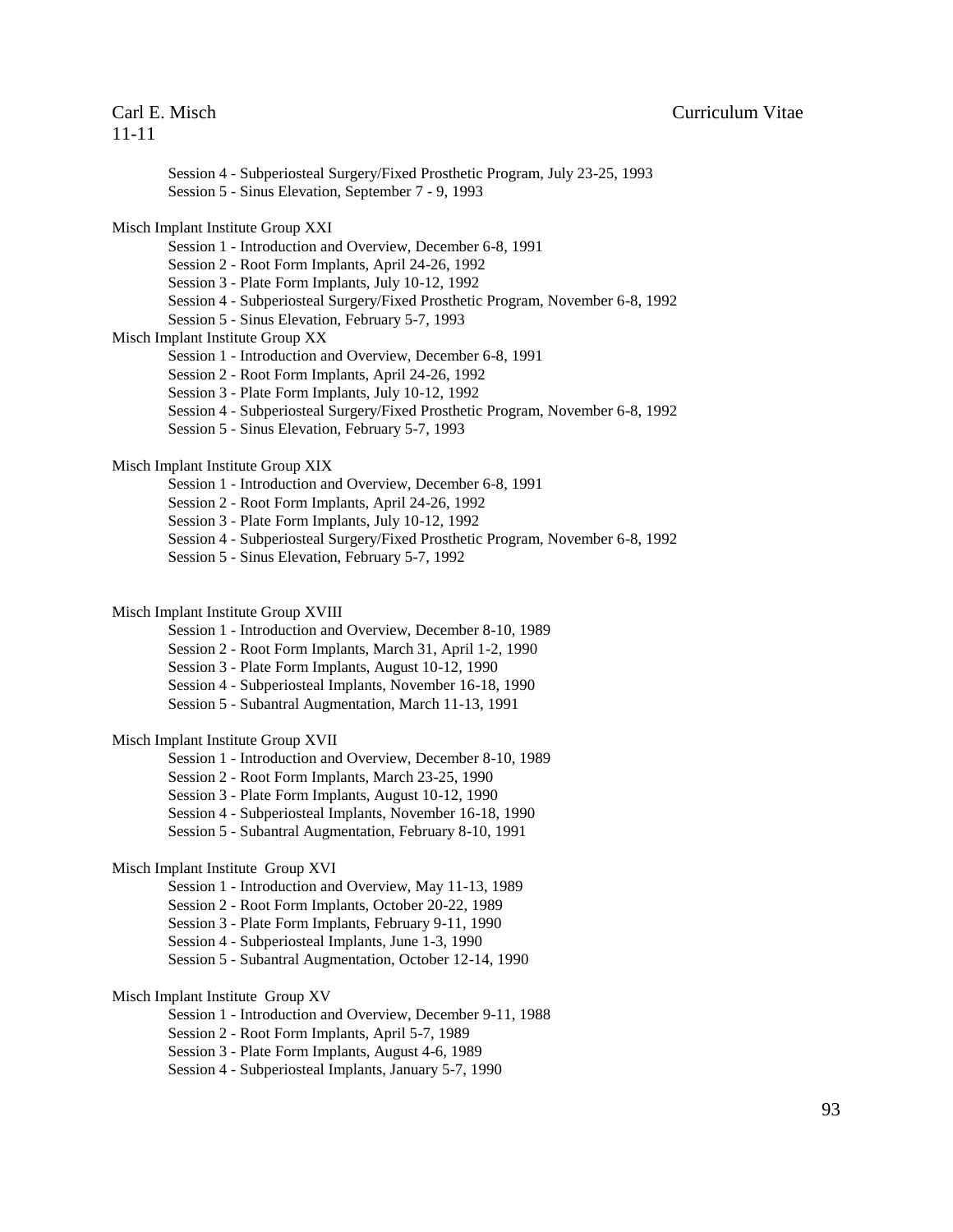Session 5 - Subantral Augmentation, April 20-22, 1990 Misch Implant Institute Group XIV Session 1 - Introduction and Overview, December 9-11, 1988 Session 2 - Root Form Implants, March 31, April 1-2, 1989 Session 3 - Plate Form Implants, August 4-6, 1989 Session 4 - Subperiosteal Implants, January 5-7, 1990 Session 5 - Subantral Augmentation, April 20-22, 1990 Misch Implant Institute Group XIII Session 1 - Introduction and Overview, December 9-11, 1988 Session 2 - Root From Implants, March 3-5, 1989 Session 3 - Plate Form Implants, June 2-4, 1989 Session 4 - Subperiosteal Implants, September 15-17, 1989 Session 5 - Subantral Augmentation, January 19-21, 1990 Misch Implant Institute Group XII Session 1 - Introduction and Overview, December 11-13, 1987 Session 2 - Root Form Implants, May 3-5, 1988 Session 3 - Plate Form Implants, July 22-24, 1988 Session 4 - Subperiosteal Implants, November 11-13, 1988 Session 5 - Subantral Augmentation, February 24-27, 1989 Misch Implant Institute Group XI Session 1 - Introduction and Overview, December 11-13, 1987 Session 2 - Root Form Implants, May 3-5, 1988 Session 3 - Plate Form Implants, July 22-24, 1988 Session 4 - Subperiosteal Implants, November 11-13, 1988 Session 5 - Subantral Augmentation, February 24-27, 1989 Misch Implant Institute Group X Session 1 - Introduction and Overview, June 12-14, 1987 Session 2 - Root Form Implants, October 16-18, 1987 Session 3 - Plate Form Implants, February 3-5, 1988 Session 4 - Subperiosteal Implants, June 9-11, 1988 Session 5 - Subantral Augmentation, September 30 - October 2, 1988 Misch Implant Institute Group IX Session 1 - Introduction and Overview, December 12-14, 1986 Session 2 - Root Form Implants, March 6-8, 1987 Session 3 - Plate Form Implants, September 18-20, 1987 Session 4 - Subperiosteal Implants, January 8-10, 1987 Session 5 - Subantral Augmentation, April 13-15, 1988 Misch Implant Institute Group VIII Session 1 - Introduction and Overview, December 12-14, 1986 Session 2 - Root Form Implants, March 6-8, 1987 Session 3 - Plate Form Implants, September 18-20, 1987 Session 4 - Subperiosteal Implants, January 8-10, 1987 Session 5 - Subantral Augmentation, April 13-15, 1988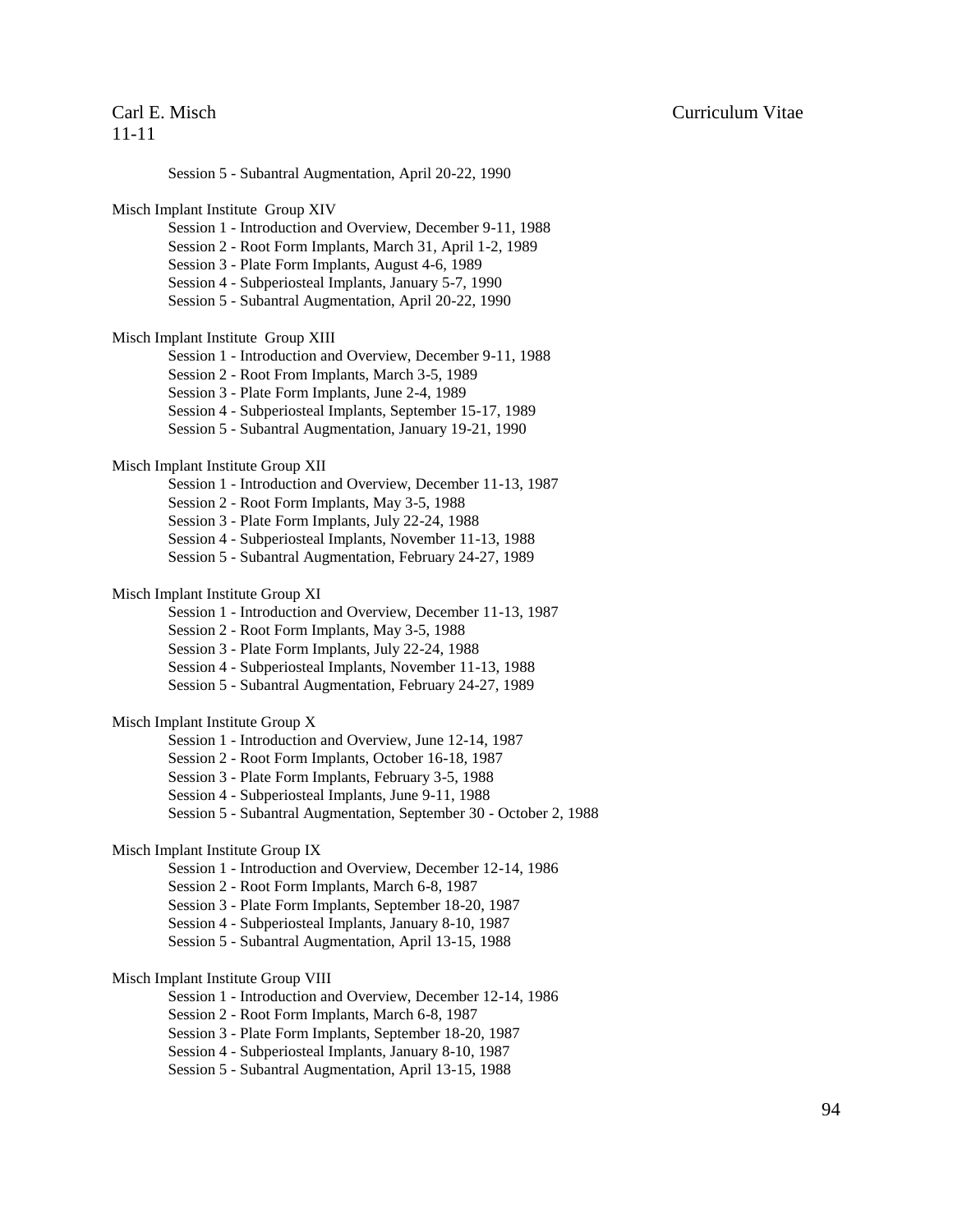Misch Implant Institute Group VII

- Session 1 Introduction and Overview, December 12-14, 1986
- Session 2 Root Form Implants, April 3-5, 1987
- Session 3 Plate Form Implants, July 12-13, 1987
- Session 4 Subperiosteal Implants, November 13-15, 1987
- Session 5 Subantral Augmentation, January 17-19, 1988

### Quest Implant Program VI

- Session 1 Intramucosal Inserts/Bone Pins, March 22-24, 1986
- Session 2 Core Vent/Root Form Implants, August 22-24, 1986
- Session 3 Plate Form Implants, January 16-18, 1987
- Session 4 Subperiosteal Implants, March 27-29, 1987
- Session 5 Subantral Augmentation, May -6, 1987

### Quest Implant Program V

- Session 1 Intramucosal Inserts/Bone Pins, March 22-24, 1986
- Session 2 Core Vent/Root Form Implants, July 11-13, 1986
- Session 3 Plate Form Implants, November 7-9, 1986
- Session 4 Subperiosteal Implants, March 27-29, 1987
- Session 5 Subantral Augmentation, May 4-6, 1987

### Quest Implant Program IV

- Session 1 Intramucosal Inserts/Bone Pins, August 9-11, 1985
- Session 2 Core Vent/Root Form Implants, November 29 December 1, 1985
- Session 3 Plate Form Implants, March 28-30, 1986
- Session 4 Subperiosteal Implants, July 11-13, 1986
- Session 5 Subantral Augmentation, November 14-16, 1986

### Quest Implant Program III

- Session 1 Intramucosal Inserts/Bone Pins, August 9-10, 1986
- Session 2 Core Vent/Root Form Implants, December 13-15, 1986
- Session 3 Plate Form Implants, April 18-20, 1986
- Session 4 Subperiosteal Implants, September 19-21, 1986
- Session 5 Subantral Augmentation, November 14-16, 1986

### Quest Implant Program II

- Session 1 Intramucosal Inserts/Bone Pins, January 25-27, 1985
- Session 2 Core Vent/Root Form Implants, May 31-June 2, 1985
- Session 3 Plate Form Implants, September 27-29, 1985
- Session 4 Subperiosteal Implants, January 26-28, 1986
- Session 5 Subantral Augmentation, May 25-27, 1986

#### Quest Implant Program I

- Session 1 Intramucosal Inserts/Bone Pins, November 3-5, 1984
- Session 2 Core Vent/Root Form Implants, March 8-10, 1985
- Session 3 Plate Form Implants, July 26-28, 1985
- Session 4 Subperiosteal Implants, November 1-3, 1985
- Session 5 Subantral Augmentation, March 2-4, 1986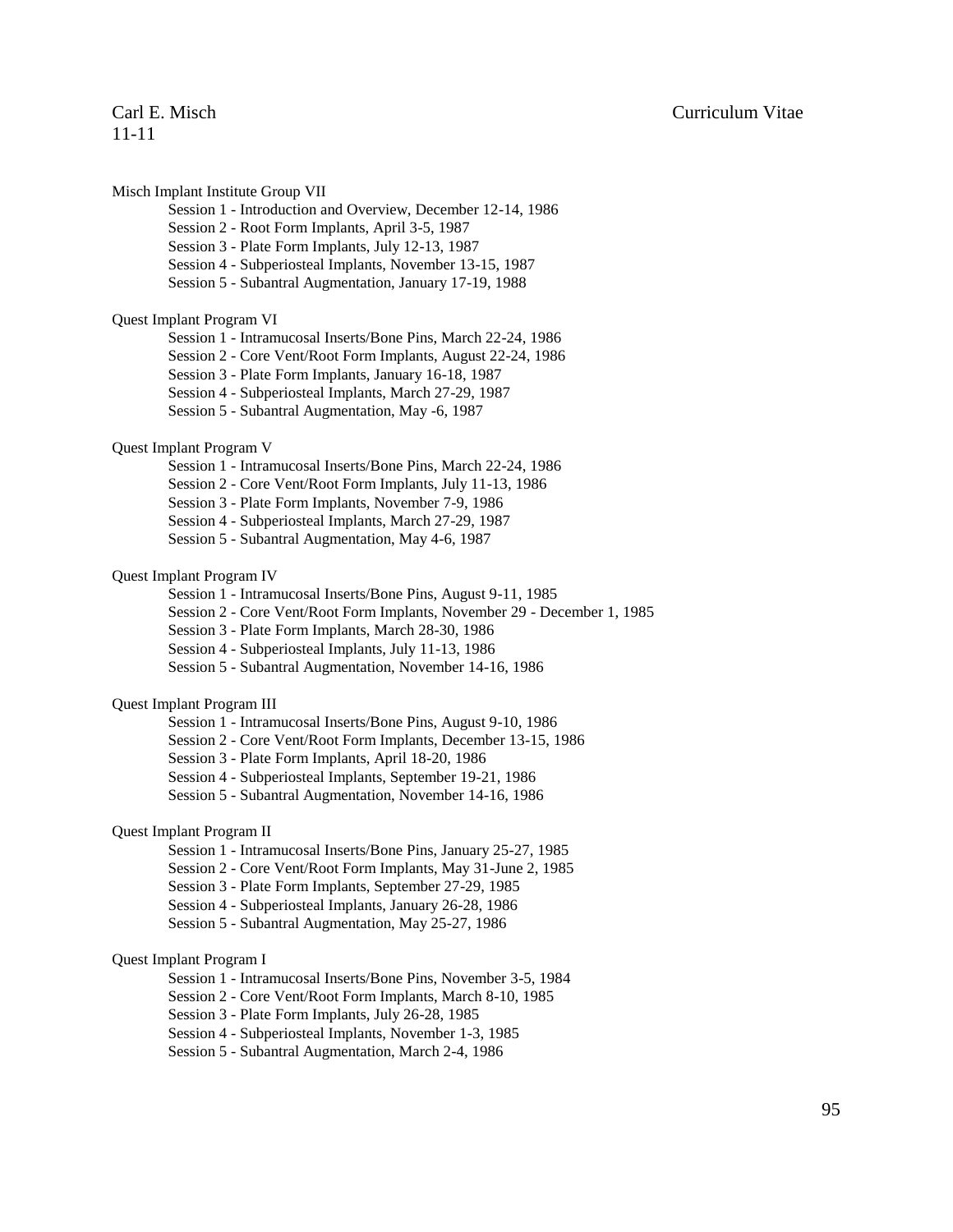### MISCH IMPLANT INSTITUTE Advanced Implant Prosthodontics Programs (United States)

## **2011**

| Session I - Diagnosis and Treatment Planning/Screw-Retained & Removable |
|-------------------------------------------------------------------------|
| Prosthetics, Orlando, FL February 4-6, 2011                             |
| Session II - Fixed Prosthetics-Occlusion/Progressive Bone Loading       |
| Orlando, FL, April 8-10, 2011                                           |
|                                                                         |

Session III-Removable Prosthetics, Orlando, FL, May 13-15, 2011

Session I - Diagnosis and Treatment Planning/Screw-Retained & Removable Prosthetics , Dublin, CA August 26-28, 2011 Session II -Fixed Prosthetics-Occlusion/Progressive Bone Loading

Session III-Removable Prosthetics, Dublin, CA September 22-24, 2011

## **2010**

| Session I - Diagnosis and Treatment Planning/Screw-Retained & Removable                                             |
|---------------------------------------------------------------------------------------------------------------------|
| Prosthetics, Orlando, FL February 5-7, 2010                                                                         |
| Session II - Fixed Prosthetics-Occlusion/Progressive Bone Loading                                                   |
| Orlando, FL, March 19-21, 2010                                                                                      |
| Session III-Removable Prosthetics, Orlando, FL, April 16-18, 2010                                                   |
| Session I - Diagnosis and Treatment Planning/Screw-Retained & Removable<br>Prosthetics, Chicago, IL July 9-11, 2010 |

Session II -Fixed Prosthetics-Occlusion/Progressive Bone Loading Chicago, IL September 24-26, 2010

Session III-Removable Prosthetics, Chicago, IL November 5-7, 2010

## **2009**

| Session I - Diagnosis and Treatment Planning/Screw-Retained & Removable |
|-------------------------------------------------------------------------|
| Prosthetics, Livonia, MI February 6-8, 2009                             |
| Session II - Fixed Prosthetics-Occlusion/Progressive Bone Loading       |
| Detroit, MI, March 13-15, 2009                                          |
| Session III-Removable Prosthetics, Livonia, MI April 17-19, 2009        |
|                                                                         |

Session I - Diagnosis and Treatment Planning/Screw-Retained & Removable Prosthetics , Chicago, IL July 17-19, 2009 Session II -Fixed Prosthetics-Occlusion/Progressive Bone Loading

Chicago, IL September 25-27, 2009

Session III-Removable Prosthetics, Chicago, IL November 6-8, 2009

## 2008

| Session I - Diagnosis and Treatment Planning/Screw-Retained & Removable |
|-------------------------------------------------------------------------|
| Prosthetics, Livonia, MI February 15-17, 2008                           |

Session II -Fixed Prosthetics-Occlusion/Progressive Bone Loading Detroit, MI, March 7-9, 2008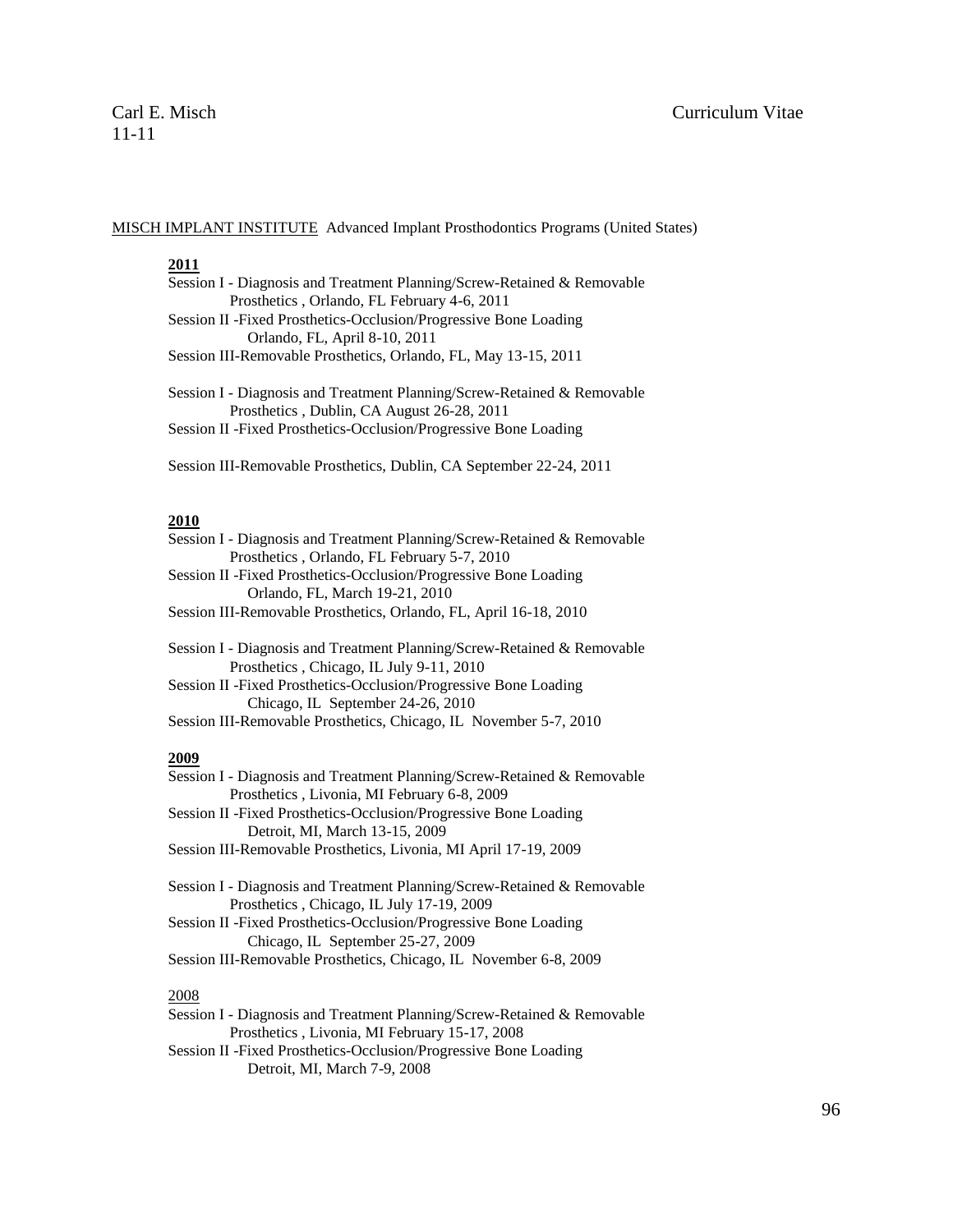## 11-11

Session III-Removable Prosthetics, Livonia, MI April 25-27, 2008

- Session I Diagnosis and Treatment Planning/Screw-Retained & Removable Prosthetics , Chicago, IL July 11-13, 2008
- Session II -Fixed Prosthetics-Occlusion/Progressive Bone Loading Chicago, IL September 12-14, 2008
- Session III-Removable Prosthetics, Chicago, IL November 21-23, 2008

### 2007

- Session I Diagnosis and Treatment Planning/Screw-Retained & Removable Prosthetics , Troy, MI, February 2-4, 2007
- Session II -Fixed Prosthetics-Occlusion/Progressive Bone Loading Birmingham, Michigan, March 2-4, 2007
- Session III-Removable Prosthetics, Birmingham, MI April 20-22, 2007
- Session I- Diagnosis and Treatment Planning/Screw-Retained & Removable Prosthetics, Las Vegas, NV, July 20-22, 2007
- Session II- Fixed Prosthetics-Occlusion/Progressive Bone Loading Las Vegas, NV, September 7-9, 2007
- Session III-Removable Prosthetics, Las Vegas, NV, November 30-12/1, 2007

### 2006

- Session I Diagnosis and Treatment Planning/Screw-Retained & Removable Prosthetics , Troy, MI, Jan. 20-22, 2006
- Session II -Fixed Prosthetics-Occlusion/Progressive Bone Loading Birmingham, Michigan, March 3-5, 206
- Session III-Removable Prosthetics, Birmingham, MI April 21-23, 2006
- Session I- Diagnosis and Treatment Planning/Screw-Retained & Removable Prosthetics, Tampa, FL, July 14-16, 2006
- Session II- Fixed Prosthetics-Occlusion/Progressive Bone Loading Tampa, FL, September 8-10, 2006
- Session III-Removable Prosthetics, Tampa, FL, December 1-3. 2006

## 2005

| Session I - Diagnosis and Treatment Planning/Screw-Retained & Removable |
|-------------------------------------------------------------------------|
| Prosthetics, Troy, MI, Feb 4-6, 2005                                    |

- Session II -Fixed Prosthetics-Occlusion/Progressive Bone Loading Birmingham, Michigan, April 8-10, 2005
- Session III-Removable Prosthetics, Birmingham, MI May 20-22, 2005
- Session I- Diagnosis and Treatment Planning/Screw-Retained & Removable Prosthetics, Tampa, FL, July 8-10, 2005
- Session II- Fixed Prosthetics-Occlusion/Progressive Bone Loading Tampa, FL, September 9-11, 2005
- Session III-Removable Prosthetics, Tampa, FL, December 9-11, 2005

### 2004

Session I - Diagnosis and Treatment Planning/Screw-Retained & Removable Prosthetics , Troy, MI, January 30-Feb 1, 2004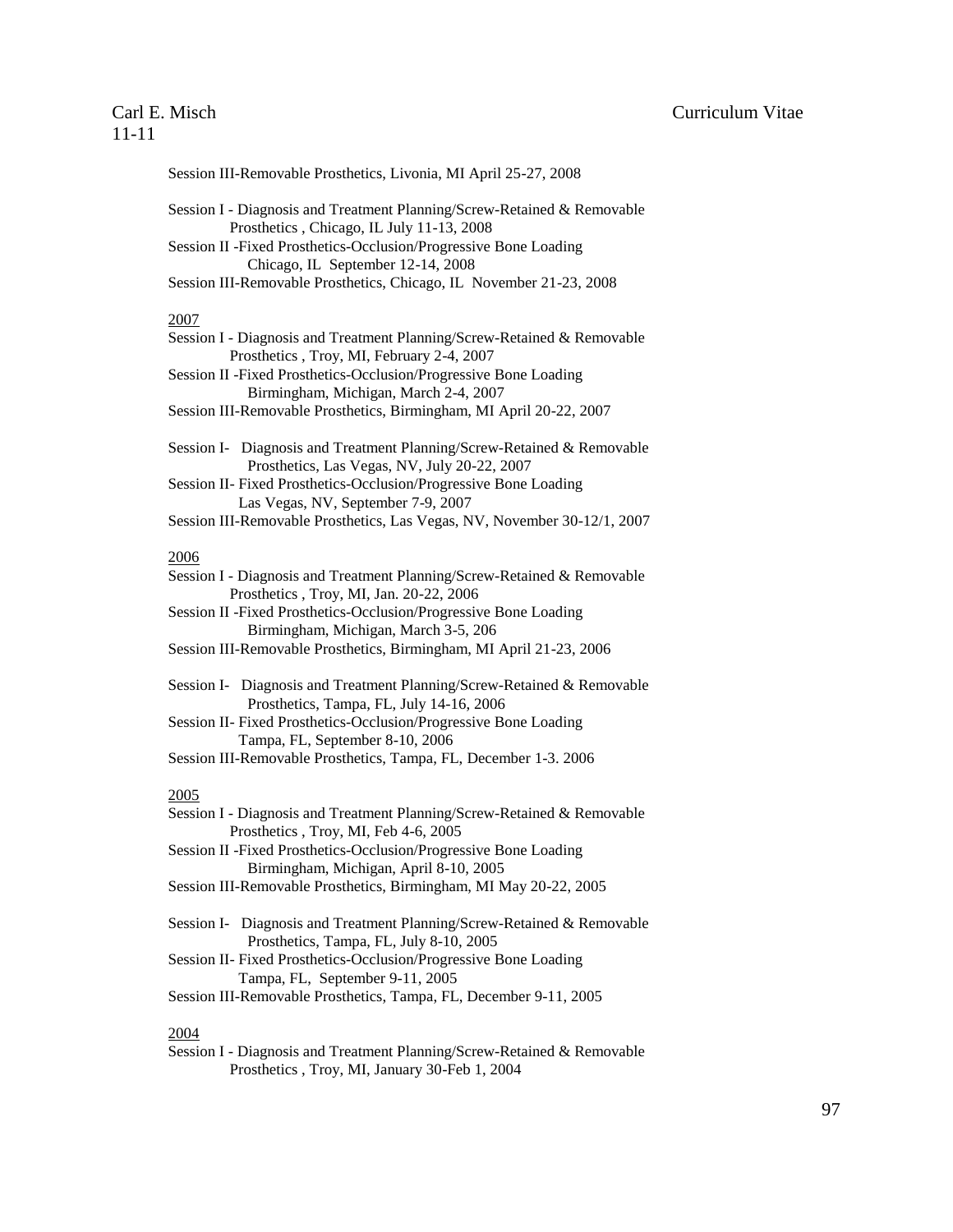| Session II - Fixed Prosthetics-Occlusion/Progressive Bone Loading<br>Birmingham, Michigan, March 5-7,2004<br>Session III-Removable Prosthetics, Birmingham, MI April 23-25,2004<br>Session I- Diagnosis and Treatment Planning/Screw-Retained & Removable                                                                  |
|----------------------------------------------------------------------------------------------------------------------------------------------------------------------------------------------------------------------------------------------------------------------------------------------------------------------------|
| Prosthetics, Birmingham, MI, July 16-18,2004<br>Session II- Fixed Prosthetics-Occlusion/Progressive Bone Loading                                                                                                                                                                                                           |
| Birmingham, MI, September 10-12,2004<br>Session III-Removable Prosthetics, Birmingham, MI, December 3-5, 2004                                                                                                                                                                                                              |
| 2003<br>Session I - Diagnosis and Treatment Planning/Screw-Retained & Removable<br>Prosthetics, Troy, MI, January 24-26, 2003<br>Session II - Fixed Prosthetics-Occlusion/Progressive Bone Loading<br>Birmingham, Michigan, March 8-10, 2003<br>Session III-Removable Prosthetics, Birmingham, MI May 17-19, 2003          |
| Session I- Diagnosis and Treatment Planning/Screw-Retained & Removable<br>Prosthetics, Birmingham, MI, July 18-20, 2003                                                                                                                                                                                                    |
| Session II- Fixed Prosthetics-Occlusion/Progressive Bone Loading<br>Birmingham, MI, October 25-27, 2003<br>Session III-Removable Prosthetics, Birmingham, MI, December 5-7,2003                                                                                                                                            |
| 2002<br>Session I - Diagnosis and Treatment Planning/Screw-Retained & Removable<br>Prosthetics, Troy, MI, February 2-4,2002<br>Session II - Fixed Prosthetics-Occlusion/Progressive Bone Loading<br>Birmingham, Michigan, March 23-25, 2002<br>Session III-Removable Prosthetics, Birmingham, MI April 27-29,2002          |
| Session I- Diagnosis and Treatment Planning/Screw-Retained & Removable<br>Prosthetics, Birmingham, MI, July 20-22, 2002                                                                                                                                                                                                    |
| Session II- Fixed Prosthetics-Occlusion/Progressive Bone Loading<br>Birmingham, MI, October 12-14, 2002<br>Session III-Removable Prosthetics, Birmingham, MI, December 7-9, 2002                                                                                                                                           |
| 2001<br>Session I - Diagnosis and Treatment Planning/Screw-Retained & Removable<br>Prosthetics, Atlanta, Georgia, January 20 - 22, 2001<br>Session II - Fixed Prosthetics-Occlusion/Progressive Bone Loading<br>Birmingham, Michigan, March 2 - 4, 2001<br>Session III-Removable Prosthetics, Birmingham, MI May 4-5, 2001 |
| Session I- Diagnosis and Treatment Planning/Screw-Retained & Removable                                                                                                                                                                                                                                                     |

- Prosthetics, Birmingham, MI, July 13-15, 2001 Session II- Fixed Prosthetics-Occlusion/Progressive Bone Loading Birmingham, MI, September 21-23, 2001
- Session III-Removable Prosthetics, Birmingham, MI, December 7-9, 2001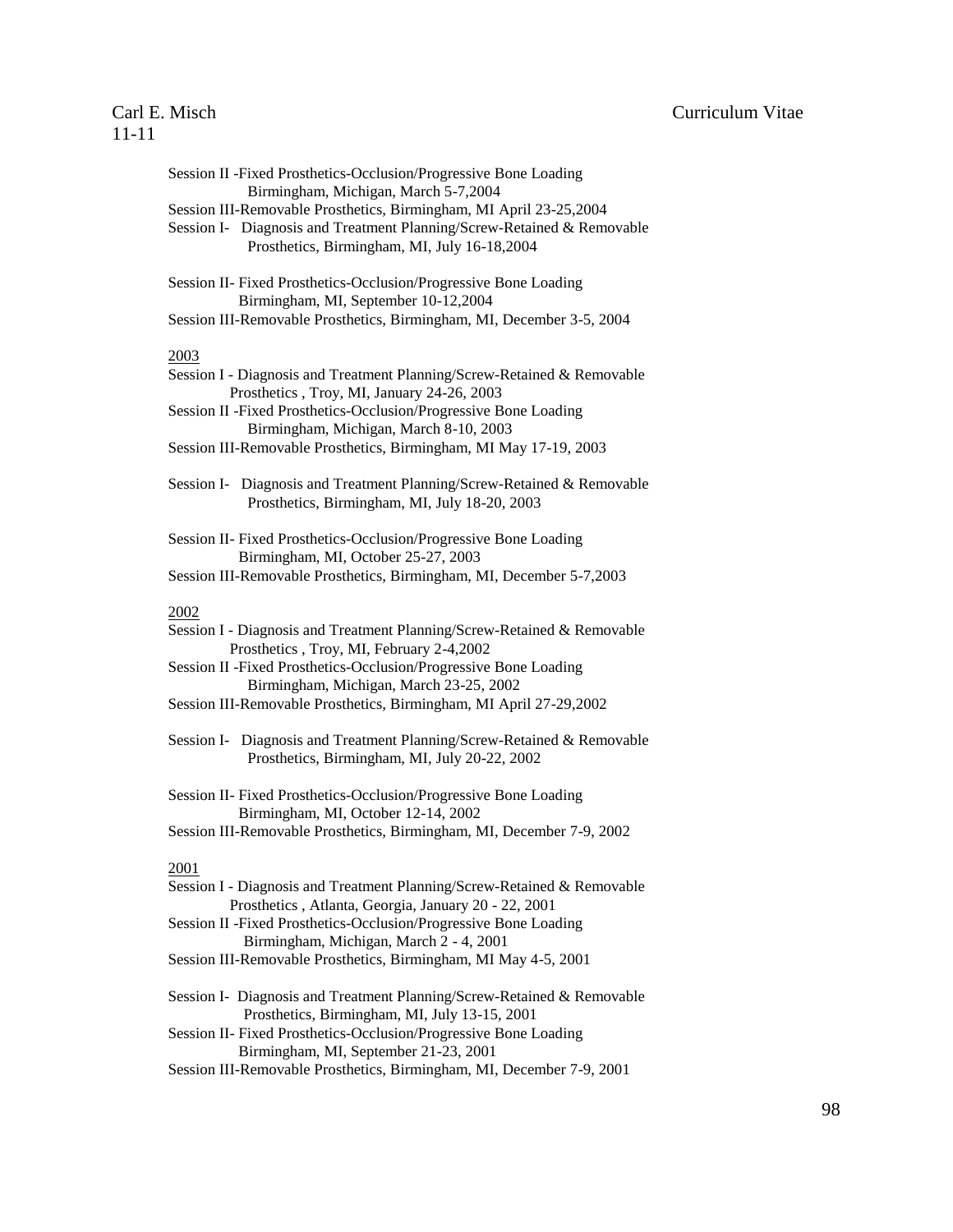## 2000

| Session I - Diagnosis and Treatment Planning/Screw-Retained & Removable                                                       |      |           |
|-------------------------------------------------------------------------------------------------------------------------------|------|-----------|
| Prosthetics, Birmingham, Michigan, January 14 - 16, 2000<br>Session II - Fixed Prosthetics-Occlusion/Progressive Bone Loading |      |           |
| St. Petersburg, Florida, September 7-9,2000                                                                                   |      |           |
| $\bf I$<br>Session<br>Diagnosis<br>and<br>Treatment<br>Planning/Screw-Retained<br>$\bar{\phantom{a}}$                         | $\&$ | Removable |
| Prosthetics, St. Petersburg, Florida, June 22 - 24, 2000                                                                      |      |           |
| Session II - Fixed Prosthetics-Occlusion/Progressive Bone Loading                                                             |      |           |
| Birmingham, Michigan, April 28 - 30, 2000                                                                                     |      |           |
| 1999                                                                                                                          |      |           |
| Session I - Diagnosis and Treatment Planning/Screw-Retained & Removable                                                       |      |           |
| Prosthetics, St. Petersburg, Florida, July 15 - 17, 1999<br>Session II - Fixed Prosthetics-Occlusion/Progressive Bone Loading |      |           |
| Chicago, Illinois, March 30, 1999                                                                                             |      |           |
| Session I - Diagnosis and Treatment Planning/Screw-Retained & Removable                                                       |      |           |
| Prosthetics, Chicago, Illinois, January 7 - 8, 1999                                                                           |      |           |
| Session II - Fixed Prosthetics-Occlusion/Progressive Bone Loading                                                             |      |           |
| Chicago, Illinois, April 29 - May 1, 1999                                                                                     |      |           |
| 1999                                                                                                                          |      |           |
| Session I-Diagnosis<br>Planning/Screw-Retained<br>and<br>Treatment                                                            | &    | Removable |
| Prosthetics, Southfield, Michigan, July 10 - 12, 1998                                                                         |      |           |
| Session II - Fixed Prosthetics-Occlusion/Progressive Bone Loading                                                             |      |           |
| St. Petersburg, Florida, December 10 - 12, 1998                                                                               |      |           |
| 1997                                                                                                                          |      |           |
| Session<br>$\bf{I}$<br>Diagnosis<br>and<br>Planning/Screw-Retained<br>Treatment<br>$\overline{\phantom{a}}$                   | &    | Removable |
| Prosthetics, St. Petersburg, Florida, July 17 - 19, 1997                                                                      |      |           |
| Session II - Fixed Prosthetics-Occlusion/Progressive Bone Loading                                                             |      |           |
| St. Petersburg, Florida, December 10 - 12, 1997                                                                               |      |           |
| Session<br>I<br>Diagnosis<br>Planning/Screw-Retained<br>and<br>Treatment<br>$\overline{\phantom{a}}$                          | &    | Removable |
| Prosthetics, Southfield, Michigan, May 17 - 19, 1997                                                                          |      |           |
| Session II - Fixed Prosthetics-Occlusion/Progressive Bone Loading                                                             |      |           |
| Troy, Michigan, July 11 - 13, 1997                                                                                            |      |           |
| 1996                                                                                                                          |      |           |
| Diagnosis<br>Planning/Screw-Retained<br>Session<br>$\bf{I}$<br>Treatment<br>and<br>$\blacksquare$                             | &    | Removable |
| Prosthetics, Long Island, New York, December 6 - 8, 1996                                                                      |      |           |
| Session II - Fixed Prosthetics-Occlusion/Progressive Bone Loading                                                             |      |           |
| Long Island, New York, March 14 - 16, 1997                                                                                    |      |           |
| Session $I - D$ _____diagnosis<br>Planning/Screw-Retained<br>and<br>Treatment                                                 | &    | Removable |
| Prosthetics, Dearborn, Michigan, February 9 - 11, 1996                                                                        |      |           |
| Session II - Fixed Prosthetics-Occlusion/Progressive Bone Loading                                                             |      |           |
| Birmingham, Michigan, May 4 - 6, 1996                                                                                         |      |           |
|                                                                                                                               |      |           |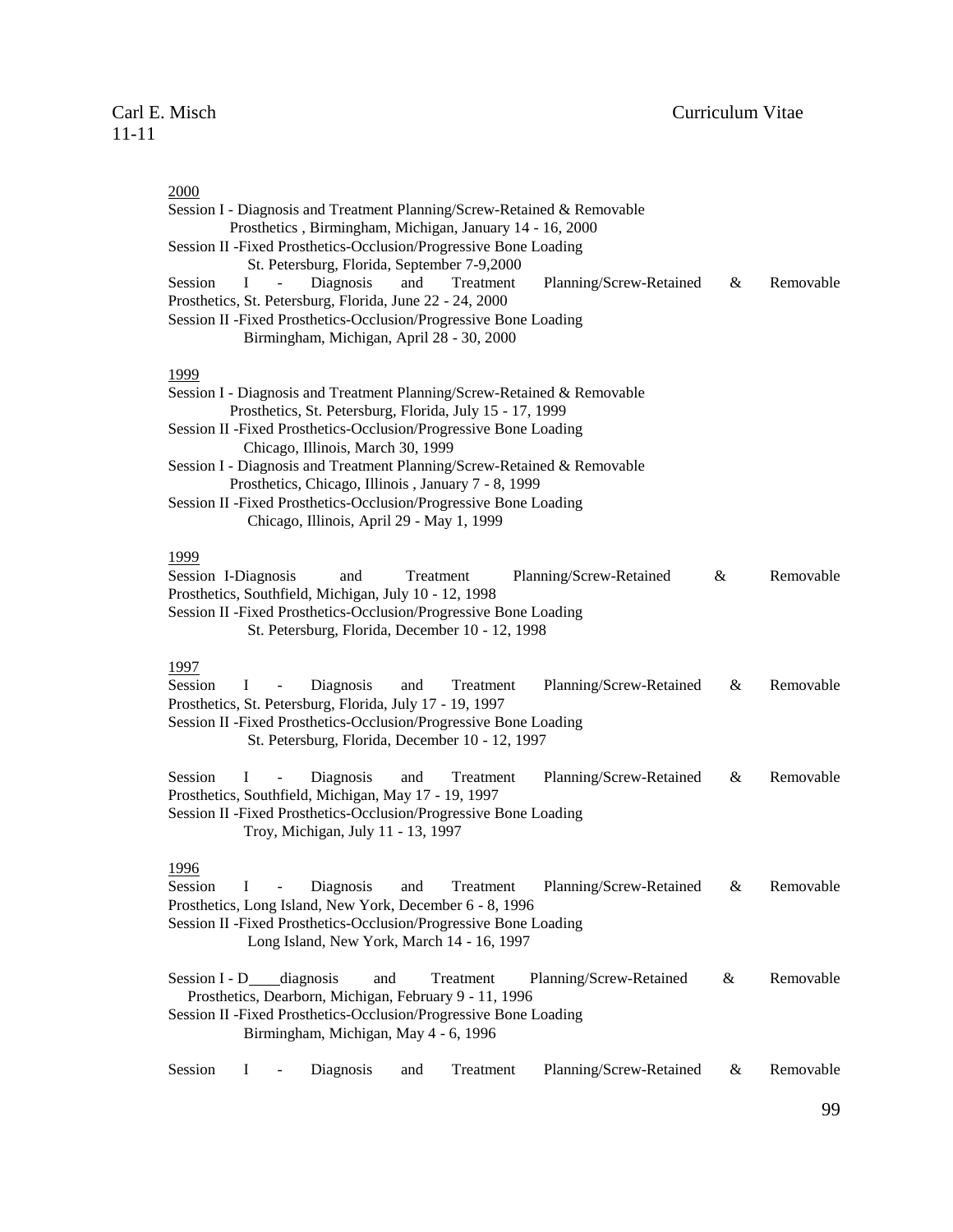# 11-11

Prosthetics, Palm Harbor, Florida, April 26 - 28, 1996 Session II -Fixed Prosthetics-Occlusion/Progressive Bone Loading Palm Harbor, Florida, July 12 - 14, 1996

## 1995

Session I - Diagnosis and Treatment Planning/Screw-Retained & Removable Prosthetics, Dearborn, Michigan, March 31, April 1-2, 1995 Session II -Fixed Prosthetics-Occlusion/Progressive Bone Loading Dearborn, Michigan, June 8 - 10, 1995

Session I - Diagnosis and Treatment Planning/Screw-Retained & Removable Prosthetics, Encino, California, October 14 - 16, 1994 Session II -Fixed Prosthetics-Occlusion/Progressive Bone Loading Yorba Linda, CA, December 2 - 4, 1994

### SPECIAL INSTITUTE SEMINARS

| Complications, Las Vegas, NV        | March 18-19, 2011     |
|-------------------------------------|-----------------------|
| Hands On Surgical Temple University | April, 30, 2010       |
| Hands On Surgical Temple University | August 27, 2010       |
| Hands On Surgical Temple University | April 11-12, 2009     |
| Hands On Surgical Temple University | September 26-27, 2009 |
| Hands On Surgical Temple University | December 12-13, 2009  |
| Hands On Surgical Temple University | April 11-12, 2008     |
| Hands On Surgical Temple University | September 26-27, 2008 |
| Hands On Surgical Temple University | December 12-13, 2008  |
| Soft Tissue Surgery Program         | September 10-11, 2010 |
| Soft Tissue Surgery Program         | March 28 & 29, 2009   |
| Soft Tissue Surgery Program         | Jan. 18-20, 2008      |
| Soft Tissue Surgery Program         | Dec. 8-9, 2006        |
| Soft Tissue Surgery Program         | July24-25,2005        |
| Soft Tissue Surgery Program         | July23-24,2004        |
| <b>Soft Tissue Surgery Program</b>  | July 12-14, 2003      |
| <b>Advanced Bone Grafting</b>       | November 19-21, 2010  |
| <b>Advanced Bone Grafting</b>       | Nov. 20-22, 2009      |
| <b>Advanced Bone Grafting</b>       | Nov. 7-9, 2008        |
| <b>Advanced Bone Grafting</b>       | Nov. 16-18, 2007      |
| <b>Advanced Bone Grafting</b>       | Nov. 10-12, 2006      |
| <b>Advanced Bone Grafting</b>       | Nov. 4-6, 2005        |
| <b>Advanced Bone Grafting</b>       | Nov. 12-14, 2004      |
| <b>Advanced Bone Grafting</b>       | Nov. 21-23, 2003      |
| <b>Advanced Bone Grafting</b>       | Nov. 15-17, 2002      |
| <b>Advanced Bone Grafting</b>       | Nov. 9 - 11, 2001     |
|                                     |                       |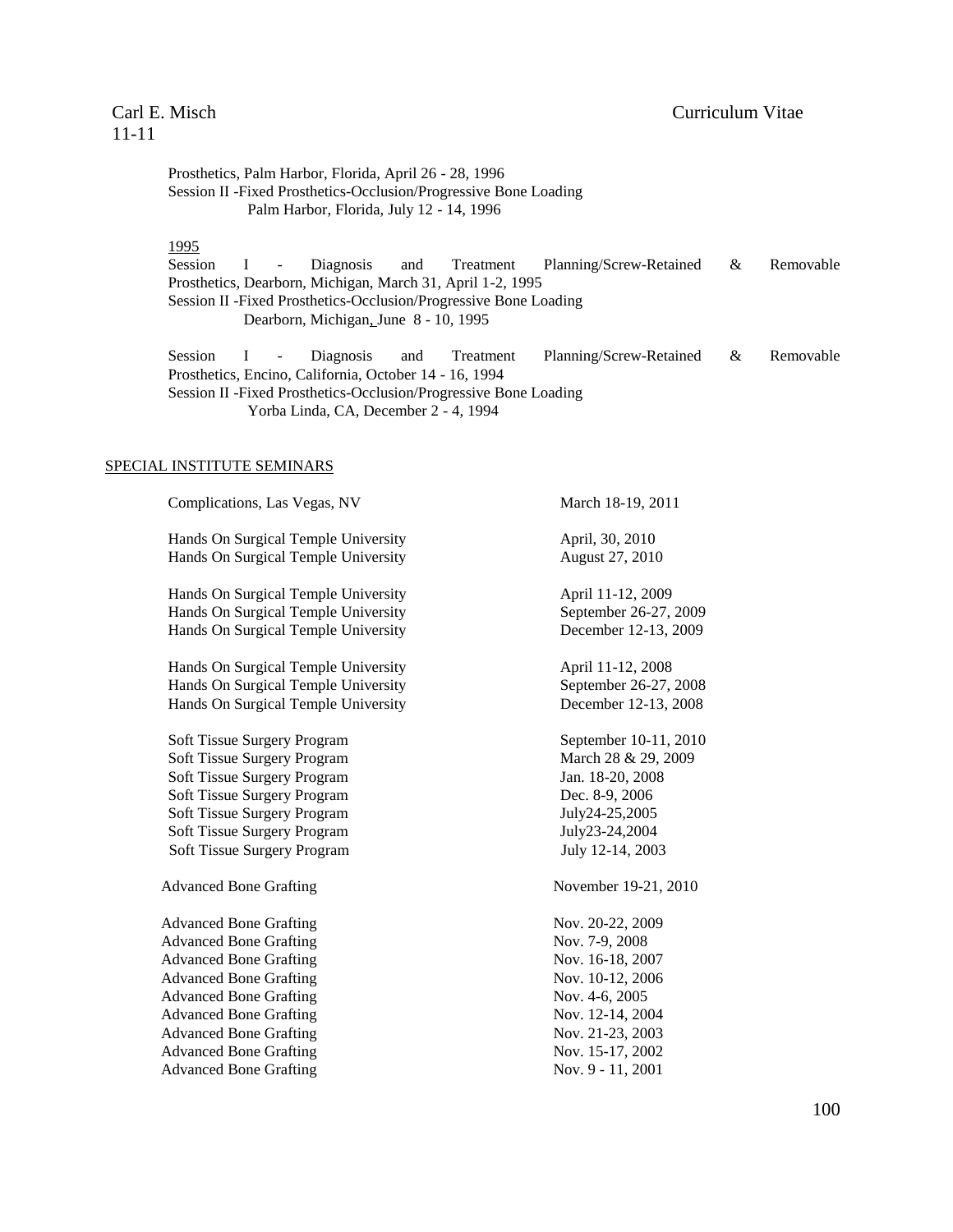# 11-11

| <b>Advanced Bone Grafting</b>               |  |
|---------------------------------------------|--|
| <b>Advanced Bone Grafting</b>               |  |
| Advanced Bone Grafting and Cadaver Workshop |  |
| <b>Advanced Bone Grafting</b>               |  |

Vov. 11 - 13, 2000 Vov. 14-16, 1999 Nov. 6 - 8, 1998 Nov. 8 - 10, 1997

Dr. Garg Prosthetic Course #3, Miami, FL Jan. 5-7-07 Dr. Garg Prosthetic Course # 1, Miami, FL, May 10-12, 2006

Dr. Garg Prosthetic Course # 2, Miami, FL, August, 24-26, 2006

| 7th District Dental Society Prosthetic Course #3, Rochester, NY, January 13-14, 2006 |                       |
|--------------------------------------------------------------------------------------|-----------------------|
| 7 <sup>th</sup> District Dental Society Prosthetic Course #2, Rochester, NY,         | September 16-18, 2005 |
| 7 <sup>th</sup> District Dental Society Prosthetic Course #1, Rochester, NY,         | August 26-28, 2005    |

Treatment of the Edentulous Premaxilla Nov. 9 - 11, 1996 Treatment of the Edentulous Premaxilla Nov. 8 - 10, 1995 Treatment of the Edentulous Premaxilla Nov. 10-12, 1994 Treatment of the Edentulous Premaxilla Nov. 7 - 9,1993 Treatment of the Edentulous Premaxilla Sept. 25-26, 1992 Treatment of the Edentulous Premaxilla May 7 - 9, 1991

Maxillary Subperiosteal Implants May 19 - 21, 1991 Maxillary Subperiosteal Implants May 18 - 20, 1990

### MISCH INSTITUTE REUNIONS

San Francisco, CA, August 23, 2007

Maxillary Biomechanics, Esthetics and Prosthetic Considerations Chicago, IL, August 18, 2005

Biomechanics Esthetics, Speech, and Prosthetic Consideration Las Vegas, NV, July 24, 2004

Soft Tissue Management Surgical Considerations/ Treatment Planning for the Edentulous Patient Hollywood, FL, November 5, 2003

Risk of Immediate Loading Montreal, Canada, August 22, 2002

Soft Tissue Techniques Las Vegas, May 31 - June 2, 2001

Effective Treatment Planning/ Materials for Sinus Grafts New Orleans, March 11, 2000

Immediate vs. Progressive Loading New Orleans, February 7, 1999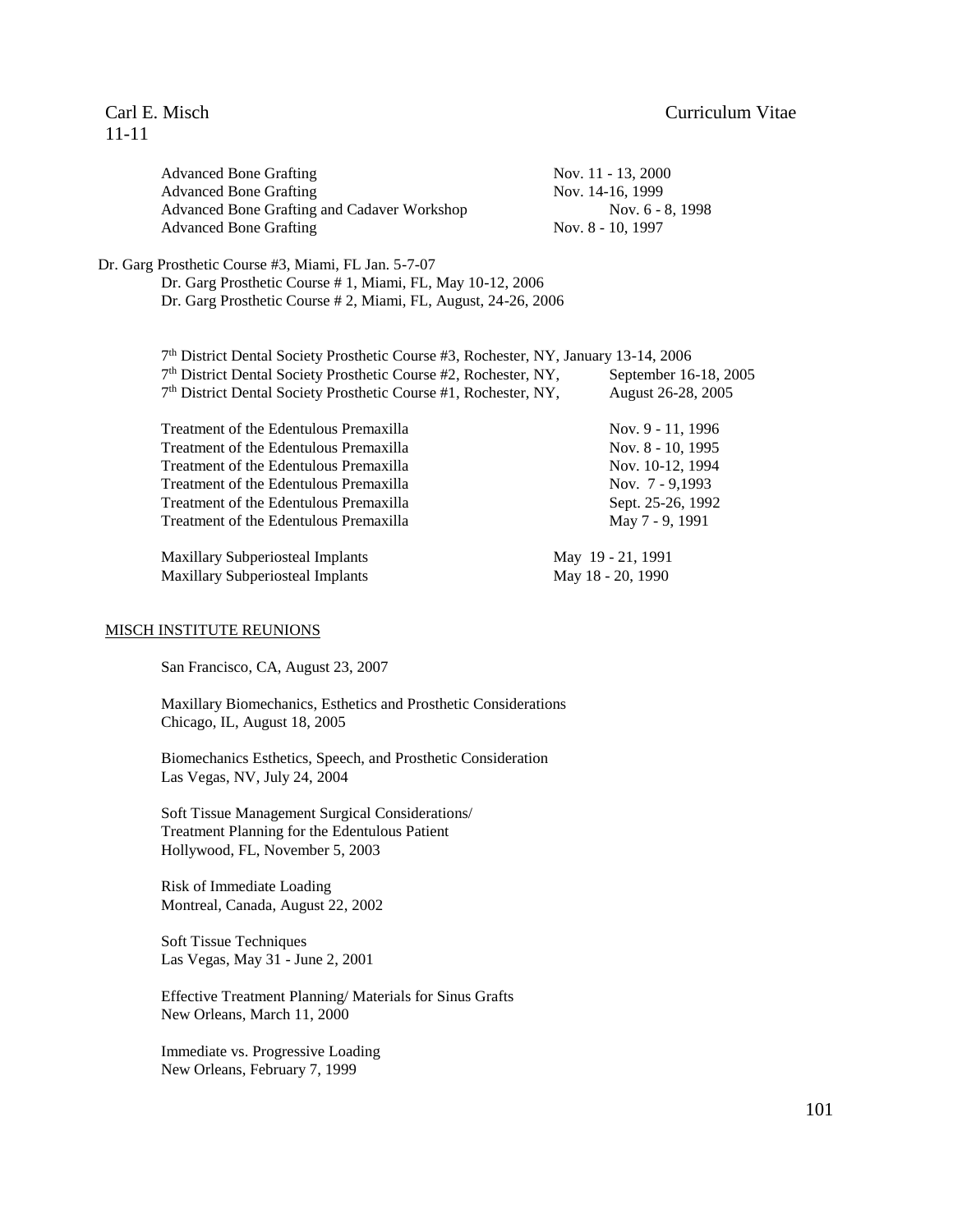# 11-11

Complications in Implant Dentistry Tarpon Springs, Florida, February, 1998

Bone Density Palm Harbor, Michigan, January, 1997

Maxillary Overdentures Las Vegas, Nevada, October 9, 1995

Advanced Prosthodontic Concepts Chicago, Illinois, August 21, 1994

Advanced Surgical Techniques Dearborn, Michigan July 10-11, 1993

Implant Surgery Chicago, Illinois, August 10, 1992

Implant Prosthodontic Update Dearborn, Michigan, August 5, 1991

Surgical Planning Chicago, Illinois, August 18, 1990

Advanced Surgical Implant Techniques Oakland, California, August 17, 1989

Advanced Prosthetic Considerations Nashville, Tennessee, August 12, 1988

Bone Physiology, Marketing and Implant Update Los Angeles, California, June 26-27, 1987

### INTERNATIONAL SEMINARS -CANADA, Toronto

Session 1 - Surgical and Prosthetic – January 14-18, 2011 Session II- Root Form Implants -Division A Bone – March 26-27, 2011 Session III-Sinus Grafts – June 3-5, 2011 Session IV- September 9-11, 2011

Session 1 - Surgical and Prosthetic – January 29-31, 2010 Session II- Root Form Implants -Division A Bone – February 19-20, 2010 Session III-Sinus Grafts – June 18-20, 2010

Session 1- Surgical and Prosthetic – December 12-14-08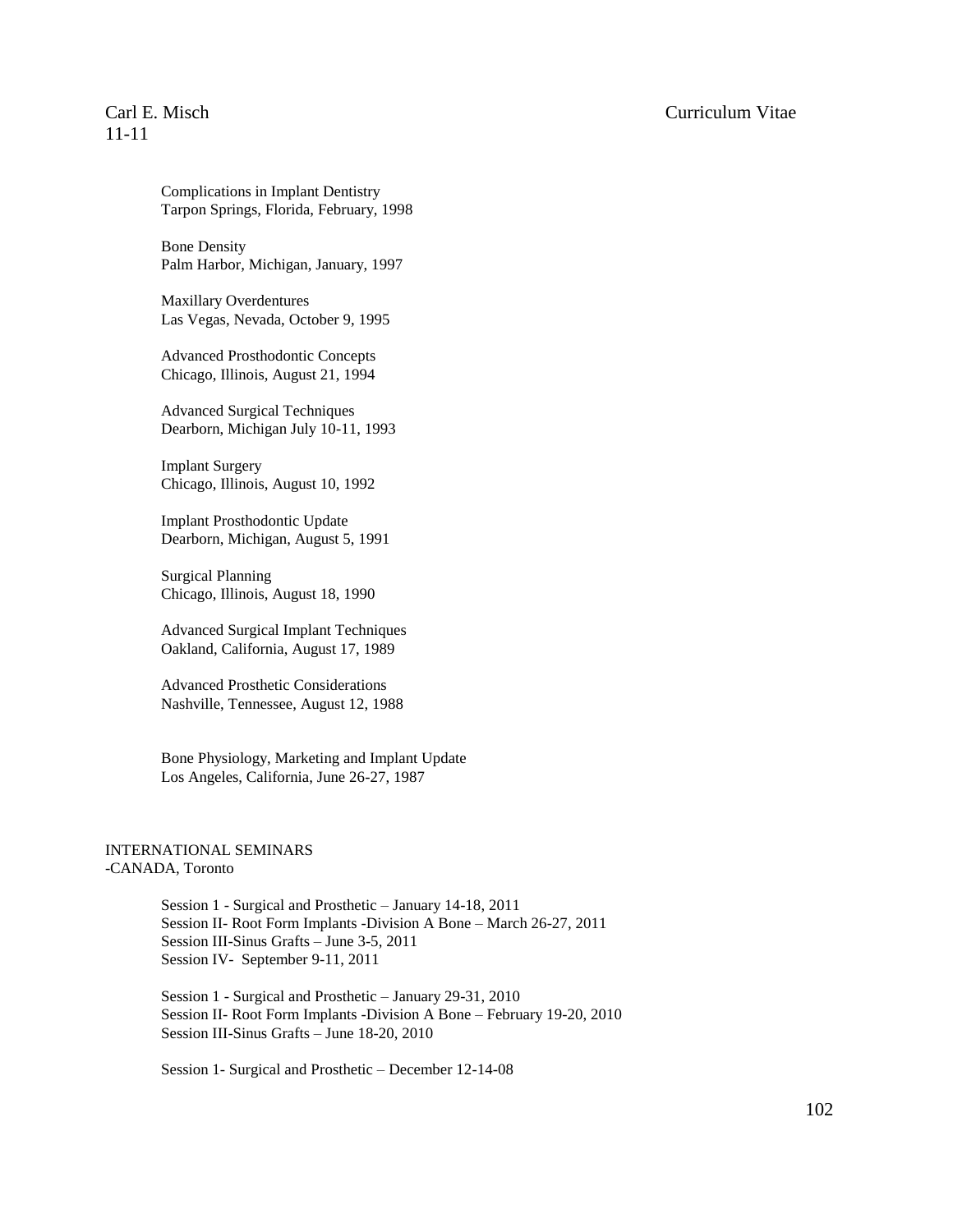Session II- Root Form Implants -Division A Bone – January 16-18, 2009 Session III-Sinus Grafts – April 3-5, 2009

Session 1- Surgical and Prosthetic – December 12-14-08

Session 1 - Surgical and Prosthetic - December 14-17, 2007 Session II- Root Form Implants -Division A Bone - April 11-12, 2008 Session III-Sinus Grafts – June 6-8, 2008

Session I- Diagnostic and Treatment Planning - February 9-11, 2007 Session II- Root Form Implants -Division A Bone - April 20-22, 2007 Session III-Sinus Grafts - June 8-10, 2--7

Session I- Diagnostic and Treatment Planning - December 9-11, 2005 Session II- Root Form Implants -Division A Bone - February 3-5, 2006 Session III-Sinus Grafts - March 10-12, 2006

Session I- Diagnostic and Treatment Planning - December 10-12, 2004 Session II- Root Form Implants -Division A Bone - January 14-16, 2005 Session III-Sinus Grafts - May 13-15, 2005

Session I- Diagnostic and Treatment Planning - September 5-7, 2003 Session II- Root Form Implants -Division A Bone - December 12-14, 2003 Session III-Sinus Grafts - January 17-19, 2004

Session I- Diagnostic and Treatment Planning - September 6-8,2002 Session II- Root Form Implants -Division A Bone - Division C and D Mandible November 2-4,2002 Session III-Sinus Grafts - January 17-19,2003

Session I- Diagnostic and Treatment Planning - July 27-31, 2001 Session II- Root Form Implants - Division A Bone - December 15 - 27, 2001 Session III-Sinus Grafts January 19-21, 2002

### - MONTE CARLO

Session1 - Diagnosis Treatment Planning - Fixed Prosthetics February 16 - 18, 2001 Session II- Removable Prosthetics June 22 - 24, 2001

### - KOREA, Seoul

Session1- Diagnosis and Treatment Planning- Root Form Implants- Division A Bone-Bone Density-Surgical Protocol, July 6 - 9, 2001

Session 2- Sinus grafts - Division B Ridge, Bone spreading, September 5 - 9, 2001

Session1 - Diagnosis and Treatment Planning - Root Form Surgery June 11 - 13, 2000

Session 2 - Surgery: Root Form Implants-Division A Bone-Bone Density-Surgical Protocol